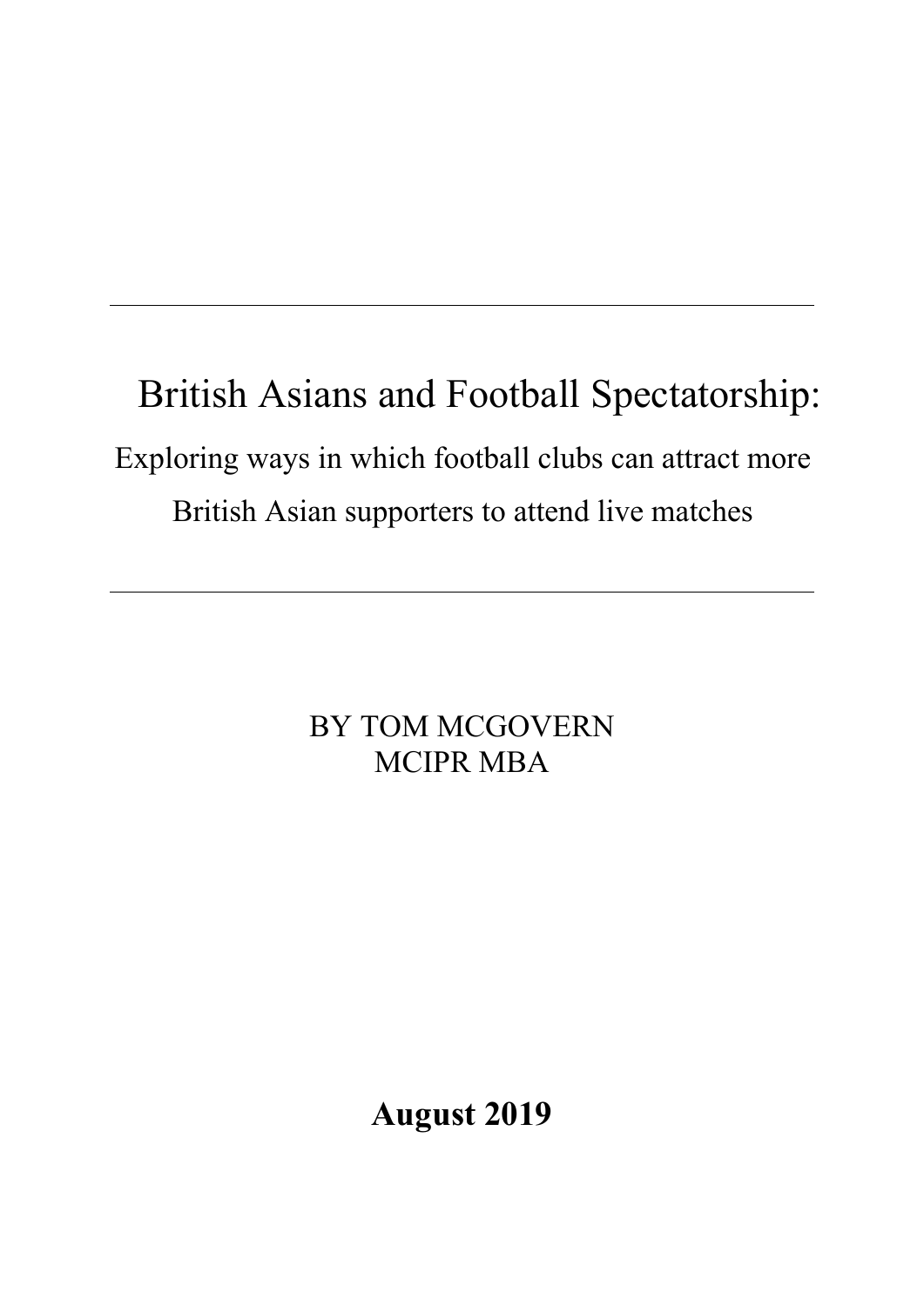<span id="page-1-0"></span>"*Contrary to popular belief, British Asians love football… they follow passionately the fortunes of their teams, buying replica shirts, watching games on satellite television and contributing to fan sites and message boards… yet despite their evident interest in the game, they are still rarely present at the spectacle of the 'live' match*" (Burdsey & Randhawa, 2012, p.105).

In recent years, it has become clear that British Asians are just as passionate about football as their white counterparts. Like their peers of other ethnicities, they engage widely in various forms of fandom and football consumption and wear proudly the colours of their team. However, despite evidence of their increasing interest in football, very few British Asians ever attend the spectacle of a live football match. This research seeks to explore the reasons why this demographic has typically avoided the 'live match experience' and identify ways in which football clubs can address these issues and attract more British Asians to attend games.

Making use of a qualitative research approach, in-depth interviews were conducted with 30 British Asian football fans *(15 that attend and 15 that do not*) and three industry experts who have worked with professional football clubs to help them attract more BAME supporters. Their thoughts and ideas were intertwined with data collected from previous research on this topic to identify the following: the key barriers to attendance for British Asian fans, the key barriers for football clubs trying to attract British Asian fans, and the different solutions and initiatives football clubs can adopt to reduce these barriers and start attracting more British Asian fans.

The findings suggest that there are a number of key barriers that deter British Asian fans from attending live matches – from the threat of racism and feelings of not belonging, to the price of tickets and the lack of British Asian players – and that more often than not it is a combination of these factors that discourage them, rather than one specific issue. The results do indicate, however, that many of these factors are 'perceived barriers', which are built on negative stereotypes of match-going fans and past experiences of British Asians in football. The findings also suggest that it is predominantly 'local' football clubs that struggle to attract British Asian fans, and that there are several key barriers that prevent from doing so. The biggest barrier for these clubs seems to be that British Asians appear to be only interested in supporting the 'top teams' who have the most success and brand appeal. Difficulties in marketing to this demographic and the lack of visibility that they have within their local British Asian communities also appear to be significant barriers that these clubs face.

<span id="page-1-1"></span>Finally, the findings indicate that there are a number of service and marketing solutions that football clubs can adopt to reduce these barriers to attendance and attract more British Asian fans to attend. Of the solutions proposed in this study, British Asian supporters' groups, community ambassadors, targeted marketing strategies and culturally sensitive/tailored spaces within the stadium received the most support from the British Asian fans themselves. Overall, it was clear that football clubs need to take a holistic approach to tackling the barriers that exist and need to address fans' perceptions just as much as actual issues in the match day service. The report concludes by recommending that football clubs take a coherent, joined-up approach to attracting British Asian supporters, which is developed and implemented over a sustained period.

1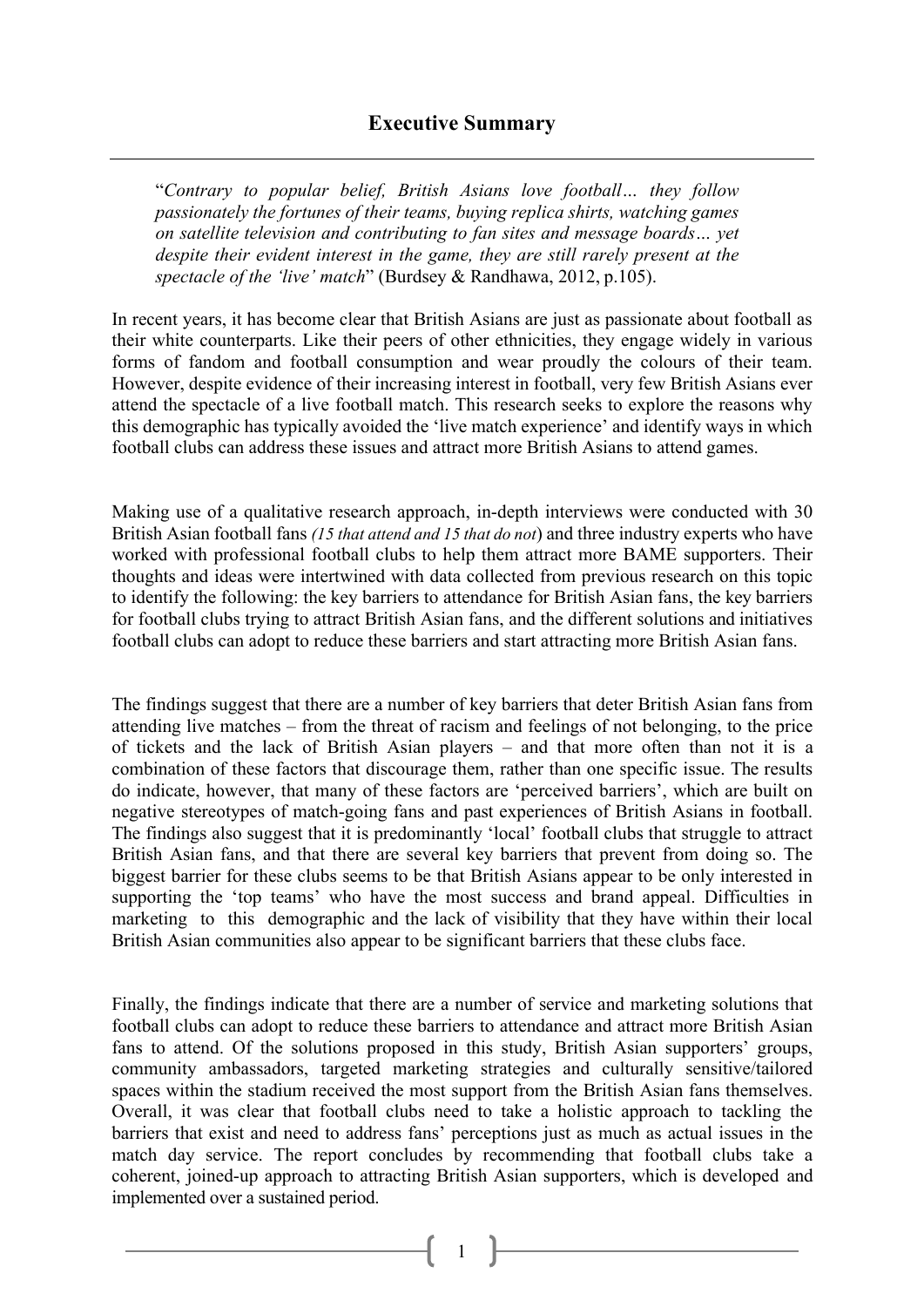### **Contents**

| How clubs can challenge these barriers and attract more British Asian fans 16 |  |
|-------------------------------------------------------------------------------|--|
|                                                                               |  |
|                                                                               |  |
|                                                                               |  |
|                                                                               |  |
| How clubs can challenge these barriers and attract more British Asian fans 50 |  |
|                                                                               |  |

| Bibliography |
|--------------|
|--------------|

 $\overline{1}$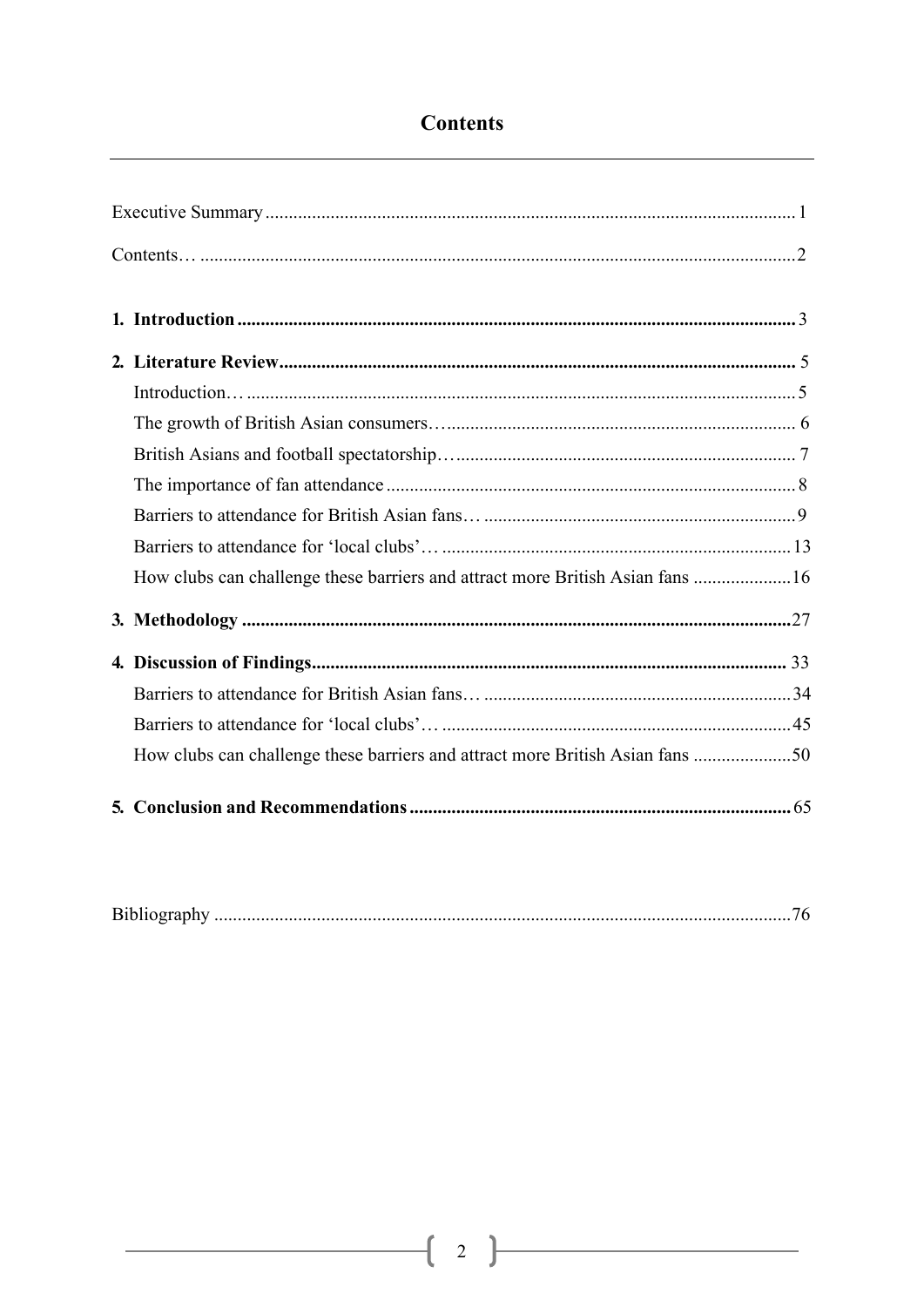"*The thing about football in Britain is that it is not just a sport that people take to, like cricket or tennis. It is built into the urban psyche… it is not a phenomenon, it's an everyday matter*" (Arthur Hopcraft, 1968, p.1).

Tracing its history back as far as the nineteenth century, football has been a hugely important part of living within Britain. Acknowledged as the country's 'national game', it has been, and still is, played and watched by millions, receiving unrivalled media attention. Yet, until recently, it has been seen as a game only for 'white working class males' (Middleton, 2009). It is only over the last few decades that people of all races and ethnicities have started to embrace this 'footballing culture', not least the 'British Asians' (Bains & Patel, 1996; Bains & Johal, 1998; Burdsey, 2007; Saeed & Kilvington, 2011; Burdsey & Randhawa, 2012).

Contrary to historic beliefs that 'Asians do not like football', recent evidence suggests that it is now the most popular sport amongst South Asian communities in the UK, overtaking their native sport of cricket (Bains & Patel, 1996; Middleton, 2009). Such is their 'newfound' enthusiasm for playing and watching the game, some studies even suggest that their interest in football has surpassed that of many of their white male counterparts (Bains & Patel, 1996; Lewis, 2015). However, despite their evident interest and passion for the sport, British Asians are still virtually 'non-existent' throughout the professional football industry in England.

Despite black players representing nearly a quarter of all professional footballers in English football (Kessel, 2010), there are currently only six British Asian players in the entire English Football League (EFL), equating to less than 0.2% of all professional players in the country (Middleton, 2009). This a huge disparity with the UK population, of which British Asians make up nearly 7% and the black community only 3.4% (Office for National Statistics, 2011). However, whilst their clear underrepresentation on the pitch has received considerable academic attention in recent years, little thought has been given to their absence from other areas of the professional game. One area that has been particularly overlooked in academia is their non-attendance as spectators. Despite evidence suggesting that they regularly consume football through television and other mediums, British Asians rarely spectate at live football matches (Burdsey & Randhawa, 2012; Lewis, 2015). Research suggests that as little as 1% of some EFL crowds are made up of British Asian spectators, despite the British Asian population in some of these areas being as high as 20% (Bano, 2013).

This study will focus, therefore, on the under-researched issue of British Asians and football spectatorship, and will investigate why, despite the popularity of football amongst British Asian communities, so few British Asian fans attend live football matches. Specifically, this study aims to achieve the following:

- 1) To explore and evaluate the barriers which prevent and/or discourage British Asian football supporters from attending live professional football matches.
- 2) To identify potential service and marketing solutions that football clubs can adopt to reduce these barriers and attract more British Asians fans to attend matches.

3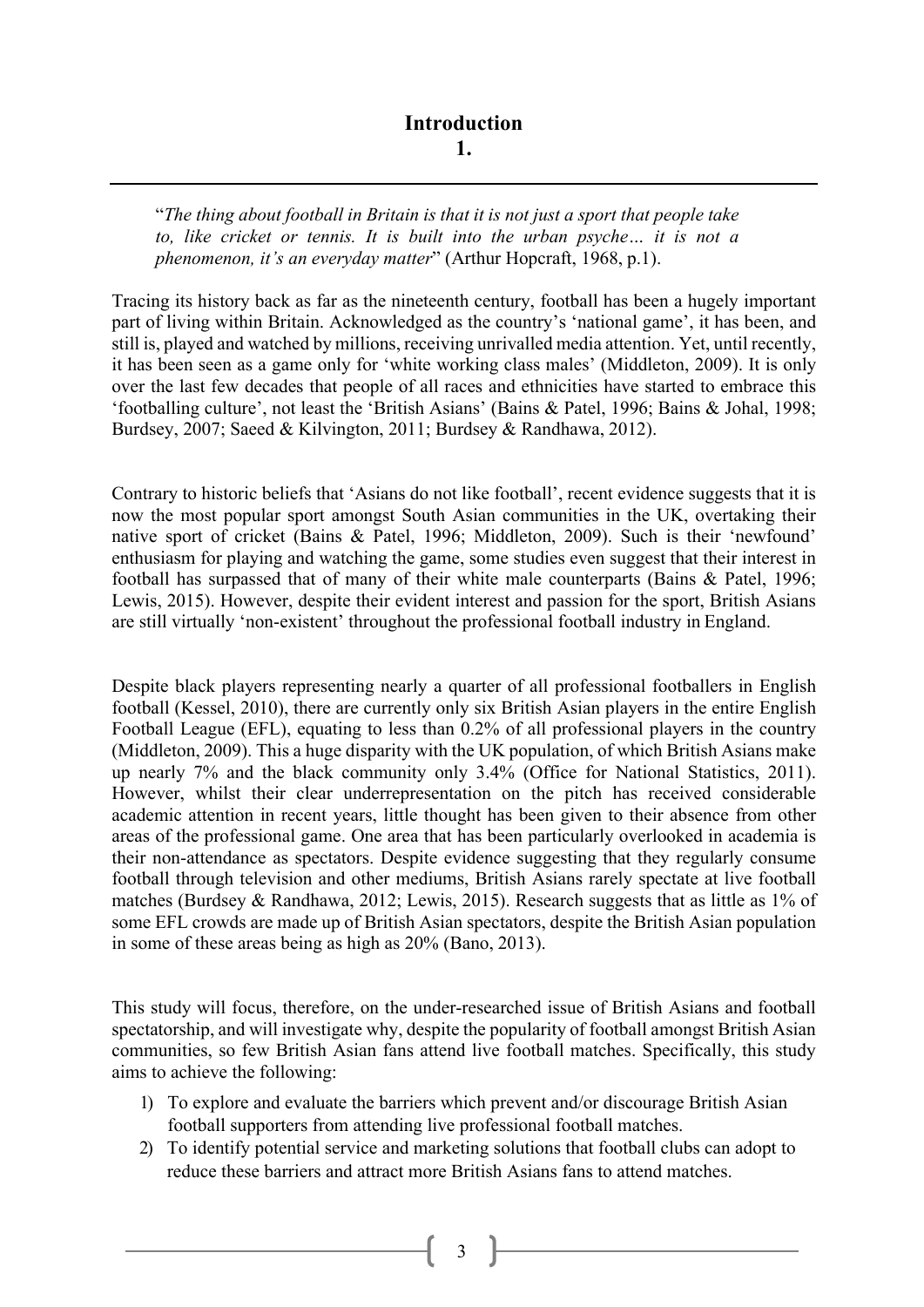In order to focus this investigation, the study will attempt to answer three key research questions, which are all pertinent to the aims of the research:

- 1) What are the key barriers to attendance for British Asian football fans?
- 2) What are the key barriers that football clubs face in trying to attract British Asian supporters?
- 3) What service and marketing solutions can football clubs adopt to reduce these barriers and attract more British Asian fans to attend?

Although the study will be focused on the national problem of British Asian underrepresentation at football matches, there will be a significant focus on 'local clubs', as research suggests that it is these clubs which struggle most in terms of attracting British Asian fans to attend (Lewis, 2015; Kilvington, 2017).

Whilst a number of explanations have already been posited in past research as to why British Asians choose not to attend live matches, very little academic attention has been given to how this might be challenged. This research will, therefore, address this significant gap in literature, by not only examining the reasons why British Asians do not to attend (*confirming and rejecting previous explanations, and also identifying new explanations*), but by exploring the ways in which football clubs can address these issues and attract more British Asians to attend. The outcomes of this research will not only make a significant contribution to the academic knowledge on this issue but also to the understanding of football clubs in how they can target the British Asian market and grow their customer base. This research perhaps takes on greater significance at a time when match day attendance is currently down by 5% across British football (Deloitte, 2013), due primarily to competition from the ever-increasing number of televised games (Lewis, 2015). The British Asian market, therefore, represents a fantastic opportunity for clubs to increase attendances and generate much-needed revenue.

Another significant failing of the limited research that has looked at the non-attendance of British Asian fans, is the lack of involvement of British Asian fans themselves. The failure of previous studies to engage with British Asian fans, particularly those that do not attend, is a missed opportunity, not only in establishing what the true reasons for their non-attendance are, but in understanding what could be done to address these barriers and make them more likely to attend. This research, therefore, aims to fill this gap in the literature by conducting interviews with a number of British Asian fans, including some fans that do attend games and some that do not attend. The study also calls upon the expertise of three industry experts who, in different capacities, work with professional football clubs to help them attract more BAME supporters from the local community. The thoughts and ideas of both groups will be intertwined with the data collected from previous research to provide answers to the three key research questions outlined above.

The study will begin with a review of the existing academic literature on this topic and in other related fields. Presented here will be the relevant research on British Asians and football spectatorship, and the surrounding current debates, which will provide a background of information that can be used throughout the paper. The following chapter will then outline the research methods used throughout the study, providing justification for the research and sampling techniques used to gather the qualitative data, and the method of analysis applied to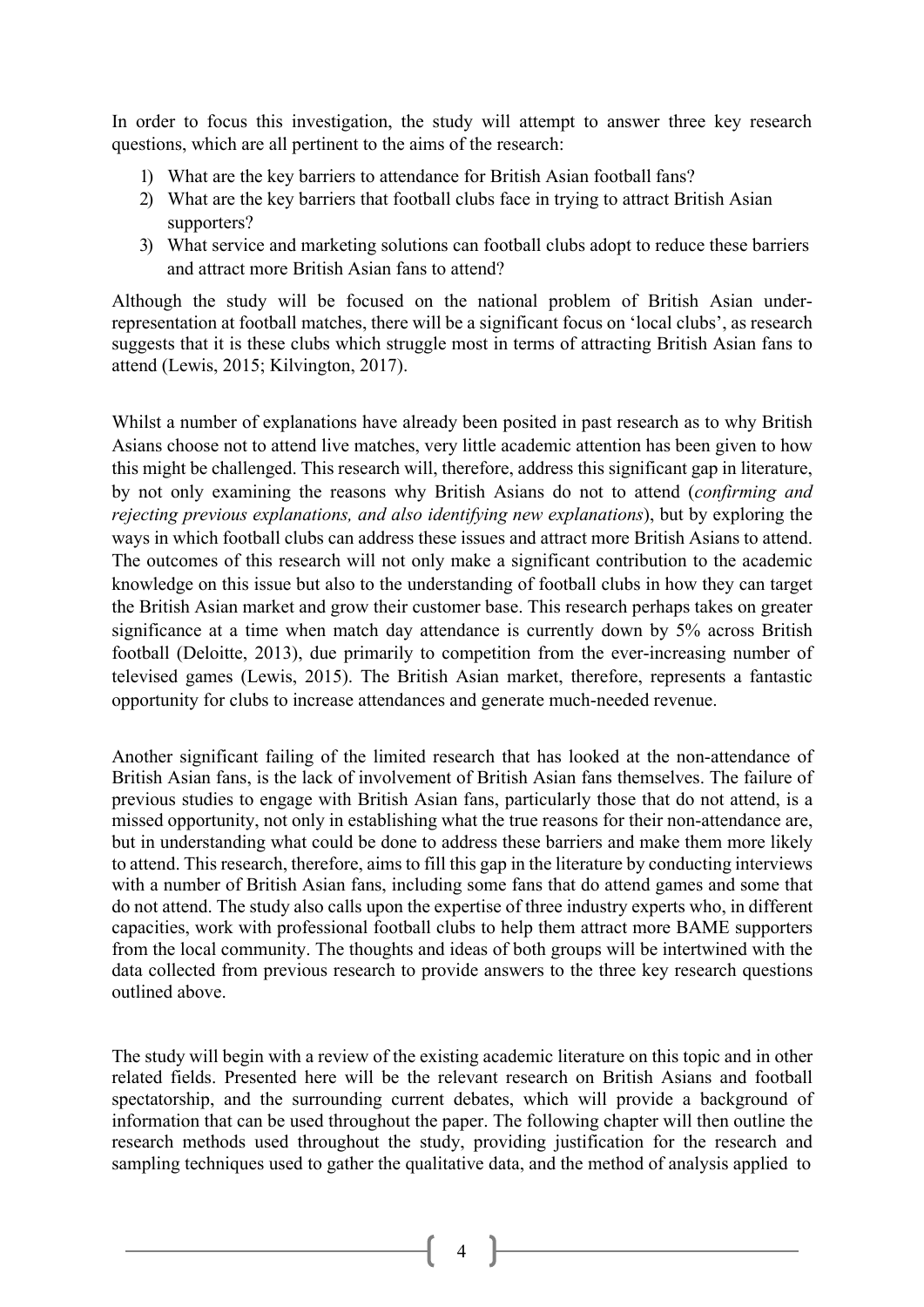interpret it. Chapter 4 then returns to the research questions and sets about answering each one individually using both the primary and secondary data collected. This section will outline and analyse the key themes pertinent to each question that emerged throughout the interviews and the literature review. The concluding chapter encapsulates all of the data analysed and proposes a number of business solutions for professional football clubs, particularly 'local clubs', to consider, which will assist them in reducing the barriers to attendance and attracting more British Asian fans to attend their matches.

#### **Literature Review** *2.*

#### <span id="page-5-0"></span>**Introduction**

The sport of football is widely recognised as a 'global phenomenon' (Horne & Manzenreiter, 2006). It is something which, according to Kilvington (2017, p.74), "*permeates and influences people's lives across the world*", and the English Premier League (EPL) is perhaps the most pertinent example of its worldwide influence. The EPL is now a multi-billion pound business and is exported in nearly every single country in the world (Duke, 2009). Because football has become a "*global game*", and a global product in many ways, *"it is believed to have transcended sociocultural differences*" (Kilvington, 2017, p.74). However, in the EPL, and in British football collectively, this is not strictly the case.

Many aspects of British football still uphold local exclusions (Bains & Patel, 1996; McGuire et al., 2001; Burdsey, 2007; Bradbury, 2010; Saeed & Kilvington, 2011; Kilvington, 2013). One aspect of the game where these exclusions are particularly apparent is in the stands (Kilvington, 2017). According to Lewis (2015, p.13), "*in terms of football spectatorship, integration of different ethnicities has not filtered down onto the terraces of many British football clubs*." One ethnic group that is particularly underrepresented in British football crowds is the British Asians. Despite their rapidly growing population in the UK, and evidence of their increasing interest in football, British Asians are seldom present at the spectacle of a live professional football match (Burdsey & Randhawa, 2012; Lewis, 2015; Kilvington, 2016).

However, their omission from the match day experience is not a new observation. It has been well-documented that "*British Asian football fans have traditionally been excluded from the so-called beautiful game*" (Kilvington, 2017, p.74). Yet, while various explanations have been posited as to why British football stadia remain largely white male spaces, there is little in the way of scholarly work that haslooked, pragmatically, at how this might be challenged (Burdsey & Randhawa, 2012). The focus of this research will, therefore, be to identify and evaluate the barriers that deter British Asian fans from attending live games, and to also explore the opportunities for football clubs to reduce these barriers and attract more British Asian supporters to the match day experience.

The first section of this literature review will look at the historical exclusion of British Asian football fans from the 'live match experience', and it will also explore the rapid rise of the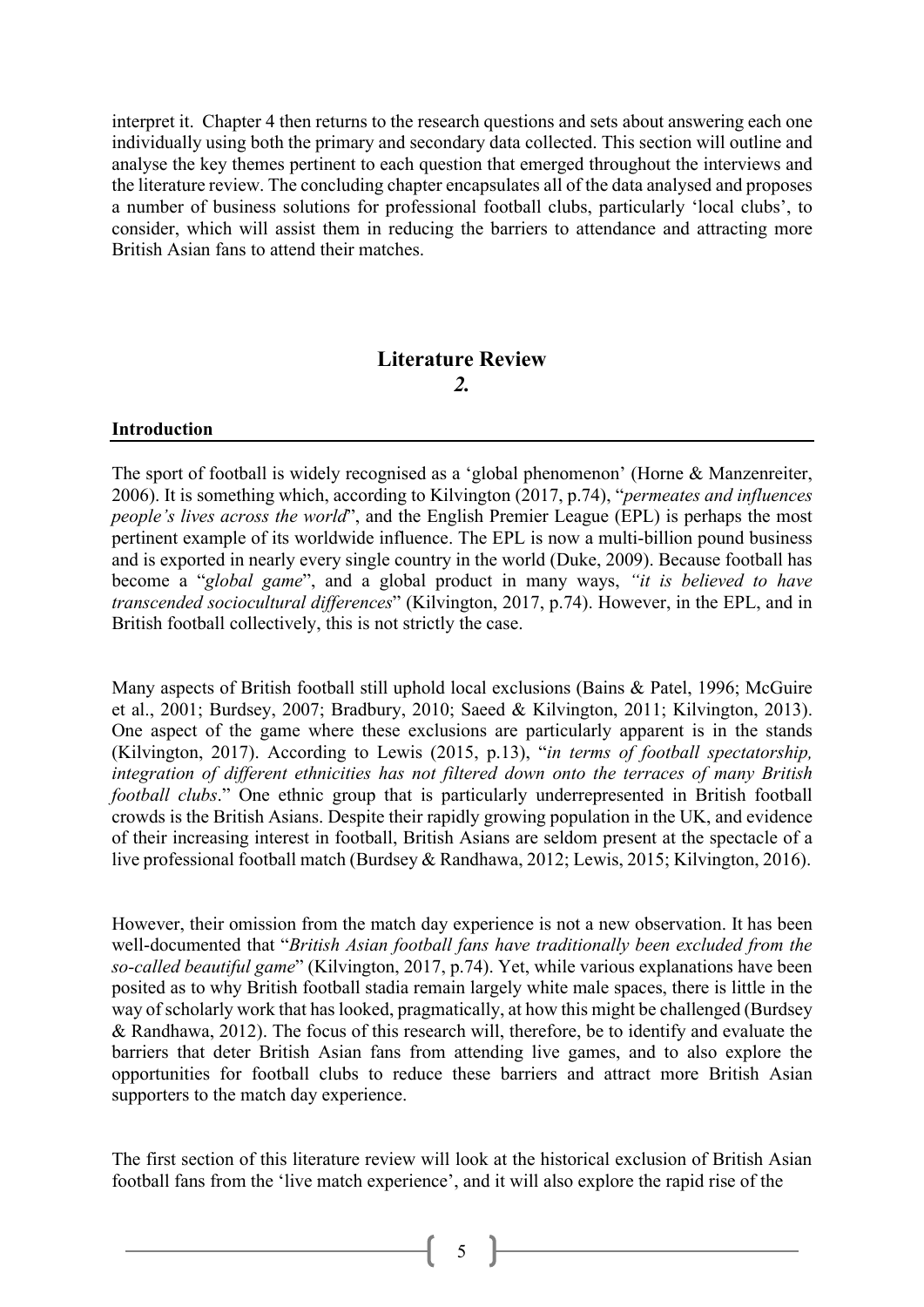British Asian community in the UK and the fantastic opportunity that this consumer group presents for football clubs, in terms of increasing match day attendance and generating muchneeded revenue. The second section will focus on the barriers to attendance for British Asian fans at live football matches, looking at factors from the consumer's perspective (*British Asian supporters*) and the company's perspective (*football clubs*). The final section will explore the solutions and suggestions that have already been proposed by scholars and practioners, as to the ways in which British football clubs can start to combat the barriers to attendance for British Asian fans, and start attracting more to attend at live matches.

#### **Section 1**

#### <span id="page-6-0"></span>**The growth of British Asian consumers**

The ethnic population in the UK is growing at a rapid rate<sup>1</sup> and now represents a significant proportion of the total population. According to the 2011 census, ethnic minorities now account for over 13% of the UK population (Office for National Statistics, 2011). The largest segment of that ethnic community are the British Asians (*those with South Asian heritage which originate from countries such as Pakistan, India and Bangladesh*) who make up 6.8% of the British population.

The British Asian community is the fastest growing ethnic group in the UK (Tran, 2010). Between the 2001 and 2011 censuses, the number of South Asians in the UK grew by 65%, from 2.3 million to 3.8 million. As well as being the fastest growing ethnic group, the British Asian community also has the lowest age structure of any demographic in the UK (Krug, 2008). At the time of the 2001 census, 58% of British Asians were under the age of 24, compared with only 31% of the white population (Commission for Racial Equality, 1999). Even now, the median age of the British Asian community is 31.6, compared to 42.5 for the white British community (Office of National Statistics, 2011).

As well as their rising population and younger age profile, the spending power of British Asian consumers, and ethnic minorities in general, is also increasing (Nwankwo & Lindridge, 1998; Curtis, 2001; Fletcher, 2003; Krug, 2008). In 1998, Nwankwo and Lindridge claimed that the ethnic population in the UK was making "*steady upward movement in Britain's socioeconomic hierarchy*" (p.204). Ten years on, their combined disposable income was over £32 billion (Krug, 2008). Nwankwo and Lindridge also claim that British Asians, and the Indian community particular, have now overtaken the white British, as the people most likely to possess professional qualifications and run their own business. In addition, second and third generation British Asians have much higher qualification levels than the first generation, which has a significant impact on their future success in the labour market (Simpson et al, 2006).

Ethnic minorities, and British Asians in particular, therefore, represent a "*significant cultural and consumer force*" in the UK (Fletcher, 2003, p.2). According to Considine, these markets represent "*a vast, untouched potential*" and by not tapping into them, businesses are missing

<sup>&</sup>lt;sup>1</sup> Lewis (2015) claims that the ethnic population in the UK is growing by 2.5% year on year.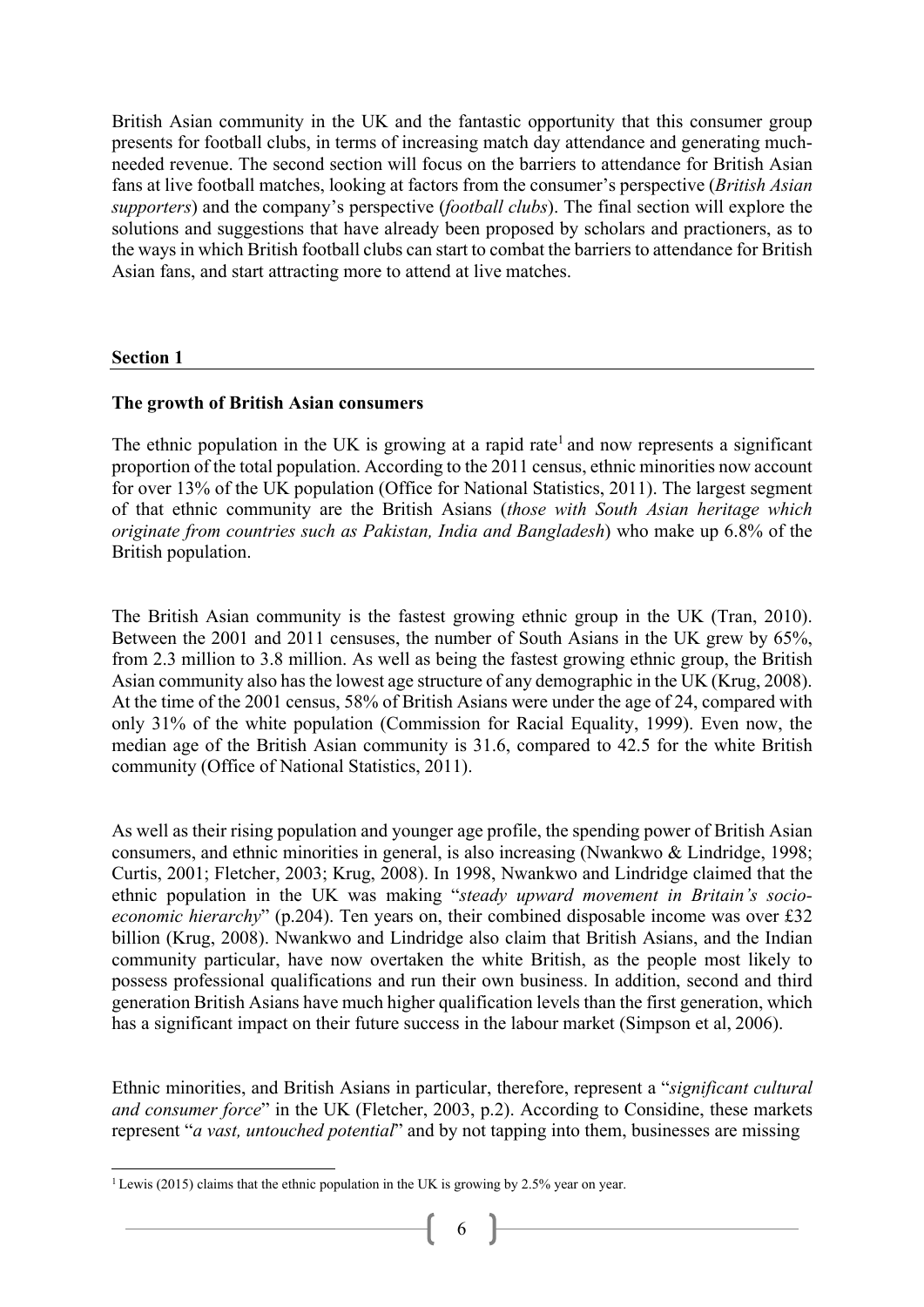fantastic opportunities to generate top-line growth (cited in Krug, 2008, p.3). Despite this, many British companies, including lots of professional football clubs, continue to ignore its potential and have invested very little resource in penetrating the British Asian market.

#### <span id="page-7-0"></span>**British Asians and football spectatorship**

"*The point about football in Britain is that it is not just a sport people take to, like cricket or tennis. It is built into the urban psyche…It is not a phenomenon: it is an everyday matter… The way we play the game, organise it, and reward it reflects the kind of community we are*" (Hopcraft, 1968, p.1).

Acknowledged as the country's national game, football is a massively important part of living within Britain. It is played and watched by millions and receives unrivalled media attention (Middleton, 2009). It is, therefore, no surprise that, in line Nwankwo and Lindridge's (1998) theory of 'acculturation'<sup>2</sup>, football has risen in popularity amongst younger generations of British Asians.

According to several authors, in recent years it has become increasingly evident that, like their peers of other ethnicities, many British Asians have a strong interest in football (Burdsey, 2007; Bhana, 2008; Kilvington, 2012). Burdsey and Randhawa (2012, p.105), for example, suggest that many British Asians engage widely in various forms of modern day football consumption: "*they follow passionately the fortunes of their teams, buying replica shirts, watching games on satellite television and contributing to fan sites, blogs and message boards on the internet.*" Bains and Patel even suggest that "*many Asian communities are more interested in football than their white counterparts*" (cited in Middleton, 2009, p.3).

However, despite evidence of their increased interest in football, British Asians fans are still rarely present at live football matches and have historically been excluded from the match day experience (Burdsey & Randhawa, 2012; Kilvington, 2017). As a result, British football stadia "*remain largely white (male) spaces*" (Burdsey & Randhawa, 2012, p.105) that are in no way reflective of the multi-cultural make-up of British society (Earl, 2013). In 1999, for example, the EPL Fan Survey revealed that only 0.5% of spectators in the EPL were from a 'British Asian background' (cited in Earl, 2013), despite British Asians making up just over 4% of the total UK population at the time (Office of National Statistics, 2001).

Although improvements in the attendance of British Asians, and ethnic minorities in general, have been seen since then in the EPL<sup>3</sup>, these are primarily in relation to the so-called "*top* 

<sup>2</sup>According to Nwankwo and Lindridge, acculturation is "*a process in which ethnic consumers move along a theoretic continuum from low acculturation, where they maintain the cultural values of their ethnic origin, to the other extreme, high acculturation, where they have adopted the cultural values of the dominant culture*" (p.205). Their theory is, therefore, that that second and third generation British Asians will be more acculturated due to their length of stay in the UK, and thus relate more to mainstream culture than first generation British Asians.

<sup>3</sup> Kilvington (2017, p.74) suggests that "*the number of minority ethnic fans attending live EPL matches is increasing*". He cites figures from the anti-racism organisation 'Football Unites Racism Divides': "*98% of fans in 1997 were white, in 2001/02 97.3% were white, in 2005/06 it was 96%, in 2006/07 95% and in 2007/08 it was 94%*...*8% of all attendees at EPL games in 2008-09 were from ethnic-minority backgrounds*".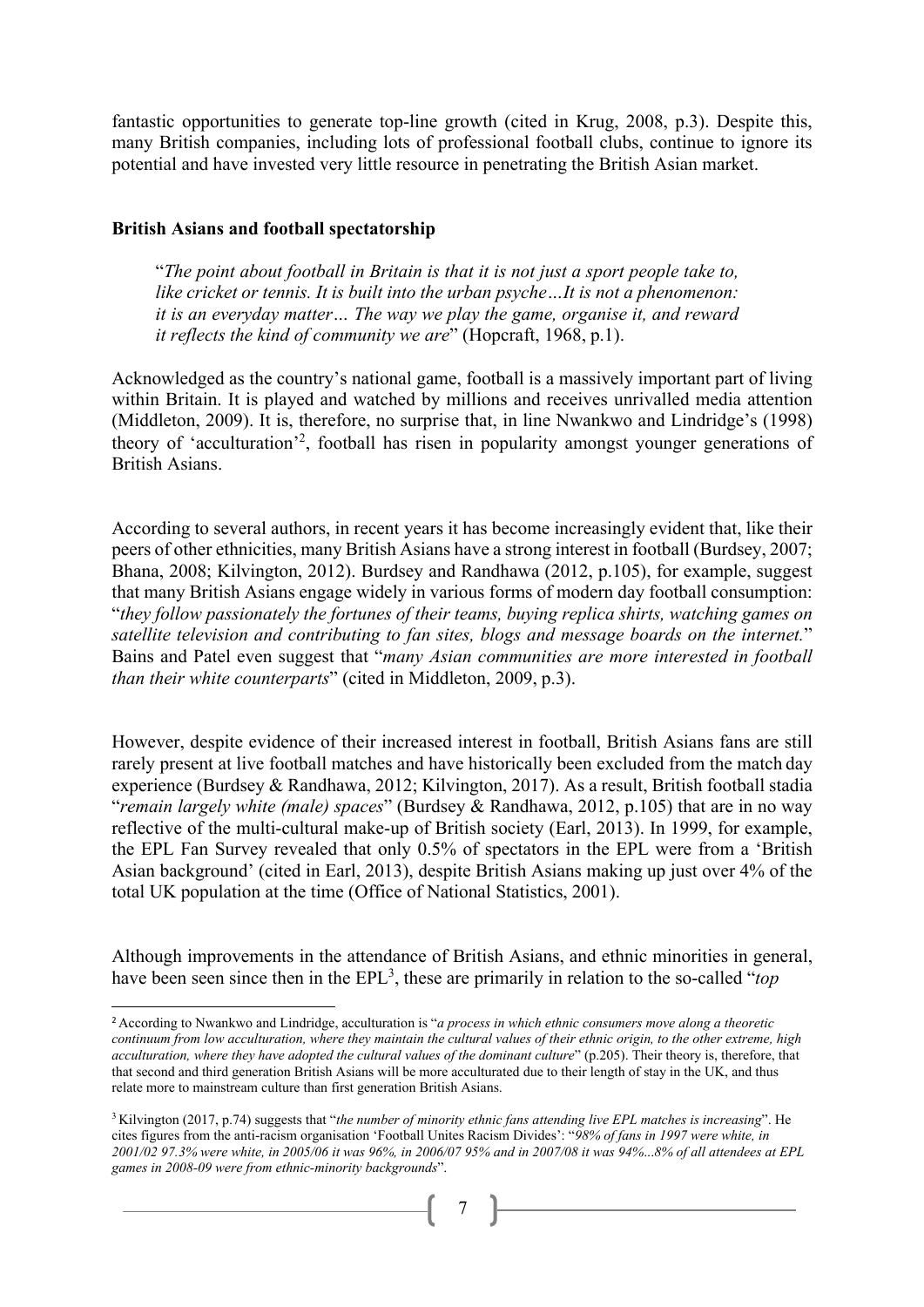*teams*", who have huge global brand appeal and social status attached to them (Lewis, 2015, p.64). Smaller clubs (*in terms of success, finances, visibility and fan base*) in the EPL, and even more so in the lower leagues (*EFL*), continue to struggle to attract British Asian supporters (Kilvington, 2017). Described by Lewis (2015, p.72) as "*local clubs*"4 , these clubs rely heavily on the support of the local community. Evidence suggests, however, that only a very small proportion of the local support at these clubs is of Asian ethnicity – even at those based in wellpopulated Asian areas. Bano's study in 2013, for example, highlights a number of EFL clubs in the North West, including Oldham Athletic, Rochdale and Burnley, whose home crowds comprise only 1% of British Asian supporters, despite the Asian community in each area representing nearly 20% of the total population.

#### **The importance of fan attendance (***match day revenue***)**

According to Lewis, "*professional football clubs are under increasing pressure to sign up the best footballers, regardless of price in an attempt to remain competitive and keep supporters happy*" (2015, p12). In order to facilitate the purchase of the best players, to remain competitive both 'on' and 'off' the pitch, clubs need to increase their total income (Deloitte, 2013). Lewis (2015) suggests that football clubs generate income through three main revenue streams: broadcasting revenue (*television and media organisations such as BskyB and British Telecom*); commercial revenue (*sponsorship, naming rights and merchandising*); and match day revenue (*gate receipts, food and drink*).

One of the main revenue streams that football clubs have, and the one they possess most control over, is match day revenue (Deloitte, 2013; Lewis, 2015). According to Zhang et al (1996), match day sales contribute as much as 75% to the overall revenue of some sports teams. Lewis (2015) also suggests that match day attendance is pivotal in driving other revenue opportunities in addition to ticket sales, such as: food and beverage sales, advertising, sponsorship, shirt sales and media rights. Match day attendance is, therefore, vital to professional football clubs remaining competitive and profitable, and clubs now more than ever need to maximise attendance at matches to increase the revenue they generate from their supporters (Deloitte, 2013; Lewis, 2015).

However, evidence suggests that match day attendance across British football is in decline (Deloitte, 2013; Lewis, 2015). A report by the financial company Deloitte in 2013 revealed that on the whole, attendance at British football games had fallen by 5%, and that in leagues such as the Championship, which is formed of predominantly 'local clubs', the drop in average attendance had been as high as 14%. In response, the National Fan Survey in 2013 established that average fan attendance in England had been gradually declining since 2008 and, as a result, so too had match day revenues. Deloitte suggest that the average revenue currently generated at football matches in the UK is around the same level that it was in 2006/07, which has led to a significant decline in the operating profits made by most clubs, given the rising costs of everything else in the industry (Deloitte, 2013).

<sup>4</sup> Lewis describes "*local clubs*" (2015, p.72), as clubs which rely heavily on the support of the local community, that do not possess the finances, fan base, visibility, or the social status, to attract supporters from afar whom have little or no connection to the local community or the region which within it is based.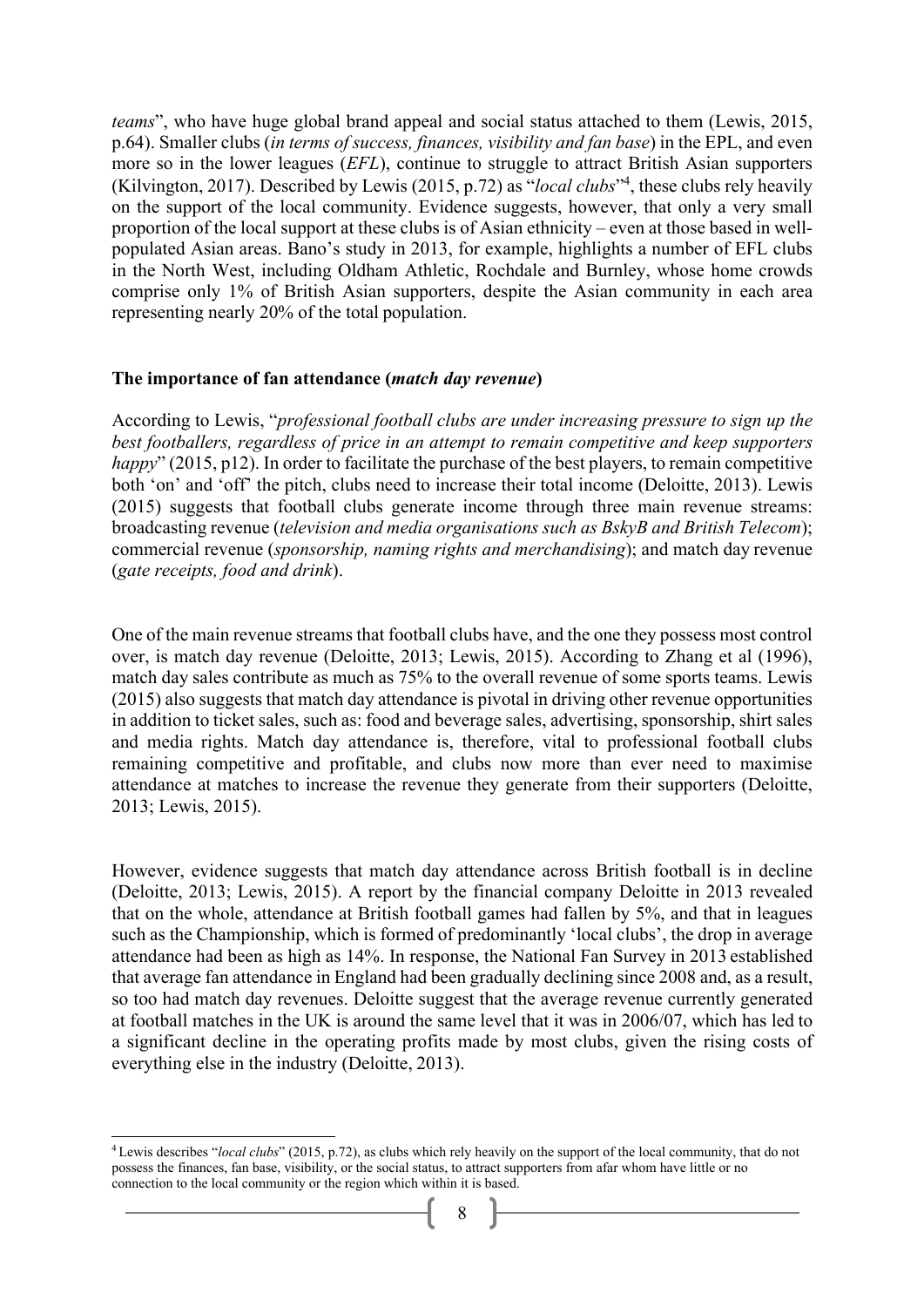Given the decline in attendance throughout British football and the pressure on clubs to generate greater income, the British Asian community presents a fantastic opportunity for professional football clubs to increase attendance and generate more revenue (Lewis, 2015). It is, therefore, vital to identify the barriers that are deterring them from attending, and also to highlight the barriers which are preventing many 'local clubs' from attracting them. The next section will explore the literature in these fields.

#### **Section 2**

#### <span id="page-9-0"></span>**Barriers to attendance for British Asian fans**

Given the evidence of football's increasing popularity amongst British Asian communities, it is somewhat surprising that British Asians still rarely spectate at live football matches. The fact that they regularly engage in other forms of football consumption, such as watching games on television and following club activity online (Burdsey, 2007; Burdsey & Randhawa, 2012), suggests that there must be barriers which are deterring British Asian fans from consuming football through the 'live match experience'. Identifying what these barriers are is vital for football clubs and their marketing teams, to develop strategies that can attract more British Asian supporters to their terraces. In order to identify and challenge these barriers, it is important to understand how British Asians perceive the match day experience and to understand how the culture of British football may conflict with the culture and values of British Asian communities. A number of explanations have been posited as to why British Asians fans have traditionally avoided the live match experience, and these will be explored and analysed below.

#### Racism

It is clear from the existing research that the most significant barrier deterring British Asians fans from attending live games is the enduring issue of racism in football (Burdsey & Randhawa, 2012; Kilvington, 2016). The threat of racism, along with notions of racial exclusion and marginalisation, have been widely posited as the most influential factors in the non-attendance of many British Asians fans (McGuire et al, 2001; Burdsey, 2007; Bradbury, 2010; Kilvington, 2017).

Despite being viewed as a "*global and inclusive game*", British Asians and other ethnic minorities, have traditionally been excluded from the practise of football fandom in the UK, and have been made to feel unwelcome and marginalised in the stadium environment (Kilvington, 2017, p.74). Burdsey and Randhawa (2012, p.105) suggest that the situation facing British Asian supporters can be characterised as one of "*racialised exclusion*" and believe that many feel restricted from accessing the stadium setting due to "*broadly racialised notions of fandom that demarcate minority ethnic groups as 'out of place' and not belonging*" (2012, p.106). Moreover, Kilvington has describes the stadium environment as a:

"*racial 'no-go' area – whereby 'race' becomes a marker of territory and the 'true' locals, a synonym for whiteness, symbolically own the game, the ground, and the match day experience…outsiders, in turn, do not belong*" (2017, p.79).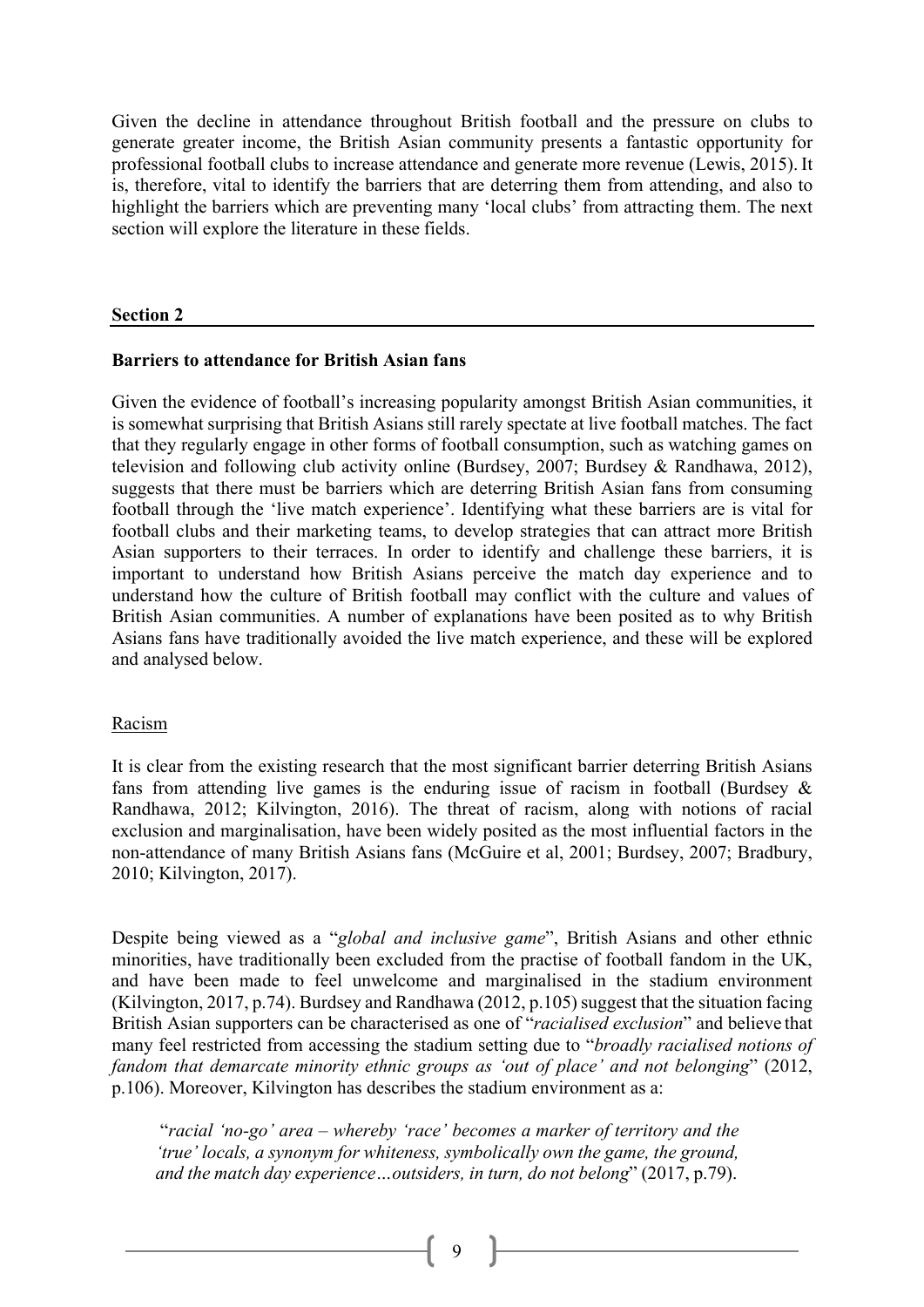Subsequently, British Asians, and other ethnic minorities, have traditionally been targets for racist abuse in and around the stadium (Back et al, 1998; Burdsey, 2007; Burdsey & Randhawa, 2012). Back et al (1998), for example, discuss how British Asians, and Muslims in particular, have historically been positioned as a 'despised other' in certain football chants. Although through the use of tougher sanctions, clubs have managed to reduce the amount of overt incidents like this in recent years, the issue of racism still exists (Burdsey & Randhawa, 2012; Earl, 2013; Kilvington, 2017). Kilvington (2017, p.75) claims that many British football stadiums, particularly those in the lower leagues, can still be "*hostile, intimidating and unfamiliar spaces for British Asian fans*" and empirical evidence supports this. A survey of 2,500 fans in the EFL found that almost half had either experienced or witnessed some form of racism at matches between 2010 and 2012 (Doidge, 2013).

While these figures may represent a vast improvement in comparison to British football stadia in the 70s and 80s, the "*continuing, though less frequent racial abuse*" which still occurs, remains a significant barrier to the willingness of British Asians to attend (Earl, 2013, p.11). In addition to that, the history of racial abuse in the terraces has contributed to a climate of fear around the idea of the live match experience for many British Asians (Burdsey & Randhawa, 2012), and what is apparent from past research, is that perceptions of racism can deter British Asian fans from going to games just as much as any 'actual' experiences (Earl, 2013; Burdsey & Randhawa, 2012.

#### Religio-cultural barriers

Religio-cultural issues have also been focused on as a major reason for the underrepresentation of British Asian fans. According to several authors, the religio-cultural values of many British Asian communities can be significant barriers to their attendance at live football matches (Middleton, 2009; Kilvington, 2012; Lewis, 2015). The reason for this is that many elements of the live match experience conflict with the religious and cultural needs of these communities (Lewis, 2015). These conflicts can often result in uncomfortable experiences for British Asian fans, and can in fact, make it almost impossible for certain religious groups to attend (Burdsey, 2007; Burdsey & Randhawa, 2012).

Numerous scholars, for example, highlight the presence of alcohol as a significant deterrent for many British Muslims (Randhawa, 2011; Burdsey & Randhawa, 2012; Lewis, 2015; Kilvington, 2017). Burdsey and Randhawa (2012) suggest that "*passing through the concourses at many British football stadia frequently resembles being in a rowdy pub*" (2012, p.107), and note that it has become habit for fans of some clubs to throw beer around in the concourse at half time. They claim that "*this not only creates an unpleasant, intimidating atmosphere for those not partaking, but makes visiting the refreshment areas impossible for strict Muslim supporters*". Kilvington (2017, p.79) likewise claims that this has created a feeling of "*unease*" and "*apprehension*" around the idea of attending games for many Muslim supporters, and has significantly impacted the service that they receive. Burdsey and Randhawa (2012) further suggest that match day service fails to meet other Muslim customer needs, such as the lack of halal products and other vegetarian food options available at games.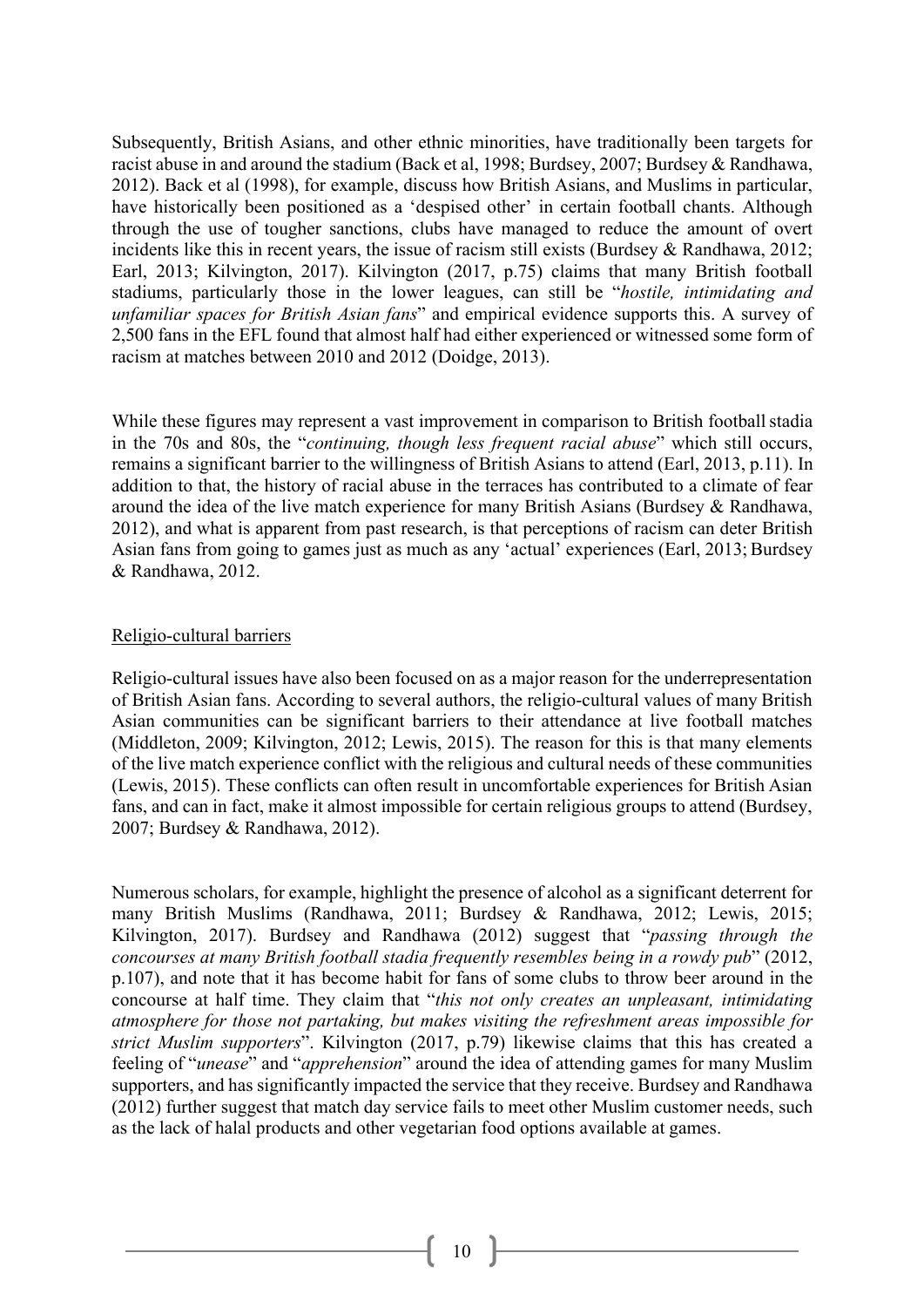Other religio-cultural barriers to attendance, according to the literature, are more enforced by the 'structure' of mainstream football provision, rather than the match day service itself (Lewis, 2015). For example, the times of live matches (*which are decided by the games governing bodies*) have traditionally clashed with the religious commitments of British Asian supporters. Religious practices such as attending mosque, prayer times and the celebration of religious festivals, are not currently considered in the planning of match times, and, as such, often conflict, restricting the attendance of many British Asians and Muslims in particular. The inability of the match day service to fulfil these religious needs is a significant barrier to attendance because, as Lewis discovered in his 2015 study, most British Asian fans place religious needs before any desire to spectate at live matches. In his research into barriers of attendance, he found that most British Asian supporters preferred to watch the game on television in the comfort of their home, where they could satisfy both their religious needs and their consumption needs.

By not addressing many of these conflicts, British football clubs have shown a lack of cultural understanding and sensitivity towards British Asian supporters (Hamlett et al, 2008; Larson & Steinman, 2009; Lewis, 2015). Considine (2003) suggests that the reason most of these conflicts still exist, is simply due to the lack of knowledge and understanding that football clubs have of the specific religious and cultural needs of ethnic consumers. As a result, many football clubs continually fail to meet the needs of British Asian consumers. This factor, as it would with any other purchasable service, is a significant barrier to British Asians consuming the live match experience.

#### Lack of role models (*institutional racism*)

Another widely cited barrier to the attendance of British Asians at football matches, is the lack of identifiable role models for British Asians throughout the professional football industry. Several authors suggest that the lack of British Asians in professional football in the  $UK - as$ players, managers and directors – has a significant impact on their interest in attending live matches (Middleton, 2009; Lewis, 2015; Kilvington, 2013). Middleton (2009) highlights that there are currently no British Asian managers and only six British Asian players in the entire EFL (*equating to less than 0.2% of all professional players in the country*) and states that it is of no surprise, therefore, that this underrepresentation has also filtered down onto the terraces.

Middleton's (2009) notion of linking representation on the pitch to attendance in the stands is supported by a number of empirical studies, including a survey undertaken by indianfootball.com in 2004, which concluded that "*significantly more*" British Asian fans would make the effort to attend live games if there were more British Asian players on the pitch. This premise can also be seen in other sports such as cricket, where there is an abundance of role models, by the way of coaches, managers and top players, and consequently, the attendance of British Asian spectators at live cricket matches is considerably higher (Lewis, 2015).

Several authors, however, suggest that this barrier is much deeper than just 'a lack of role models' (Middleton, 2009; Lewis, 2015), and refer to it more as an "*institutional barrier*", which is restricting British Asian communities from engaging with the professional game in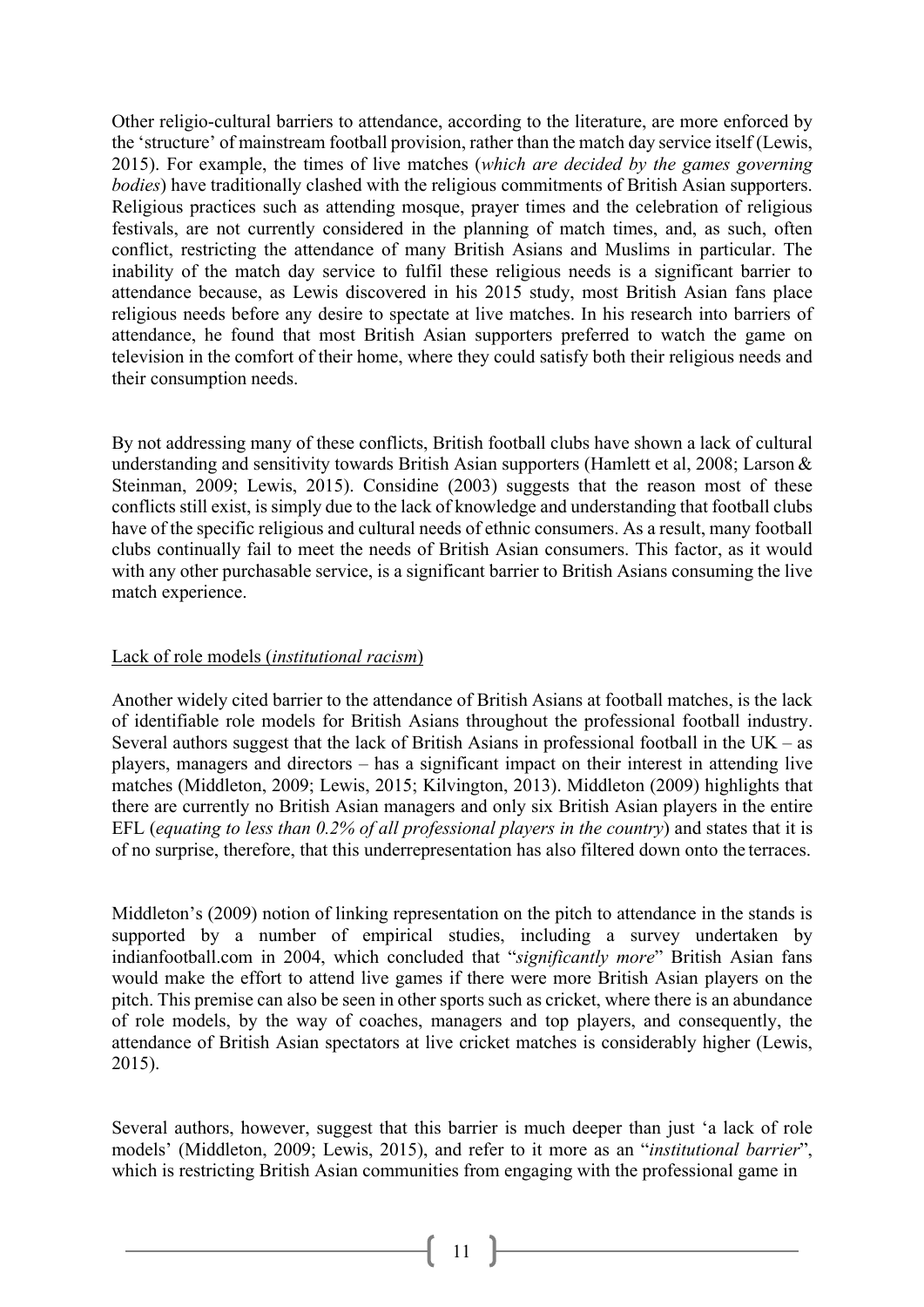all its forms (*as players, coaches, directors and spectators*) (Middleton, 2009, p.22). Some scholars have even gone as far to suggest that the British football industry is 'institutionally racist' (Kilvington, 2013; Burdsey, 2007; Lewis, 2015). Middleton (2009, p.22) points to the fact that there is no ethnic minority representation on the FA Council – "*the ultimate policy making forum for the English game*" – as a clear demonstration of the institutional racism that exists in the industry.

According to Merkel and Tokarski (1996), where racism exists within an institution, the structures and ethos of the industry and the organisations within it, will prevent those that are discriminated against from having access to the same opportunities as others. Johal (2002, p.157) suggests that this is the case in the British football industry:

"*The FA as the gatekeepers of football to clubs boardrooms all the way down to scouts and coaches, have shackled and ignored the input and ambition of Asian communities towards the national game.*"

Evidently then, the structure and management of the industry and the organisations (*clubs*) within it, are a clear barrier to not just the attendance of British Asian supporters, but to their engagement with the game all together (Burdsey, 2007; Kilvington, 2013; Lewis, 2015).

#### Socio-economic disadvantage

The accessibility of the match day experience for many British Asian supporters is also a key theme within the literature in this field. Despite the growth of the ethnic pound and the increasing spending power of British Asian consumers in the UK (Curtis, 2001; Krug, 2008), substantial sections of the British Asian population still experience "*severe socio-economic disadvantage*"*,* which according to Burdsey and Randhawa "*is highly likely to impact on their ability to purchase (increasingly expensive) match tickets*" (2012, p.107).

According to McGuire et al (2001, p.65), "*only about half of Bangladeshi and Pakistani adults are economically active and these groups have poverty rates four times those of whites*". Similar figures were also found by Palmer (cited in Lewis, 2015), who found that around 60% of the Pakistani population and 70% of the Bangladeshi population live in low-income households, compared with only 20% of white British population. The current socio-economic status of many British Asian communities is, therefore, another significant barrier to their attendance at live matches, especially given the ever-increasing cost of admittance into games (Middleton, 2009).

Since the formation of the EPL in 1992, and the huge influx of broadcasting money which came with that, British football has seen a significant rise in ticket prices for spectators. Liverpool, for example, has seen its cheapest match day ticket increase from £4 to £46 (Wilson 2014). According to several authors, this has made attending EPL matches almost impossible for poorer working class supporters, which the majority of British Asian followers are (Giulianotti, 1999). Walsh (2012) even suggests that attending live EPL matches has now become a 'middle class past time', as only the higher classes of society can afford to partake.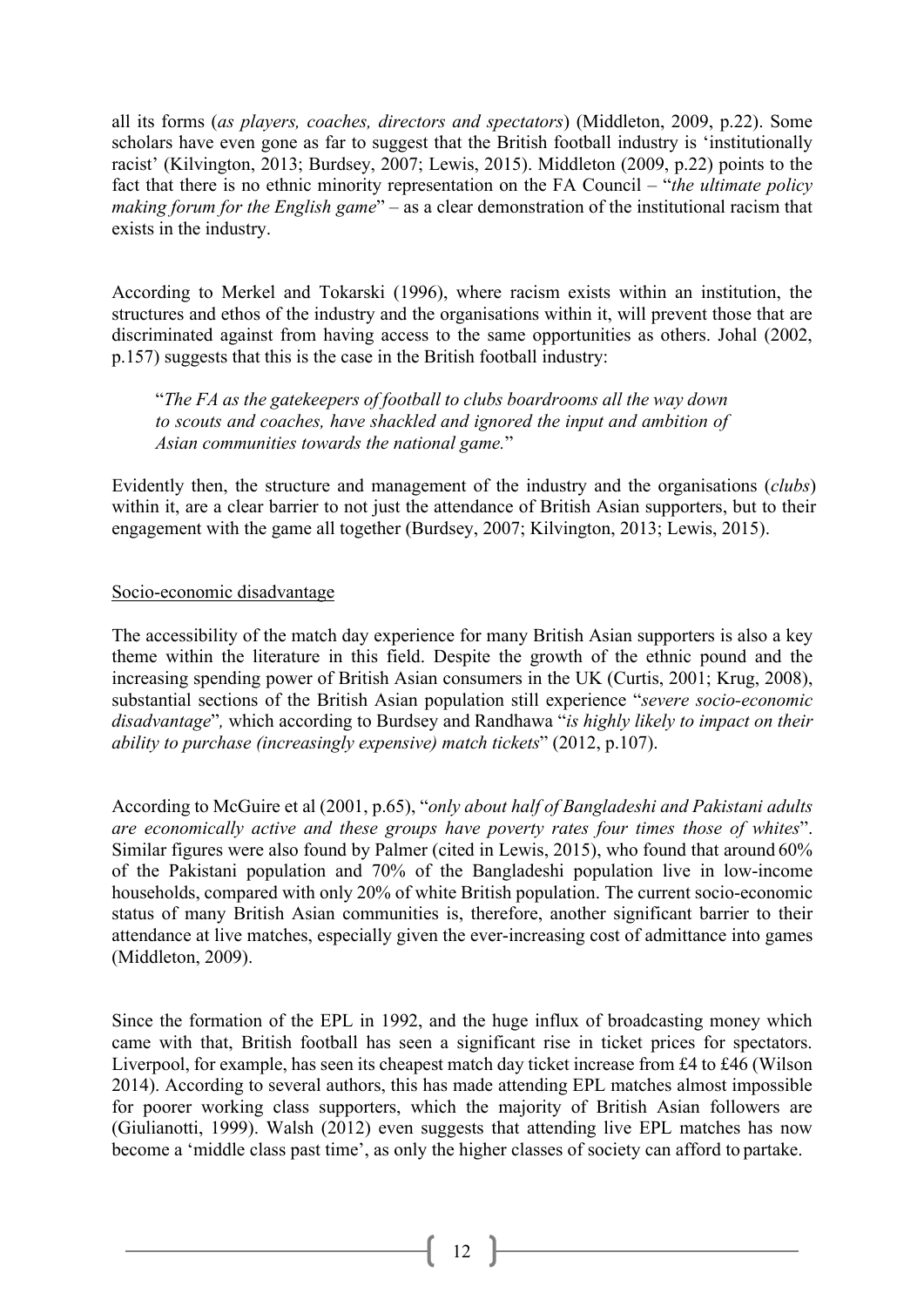Burdsey and Randhawa (2012), on the other hand, suggest that some British Asian fans, particularly those of Indian descent, do not have a problem with affording tickets; it is instead the availability of tickets which has presented the most significant barrier. ManyBritish Asian fans involved in their study, indicated a desire to attend matches more regularly, but were often prevented from doing so because of their inability to get tickets due to longstanding loyalty and priority schemes, and the ways in which season-tickets are passed down through families.

#### Generic barriers

One final consideration in the literature, is that many of the aforementioned scholars also state that it is often the case that British Asian fans who do not attend matches, do so for the same reasons as other football supporters, regardless of ethnicity (Burdsey & Randhawa, 2012; Lewis, 2015). Burdsey and Randhawa (2012) propose that factors such as: work and family commitments; the cost and time of travel; and as mentioned above, the price and availability of tickets, are all generic barriers which restrict the attendance of all supporter groups.

#### **Barriers to attendance for 'local clubs'** *(the struggle to attract British Asian supporters)*

In addition to exploring the barriers from the consumer's perspective, it is also worth considering the barriers that football clubs and their marketers may face themselves when trying to attract more British Asian supporters. Evidence suggests that 'local clubs' continually struggle to attract British Asians fans, despite many being based in well populated Asian areas. Bano (2013), for example, found that less than 1% of fans at 'local clubs' in the North West of England are of British Asian ethnicity, despite British Asians making up to 20% of the population in certain North West boroughs. "*Top teams*" in the EPL, on the other hand, have no problem attracting British Asian fans and boast crowds which are now representative (*and often over-representative*) of the Asian population in the UK (Kilvington, 2017, p.74). This discrepancy suggests that there must be influencing factors which are restricting 'local clubs' from attracting more British Asian fans. As there is limited research which has looked at the non-attendance of British Asians from the clubs perspective (*from the inside looking out*), only two key barriers will be explored below; one related to specifically to local football clubs, and one more broadly linked to the struggles of UK businesses in general in trying to attract British Asian consumers.

#### Attraction to the top teams

Perhaps the most significant barrier to 'local clubs' attracting more British Asian supporters, is the substantial evidence which suggests that British Asians, on the whole, are only attracted to the biggest, most successful clubs (Lewis, 2015; Burdsey & Randhawa, 2012; Kilvington, 2017). In Lewis' (2015, p.68) study of 30 British Asian football supporters, for example, not one participant expressed an interest in following their 'local club', leaving him to conclude that "*British Asians seem only to be attracted to the very best teams, those who have the best players, who play in the best leagues and arguably have the most brand appeal*."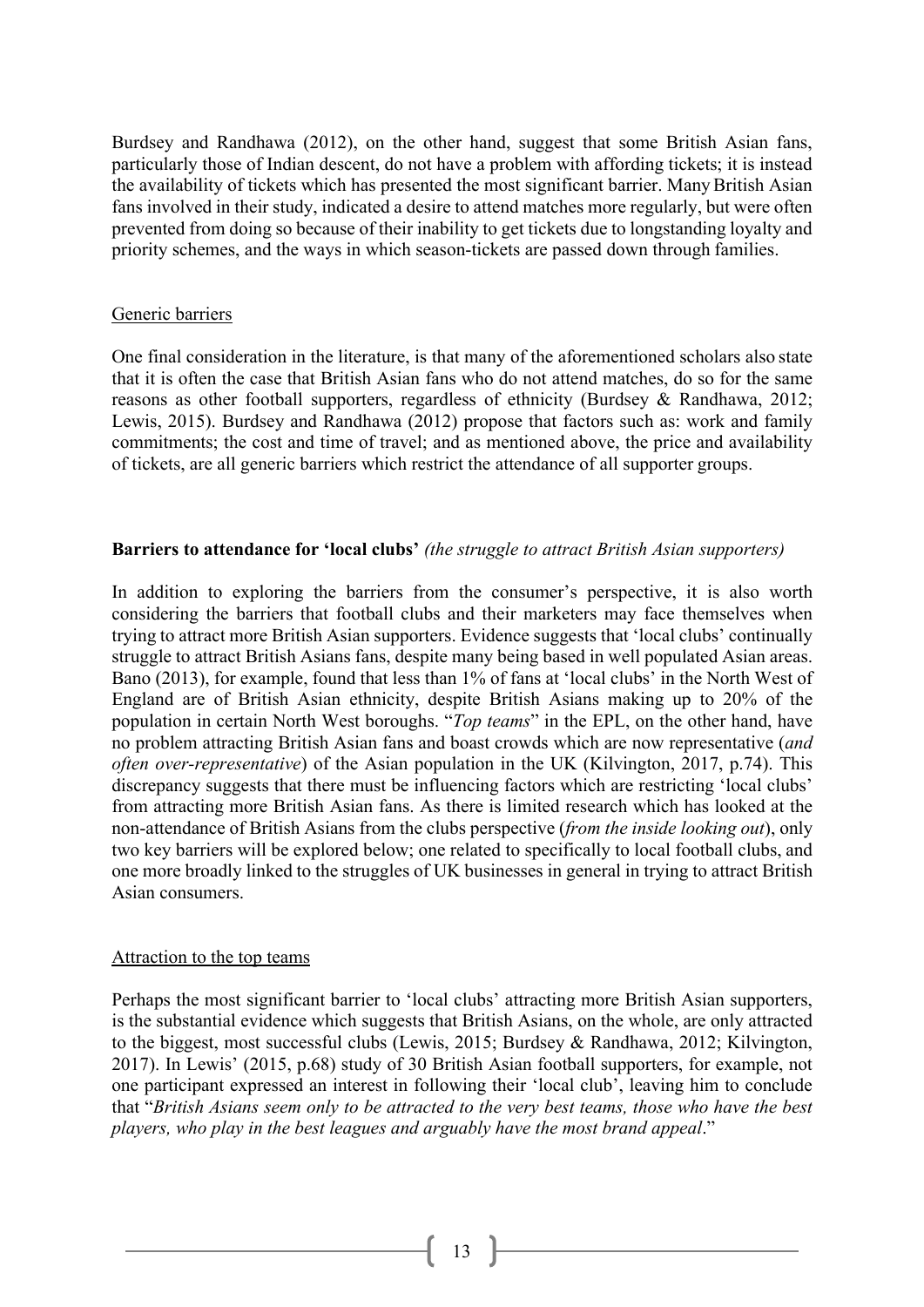Several authors suggest that the 'prestige' and 'social value' of the top EPL teams (Burdsey, 2007; Burdsey & Randhawa, 2012; Kilvington, 2017) is "*a predominant factor that influences their [British Asians'] attraction to a particular team*." (Lewis, 2015, p.92). According to Lewis, British Asian fans "*want to be associated with the top EPL teams that have the greatest perceived value amongst their social circles*" (2015, p.92). It is clear, therefore, that the most successful and prestigious clubs have a social value attributed to them, which has a significant influence on British Asians' attraction to them. Research also suggests that British Asians' attraction to the 'top teams' is a product of them wanting to be associated with success. One British Asian respondent in Lewis' study, for example, claimed that:

"*South Asians have never been associated with any success so anything they can get themselves associated with or get them affiliated to they will jump at that chance. That's perhaps why we love cricket so much as we are very good at it*" (Respondent I3, cited in Lewis, 2015, p.73).

The attraction of star players has also been noted as a factor which has a significant influence over the teams that British Asians support. Lewis (2015) suggests that in some cases, it could be argued that the club is secondary to the players that the team possesses.

All of these factors present a significant barrier for local clubs, who do not have the financial resources to acquire the best players, to compete at the highest level and to achieve the success of the 'top teams'. Their limited finances, in fact, make it very difficult for local clubs to ever breakthrough and achieve the same status and prestige that the 'top teams' enjoy (Lewis, 2015).

#### Marketing barriers

The other significant barrier that football clubs and their marketers face in trying to attract more British Asian supporters, is the difficulties of marketing to ethnic minority consumers in the UK. According to the literature, British companies in general have struggled in marketing to ethnic minority groups, and are considerably behind countries like the United States when it comes to ethnic marketing (Nwankwo & Lindridge, 1998; Krug, 2008). Research suggests that there are two major barriers which UK companies face when trying to market to ethnic consumers:

1) The first significant barrier which businesses face, is that in order to effectively reach ethnic minority consumers they must develop 'targeted (*segmentation*) marketing strategies'. Research suggests that many ethnic minority groups, particularly those less acculturated<sup>5</sup> like first generation British Asians, do not relate with, or respond well to mainstream marketing communications (*mass marketing*) (Nwankwo & Lindridge, 1998; Krug, 2008). Instead, targeted 'ethnic-based' marketing communications, which take into account their cultural differences, are far more effective and much more likely to generate interest and response (Jamal, 2003; Considine, 2003; Krug, 2008). Indeed, Burton (2002) claims that

<sup>5</sup> Those with low levels of acculturation are those that have not acculturated to British culture and, as such, relate very little to mainstream culture (Nwankwo & Lindridge, 1998).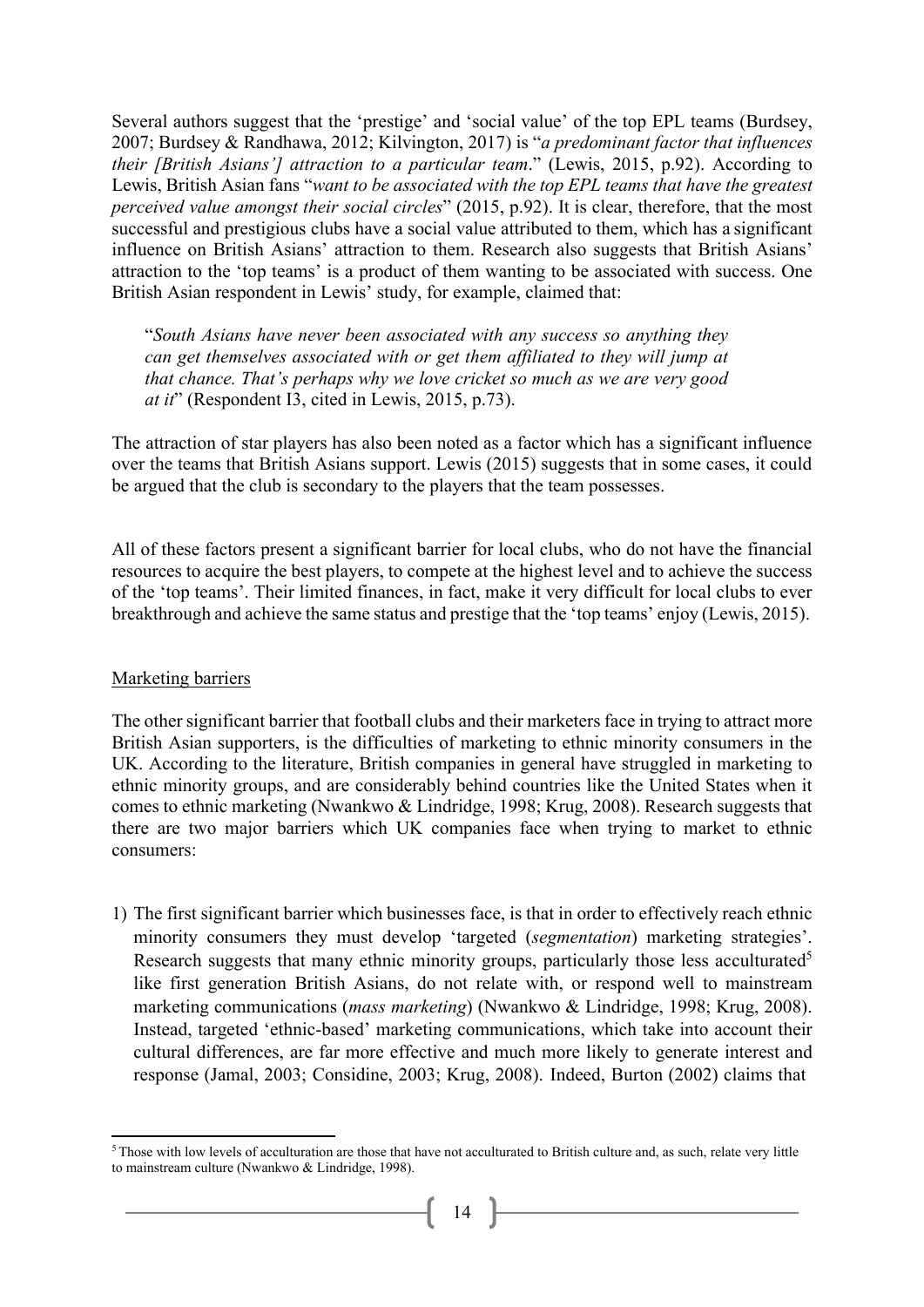the only way that UK companies can take full advantage of the growing ethnic markets is by deploying 'ethnically based marketing strategies'.

The need to develop such strategies presents a significant challenge for British companies – particularly smaller ones like 'local football clubs', who have limited financial and marketing resources to devote to the development of additional targeted marketing strategies, on top of their mainstream marketing strategies. In comparison with mass marketing<sup>6</sup>, which is the approach adopted by most local football clubs, segmentation strategies are considerably more expensive and require much more marketing resource to fulfil (Bolton & Myers, 2003). Even Claycamp and Massy (1968, p.388), who were early pioneers of marketing segmentation, admit that the strategy can cause significant issues in the "*allocation of already scare marketing resources*". In addition, differentiated marketing strategies can also lead to audience and message fragmentation, which can make mass appeal products and mass communications less viable (Fletcher, 2003). Such strategies can also cause inconsistencies in message which can be a significant threat to a company's ability to convey a clear brand image.

2) The second major barrier for British companies is the lack of research and data available on ethnic consumers in the UK. According to Krug (2008, p.2), "*companies in Britain are attracted to the idea of targeting the ethnic market but are uncertain of how to go about this*". This is primarily due to the lack of knowledge and understanding which exists about ethnic markets in the UK and their consumption behaviours (Nwankwo & Lindridge, 1998; Considine, 2003). The absence of such information is, therefore, a significant barrier to a firm's ability to develop and implement effective 'targeted marketing strategies' for ethnic minority groups.

Many scholars argue that in comparison to countries like the United States, ethnic marketing in Britain is still at an "*embryonic stage*" (Nwankwo & Lindridge, 1998, p.200). According to Krug (2008), it has received little attention in either marketing theory or practice, and consequently, there exists a significant gap in knowledge regarding the specific purchasing patterns of ethnic subcultures in the UK. As a result of the lack of ethnic data available, whereas companies in the United States are growing more and more disposed to meet the needs of ethnic minority groups (Holland & Gentry, 1999; Burton, 2002), "*UK businesses have been comparatively slow to target ethnic minority markets"* (Krug, 2008, p.1).

The lack of research into the ethnic markets in the UK has, therefore, had a clear impact on the confidence of British companies to target these markets, and this is reflected in Krug's study (2008, p.1) which found that "*only one fifth of British companies are reaching out to ethnic minority consumers with ethnically-based strategies*". Moreover, Krug (2008) suggests there is a climate of 'uncertainty' and 'apprehension' around the practise of ethnic marketing strategies. One of the biggest fears that marketers have is offending or unintentionally marginalising ethnic minorities through being "*racist, stereotypical, tokenistic and patronising*" (Fletcher, 2003, p.3). Nwankwo and Lindridge (1998, p.205)

<sup>6</sup> Mass marketing is the adoption of one single marketing strategy which is tied into one single value proposition for everybody (Fahy & Jobber, 2012).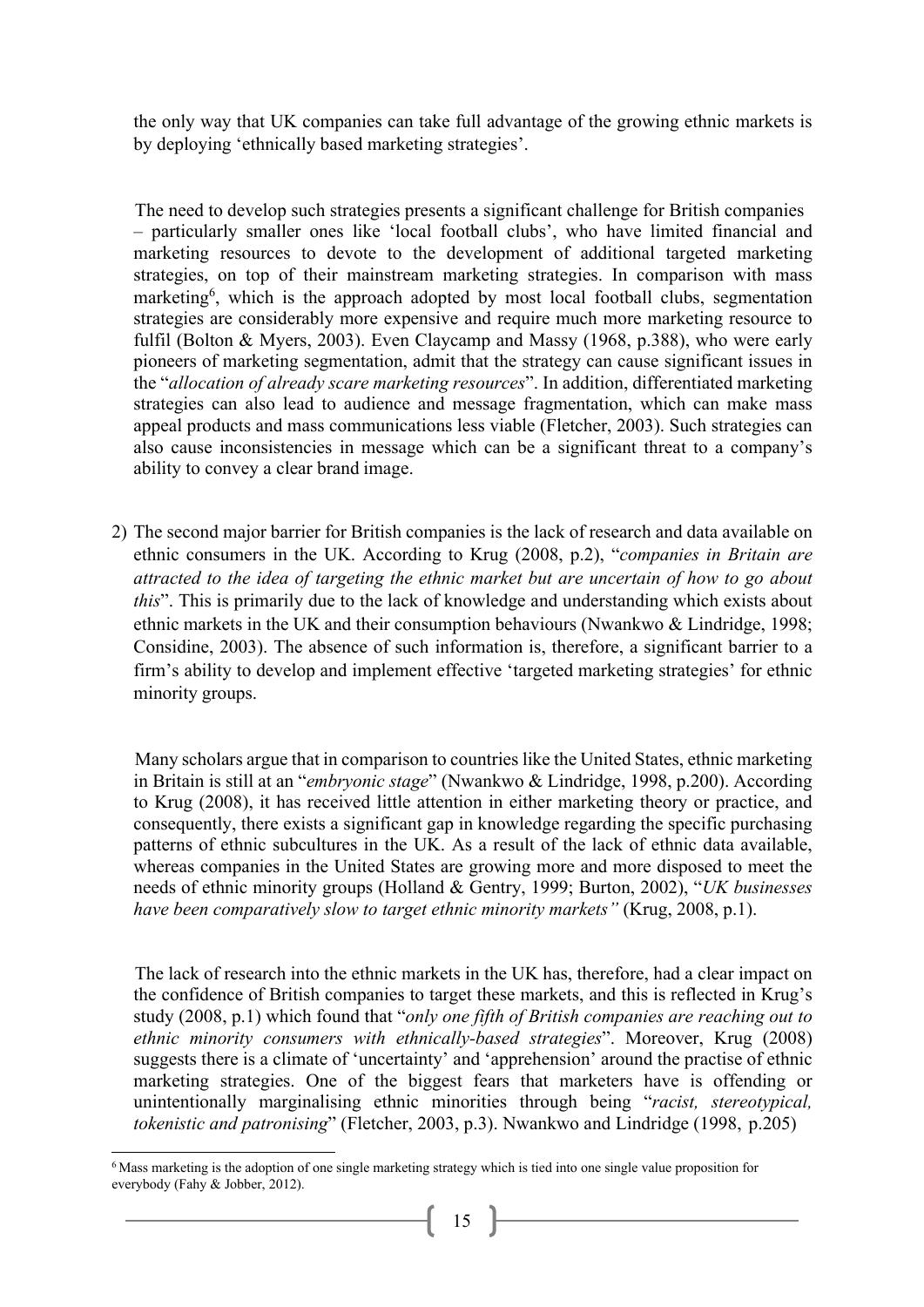state that because of the lack of cultural research which exists, British marketers face "*a dilemma in relating to ethnic minorities*". They suggest that "*attempting to develop ethnomarketing strategies on the one hand, and seeking to avoid a possible but unintended racial segregation embroilment on the other, is proving to be a tough balancing act for many companies*". Due to the damage that can be done to a brands image and reputation if offence is caused, many UK companies have steered away from implementing their own targeted ethnic strategies (Nwankwo and Lindridge, 1998).

#### **Section 3**

#### **How clubs can challenge these barriers and attract more British Asian fans**

Although a number of explanations have been posited as to why British Asian fans have traditionally avoided the live match experience and as to why 'local clubs' have struggled to attract British Asian supporters, very little academic attention has been given to how these barriers might be challenged. As a result, there is little in the way of 'off-the-shelf solutions' available in the literature for football clubs to address this problem. The marketing literature in this field does, however, present some theoretical considerations for football clubs, as to how they might combat these barriers and attract more British Asian fans, and these will be explored below. These proposals are, however, very much at a conceptual (*unsophisticated*) stage and need to be explored and developed by football marketers in much more depth.

#### Racism

In 1998 the Football Task Force observed that "*the threat of racism is the single most powerful deterrent to black and Asian people wishing to attend football matches*" (cited in Earl, 2013, p.19). Although the amount of overt racist abuse has considerably decreased since then, racism and perceptions of racism are still widely thought to be the most significant barriers to attendance for British Asian fans (McGuire et al, 2001; Burdsey, 2007; Bradbury, 2010; Kilvington, 2017). For this reason, racism (*including notions of exclusion and marginalisation*) has received more attention in the literature than any other barrier, and has consequently had the most solutions put forward as to how it can be challenged.

#### *Adopting an Educational approach to racism*

Several authors argue, that in order to completely eliminate racism from the match day experience, football clubs need to adopt a more educational approach to challenging racism among supporters (Burdsey & Randhawa, 2012; Earl, 2013; Cashmore & Cleland, 2014). According to Earl (2013), the overriding aim of football clubs in recent years has been to restrain incidents of overt racism inside the stadium (*through the use of sanctions and punishments*). As a result, "*restrictions on fan behaviour have taken precedence over educating supporters*" (Earl, 2013, p.17). Whilst Earl acknowledges that this approach has been successful in reducing the amount of overt racial abuse that occurs at matches, he argues that "*these measures have done little to change fans' underlying racist attitudes, which continue to cause expressions of racism to occur*" (Earl, 2013, p.18). He argues, therefore, that by focusing on behavioural forms of racism (*overt*), rather than attitudinal forms (*covert*), clubs have limited their effectiveness in fully erasing racism among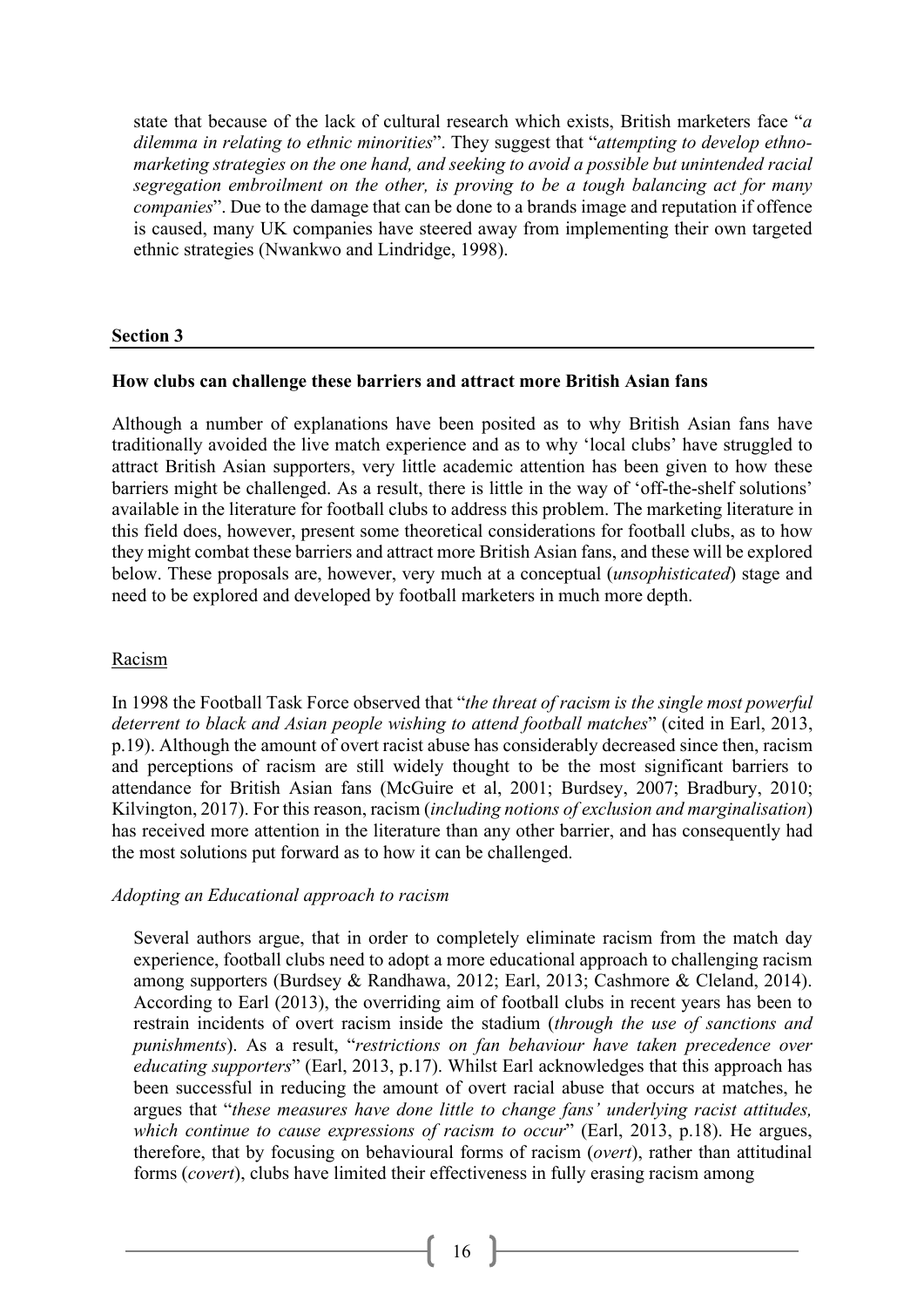supporters. John Barnes, former England international footballer, holds a similar view about the approach adopted by British football clubs:

"*The way we're trying to deal with it is wrong….only through education and making people know why it's wrong will we get rid of it. Just by saying to people 'you're not allowed to do it' without explaining to them why... Or by fining them when they do it…is not getting rid of it. Do we want to get rid of racism? Or do we want just not to hear it? What football is saying, by fining and banning people, is 'You can be as racist as you want, but as long as you keep your mouth shut its fine"* (cited in McGowan, 2014).

Anti-racism organisation 'Kick it Out', likewise agree that in order to tackle the full face of racism, clubs need to do more than just prohibit racist behaviour. They argue that "*clubs need take a unified stand against discrimination… by hosting various events and activities they need to raise awareness and educate about the importance of equality and diversity in football*" (Alleyne-Lawler, 2016). Earl (2013) highlights Sheffield United as a good example of a club who have tried to tackle societal racism in the community; since 1999 the club has been hosting 'community days' which teach supporters about the importance of equality and diversity in football, and celebrate the cultural differences within their communities.

In addition, UEFA's (*the governing body of European football*) guide to '*Tackling Racism in Club Football'* (2006, p.26) also states that "*the longer-term solutions to racism lie in strategies that draw on campaigning and education*". UEFA lists a number of means through which clubs can educate their supporters and challenge underlying racist attitudes. They suggest that enlisting the support of players and managers (*icons of the game*) and encouraging them to speak out publically, is crucial to the effect and success of educational messages: "*an appearance by a player at a community event or school, supporting the message, will often do more to communicate the message than months of campaigning can achieve*" (2006, p.18). They also propose that clubs should be supporting the production of educational resources on equality and diversity for local schools, or working with education authorities to produce their own materials.

#### *Creating and promoting a welcoming and inclusive environment*

Earl (2013, p.10) argues that because of the "*preoccupation*" that football clubs, governing bodies, and anti-racism organisations have had with tackling 'overt racism', very little attention has been afforded to how the fears and perceptions of racism that exist among many British Asian fans, can be dealt with, despite these being as big a deterrent to attendance as actual experiences of racism (Burdsey & Randhawa, 2012). According to Burdsey and Randhawa (2012, P.108), "*there is a residual perception within sections of British Asian communities – particularly among older generations – that football spectatorship is a dangerous and threatening activity, primarily due to its associations with racism, violence and alcohol*". Given their absence throughout British football – as players, coaches, directors and fans – there is also a strong perception amongst British Asian's that they are not welcome or valued in the stadium environment (Burdsey, 2007; Burdsey & Randhawa, 2012).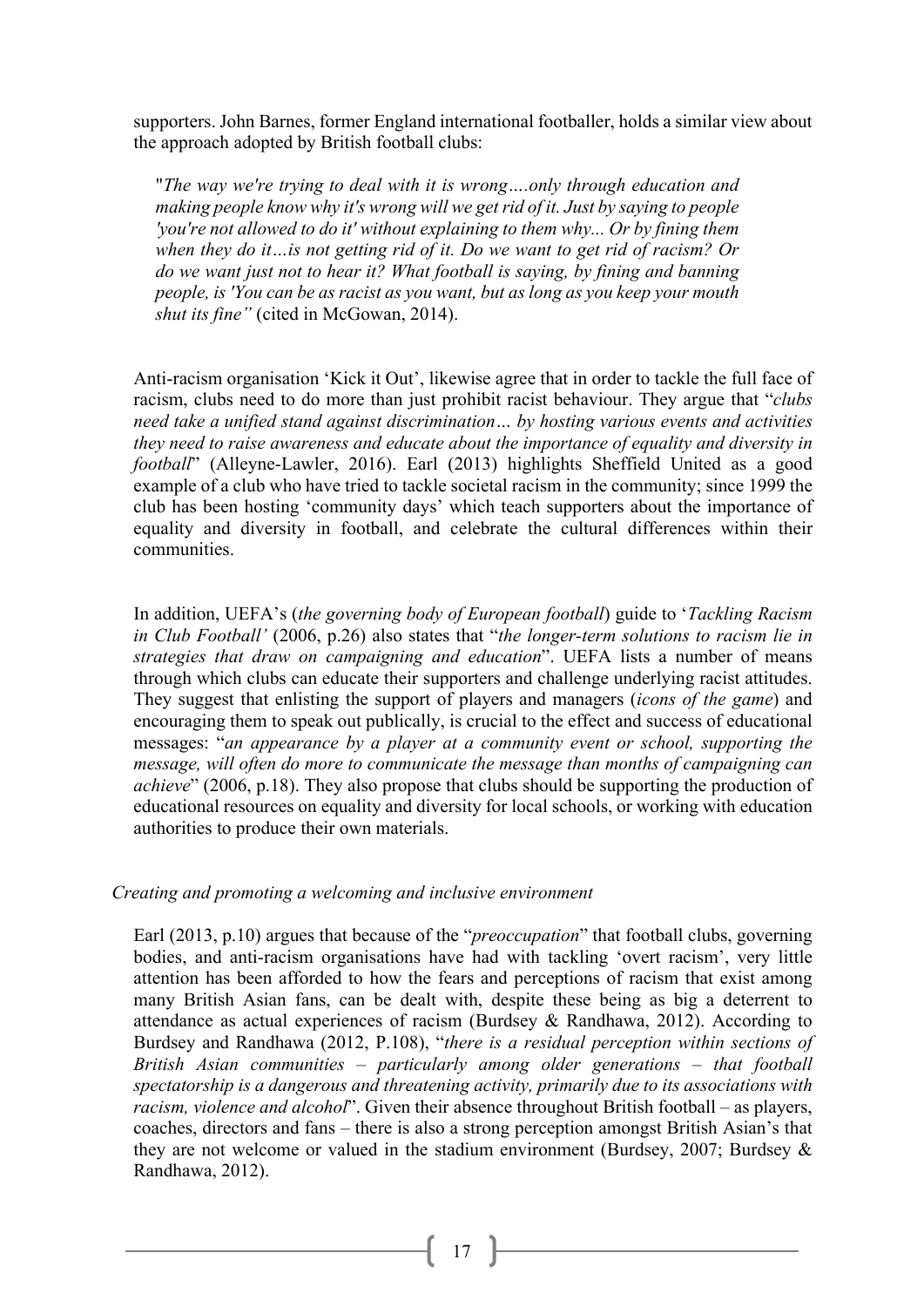In order to combat these perceptions, Burdsey and Randhawa (2012, p.108) propose that the initiatives that clubs adopt, and the dialogue that they have with British Asian communities, "*should not just strive to point out that racism will not be tolerated; they should emphasise that diverse cultures are welcome and valued, both within the stadium and the fan collectivity in general*." They state that it is only when British Asian fans feel welcome and valued that they will begin the process of developing attachment and belonging to a club, which will in turn make them much more likely to attend live matches. Indeed, such belief is reflected in the findings of the 2011 FA Premier League Fan Survey, which revealed that 69% of Muslim British Asians and 53% of non-Muslim British Asians would be "*much more likely*" or "*more likely*" to attend matches if they felt that clubs had a more "*welcoming attitude towards ethnic minority groups*" (2011, p.23). An initiative introduced by Wolverhampton Wanderers in 2008 provides a perfect illustration of how clubs can transcend a positive and welcoming attitude towards these groups (Hayer, 2009). They were the first British club to allow Sikhs to bring the Kirpan<sup>7</sup> into the stadium, showing a clear understanding of its importance to that religion and emphasising that ethnic minority groups are welcome and valued at the club.

Burdsey and Randhawa (2012) also suggest that clubs should look to engage with British Asian communities in a range of ways in the first instance, to try and break down these perceptions, before any efforts are made to attract them to games. They suggest that clubs need to "*develop an appreciation of the range of ways through which they can facilitate links with British Asian communities….attempts to encourage them to come to games can then be developed subsequently*" (p.109). Football clubs and their stadia, for example, are perceived by many British Asians as "*alien environments*" and "*historically spaces to avoid*" (Burdsey & Randhawa, 2012, p.109). Clubs, therefore, need to explore ways in which these perceptions can be broken down, so that British Asians are more confident and open to the idea of the match day experience, and are more susceptible to subsequent marketing attempts to try attract them to games. Burdsey and Randhawa (2012) propose, for example, that by opening up the stadium for other activities, such as conferences, meetings, weddings and other religious and cultural ceremonies, it can help to make the stadium environment a more familiar space for British Asians, and help to foster new relationships and new channels of dialogue with the British Asian community. They claim that these alternative channels of dialogue will help to breakdown and overcome many of the perceptions that British Asians have about football clubs and their stadia, reducing a significant barrier to their attendance at matches.

#### *British Asian supporter groups*

Another initiative that football clubs should explore to help reduce the barriers of racism and exclusion, is the development of British Asian fan groups. A number of British Asian supporter groups have emerged in recent years, such as the Punjabi Wolves (Wolverhampton Wanderers), the Bangla Bantams (Bradford City) and the Punjabi Rams (Derby County), and according to Kilvington (2017) they have all had significant success in increasing the number of British Asian supporters spectating at these clubs. These groups

<sup>7</sup> The kirpan is a sword or knife carried by Sikhs. It is a religious commandment given by Guru Gobind Singh in 1699, that Sikhs must wear five articles of faith at all times, the kirpan being one of five Ks.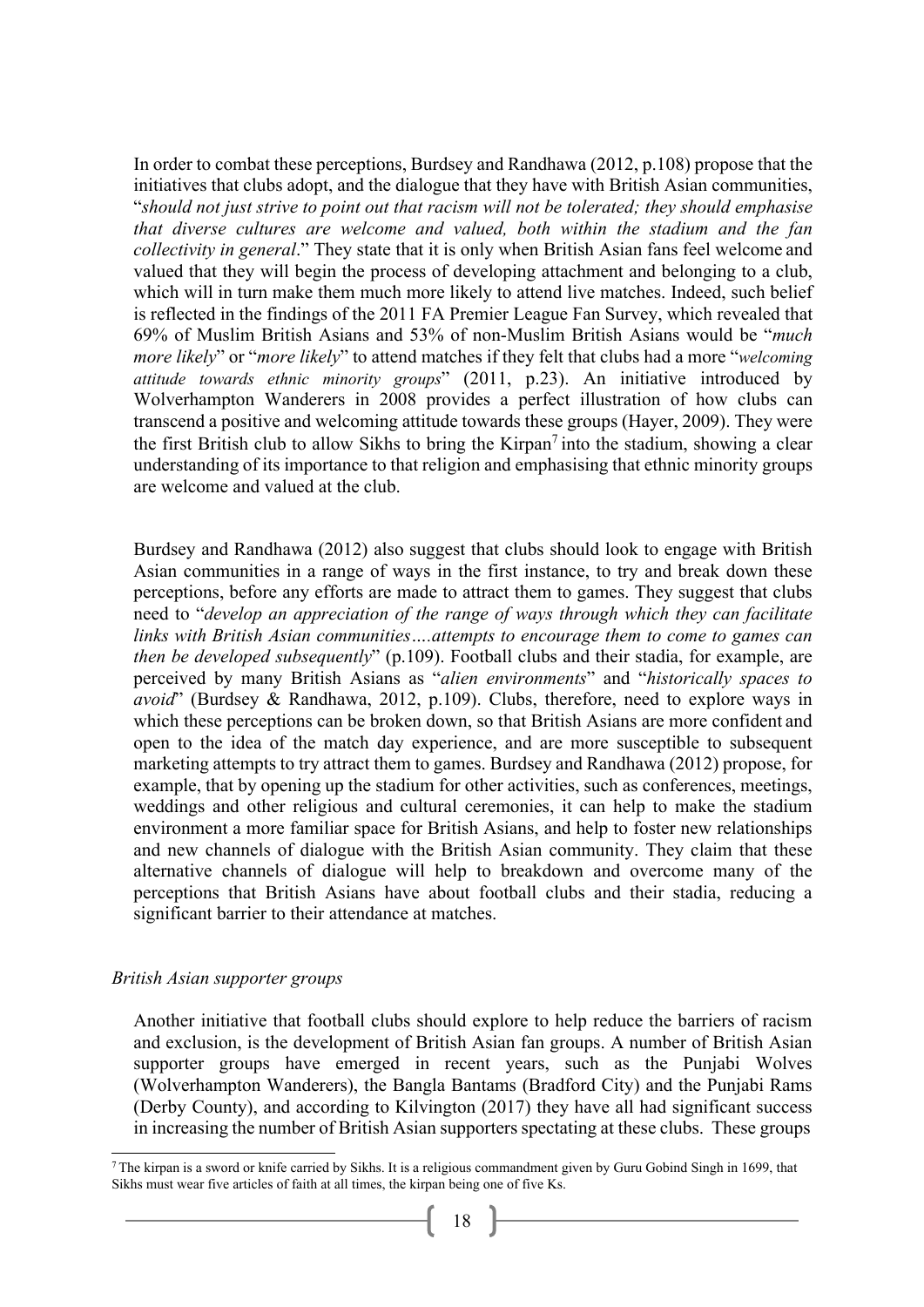offer multiple benefits for British Asian fans, many of which counter the aforementioned barriers of racial exclusion and marginalisation (Kilvington, 2017). The following quotes from Kilvington's research state why such groups were created (table 1).

| <b>Supporter</b><br>group | Quote                                                                                                                                                                 | Who                          |
|---------------------------|-----------------------------------------------------------------------------------------------------------------------------------------------------------------------|------------------------------|
| Bangla Bantams            | "It's about going to a match as a group, in a safe<br>and comfortable way really."                                                                                    | Chairman (2015)              |
| Punjabi Wolves            | "If some people felt intimated going to matches, we<br>wanted them to come along with us and show that<br>you know we're all one when it comes to football"           | Committee<br>Member $(2015)$ |
| Punjabi Rams              | "A lot of people have that fear factor of going to<br>away games, or even home gamesI think that the<br>'safety in numbers' kind of concept has definitely<br>helped" | Founder Member<br>(2015)     |

(*Table 1 - adapted from Kilvington, 2017, p.81*)

The comments above suggest that these groups make British Asian fans feel much safer and less intimidated inside the stadium environment. Kilvington (2017, p.81) claims that these groups "*challenge the hegemonic whiteness, intimidation and fear [of the match day experience] by allowing British Asian supporters to attend matches while feeling 'safe in numbers*". Ratna (2004) suggests that attending matches in numbers mobilises a collective power that acts as a 'racial coping strategy' for many British Asian fans (Ratna, 2014). Similarly, Kilvington (2017, p.82) states that "*British Asian fans who attend matches individually or as pairs run the risk of intimidation and/or racism, whereas attending matches as part of a collective arguably empowers British Asian supporters*".

British Asian fan groups have, however, attracted some criticism for being separatist (Bradbury, 2010; Kilvington & Price, 2013; Phillips et al, 2007). Kilvington (2017, p.83), though, argues that such criticism fails to acknowledge the "*complex barriers that affect British Asian communities in the traditionally whitewashed sport of football*". He states that "*although the terms 'Bangla' and 'Punjabi' appear exclusionary, they directly refer to groups that have historically been excluded and therefore these networks actively attempt to invoke feelings of belonging and community*" (2017, p.83). The following quotes from Kilvington's research illustrate these criticisms:

| <b>Supporter</b> | Quote                                               | <b>Who</b> |
|------------------|-----------------------------------------------------|------------|
| group            |                                                     |            |
| Punjabi Wolves   | "You get it [abuse] from your own fans              | Committee  |
|                  | sometimesWhy is there a Punjabi Wolves supporter    | Member     |
|                  | group? Why isn't there an English supporter group?" | (2015)     |
| Punjabi Rams     | "We've had a few Derby fans who've said, 'why are   | Founder    |
|                  | you guys setting up? Why are you trying to separate | Member     |
|                  | or ostracise yourselves away from the rest of us?"  | (2015)     |

(*Table 2 - adapted from Kilvington, 2017, p.83*)

According to Kilvington (2017), these groups are growing rapidly in popularity and show no signs of slowing up; even just last year, a new British Asian supporter group 'Apna Albion' was formed to help increase British Asian support at West Bromwich Albion.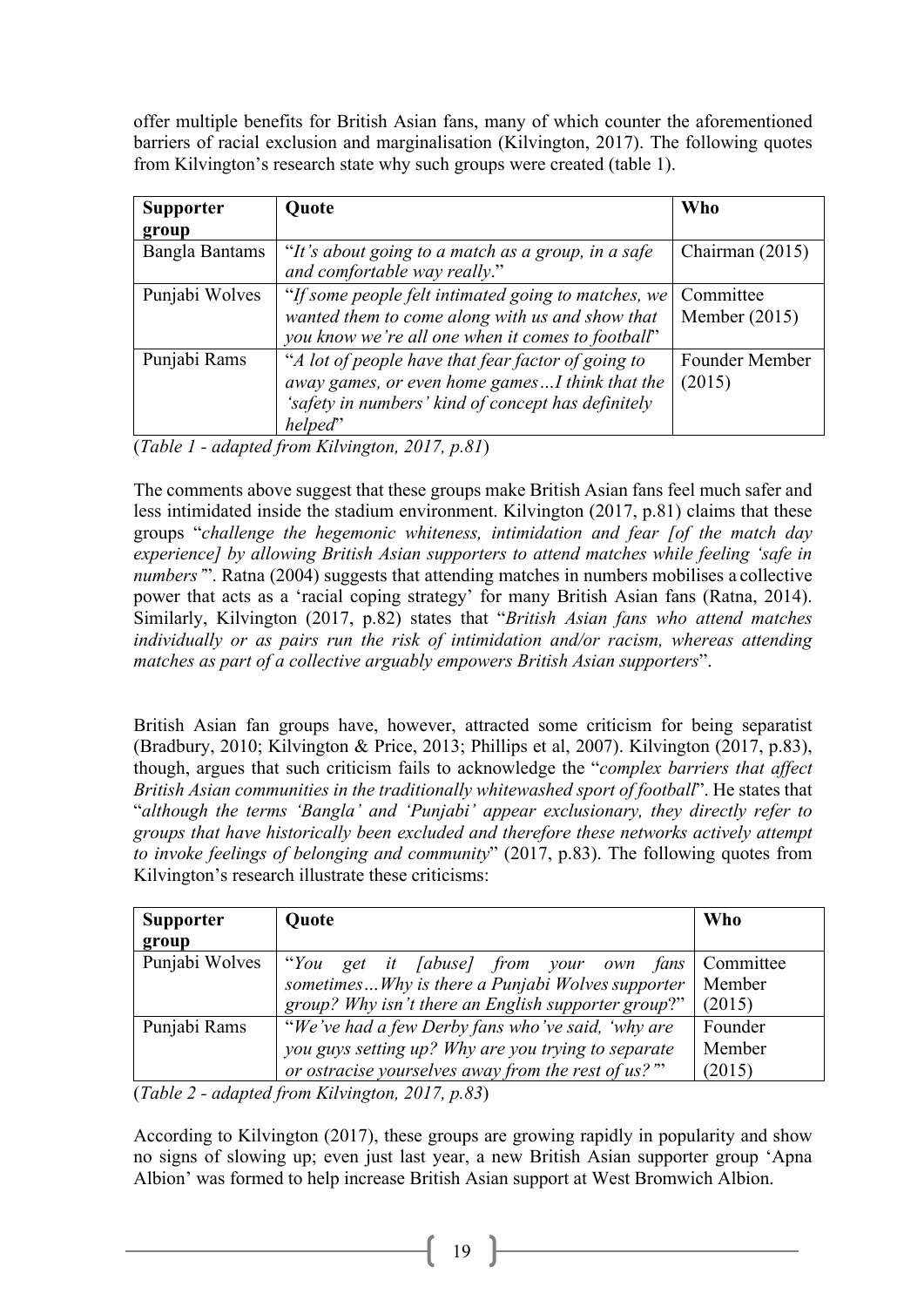Moreover, Kilvington (2017, p.85) believes that these groups will play a significant role in redefining the image of British Asian fans within "*the collective consciousness of the traditional white supporter*"; to the point where instead of being viewed as "*outsiders*", they may one day be considered "*authentic fans*". Football marketers should, therefore, seriously consider taking an active involvement in creating, or at least supporting the development of a British Asian fan group at their clubs.

#### Religio-cultural barriers

Another significant deterrent which needs addressing is the large number of religious and cultural barriers that exist, as a result of the lack of cultural understanding that many football clubs possess. Scholars and practioners in the field of ethnic marketing, have stressed the importance of club's needing to reduce these barriers and better meet the cultural and religious needs of British Asian supporters; their failure to do so, according to these authors, will see them continually struggle to attract British Asian fans, and strict Muslims in particular (Burdsey & Randhawa, 2012; Lewis, 2015).

#### *Co-developing initiatives with local British Asian communities*

Burdsey and Randhawa (2012) suggest that in order to erase many of the religio-cultural barriers which exist in the 'traditional match day service', football clubs need to engage more with British Asian communities and work with them to co-develop effective solutions. According to Burdsey and Randhawa (2012, p.109), many of the initiatives that clubs have introduced in recent years to try and create a more welcoming and inclusive environment for British Asian supporters, have been have been built on "*cultural stereotypes and assumptions*", and developed without input from British Asian fans themselves (Burdsey, 2011). They argue that "*these ideas, usually dreamed up by well-meaning marketing staff, have frequently misread, and arguably trivialised, the reason of British Asians' absence from the stadium*". Moreover, they suggest that "*it is completely unacceptable –practically and politically – for British Asians still to be marginalised from any consideration of their own exclusion*" (2012, p.109).

Developing initiatives without input from the customers themselves can be a difficult process to get right and can often have adverse effects, as "*the line between stereotypical interpretation and informed intervention is very fine*" (Murji, cited in Burdsey & Randhawa, 2012, p.109). Several clubs in recent years, for example, perceived that selling "*anglicised versions of traditional South Asian cuisine*, *such as Balti pie and bags of onion bhargi's*", would attract more British Asians to attend (Burdsey & Randhawa, 2012, p.109), however, such initiatives have been heavily criticised by British Asian communities (Burdsey, 2011).

Clubs, therefore, need to cooperate with British Asian communities to identify the real reasons for their non-attendance and to co-develop appropriate initiatives to address them. In addition to this, Burdsey and Randhawa (2012) suggest that clubs need to start acting on some of the market research that already exists. The FA Premier League Survey in 2011 (p.23), for example, found that 75% of Muslim British Asians and 56% of non-Muslim British Asians were "*much more likely*" or "*more likely*" to attend games if clubs had alcohol free areas inside the stadium. Yet despite this being an initiative that British Asian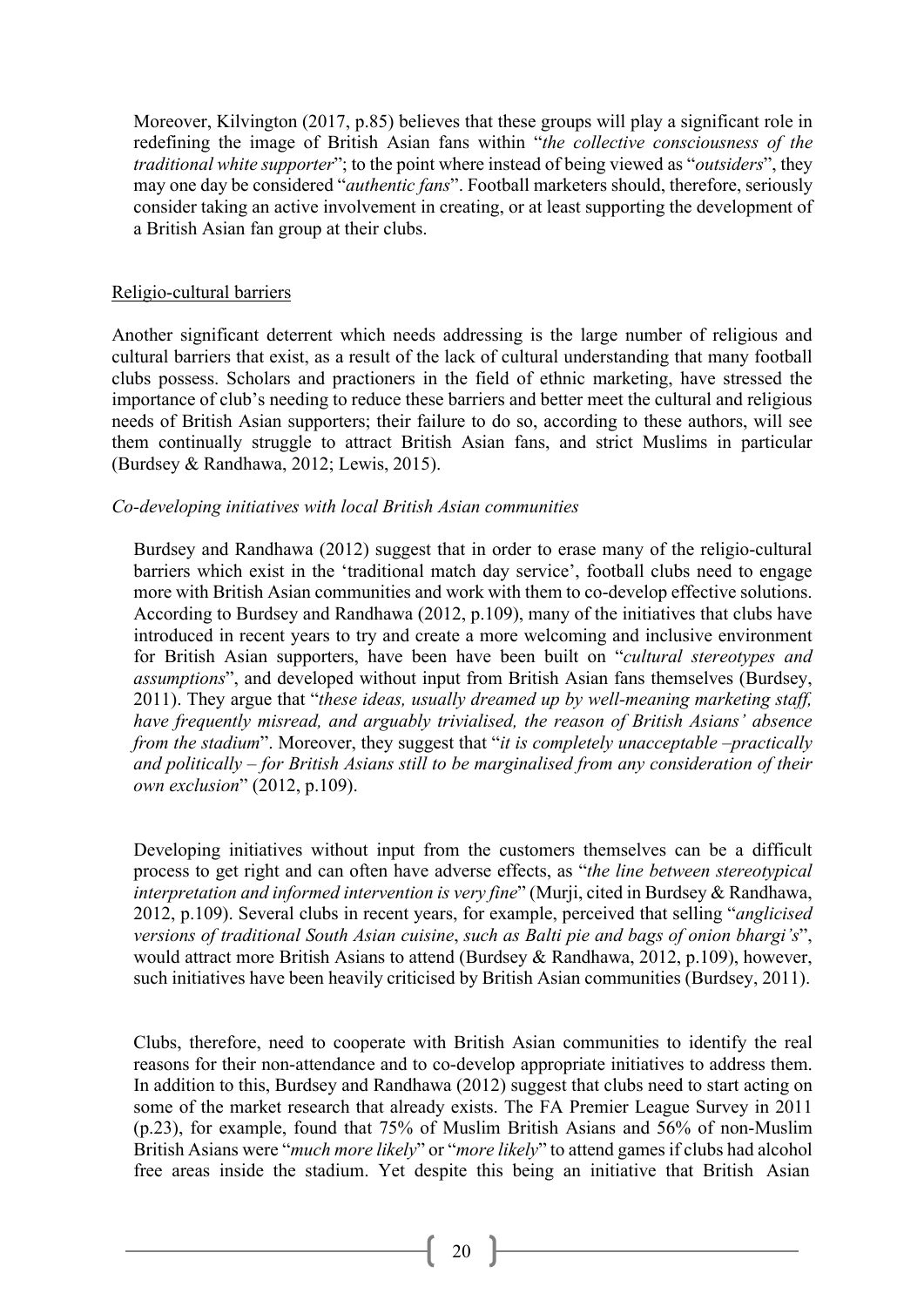communities have clearly endorsed, to date no clubs have adopted the provision of alcohol free zones inside the stadium concourse. The same survey also highlighted importance of food and refreshments inside the stadium, in attracting ethnic fans. Lewis (2015) suggests that, although most EPL clubs offer a mix of dining opportunities to meet the needs of all its supporters, most lower league 'local clubs' serve food and beverages only "*geared towards it mainstream supporters…namely alcoholic beverages, fast food products, coupled with traditional mainstream snacks of pies and chips…which are unlikely to appeal to South Asians*" (Lewis, 2015, p.31). Burdsey and Randhawa (2012) suggest that the provision of some halal products and more vegetarian options would significantly assist strict religious supporters seeking hot food.

It is also well documented that the clash between match times and Muslim prayer times, is a massive barrier for strict Muslim supporters<sup>8</sup>. Despite this, only a number of clubs have taken action to reduce this barrier. A number of clubs in recent years, including Blackburn and Aston Villa (Lewis, 2015), and a number of EPL clubs (Din, 2015), have built prayer rooms within their stadia to enable Muslims, and supporters of other religions, to fulfil their religious needs whilst attending the game. This has been received extremely well by the British Asian supporters at those clubs and has removed one of the most significant barriers to attendance for religious British Asian supporters (Lewis, 2015).

#### Lack of role models (*institutional racism*)

It is widely acknowledged that football clubs need to increase the number of British Asian people working within their organisations (Middleton, 2009; Lewis, 2015). Whilst research indicates that it would mainly be an increase in players on the pitch which would have the greatest effect on British Asian fans' motivations to attend matches, efforts should be made by clubs to increase British Asian presence in other positions at the clubs – particularly at clubs based in well populated Asian areas. Whilst the recruitment process of players, coaches and other staff members is a different debate<sup>9</sup>, there are some measures that marketers can take to addressthe lack of British Asian role models and increase perceptions of British Asian presence within the club.

#### *Asian Ambassadors*

According to Lewis (2015, p.97), "*having people from within the South Asian community directly involved or associated with the club, can be particularly effective in encouraging more people from within the community to engage with the club*". It has been proposed that one way football clubs could do this effectively is through the use of 'club ambassadors'

<sup>8</sup>There are five obligatory daily Muslim prayers: Fajr, Zuhr, Asr, Maghrib and Isha. The Fajr prayer is before sunrise, and the Isha prayer at night. It is the timings of the middle three, Zuhr, Asr and Maghrib, which can challenge the matchday thought process of Muslim fans. During the short winter days, and coupled with a lunchtime kick-off, all these three prayers can come into play when the match is in play.

<sup>&</sup>lt;sup>9</sup> Most professional clubs have now committed to new recruitment processes of players and coaches, to try and increase the number of British Asians within the game. According to Lewis (2015), "*most professional clubs and scouts now state that the*  ethnicity of potential player is not a factor in the recruitment process, they just want to attract the best new talent to their<br>football teams regardless of ethnicity". In June 2016, EFL clubs also approved changes to the the under-representation of BAME coaches at Academy and first-team level (EFL, 2016).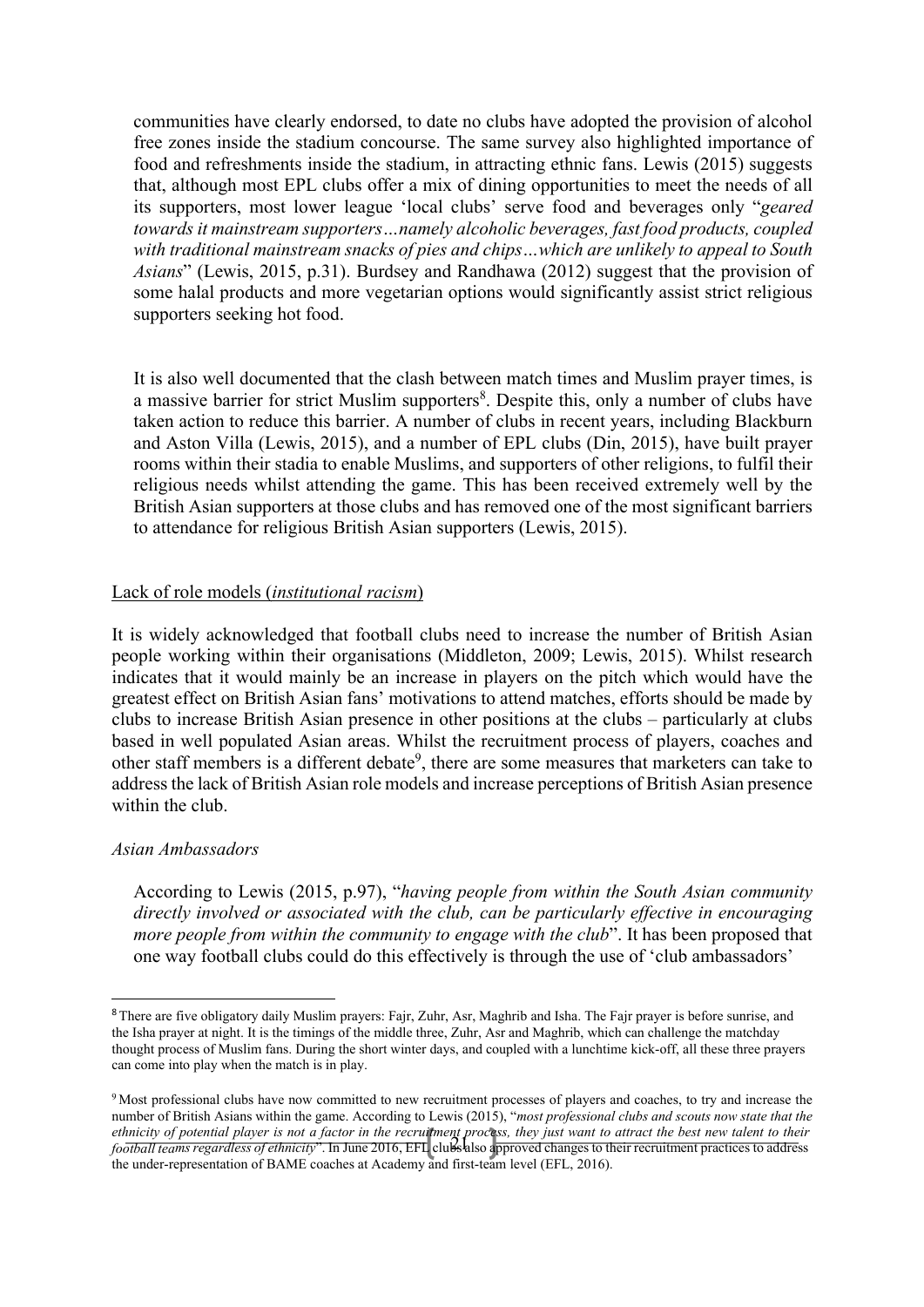from the British Asian community (Krug, 2008; Lewis, 2015;). There is a significant amount of research which suggests that British Asian consumers respond better to spokespersons of their own ethnic background (Kwai-Choi et al, 2002; Krug, 2008). Clubs, therefore, should look to acquire 'Asian ambassadors', who can help to reach and build connections with British Asian communities and deliver messages more effectively, and at the same time, increase British Asian presence within the club.

Krug (2008) suggests that in order for most British Asian customers to build an emotional connection with a brand, strong brand ambassadors from their community are often required. He suggests that these ambassadors might include "*people who are a mirror reflection of the communities being addressed or have made a visible investment through deeds and actions that positively impact these communities*" (2008 p.308). Whilst such ambassadors would increase the visibility of British Asian role models within, or associated with the club, they would also transfer trust to other consumers in their communities (Doney & Cannon, 1997; Krug, 2008).

#### Socio-economic disadvantage

The cost and accessibility of match day tickets for British Asian communities must also be seriously considered by football clubs and their marketing teams. Although it appears that little can be done to halt the ever increasing price of tickets, given the astronomical sums of money being spent on player transfer fees and wages, there are marketing initiatives that have been developed to improve the accessibility of tickets for British Asian consumers, and other disadvantaged communities.

#### *A nuanced approach to the accessibility and availability of match day tickets*

Burdsey and Randhawa (2012, p.110) propose that clubs need to adopt a more "*nuanced approach*" to the accessibility and availability of their tickets, if they are to increase the number of British Asian fans attending matches. Kilvington (2017) notes that several clubs have used a blanket policy of offering free and/or discounted tickets for British Asian groups and suggests that more clubs should adopt this approach. He states that this has been crucial in helping those disadvantaged socio-economically, while also providing an important taste of the match day experience for these communities.

Clubs must also consider the availability of their tickets for British Asian supporters. For some British Asians, cost is not the issue, it is instead club loyalty and priority schemes which make tickets, and season tickets in particular, hard to access. While the business rationale behind such schemes makes complete sense, Burdsey and Randhawa (2012, p.110) suggest that "*additional means through which 'non-traditional' fan groups could qualify for tickets would be welcome*". Quite how this would look is not yet clear but it is something that football clubs and their marketers should be exploring.

#### Attraction to the top teams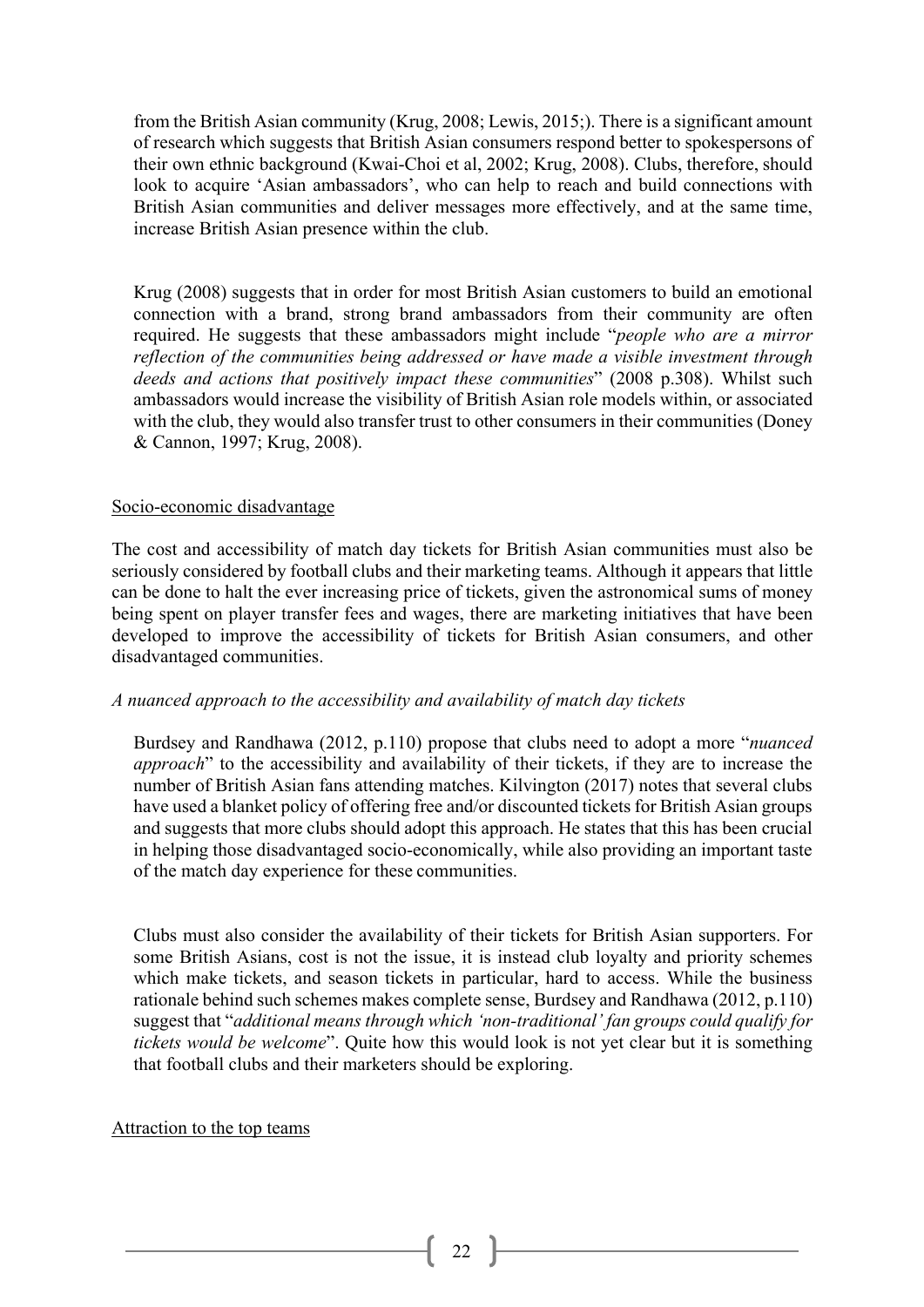As mentioned earlier in the paper, very little attention in marketing literature has been afforded to the barriers that clubs themselves face when trying to attract more British Asian supporters. However, one significant barrier that is apparent for 'local clubs', is the overwhelming evidence which suggests that British Asian fans are only interested in supporting the biggest and most successful clubs (Lewis, 2015). Although it is commonly accepted that 'local clubs', given their inferior resource, are highly unlikely to ever be able to compete with the top teams and attain the same levels of success, prestige and mass appeal, there are some measures that they can take to enhance their appeal amongst local British Asian communities.

#### *Enhancing visibility in the local community*

Aside from the success and prestige of the top teams, and the fact that British Asian communities have little affiliation with their local teams (Bains & Johal, 1998), one of the key reasons why British Asians become more attracted to the top clubs, is the lack of awareness that British Asian communities have of their local clubs (Lewis, 2015). According to Lewis (2015), the lack of visibility that these clubs have within their local British Asian communities is a major factor in why so many British Asians become attracted to the top clubs in the Premier League, whose presence is far more visible due to their unrivalled mainstream media coverage.

Enhancing the visibility of the club and generating awareness amongst local British Asian communities is, therefore, the only real way that local clubs can challenge the presence of the 'top teams', and start to attract more British Asians from the local community. In order to increase their presence within these communities, Burdsey and Randhawa (2012, p.108) suggest that local clubs "*need to make a more significant, apposite and targeted impact in British Asian communities.*" Today, almost all football clubs have 'Football in the Community' departments, however, Burdsey and Randhawa claim that these differ significantly in terms of "*their quality, how they are utilised and who they target in their provision*". One area which is consistently poor across these departments and is in need of significant improvement, is their engagement with ethnic minority communities (Burdsey, 2007; Ratna, 2010; Burdsey & Randhawa, 2012). Burdsey (2007) suggests, however, that these departments present a fantastic opportunity for local clubs to enhance their interaction with British Asian communities, and subsequently generate awareness of the club amongst these groups.

Kilvington (2017, p.80) suggests that in order for these departments to do this successfully "*they need to look further afield…rather than targeting British Asian communities via traditional routes, new relationships should be formed*". Likewise, Burdsey and Randhawa (2012, p.108) propose that clubs need to go beyond their "*traditional associations with schools and youth programmes*" and look to engage with young British Asians in a range of other settings. The Asian Football Network (AFN), for example, found overwhelming evidence to suggest that the majority of British Asian football participation takes place outside mainstream (*affiliated*) football provision. Clubs, therefore, should be looking to create ties with these informal and casual forms of the game (*e.g. five-a-side*), as a way of engaging with sections of these communities that are already interested in the sport (Randhawa, 2011). Burdsey and Randhawa (2012) suggest that the local clubs should also target a range of different youth groups, and religious and cultural institutions, but note the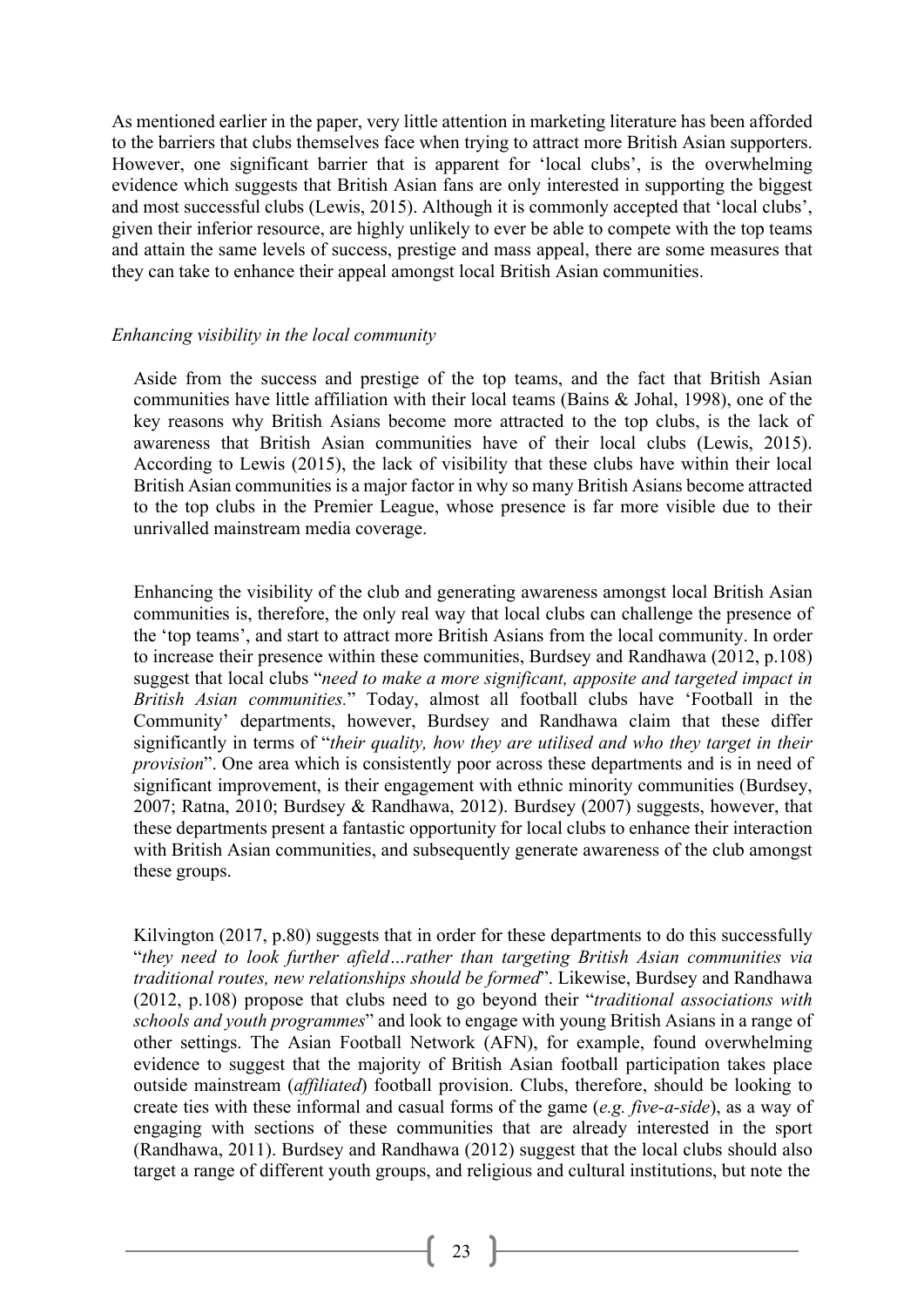difficulties of attracting young people to football through religio-cultural institutions (Ratna, 2004).

In addition to targeting new routes and channels, clubs also need to explore more imaginative means of engagement with these communities. The AFN, for example, have worked with a number of clubs in recent years to develop more creative initiatives to target British Asian groups. A particularly successful example was Chelsea Football Club's annual '*Search for an Asian Star*' talent competition (Burdsey & Randhawa, 2012). This community scheme, which was launched in 2009, aims to encourage Asian kids in the community to take part in grassroots football but also provides them with a rare opportunity to be identified by top scouts from across the country. This initiative is, therefore, making a positive difference in the local Asian community and is a much more effective and appreciated form of engagement with these communities.

#### *British Asian supporter groups*

As well as being an effective initiative in reducing the barriers of exclusion and marginalisation, British Asian supporter groups can also be an effective tool for the clubs themselves, in attracting more local British Asian supporters. Kilvington (2017) suggests that in addition to making British Asian fans feel safer and less intimidated in the stadium environment, these groups also play an influential role in encouraging them to support their local clubs. His 2017 study highlights the active role that these groups are playing in trying to attract members of the local British Asian community to come and support their local club (table 3).

| Quote<br><b>Supporter</b> |                                                        | Who       |
|---------------------------|--------------------------------------------------------|-----------|
| group                     |                                                        |           |
| Punjabi Wolves            | $W_e$<br>want kids supporting Wolverhampton            | Committee |
|                           | Wanderers. Any team within a 15 mile radius – that's   | Member    |
|                           | the teams you should be supporting. We don't want      | (2015)    |
|                           | kids supporting Chelsea, Man City, Man United"         |           |
| Punjabi Rams              | "We wanted to try and encourage the younger            | Founder   |
|                           | generation of fans to come to games. I suppose my      | Member    |
|                           | generation are Man United, Liverpool, Chelsea but      | (2015)    |
|                           | they don't have a connection with those teams. This is |           |
|                           | something we have been keen to change"                 |           |

(*Table 3- adapted from Kilvington, 2017, p.82*)

Bains and Johal (1998, p.118) suggest that for previous generations, the top teams like Liverpool and Manchester United have been "*far and away the most widely supported, followed and recognised clubs*" among British Asian communities, due to popular media coverage and the fact that British Asian communities harboured little connection with their local team. Kilvington (2017, p.82) suggests, however, that British Asian supporter groups challenge this and attempt to "*create, foster and strengthen an enhanced level of local pride among British Asians*". Strengthening their connection and affiliation with the local community, in the words of Burdsey and Randhawa (2012, p.108), is the only way British Asian supporters will "*begin the process of attachment and belonging to their local club*".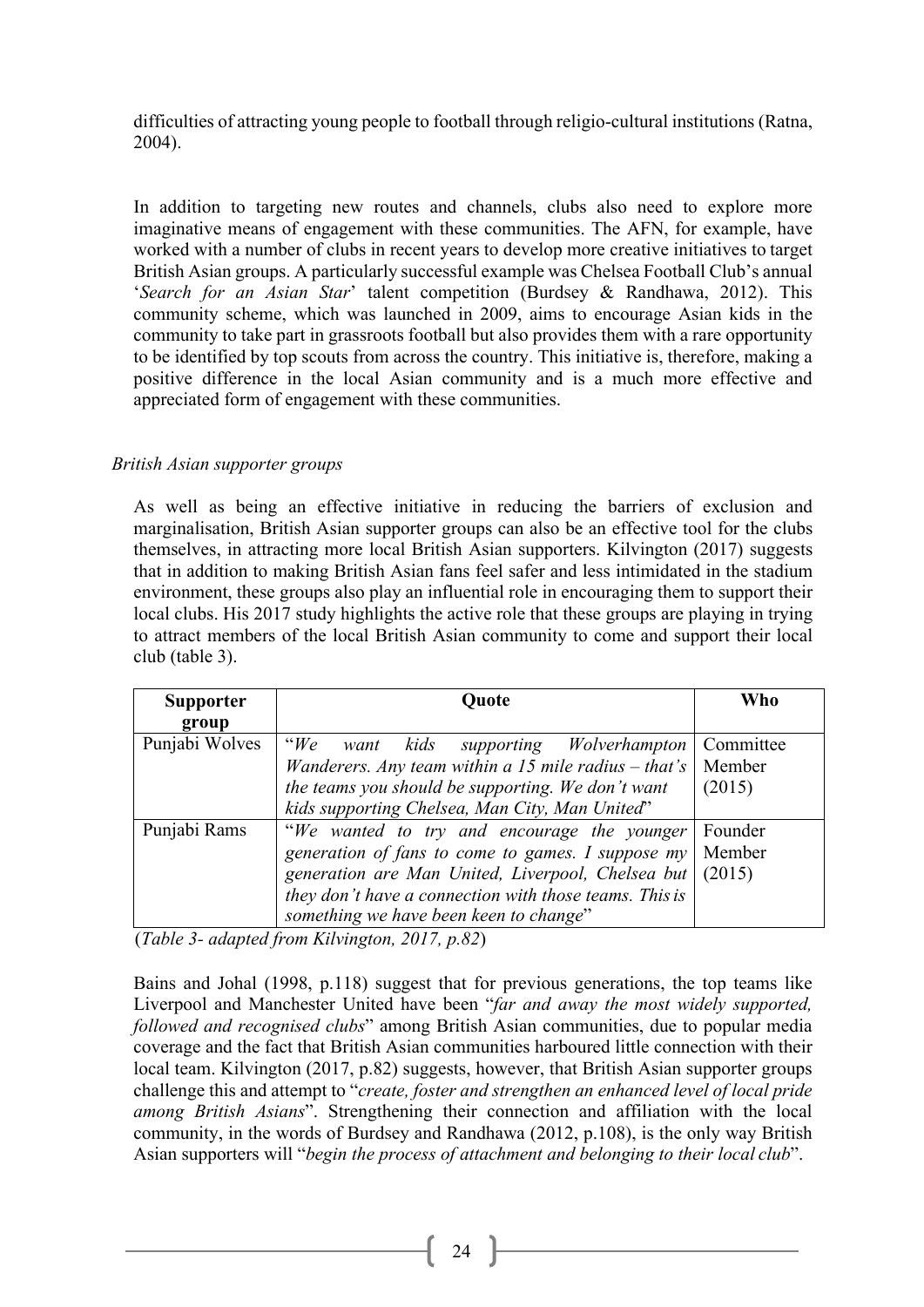#### Marketing barriers

In terms of addressing the difficulties that football marketers face themselves in trying to reach and attract more British Asian consumers, the development of 'tailored and dedicated marketing strategies for British Asian communities' is the overwhelming solution proposed in the literature. Although the need to develop segmented marketing strategies was earlier highlighted as a barrier to local clubs, given the cost and marketing resource required to fulfil them, academics and practioners universally agree that if companies continue to rely on one overarching 'catch-all' strategy to reach ethnic communities, they will continually struggle to grow their ethnic customer base (Nwankwo & Lindridge, 1998; Burton, 2002; Krug, 2008). A number of initiatives from existing 'ethnic marketing' research will be explored below, which should assist football marketers in developing effective targeted strategies for British Asian communities.

#### *Nuanced and culturally-relevant marketing*

According to Fletcher (2003, p.3), British Asian communities are "*as internally diverse as they are distinct from mainstream culture*". It is, therefore, vitally important that marketers understand and appreciate the internal diversity of the British Asian community, and avoid considering it as one homogenous subculture (Emslie et al, 2007; Krug, 2008). Nwankwo and Lindridge (1998, p.207) argue that there is "*limited value*" in making generalisations about the British Asian community, and that targeting it as "*one group*" can have detrimental effects. Although it is not feasible, financially or resourcefully, for most companies to develop separate marketing strategies for each British Asian community, showing "*an acknowledgement of relevant cultural characteristics in marketing campaigns*" can be equally as effective (Nwankwo & Lindridge, 1998, p.213). Fletcher (2003, p.3) likewise suggests that there is a need for companies to develop more "*culturally relevant marketing campaigns*", to enhance their brand image within the different ethnic communities. In addition, he claims that there is now an expectation from ethnic minority communities that brands should behave in an "*inclusive fashion*" and suggests that marketers need to start "*augmenting existing, mainstream campaigns with more focused targeting, sympathetic to culture – such as special offers, in keeping with major festivals like Eid and Diwali*" (2003, p.3).

#### *Tailored advertising*

While all elements of the marketing mix need to be considered when developing these strategies, 'promotion' has received the most attention in ethnic marketing research. According to Nwankwo and Lindridge (1998, p.210), "*advertising is singled out because most of the goings-on in ethnic marketing revolve around it*". Below are four considerations for marketers to keep in mind when creating tailored advertisements for British Asian communities:

1) *Clear and to the point messages* – research suggests that non-literal communications are largely ineffective with British Asian consumers (Fletcher, 2003; Lewis, 2015). Fletcher (2003) recommends that adverts targeted at these groups need to be clear and to the point.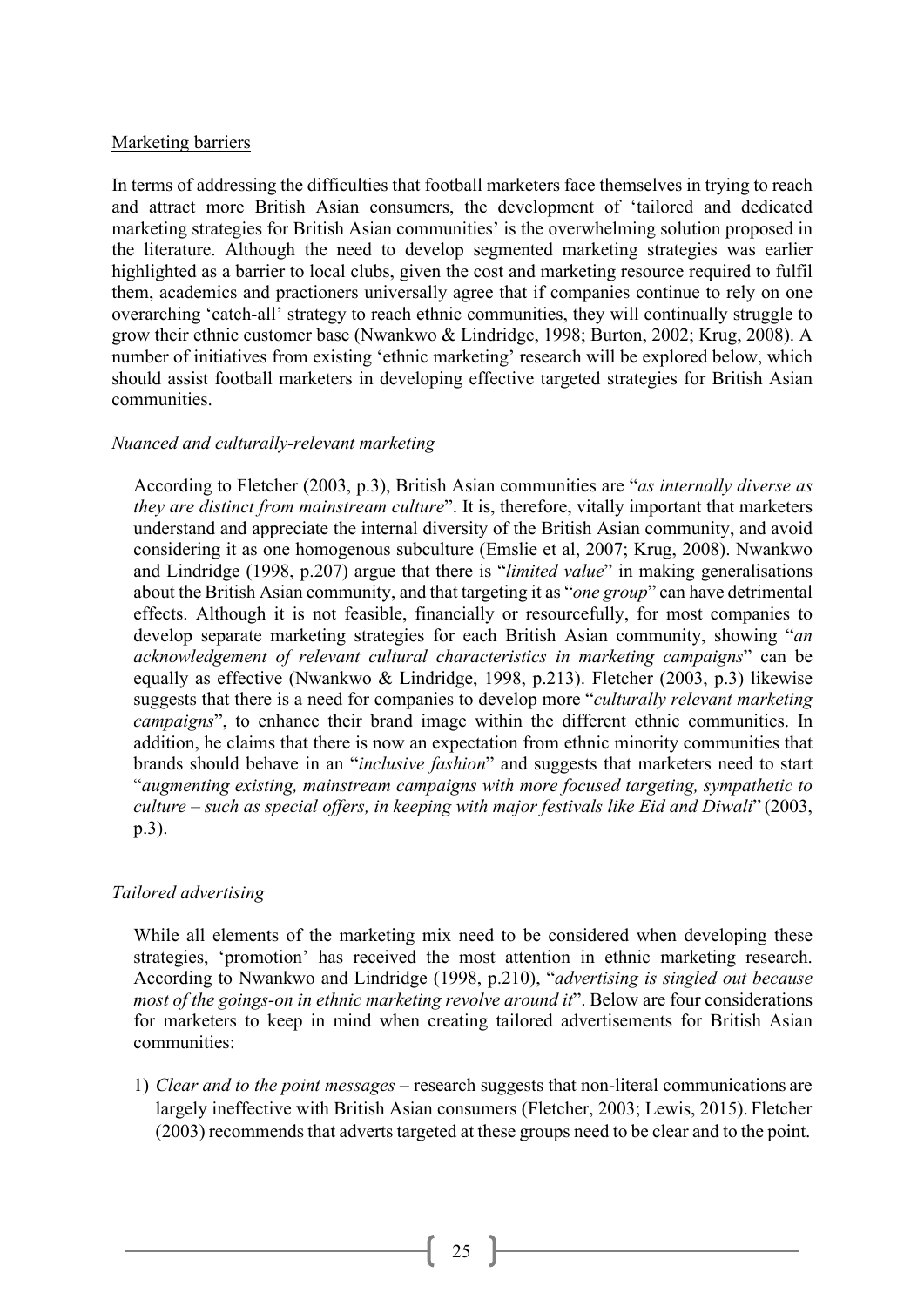- 2) *Increased representation in advertising*  past studies have shown that the use of British Asian models in advertisements positively influences the attitudes of British Asian consumers towards the firm and their intention to buy the product or service (Nwankwo & Lindridge, 1998; Fletcher, 2003; Krug, 2008). Despite this evidence, Nwankwo and Lindridge (1998, p.212) claim that British companies "*have continued to play down the fact that ethnic consumers have been proved to show a preference for spokesperson of their own ethnic group…[and as such] relative to their population, ethnic minority groups have been grossly under-represented in advertising campaigns in Britain.*" Fletcher (2003, p.3) has also criticised the effectiveness of visual advertising in the UK (*e.g. TV, online, print, posters*) in connecting with ethnic minorities, in terms of it reflecting "*diversity only in the background*" and being "*manifestly diverse only at 'headcount level'*'. He suggests that there is a disproportionately low number of "*dominant character representations*" from ethnic minority communities and that any non-white ethnic minority characters that do feature in a prominent role, are disproportionately black rather than Asian (2003, p.3). Football clubs should, therefore, consider increasing British Asian representation within their advertisements, particularly in dominant character roles, not just in the background.
- 3) *Advertise approval from relevant others –* Krug (2008, p.301) suggests that when targeting British Asian consumers, marketers should advertise recommendations and endorsements of products and services from "*relevant others within the British Asian community*". According to Krug (2008), the reach and impact of advertisements which communicate through "*respected spokespersons in the British Asian community"* is far greater than any other form of advertisement. This is primarily a result of the trust that is transferred from the respected spokesperson down to the consumer, ultimately increasing their confidence in their purchase decisions. These suggestions are in line with the vast research which highlights the importance of 'word of mouth'<sup>10</sup> in British Asian culture. A study by Synovate (2010), for example, established that "*word of mouth is the most trusted medium in Indian and Pakistani culture*" and is, therefore, imperative in most significant purchasing decisions. Furthermore, Lewis (2015, p.22) suggests that increasingly the perception of products, services and brands amongst British Asian communities is shaped "*more by what others say and do, than by, what they [companies] say and do themselves*". Drawing focus to the approval of "*relevant others*" is, therefore, one of the most effective ways of attracting British Asian consumersto a product or brand (Krug, 2008, p.282).
- 4) *Bilingual/ethnic advertisements –* several authorssuggest that in order to reach and attract older generation and weak acculturated British Asians, marketers should be utilising 'bilingual advertisements' because of their limited English proficiency (Palumbo & Teich, 2004; Krug, 2008). It is also advised that marketers should be targeting these groups through ethnic media channels, which are often less expensive than mainstream media channels in terms of advertising (Cui, 1997). According to Krug (2008, p.302),

<sup>&</sup>lt;sup>10</sup> Why it's so important - Sahai (2014) suggests that this is because recommendations are not given lightly within these cultures, as there is fear that their reputation within the community may be damaged if others have a bad experience with the product or service.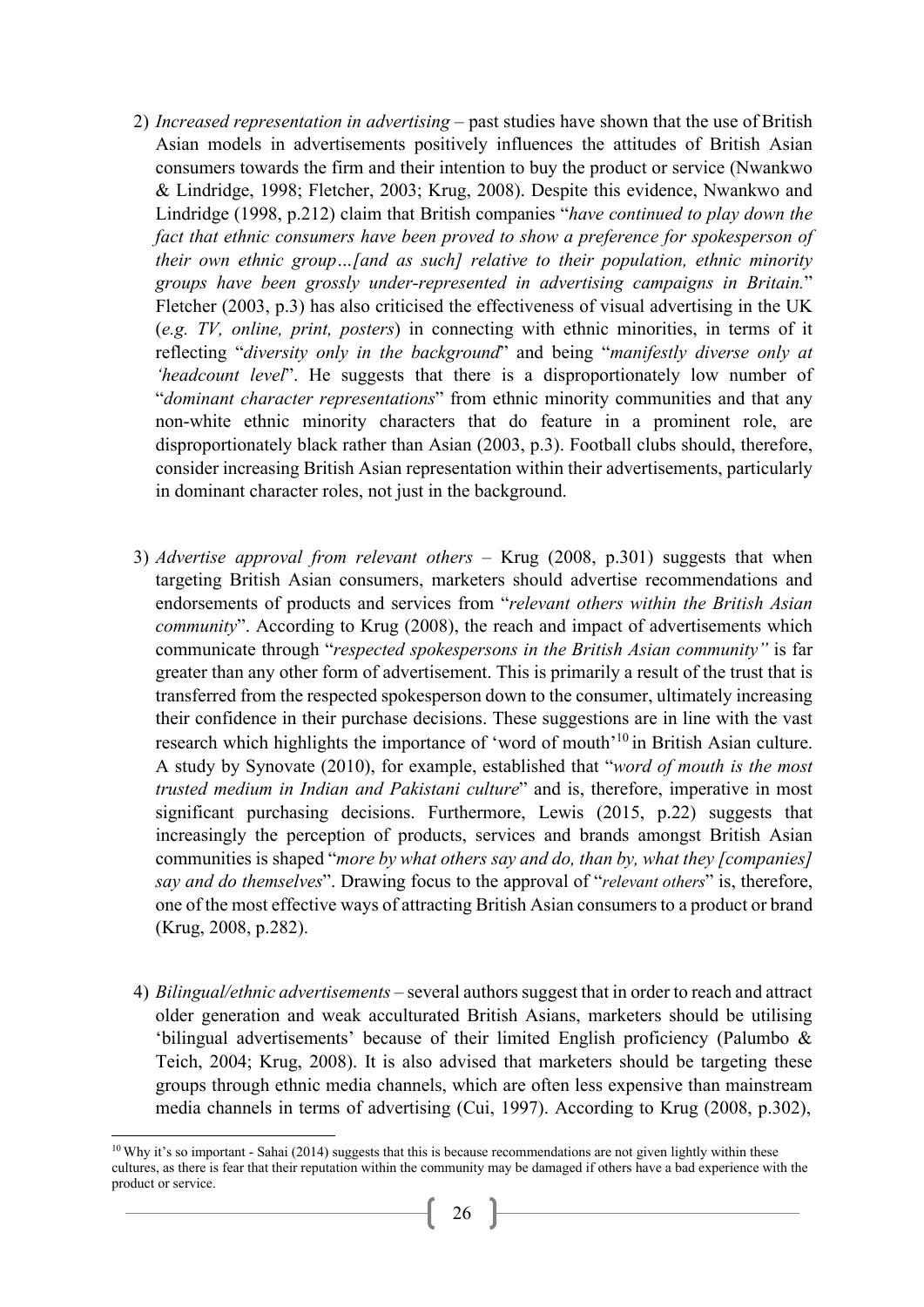ethnic minority media in the UK provides considerable opportunities for advertisers; he states that there are "*around 100 press titles and 15 digital channels targeted specifically at British-Asians*" that marketers should be taking advantage of. These proposals are in line with Cui's (1997) research which found that "*even when ethnic consumers do not have specific preferences for certain products features, as is the case for mobile phones, they are still more receptive to advertising which incorporates their ethnic identities and cultural heritage*" (cited in Krug, 2008, p.302). It is worth noting, however, that previous research has highlighted that British Asian consumers often have different mass media usage patterns dependent on their level of acculturation (Cui & Powell, 1993). Whereas older and weakly acculturated generations mainly rely on ethnic media for product consumption information, younger generations and more acculturated British Asians can be reached through regular, mainstream channels (Webster, 1992; Cui, 1997). Clubs should consider both approaches, considering that younger generations are more likely to be interested in football and attending matches, however, approval would also need to be gained from parents and more senior family members to take them or allow them to go (Krug, 2008; Lewis, 2015).

#### **Methodology 3.**

#### Introduction

This section concentrates on the specific research that was undertaken in this study, and illustrates the methods that were used to attain the answers to the three key research questions. It will evaluate key debates on the use of differing philosophies and approaches in Business and Management research, providing justification for the methods adopted in this study, and highlighting the difficulties and limitations that were encountered throughout.

#### Research philosophies – positivist vs interpretivist

Saunders et al (2016) propose that there are five major research philosophies: positivism, pragmatism, postmodernism, cultural realism and interpretivism. The two most commonly used in business and management research are positivism and interpretivism, both of which contrast significantly. Positivist research can be described as a systematic investigation which seeks to "*confirm and generalise results*", whereas interpretivist research is seen as an in-depth investigation which seeks to "*add to the knowledge which already exists in the field*" (Saunders et al, 2016). As this study is aiming to create new richer understandings of the barriers that British Asian fans face, and is seeking to develop new theories and solutions which can assist football clubs in attracting more British Asian fans to attend (*rather than testing or generalising existing ideas*), an interpretivist philosophy was a far more suitable approach for the purposes of this research.

27  $\|$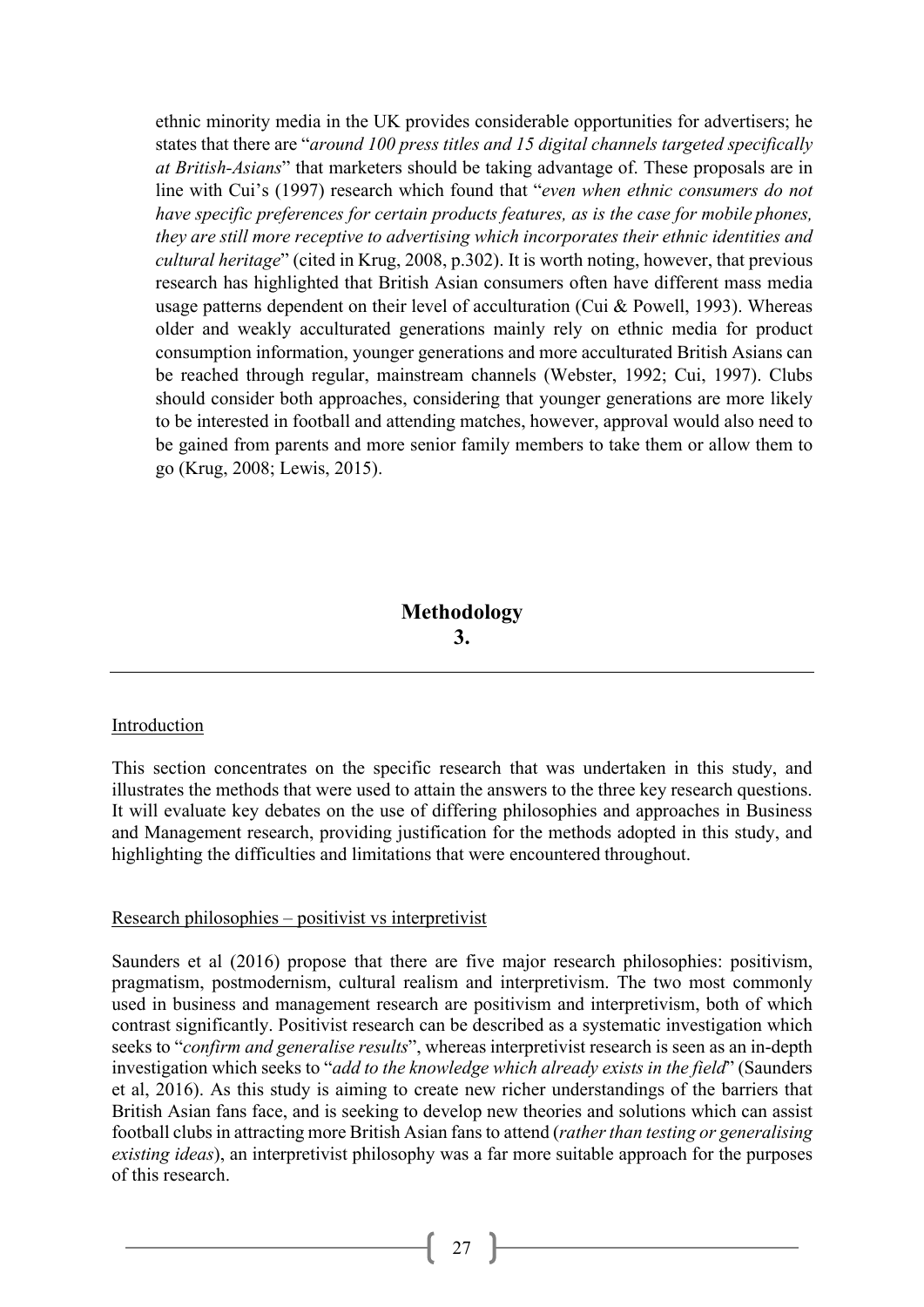#### Research approaches – deductive vs inductive

According to several authors, interpretivist research is often more effective in achieving its research aims when coupled with an 'inductive' research approach. An inductive approach starts with the collection of primary and secondary data to explore a topic or phenomenon, before theories and recommendations (*which add to the literature in the field*) are then subsequently developed. A deductive approach conversely begins with a theory or hypothesis (*which is developed from existing literature in the field*) and then the design of a research strategy which tests and proves or disproves it. Since there is limited research in this field from which to develop a theory or hypothesis that can be tested, and as this research is following interpretivist philosophy in that it aims to add to the knowledge in this area, an inductive approach was a much better fit for this investigation. This excerpt from Saunders et al (2016 p.147) provides further support for this decision:

"*With research into a topic that is new and on which there is little existing literature, it may be more appropriate to work inductively by generating data and analysing and reflecting upon what theoretical themes the data are suggesting*".

#### Research methods – Qualitative vs Quantitative

There has also been considerable debate over the merits of both 'qualitative' and 'quantitative' research methods within the discipline of Business and Management. Glaser and Strauss argue, however, that because both methods can be used to either prove or reject a theory (*positivist*), or to generate a new theory (*interpretivist*), the decision of which approach to adopt "*ultimately lies in the objective of the study, and what the research questions seek to answer*" (cited in Middleton, 2009, p.26). This study will utilise qualitative research methods for three key reasons:

- 1) Firstly, having reviewed the literature in this field, it became apparent that there was a significant lack of qualitative data. The majority of the empirical studies that have looked at the exclusion of British Asian football fans, such as the annual EPL fan survey, are quantitative, and with the exception of Lewis (2015), to date no researchers have actually given British Asian fans a voice in their studies, despite them being the subject of the research. As such, there is a significant lack of primary data from British Asian fans themselves, in terms of their feelings, opinions and experiences, which makes it extremely difficult for football clubs to currently identify the real reasons for their non-attendance, and develop effective solutions to address them. Qualitative methods were chosen, therefore, in order to fill this gap in the literature.
- 2) Secondly, several authors suggest that qualitative methods are best suited to 'social studies'11 (Silverman, 2001), where the research seeks to understand the experiences of a given group or situation (Thompson, 2004), as is the case in this study. Merriam (2009, p.5)

<sup>&</sup>lt;sup>11</sup> Moreover, Silverman (2001) argues that quantitative methods often neglect social and cultural variables, both of which are pivotal to the research questions in this study (Silverman, 2001).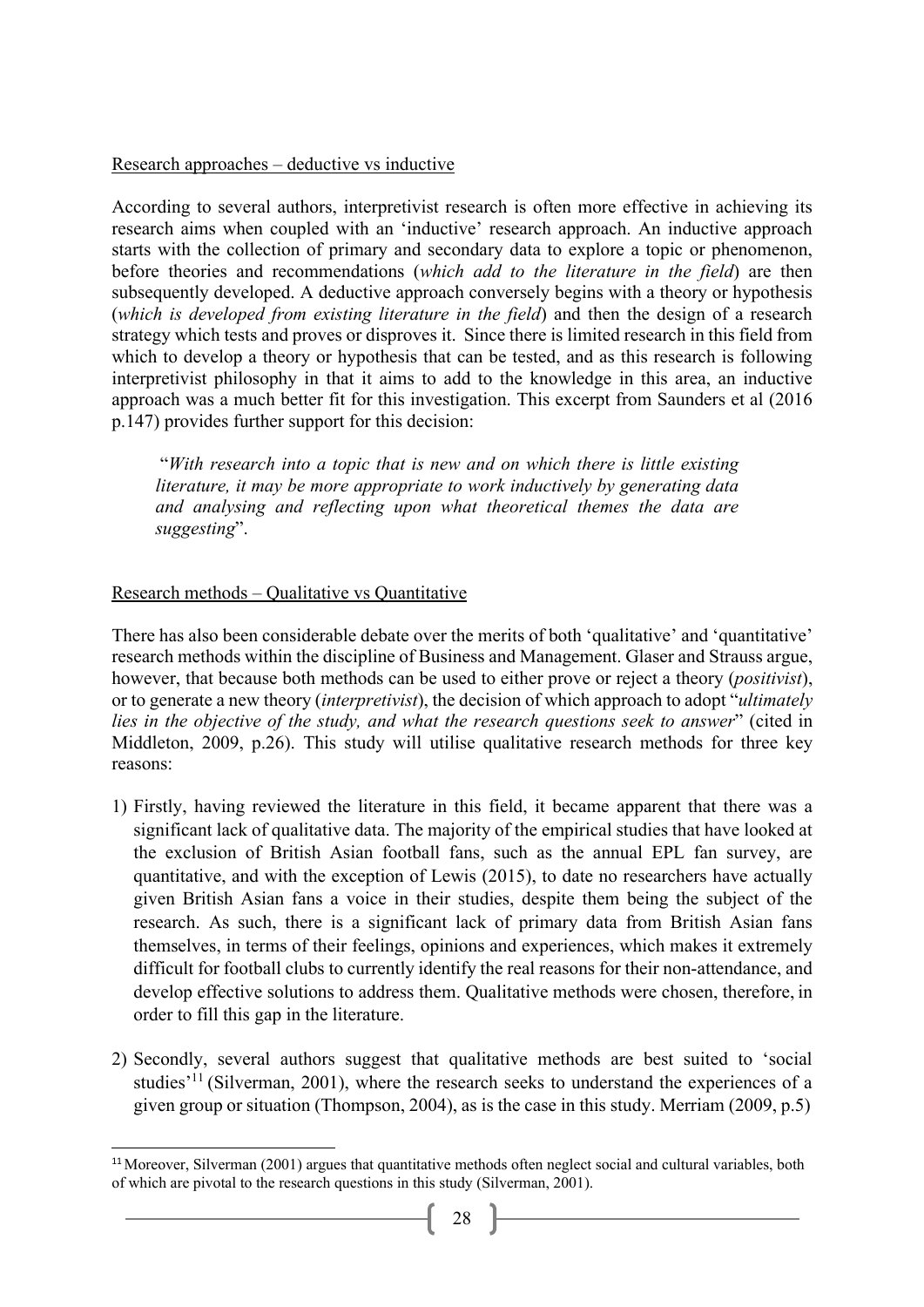suggests that qualitative research is typically "*interested in understanding how people interpret their experiences, how they construct their worlds, and what meaning they attribute to their experiences*". Qualitative methods were, therefore, the most fitting approach from which to establish the feelings and opinions of British Asian fans towards the 'live match experience', which is vital to the aims of this research.

3) Finally, although both qualitative and quantitative methods can be applied to either test existing theory or develop new theory, most authors suggest that quantitative methods are typically associated with positivist research and a traditional deductive approach, where the focus is on using "*measureable data to confirm or reject theory*" (Saunders et al, 2016, p.166. Burns (2000, p.9), for example, suggests that quantitative research "*usually involves the systematic creation of a hypothesis before subjecting it to an empirical test*". Qualitative research, on the other hand, is believed to go 'hand in hand' with an interpretivist approach and is essential to the success of most 'inductive' studies, where the aim of the research is to generate new rich data from which to develop new theories and recommendations.

#### Qualitative research

Qualitative research attempts to "*approach a topic with few or no preconceived assumptions; as these are expected to appear out of the data as they are collected and studied*" (McNabb, 2004, p.226). Silverman (2004) suggests that qualitative research can be split into two main categories: secondary data (*data that is collected from books, journals and other public documents*) and primary data (*data collected through observations, focus groups and interviews*), both of which will be undertaken in this study. Further to this, McNabb (2004) proposes that there are three key ways of conducting qualitative research (table 4).

| Qualitative approaches                                                                                                                                                                                                                                                                                                                                                                                                                                                                               |                                                                                                                                                                                                                                                                                                                                                                        |  |  |  |
|------------------------------------------------------------------------------------------------------------------------------------------------------------------------------------------------------------------------------------------------------------------------------------------------------------------------------------------------------------------------------------------------------------------------------------------------------------------------------------------------------|------------------------------------------------------------------------------------------------------------------------------------------------------------------------------------------------------------------------------------------------------------------------------------------------------------------------------------------------------------------------|--|--|--|
| Explanatory research aims to go beyond the descriptive designs of the<br>Explanatory<br>positivist approach and provide a 'casual explanation' for why some social<br>research<br>phenomenon occur. It aims to interpret a cause-and-effect relationship<br>between two or more variables, and explain the differences in two or more<br>groups' responses. White (1999, p.44) suggests that explanatory research<br>"strives to build theories that explain and predict natural and social events." |                                                                                                                                                                                                                                                                                                                                                                        |  |  |  |
| Interpretive<br>research                                                                                                                                                                                                                                                                                                                                                                                                                                                                             | The primary objective of interpretative research is to establish the meaning of<br>a circumstance, event or social situation. It goes beyond simple description<br>and explanation in aiming to enhance people's understanding of the beliefs,<br>feelings, or attitudes of the people in the study situation (White, 1999).                                           |  |  |  |
| Critical<br>research                                                                                                                                                                                                                                                                                                                                                                                                                                                                                 | The overriding aim of critical research is to help change people's beliefs and<br>actions, and bring about 'social change' (White, 1994). According to McNabb<br>(2004, p.X) "criticism points out inconsistencies between what is true and<br>false and what is good and bad, and it aims to bring to actions that<br>commensurate with accepted truth and goodness." |  |  |  |

(*Table 4*)

This research is primarily 'interpretive' because in order provide answers to the research questions in this study, an understanding of the meaning behind the given social situation is required (Saunders et al, 2016). In addition, interpretive research is an effective vehicle for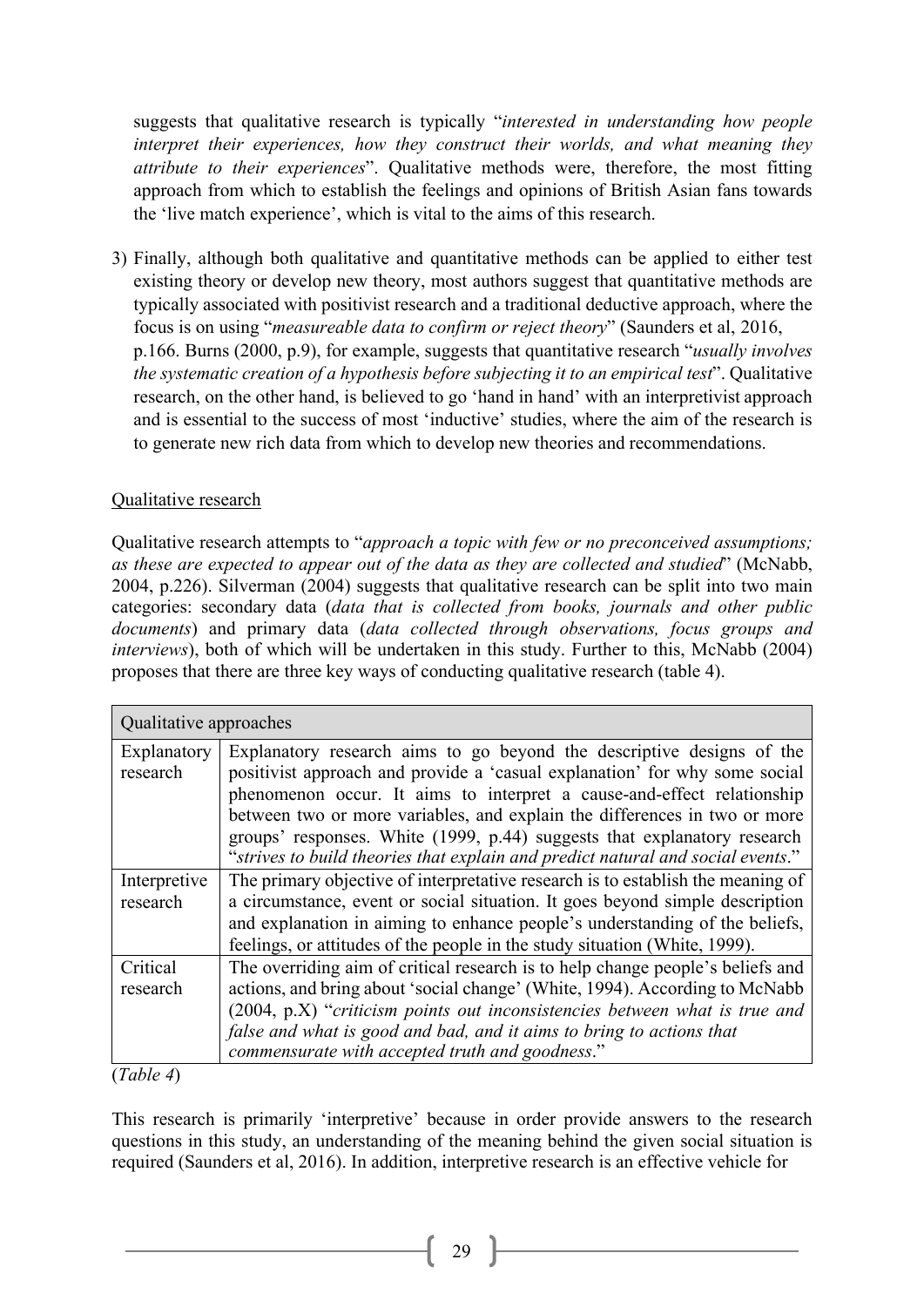gaining insights into consumer behaviours and preferences (Susan & Lee, 2014), which is vital information to be able to develop effective solutions that will attract more British Asian fans. This study also lends itself to elements of a critical approach. According to McNabb (2004, p.106), critical research is concerned with "*exposing the harmful or alienating social conditions a section of the population is exposed to*", which is relevant to the aims of this study. It could also be argued that this study is aiming to bring about social change – in terms of changing the attitude and approach of football clubs towards British Asian consumers – which is a central construct of critical research. McNabb (2004) suggests that combining interpretive and critical approaches is an effective research method because of the close links between the two. He suggests that interpretative research plays a vital role in critical research, as it provides the common understanding that is necessary to bring about successful attitude change.

As this study is aiming to "*make improvements to a certain social environment*" (Denscombe, 2002, p.26), 'action' research methods were also employed. Action research methods "*involve members of the group affected in on the research process*", which in this case was British Asian football fans. McNabb (2004) demonstrates how this qualitative approach is an effective way of developing a deeper understanding of a group's feelings and attitudes towards a social situation (*interpretive*) and of helping to bring about change to that environment (*critical*). Such methods have also been described as 'empowerment research', which according to McNabb (2004, p.420) is concerned with "*groups or individuals who are excluded by the majority on the basis of their demographic characteristics*". This approach starts by identifying a group which has been isolated (*British Asian fans*) in a community or organisation (*professional football*), and then helps these 'outsiders' to understand the underlying issues behind their exclusion and concludes by giving them a voice in the decisions that will affect them, which is the exact purpose of this study.

#### Secondary data collection (*literature review*)

The study looked firstly in depth at the existing literature resources available on this topic, and the surrounding subjects, extensively reviewing a range of books and journals, and various other academic materials. The results of these findings can be found in the literature review, however, some of these findings will be discussed and analysed further in the next chapter.

#### Primary data collection (*interviews*)

Following a review of the existing literature in this field, the study looked at collating primary qualitative data through a number of semi-structured interviews. Eyles (1988) describes interviews as 'conversations with purpose', which allow the researcher and participant to conduct concentrated dialogue using questions related to the research aims and objectives, thus allowing the researcher to collect extensive information from the participants pertinent to the research topic (DeMarrais & Lapan, 2004). Sayer (2002) suggests that interviews can be conducted 'extensively', using a wide range of persons to look at a variety of points, or intensively, as in this study, where one seeks insights and causes from just a few in-depth interviews. This study adopted an intensive approach and in total, thirty-three interviews were conducted.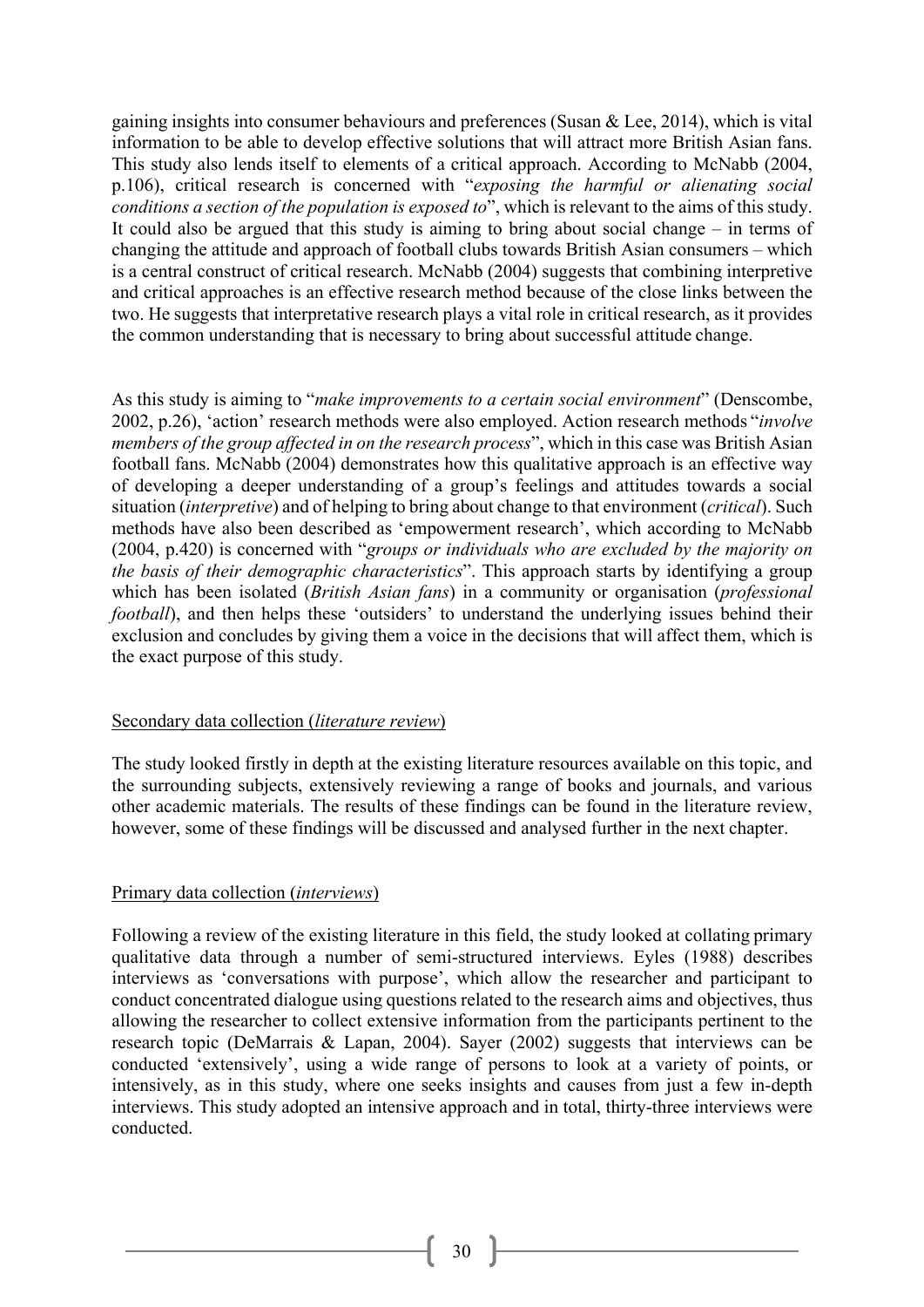The interviews took the form of semi-structured interviews, where an outline of questioning was followed, but allowed for the probing of the responses made by the participant. The questions were as open-ended as possible to allow the participant to freely express their own beliefs and opinions (Fowler, 2002) and constructed under a more emotionalist view, thereby allowing the participants to build their own subjective views on the topics (Silverman, 2002). The interviews were broken down into two sections pertinent to the outlined research aims; focusing firstly on the barriers to attendance for British Asian fans and secondly on what football clubs could do to reduce these barriers and attract more British Asian supporters. Many questions were replicated during the interviews to establish different individual perspectives on particular topics, but were in parts tailored to the specific background and experiences of the participants.

#### Sampling technique

All of the sampling techniques used for the primary data collection were 'non-probability' methods. The participants were selected using a mix of 'purposive' and 'snowball' sampling techniques, where a number of charactertics were identified that participants needed to meet based on the objectives of the research and these were then selected through my own networks (purposive); further participants that also met this criteria were then recruited through acquaintances of the existing participants (snowball) (Saunders et al, 2016). 'Probability sampling' methods, where participants are selected at random, would have been inappropriate for this study because my research questions are related to a specific group of the population – the British Asian community (Saunders et al, 2016).

Initial interviews consulted with three industry experts, who each work with professional football clubs in some way to help them attract more BAME supporters from the local community (see table 5). It was important to gain insights from people within this field of work, to call upon their knowledge and experience of what has worked and what has not worked in the past in terms of attracting British Asian supporters. These participants were recruited by contacting them via 'LinkedIn', establishing an initial relationship, and then conducting a telephone interview with each of them.

| Name                                                                                   | Professional background                                                         |  |  |  |
|----------------------------------------------------------------------------------------|---------------------------------------------------------------------------------|--|--|--|
| Riz<br>Riz is an Education Advisor at the Professional Footballer's Association        |                                                                                 |  |  |  |
| Rehman                                                                                 | (PFA), helping to deliver the PFA's Diversity Programme across all 92           |  |  |  |
|                                                                                        | professional clubs in England. He is also a trustee for the Zesh Rehman         |  |  |  |
|                                                                                        | Foundation – a charity that works closely with the football governing bodies    |  |  |  |
|                                                                                        | to help change perceptions surrounding British Asians and address the           |  |  |  |
|                                                                                        | imbalance in the number of British Asian players, coaches and fans in football. |  |  |  |
| Anwar                                                                                  | Anwar is the Diversity and Campaigns Manager at The Football Supporters'        |  |  |  |
| Uddin<br>Federation, which works in partnership with 'Kick it Out' to eradicate racism |                                                                                 |  |  |  |
|                                                                                        | from professional football. He is also the Campaigns Manager for 'Fans for      |  |  |  |
|                                                                                        | Diversity', which helps clubs to increase the number of people from the local   |  |  |  |
|                                                                                        | community attending matches, from all different backgrounds and ethnicities.    |  |  |  |
| Humayun                                                                                | Humayun is the Founder and Chair of the Bangla Bantams, which is Bradford       |  |  |  |
| Islam                                                                                  | City's official Asian supporters' group. He is also the CEO of the BEAP         |  |  |  |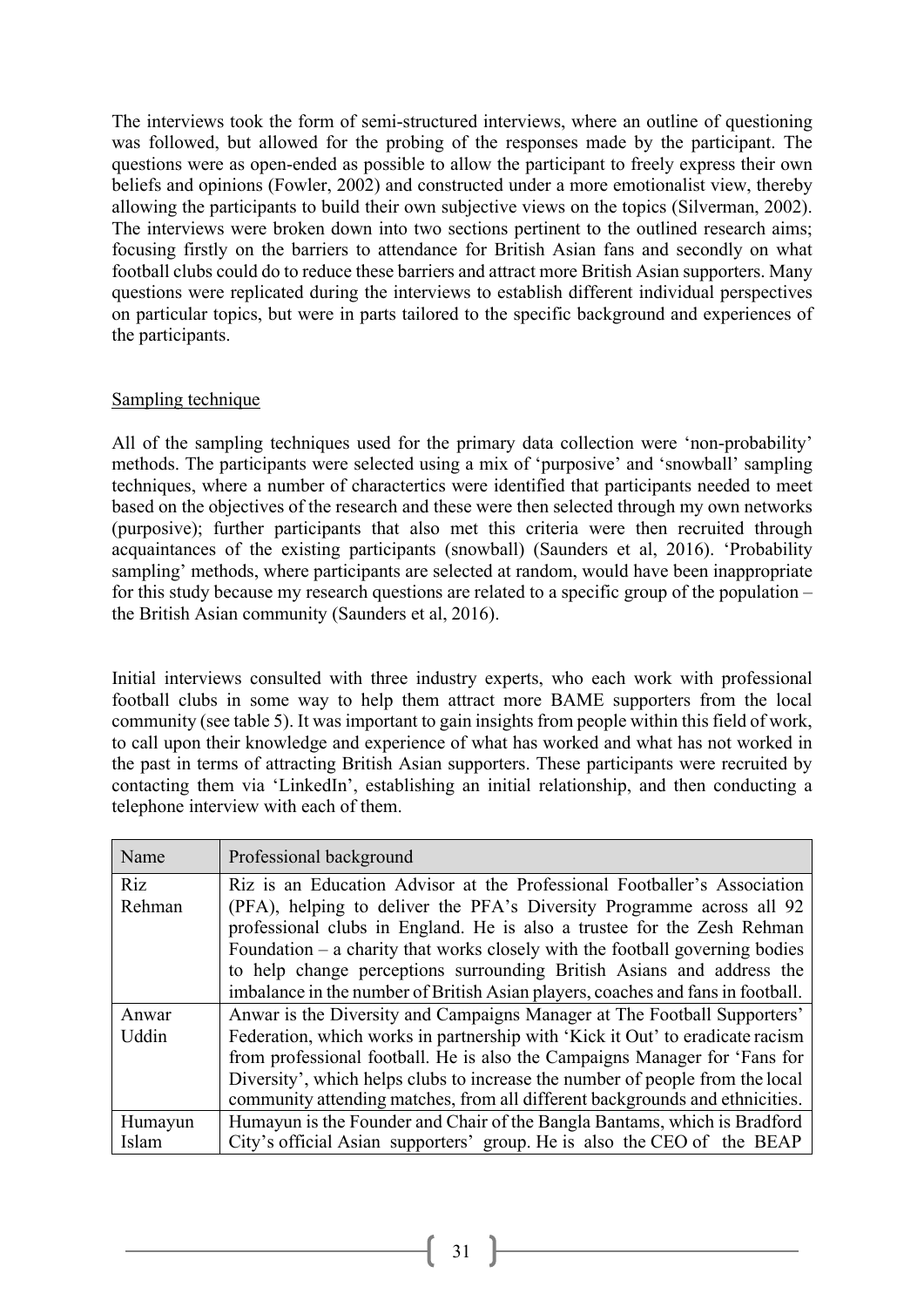## (*Table 5*)

Community Partnership in Bradford and is the Chair of the West Riding County Football Association's Inclusion Advisory Group.

Following this, a series of thirty semi-structured interviews with British Asian football fans were conducted (see table 6 and 7). The fans were all male adults of either British Indian, Pakistani or Bangladeshi origin, as these ethnicities represent the main segments of the British Asian population in the UK. Half of the participants were football fans that do attend matches and the other half were supporters that do not go to games. Interviewing British Asian fans that do not attend games was pivotal to the aims of this research because they are the subject of the research. Gaining insights from these participants was vital in order to establish what the true reasons are for their non-attendance and to understand what they feel could be done to address the issues and make them more likely to attend. It was also important, however, to interview British Asian fans that do attend games to understand how they overcame the barriers and what factors attract them to attend matches. In addition to this, an even split of religious fans and non-religious fans was also achieved and this was done in order to identify whether religious factors were more pertinent than some of the other proposed barriers. Unfortunately, a diverse range of religions were not able to be attained; I was only able to access two Sikh's and no Hindus. The majority of the volunteers at my disposal were Muslim, which has resulted in a slight bias throughout the study towards issues that are pertinent to Muslim fans, rather than British Asians as a whole.

#### Participant Ethnicity Religion Age Generation Participant Y1 British Pakistani Muslim 31 3<sup>rd</sup> Participant Y2 British Indian Non-religious 25 3<sup>rd</sup><br>Participant Y3 British Pakistani Non-religious 43 2<sup>nd</sup> Participant Y3 British Pakistani Non-religious 43 2<sup>nd</sup><br>Participant Y4 British Indian Sikh 47 2<sup>nd</sup> Participant Y4 British Indian Sikh 47 Participant Y5 British Pakistani Non-religious 49 2<sup>nd</sup><br>Participant Y6 British Bangladeshi Muslim 30 2<sup>nd</sup> Participant Y6 British Bangladeshi Muslim 30 2<sup>nd</sup><br>Participant Y7 British Pakistani Non-religious 26 3<sup>rd</sup> Participant Y7 British Pakistani Non-religious 26 3<sup>rd</sup><br>Participant Y8 British Indian Non-religious 18 3<sup>rd</sup> Participant Y8 | British Indian | Non-religious | 18 Participant Y9 British Pakistani Muslim 27 3<sup>rd</sup><br>Participant Y10 British Indian Non-religious 25 3<sup>rd</sup> Participant Y10 | British Indian | Non-religious |  $25$ Participant Y11 British Bangladeshi Muslim 20 3rd Participant Y12 | British Pakistani | Muslim | 31 | 3<sup>rd</sup> Participant Y13 British Indian Sikh 39 2<sup>nd</sup><br>Participant Y14 British Pakistani Muslim 29 3rd Participant Y14 British Pakistani Muslim 29 Participant Y15 | British Indian | Non-religious | 41 | 2<sup>nd</sup>

#### **British Asian fans that attend matches**

(*Table 6*)

#### **British Asian fans that do not attend matches**

| Participant    | Ethnicity             | Religion      | Age | Generation      |
|----------------|-----------------------|---------------|-----|-----------------|
| Participant N1 | British Pakistani     | Muslim        | 18  | 2rd             |
| Participant N2 | British Bangladeshi   | Non-religious | 21  | 2rd             |
| Participant N3 | British Pakistani     | Muslim        | 21  | 2rd             |
| Participant N4 | <b>British Indian</b> | Non-religious | 49  | 2nd             |
| Participant N5 | British Pakistani     | Muslim        | 41  | 2 <sup>nd</sup> |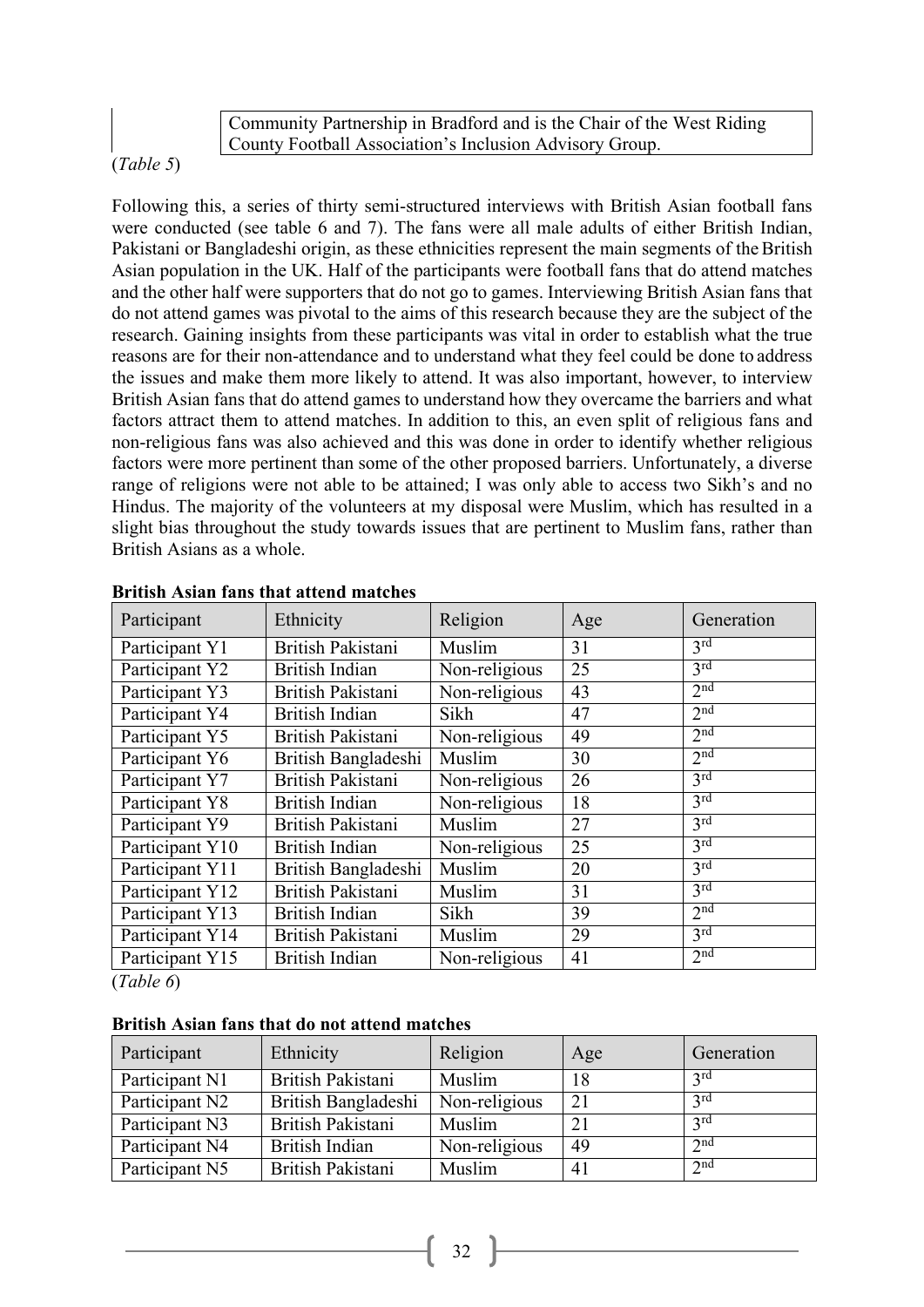| Participant N6    | British Pakistani     | Muslim        | 35 | 2 <sub>nd</sub> |
|-------------------|-----------------------|---------------|----|-----------------|
| Participant N7    | British Indian        | Non-religious | 32 | 3 <sup>rd</sup> |
| Participant N8    | British Pakistani     | Muslim        | 25 | 3 <sup>rd</sup> |
| Participant N9    | <b>British Indian</b> | Non-religious | 31 | 3 <sup>rd</sup> |
| Participant N10   | British Pakistani     | Non-religious | 22 | 3 <sup>rd</sup> |
| Participant N11   | British Bangladeshi   | Muslim        | 24 | 3 <sup>rd</sup> |
| Participant N12   | <b>British Indian</b> | Non-religious | 36 | 2 <sub>nd</sub> |
| Participant N13   | British Pakistani     | Muslim        | 37 | 2 <sub>nd</sub> |
| Participant $N14$ | British Bangladeshi   | Non-religious | 26 | 3 <sup>rd</sup> |
| Participant N15   | British Pakistani     | Muslim        | 38 | 2 <sub>nd</sub> |

(*Table 7*)

#### Method of analysis (*thematic analysis*)

The data collected from the interviews and the secondary sources were then analysed using a 'thematic analysis'. This method of analysis analyses and reports patterns within the data and helps to organise and describe the main themes that emerged from the data (Boyatzis, 1998). According to Ryan and Bernard (2000), a thematic analysis begins when the researcher starts to look for patterns or meaning from the data collected. Conducting a thematic analysis was pivotal the aims of this research, as it enabled me to capture important data relevant to each of the research questions.

All thirteen of the interviews were recorded and transcribed; these transcripts were then evaluated, drawing together themes pertinent to the barriers to attendance for British Asian fans and the barriers to attracting British Asian fans for football clubs, and then the themes pertinent to the potential solutions that can reduce these barriers and attract more British Asian fans to attend live matches. The analysis considers which themes are consistent with the themes presented in the existing literature, and also identifies emerging themes from the interviews which are new to the literature in this field. The themes will be then be reviewed and analysed against the research aims and objectives, and a number of business solutions will beproposed.

#### **Discussion of Findings** *4.*

#### **Introduction**

This chapter discusses the findings of the research undertaken in this study and is divided into two sections, pertinent to each of the research aims. The first section focuses on the reasons why British Asians typically avoid the live match experience and intertwines the data collected from the interviews with the secondary data, to identify the key 'barriers to attendance' from both the fans perspective and the clubs perspective. The findings from the interviews will be arranged firstly into the themes (*barriers*) which are consistent with the existing literature, and

33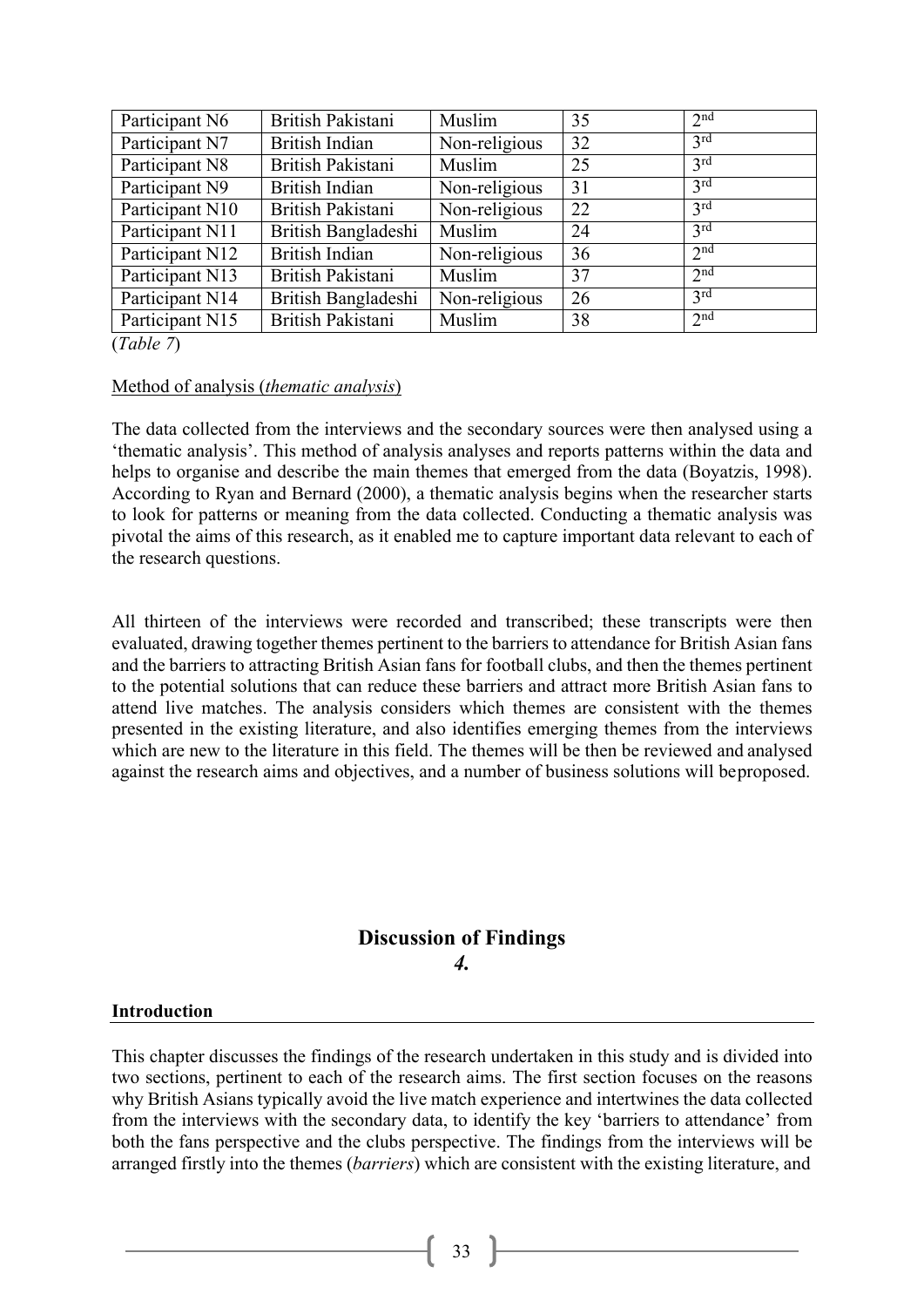then by the themes (*barriers*) that have emerged which are new to the literature. The second section concentrates on what football clubs could be doing to attract more British Asian fans to attend and proposes a number of service and marketing solutions. These suggestions are based on a combination of the theoretical concepts proposed in the literature and the ideas discussed in the interviews with the industry experts and the British Asian fans.

#### **Section 1**

#### **Barriers to attendance for British Asian fans**

*(Findings consistent with existing literature)*

#### Racism

Previous research suggests that the most significant barrier to the attendance of British Asian fans at live football matches, is the historic issue of racism inside the stadium (McGuire et al, 2001; Burdsey, 2007; Bradbury, 2010; Kilvington, 2017). Football fandom in the UK has a longstanding association with racism, and this, according to the 1998 Football Task Force, "*is the single most powerful deterrent to black and Asian people wishing to attend football matches*" (cited in Earl, 2013, p.19). Burdsey and Randhawa (2012, p.105) suggest that the barrier facing British Asian fans goes beyond just the 'threat of racial abuse' and can be characterised as one of "*racialised exclusion*", which has made many British Asians feel "*unwelcome and restricted from accessing the stadium environment*". Similar feelings were reflected in this study during the interviews with the British Asian fans that do not go to games, who all noted 'racism' and 'exclusion' as significant reasons for why they do not attend. These oral testimonies typify the significance of racism as a barrier to attendance for these fans:

"*The biggest barrier for me is definitely the racism that goes on at the games. From a young age I've never felt comfortable with the idea of going to games…as a small Asian guy, being around drunk, angry fans who probably don't want me there, it's a very scary and intimidating prospect, so for me I'm more than happy to continue watching it from the comfort and safety of my own home*" (Participant N5, interview).

"*As a Muslim it's just a really threatening environment and one that I wouldn't feel comfortable putting myself in. Obviously with what's happened in the last 12 months [UK terror attacks] there seems to be a lot more islamophobia and racial hatred and I just wouldn't want to put myself in an environment that is so majority white, where I'm outnumbered and such an easy target for a racial attack*" (Participant N1, interview).

"*I've been once and remember feeling very aware. I constantly felt like do I belong here, am I welcome, does the guy next to me, the white skinhead guy shouting, does he like the fact I'm here? Having that hanging over you makes it very difficult to just relax and enjoy the game… that feeling of not belonging in that environment is probably the main reason I don't go to be honest*" (Participant N9, interview).

Here you can see clear confirmation that the threat of racism is a major factor in why so many British Asian fans avoid the live match experience, and you can also see evidence that many of them do "*feel restricted from accessing the stadium environment on account of broadly racialised*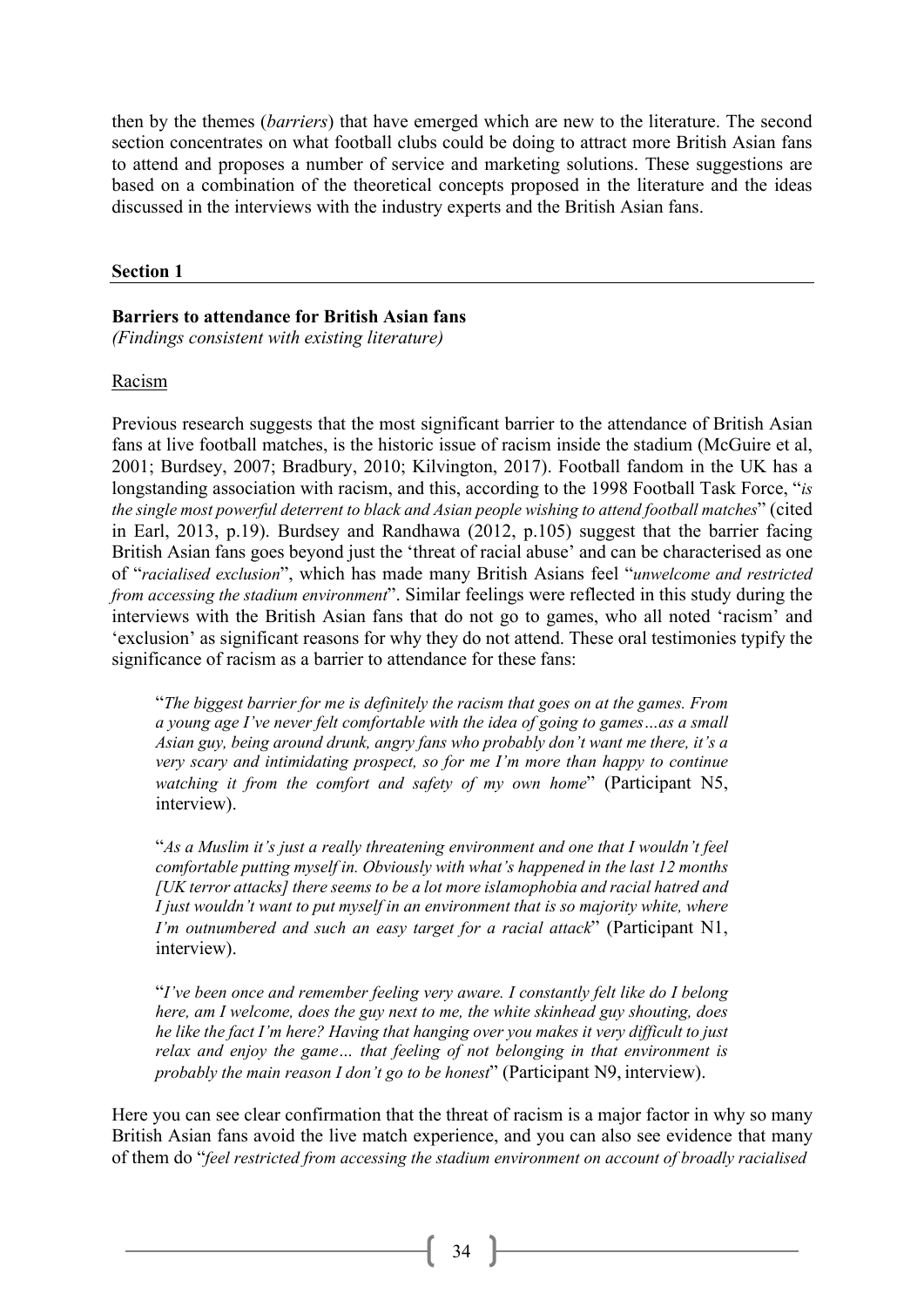*notions of fandom that demarcate them as'out of place' and not belonging*", as postulated by Burdsey and Randhawa (2012, p.106).

The views of the British Asian fans that do attend matches, however, differ significantly. Based on their own accounts of the live match experience, there was a common belief amongst these fans that racism is no longer a barrier and that the stadium is an accessible space for British Asians. These extracts from the interviews exemplify their contrasting views on racism as a barrier, with one supporter even suggesting that the 'stadium' is now one of the safest environments you can be in, in terms of being protected from racism:

"*I've been a season ticket holder at Man United for 8 years and never once experienced racism, no funny looks, no special treatment, I've been treated just the same and completely welcomed … I may have been a little nervous the first time but once you experience it, you soon realise that it's no different to any other event and that all the stereotypes about racist fans don't apply... I've even been going on my own the last few seasons, that's how comfortable I am*" (Participant Y10, interview).

"*Fearing racism and being worried about fitting in has never really been an issue for me because I know that 95% of the people there don't have a problem with me and know I'm a fan just like them. In fact, being part of the home support, I feel as safe in that environment as any because I'm part of the majority and I know that if something did happen it wouldn't be tolerated by the club or the other fans and that is a level of protection Asians probably wouldn't get anywhere else*" (Participant Y1, interview).

These beliefs were also echoed by former professional footballers and industry experts Riz Rehman (*Professional Footballers' Association*) and Anwar Uddin (*Football Supporters Federation*), who both currently work with professional clubs to try and help them to attract more BAME fans from the local community. From their own experiences and their interactions with British Asian supporters, both suggested that racism was becoming less and less of a deterrent for British Asian fans:

"*I've been attending live matches for the best part of 25 years and have not personally experienced any racism and from speaking to other fans, I think that's the case for 99% of other Asian fans that go… because of the very public effort that's been made to kick racism out of the game, I think the fear of racism of among Asian fans has reduced… I'd be surprised if racism was the main reason they are reluctant to go now, it's probably more down to the cost"* (Riz Rehman, interview).

"*Racism definitely was a barrier for Asian fans but things have changed for the better now… don't get me wrong there's still a long way to go and there are still incidents we hear about but these are becoming fewer… so for me it's no longer a major barrier*" (Anwar Uddin, interview).

These opinions are clear evidence of the significant improvements that have been made in recent years with regards to the issue of racism at British football matches. According to Cashmore and Cleland (2016, p.40), "*British football does not witness anywhere near the level of racism that affected the sport in the 70s, 80s and 90s*". Kilvington (2017, p.77) suggests that racism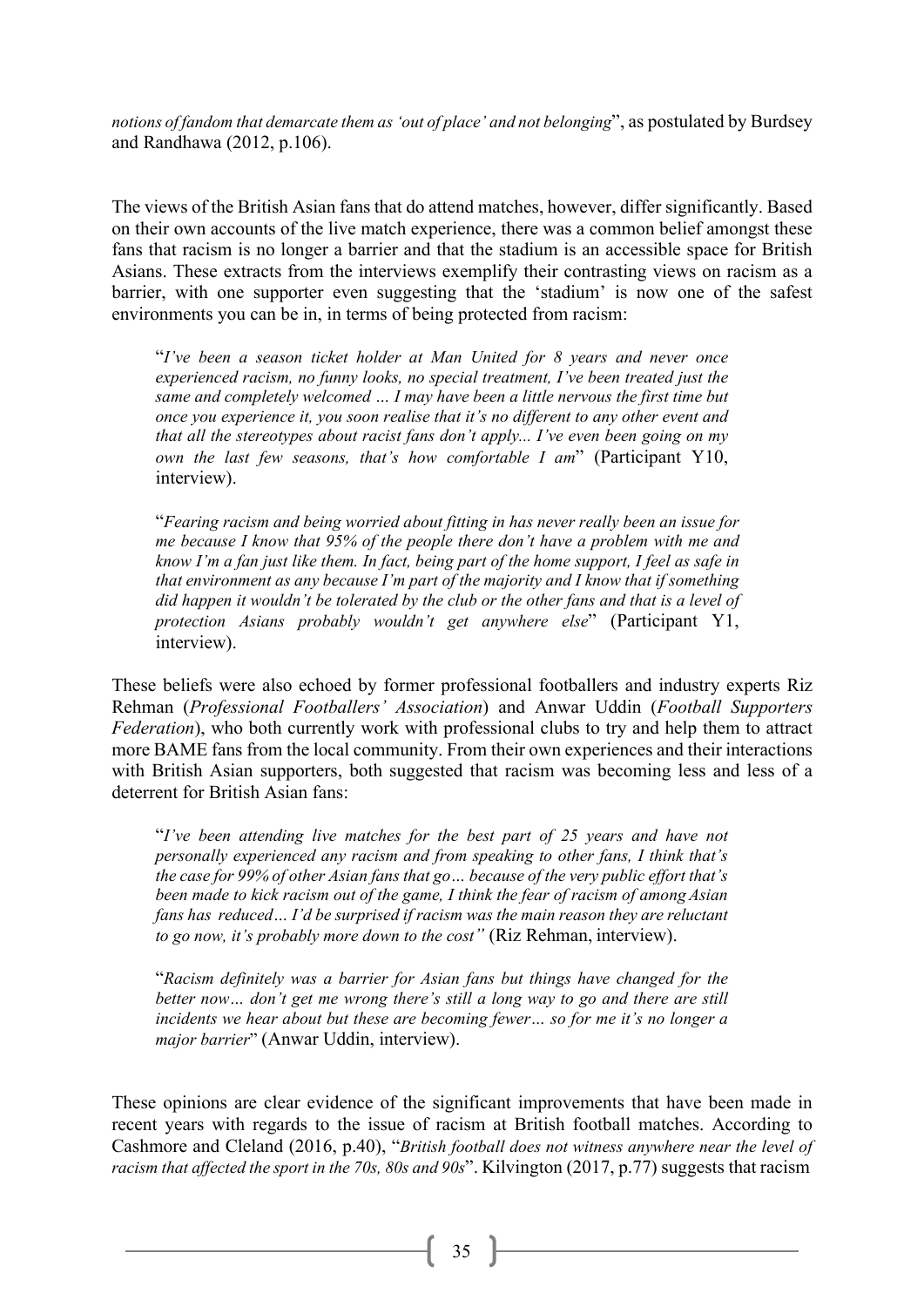at matches is now "*uncommon rather than expected*" and this is backed up by statistics collected by the Home Office in 2014, which revealed that during the 2013-14 season, only 0.01% of all fans in attendance at British football matches (*1 in every 16,800 fans*) were arrested for racist behaviour*.* Such evidence has led authors such as Kilvington (2017, p.77) to suggest that "*football has entered a new 'post-racial' era in which racism is no longer considered the norm or embedded within fan cultures*". The fact that in 2016, FIFA (*the international governing body of association football*) decided to disband its anti-racism taskforce, claiming that its mission had been "*completely fulfilled*" (Bland, 2016), offers support for such claims.

Clearly, therefore, the likelihood of experiencing racism at a live match has reduced considerably, which suggests that the main barrier that is deterring many British Asian fans is not 'actual experiences of racism', but rather the 'perceptions of racism' that they have attached to the idea of attending live matches. It is clear from the interviews with the fans that do not attend, that they have built up negative perceptions of what the live match experience will be like, based on what they have heard about the history of racism and violence at football matches. These excerpts from non-attending fans evidence that it is these perceptions, rather than actual experiences of racism, that prevent them from going to games:

"*Having grown up in the 80s and 90s, I saw a lot of racism and violence going on in football on the TV and that's just stuck with me really…it's created a fear which I'd find hard to budge without actually experiencing a match for myself… but building myself up to take that risk just doesn't seem worth it to me"* (Participant N13, interview).

"*When you've heard stories about what's happened in the past and you hear about that kind of legacy of racism in football, it's very hard not to have those doubts in your head about going… I love football and would love to be able to see it live but at the moment it's still a very scary idea for me*" (Participant N9, interview).

"*The real barrier is not knowing… for me and a lot of other Asians, there is a big fear that we'll be targeted and that we might get abused or attacked because in our heads it's a very intimidating environment… but apart from knowing that it's dominated by whites and there's alcohol, we don't really know what it's like…since I was a kid I've been told by everyone that football isn't for us, that it's dangerous, so it's hard to remove those thoughts no matter how much I love the game*" (Participant N2, interview).

These insights provide clear support for Burdsey and Randhawa's (2012, p.106) suggestion that "*perceptions of racism can inhibit British Asian fans from attending games just as much as any actual experiences*" and are very much in line with the thoughts of Anwar Uddin:

"*There are so many [British Asians] that love watching football but never actually go and watch it live… a big factor in that is that large parts of these communities that have never experienced live football, base their opinions on what it would be like from what they have seen and heard from the past… and if I'm honest that probably wouldn't paint a pretty picture… but it's vital now that we work to try and challenge these perceptions because things have changed"* (Anwar Uddin, interview).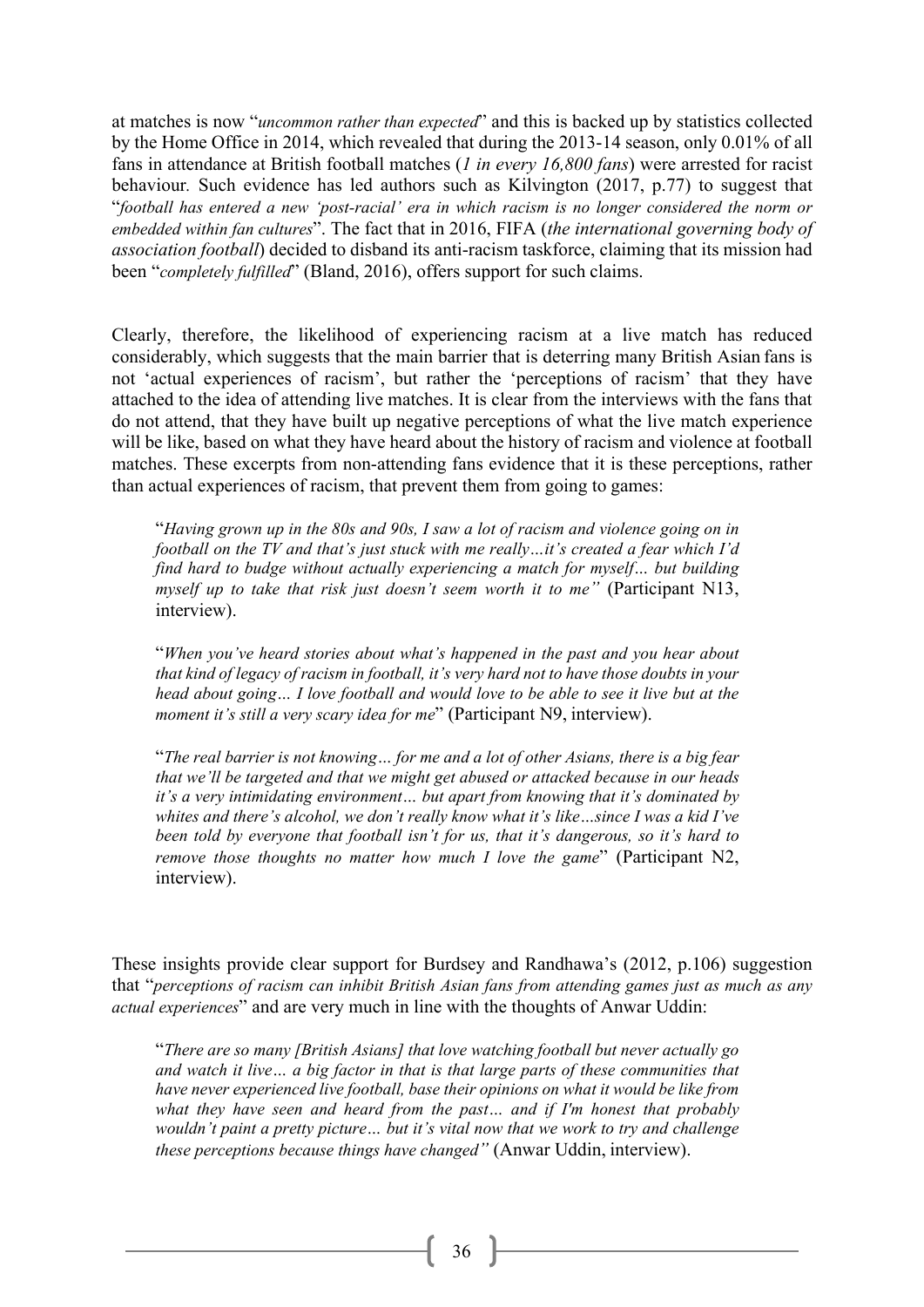It is clear, therefore, that those within the industry and those that actually attend games, believe that racism is no longer a significant barrier to the attendance of British Asian fans. Those that do not attend, however, do still see racism as a barrier, but admit that this barrier is built more on what they have heard from others rather than any actual experiences. This confirms Burdsey and Randhawa's (2012) claim that it is the 'perceptions of racism and exclusion' that many British Asian fans have, rather than 'actual racism', that is the major barrier to their attendance. Moreover, it suggests that now 'significant improvements' have been made in reducing 'actual racism' at matches, clubs need to turn their attention to addressing and challenging these damaging perceptions.

## Religio-cultural barriers

Religio-cultural barriers have also been widely cited as key reasons for why British Asian fans typically avoid the live match experience. According to the literature, the 'traditional live match experience' (*which still exists at most grounds across the country, particularly in the lower leagues*) conflicts with many of the religious and cultural needs of British Asian supporters. As research suggests that most British Asians "*would put religious and cultural needs before any desire to watch football*" (Lewis, 2015, p.80), the failure of football clubs to meet these needs is a significant barrier to their attendance. This is a view which is shared by Riz Rehman:

"*I think that some of the cultural clashes that exist are a factor in why many [British Asians] don't attend. For Muslim fans in particular, with the alcohol, the food, not being able to pray, it can make it difficult… in this day and age there's no reason why we shouldn't be catering for everyone and I think once more clubs (some in the Premier League and Championship have multi-faith rooms) start to do that, it will make the idea of going to games much more attractive to the"* (interview).

The religio-cultural barriers that Riz referred to – the presence of alcohol; the lack of halal, vegetarian and Asian cuisine refreshments; the absence of prayer facilities; and prayer times clashing with match times – have featured frequently throughout past research and were all noted multiple times throughout the interviews with the British Asian fans. The significance of these barriers in the decision of 'whether to attend or not', however, differed considerably amongst all of them. The presence of alcohol, for example, was seen as a major barrier for some Muslim supporters, and for others not so much. These responses demonstrate the mixed views given on the presence of alcohol at live matches:

"*It isn't the sole reason I don't go but it's a big issue for me… we aren't forbidden from being around alcohol but when you've got fans throwing it around and stuff it's a no go really. It's not just that it might get on our skin, it's that we're not used to being around drunk people either… the idea of that is quite unnerving to me*" (Participant N1, interview).

"*For me personally, the alcohol isn't a barrier… I mean you do see it but not that much, you only see people drinking it inside where it's served, it's not in the stands or anything, so really it's quite easy to avoid… compared to other things I've been to like boxing matches and concerts and stuff, where I've had beer thrown all over*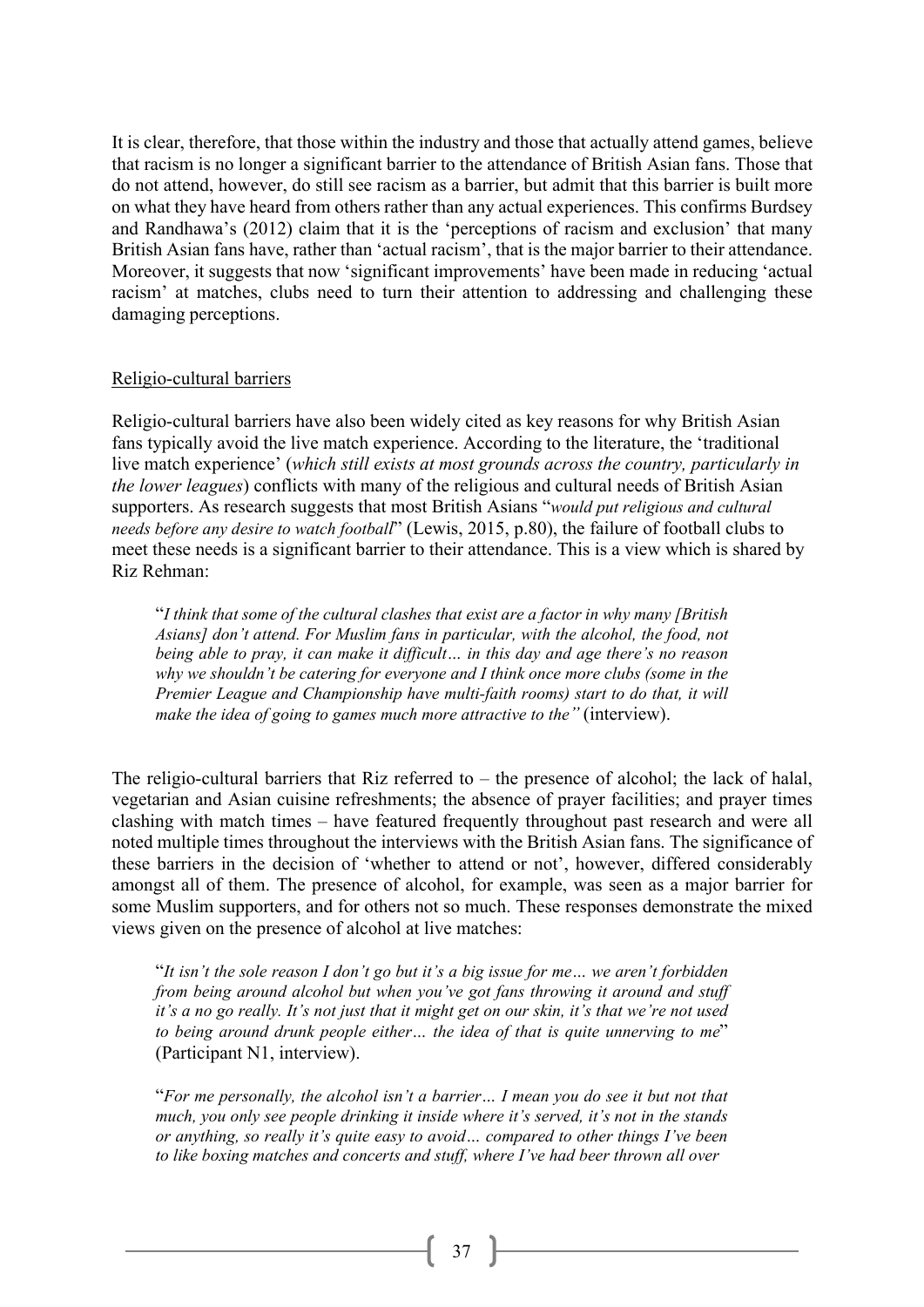*me before, football games really aren't that bad at all*" (Participant Y1, interview).

The Muslim participants also had differing thoughts on the absence of prayer rooms inside the stadium. For one Muslim supporter, not having somewhere to pray inside the stadium – when matches so often clash with the time of afternoon and evening prayer – was a serious barrier and attending matches for him would mean "*putting football ahead of my religion and that's a*  decision which isn't even close... if I can watch it at home where I can pray and be a good Muslim, I'm *going to go with that every time*" (Participant N1, interview). Other Muslim participants, however, believed that not being able to pray at live matches was not a significant issue and that it was something that they are unable to do in many other places. Participant N5, who does not attend matches for other reasons, claimed that:

"*If a Muslim fan really wanted to go to a game, I don't think not being able to pray for a couple of hours would stop him… there is flexibility in when you pray, you don't have to do it on the minute, you can move things around… and if someone desperately needed to pray during the game then I don't see why they couldn't just pop out of the stadium for a bit to pray and then go back in*" (interview).

Participant Y14, who is a Muslim football fan that does attend matches holds a similar view and even suggested that prayer was something which was becoming less important to younger generations:

"*I don't think it's much of a barrier to be honest and it's not nice to hear but amongst the younger generations it's [prayer] fizzling out a bit anyway as they're integrating more and more… they aren't praying all the time like they're meant to be already so I definitely don't think it would stop the younger ones from going to a game and they're probably the ones most interested in going anyway*" (interview).

Other religio-cultural issues such as the lack of provision of halal and Asian-style food, were not thought of as much as 'barriers' but rather, "*further evidence that the game is not for us, it's for the whites*" (Participant N13, interview). On the whole, however, the religio-cultural issues that were discussed were seen as 'barriers to attendance', however, the significance of these barriers in the decision of whether or not to attend live matches differed considerably. For most fans these issues were not significant barriers, and were not the main reasons why some of them did not attend, but rather, they were seen as 'smaller issues' which combined with other factors often culminated in a motivation not to attend.

# Lack of role models (*institutional racism*)

The lack of identifiable role models for British Asians throughout the football industry has also been posited as a barrier to their attendance at live matches. Many authors believe that the lack of British Asian's within the professional game, as players, managers and coaches, makes British Asian fans less inclined to attend live matches (Middleton, 2009; Lewis, 2015; Kilvington, 2013) and this notion is supported by a number of empirical studies. A study undertaken by indianfootball.com (2004), for example, found that "*significantly more*" British Asian fans would make the effort to go to live games if there were more British Asian players on the pitch. Not only has this 'premise' been evidenced in English football, with the increase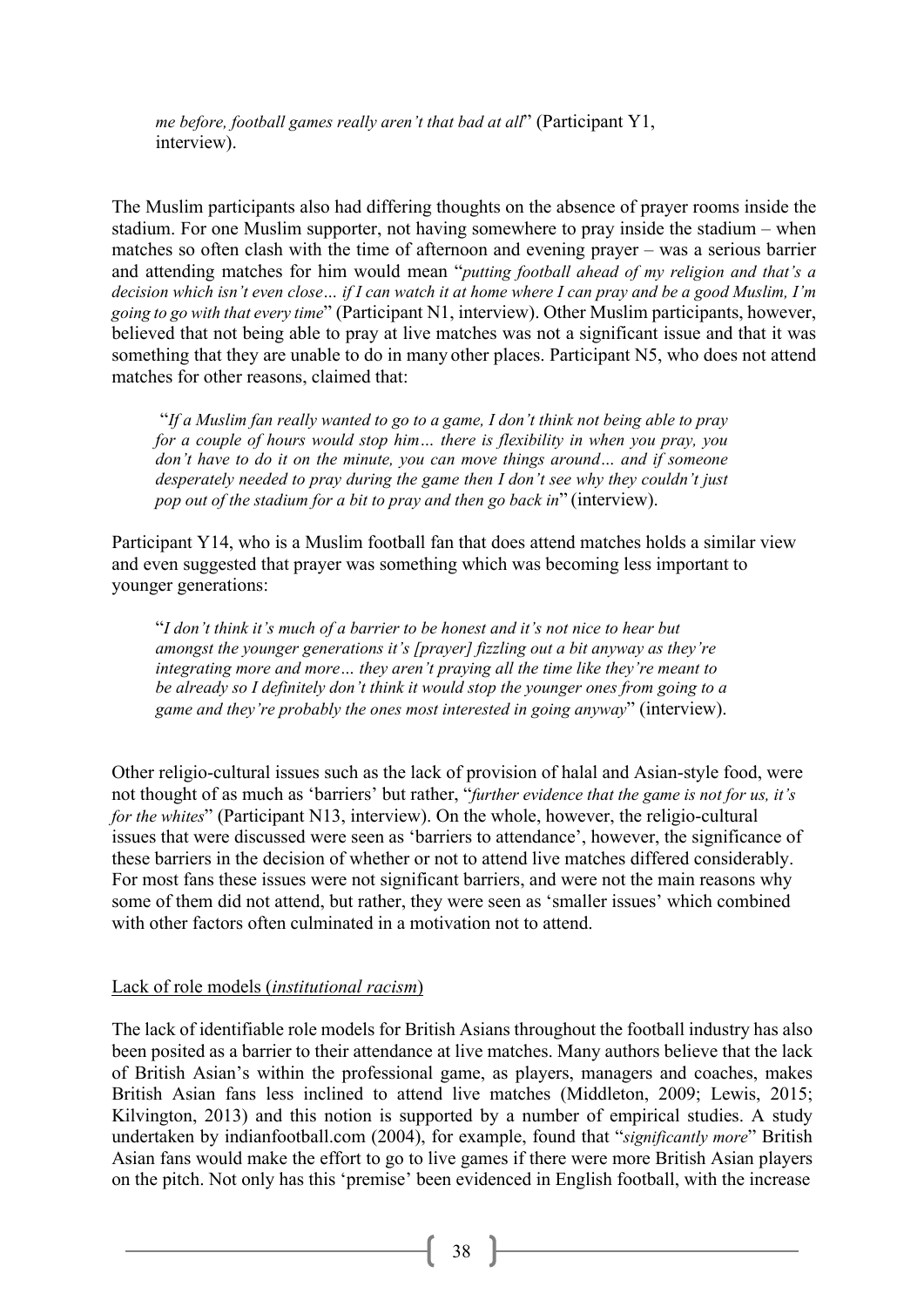in attendance of black supporters (Kessel, 2010), it is also evident in other sports too. Cricket, for example, attracts significantly more British Asian spectators than football does because the number of British Asians in the game as players and coaches is also considerably higher (Lewis, 2015).

Almost all of the fans interviewed in this study, including those that already attend matches, believed that the lack of visibility that British Asian's have within professional football, was a significant barrier to more British Asian fans attending live games. Participant Y9, for example, believes that due to the lack of British Asian players in the game, the Asian community does not have the same level of connection with the players that the white British and black British communities do, which consequently lessens their desire 'to be there':

"*The Asian community would definitely be more interested in wanting to see 'one of their own' play live. If the local team had an Asian player I've got no doubt that they'd want to go and support him and make him feel like 'the Asian community is behind you mate'… because they don't have that, many just watch it on TV… there isn't that 'need to be there' because they don't have that same vested interest and connection with the players that lots of the white and black locals do*" (interview).

Clearly, therefore, there is a belief amongst British Asian fans that the introduction of more British Asian players, that they can relate and connect with, would increase their motivations to attend matches. This quote from the interview with Participant N2, who is a Liverpool fan that does not currently go to live games, demonstrates this belief:

"*It's hard to say but I'd like to think that if there were more British Asians playing*  that I'd want to go see them... for me it's not important to be at the game but if there *was someone like me out on the pitch that I could relate to then I think I probably would be more interested… I think it would make us feel a bit more included too and a bit more like we should be there at the stadium, just like the white fans" (*interview*).*

Here the participant also alludes to the idea that the lack of British Asian's within professional football, has consequently made some British Asian fans feel like they too cannot be a part of the professional game or the live match experience. This point was reinforced by another fan who does not attend games, who suggests that the absence of British Asian players means more than just a lack of role models:

"*I wouldn't call it 'a lack of role models', I would say what is missing more is evidence that the game is for us as well… regardless of who the footballeris, whether*  he's good or bad, I don't think we'd see it as a role model or someone to look up to, *we'd see it as clear evidence that football is something we can do and that there aren't barriers against us… I think when we finally see that there aren't barriers there, we'd feel a lot more included and wanted, and that would probably make us more inclined to start going to games*" (Participant N5, interview).

These views are in line with the work of several academics, who argue that this barrier is much deeper than just 'a lack of role models' and suggest that it is instead a form of 'institutional racism' (Kilvington, 2013; Burdsey, 2007; Lewis, 2015). These researchers suggest that the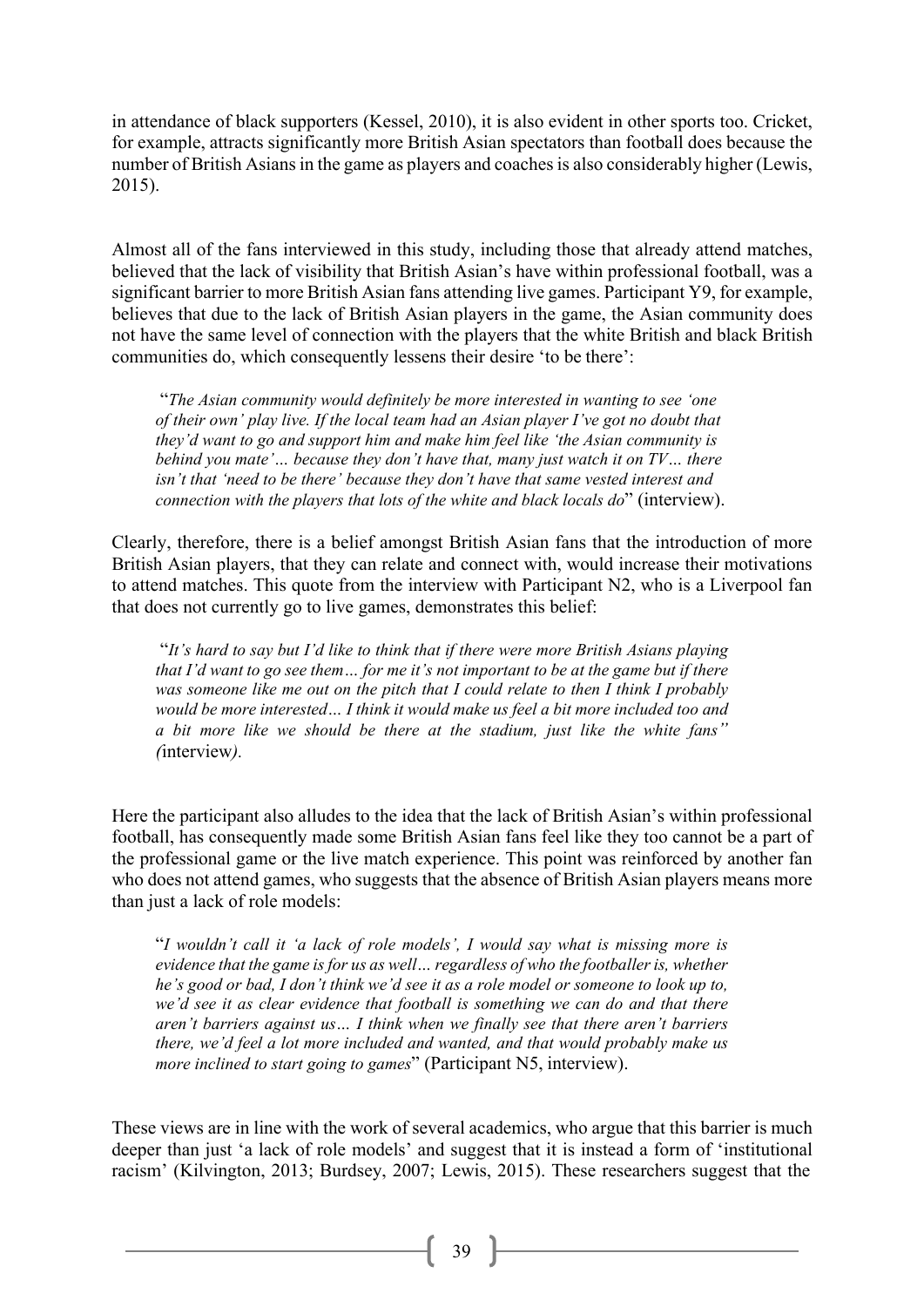structures and ethos of the British football industry discriminate against British Asian's and other ethnic minorities, and prevent them from having access to the same rights and opportunities as others. They believe that these 'institutional barriers' not only prevent British Asian's from engaging with the professional game as players, coaches and businesspersons, but also as spectators; as many British Asian fans feel like the same barriers are for them too, when in reality they probably are not.

All in all, it is fairly conclusive to say that British Asian fans do feel that the lack of British Asians in professional football, particularly as players, is a significant barrier to their attendance, and that an increase in British Asian presence within the game would increase their interest and motivations to attend.

#### Socio-economic disadvantage

The accessibility of match day tickets for British Asian supporters is also a key theme within the literature. According to Middleton (2009, p.42) "*one of the main reasons there is such a small number of Asians at football grounds are the economic constraints that affect this section of the population*". Research suggests that despite the increased spending power of British Asian consumers, large sections of the British Asian population still suffer from 'severe socioeconomic disadvantage' (McGuire et al, 2001; Stevenson & Sanchez, 2008; Lewis, 2015)*,*  which according to Burdsey and Randhawa "*is highly likely to impact on their ability to purchase increasingly expensive match tickets*" (2012, p.107). The cost of match tickets, given the current socio-economic status of many British Asian supporters, is therefore believed to be another significant barrier to their attendance at live matches (Middleton, 2009).

Whilst all of the fans in this study agreed that the cost of tickets was a big issue, there were mixed opinions on whether it was any more of a barrier for British Asian fans, than it was for fans of other ethnicities. Participant N15, for example, believes that it is a bigger issue for British Asian fans because "*although the younger generations are doing much better, the majority still come from low income households and would never have the kind of disposable income needed to go to a match these days*". He went on further to suggest that the cost of match tickets is "*the biggest reason you get so many Asians who are what you'd call* '*arm chair supporters' who just stay at home and watch it on TV*" (interview).

Other fans, however, believe that most British Asian's do have the money now but choose not to spend it on 'luxuries' like going to football because it is not in their culture to do that. These responses illustrate this point:

"*Coming from Pakistan and India, money is a big factor in why you don't get many Asians going to games but it's not that they can't afford it, it's just that a lot of them will put other things first… getting football tickets or a season ticket even, is way down on that list for Asians, especially with families…how is the dad and son going to a game going to benefit the rest of the family… many Pakistani families send a lot of money back every month to relatives in Pakistan too, so these factors are key in why most won't spend money on things like football*" (Participant Y14, interview).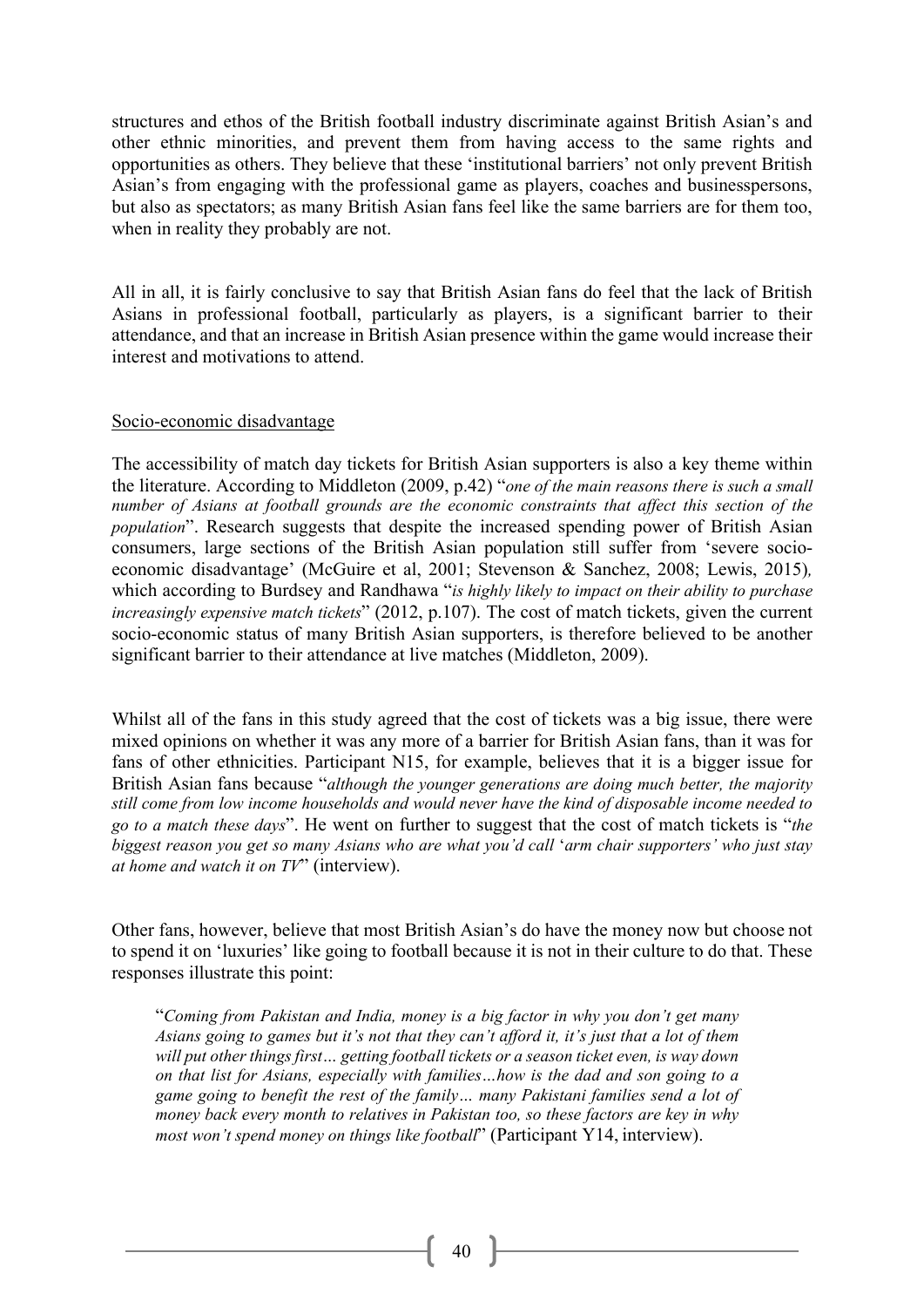"*There are some that totally can't afford it but there's a lot that can afford it but won't prioritise it because it's not in their culture to do that… I feel like it's not a necessity to be there for Asians and never will be in the same way that going to the game every Saturday is for many white British fans*" (Participant Y3, interview).

"*We have the money, it's not that, I just think in our culture we are a lot more cautious and tend to prioritise things that we absolutely need… when we can watch it at home for free, then spending loads on going to the game is never going to be a priority… I think because lots of us have come from poorer backgrounds, you know our grandparents we're very poor when they first came over, so we perhaps just think a bit more about what we spend"* (Participant Y12, interview).

These views are very much in line with the findings of Lewis' (2015, p.74) research which found that British Asians are often more "*careful in their consumption decisions*" and tend to "*prioritise necessities over luxuries*". He suggests that this is primarily because of the influence that 'the family' has during purchasing decision and also explains that "*because their parents*  worked so hard to give them a good start in the UK, many feel it would be against their values to spend *so much money to watch a football game…and fear that parents would frown upon such consumption behaviour*" (2015, p.76). One of the British Asian participants (Respondent B2) in his study exemplifies this point:

"*If I spent hundreds on going to football games then it would be against my values as*  I try to live a simple life. If I was to spend all that money when I could watch it at home *and give that money to my family, I would worry what people would think of me*" (cited in Lewis, 2015, p.76).

For some of the fans, however, the cost of tickets was not an issue at all, and as postulated by Burdsey and Randhawa (2012), the barrier for them instead was actually the availability of match tickets. In their 2012 study, they found that many British Asian fans would like to go to more matches but were often prevented from doing so because of their inability to get hold of tickets, due to longstanding "*loyalty/priority schemes or the ways in which season-tickets are passed down through families*" (p.110). This was the case for several supporters in this study, who due to loyalty schemes that were in place long before their interest in attending matches, were either unable to attend games at all, or just not able to go as often as they would like to go. These excerpts from the interviews demonstrate the significance of this barrier for British Asian fans:

"*I'd love to start going to Liverpool games but the big thing stopping me really is that it's just too hard to get a ticket. Whenever I look they're always sold out or being resold for like £200 so I don't know how I'm ever going to get them… and it's like a 20 year waiting list for season tickets too so it's quite disheartening really… I probably would say it's the main reason I don't go to games… well Liverpool ones*  anyway, I'm still not sure about the smaller stadiums" (Participant N9, interview).

"*It's a very frustrating barrier but I don't really know what the top clubs can do… I've been on the waiting list for a United season ticket for about 10 years now and don't seem to be any closer to getting one… I've got a membership which allows me to get a few tickets each season but I'd love to go more… I don't think it's only Asians who struggle but because our dad's and granddad's never went, the system of how tickets get distributed works against us a bit really*" (Participant Y4, interview).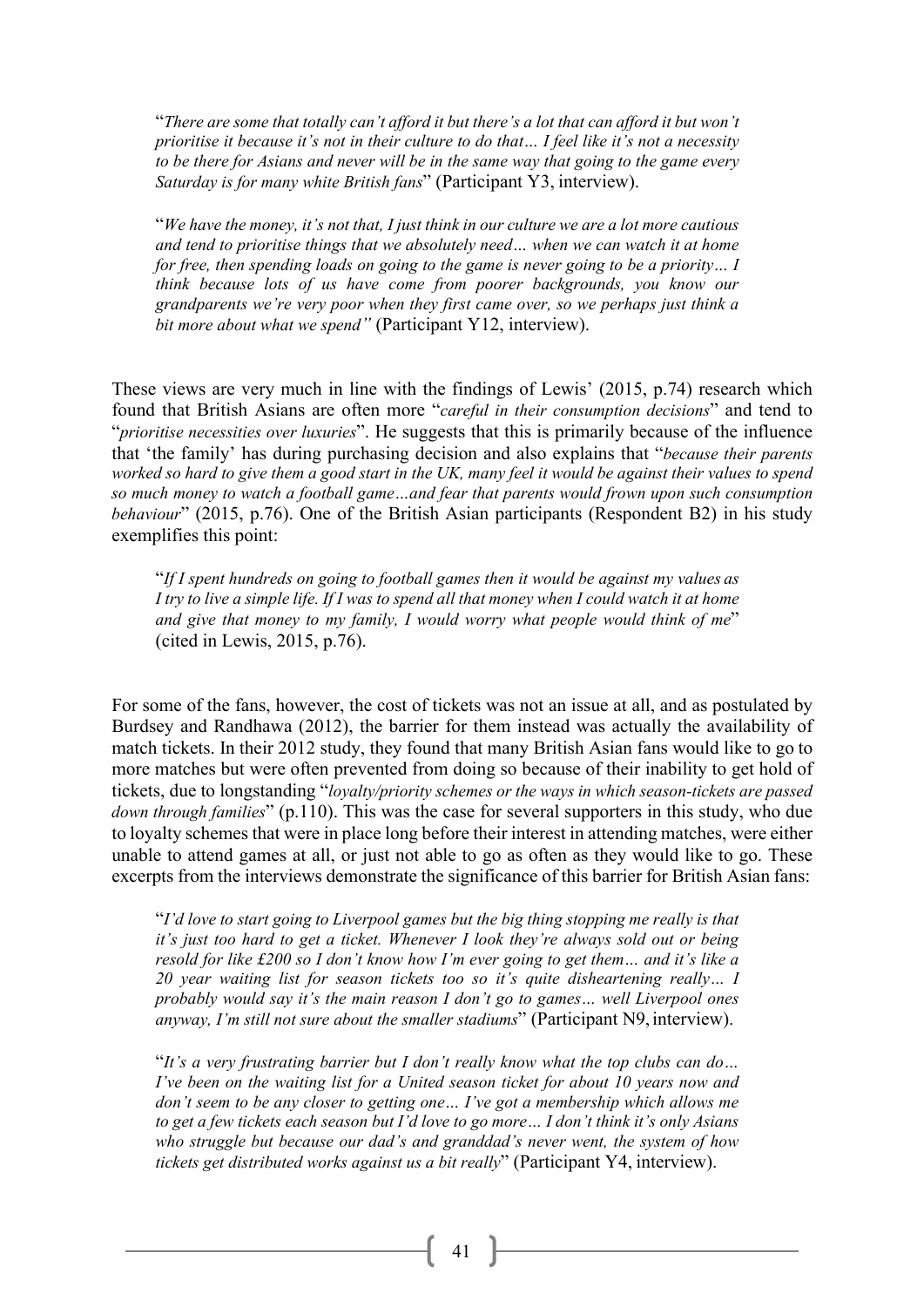Clearly, therefore, because British Asians attending matches is still very much a new thing (Burdsey & Randhawa, 2012), these loyalty schemes which predate their interest in going to games, are a significant to barrier to their attendance.

On the whole, it was clear from the responses that the cost of tickets is a barrier to attendance for British Asian supporters. However, it was also apparent that it is not always due to the 'unaffordability' of tickets, as the literature suggests. Instead, it appears that many British Asians can afford to purchase tickets but choose not to because spending lots of money on luxuries like going to football is not in their culture and is against their values. For those that can afford it and are happy to spend money on football tickets, the 'availability of tickets' can also be a major barrier. Whilst ticket rarity, for the top games in particular, is quite a common barrier for 'allsupporters', it is perhaps more significant for British Asian fans (*and other ethnic minorities*), who are disadvantaged against by longstanding loyalty/priority schemes for tickets, which predate their interest in attending live games. It was evident, however, that both the cost and availability of tickets was only really seen as a barrier to attending top Premier League games; most participants felt that the price and availability of tickets for their local teams was not a major barrier.

#### **Barriers to attendance for British Asian fans**

*(Findings new to the literature)*

#### Parental influence

A theme which emerged from the interviews with the fans that had not been considered in previous research was 'parental influence'. It was clear among a number of the participants, that they felt that 'parental influence' was a significant factor in why 'traditional white British supporters' typically develop a deeper attachment with their teams and a stronger desire to attend live matches than British Asian fans do. They highlighted that whereas white British fans are typically introduced to football through the 'live match experience' (*when the dad takes their kid along to games*), British Asian's are generally introduced to it through the media (*TV, papers, internet*) and other mediums, and do not receive anywhere near the same level of parental encouragement to take an interest in football or a particular team. They argue that because they have not engaged with the 'live match experience' from an early age, it is not something which is important to them in the same way that it is for many white British fans, and many, therefore, happily continue to engage with football through the media rather than live matches. These extracts demonstrate these views and highlight the idea of 'a lack of parental influence' being a barrier to attendance for British Asian fans:

"*The type of fans that go to football stadiums are the ones that are brought up in that culture of football and going to games every Saturday, where the father hands it down to the son and that's how they're introduced to it... as Pakistani's we don't have that. That football culture doesn't exist in our families, so football is not something which is passed down or encouraged by our parents… we are introduced to it through TV and radio and that's the football we know, so we don't see going to the ground as the be all and end all, we don't need it to enjoy football*" (Participant N13, interview).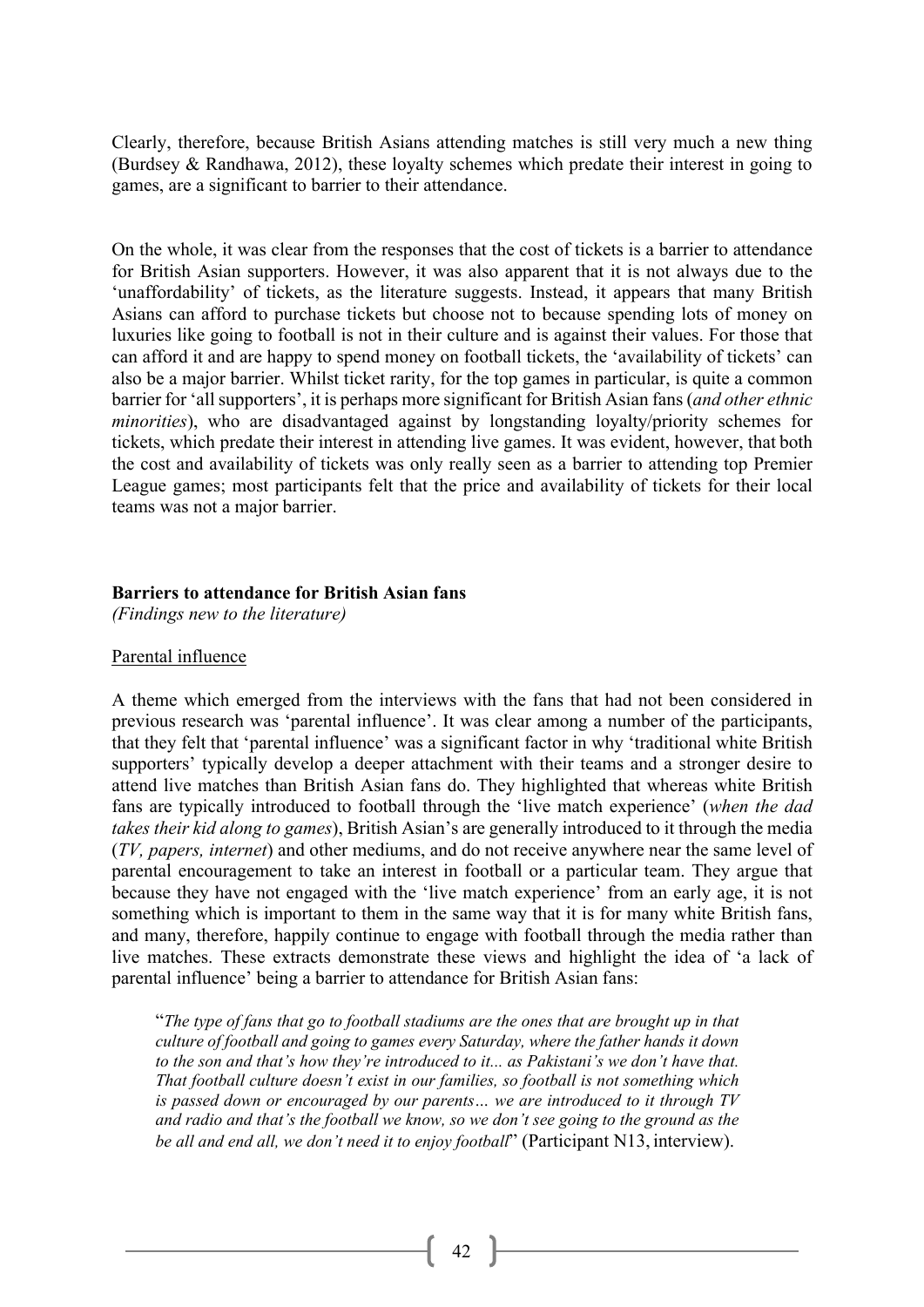"*I think your average white football fan see's going to the game as almost like a religious ritual, like it's just something that you do... and that's because they are born into that environment… they go as kids with their dads or grandads and that's the way they interact and engage with football, they know no different. For us, we don't know football like that. Our dads weren't in to football so we didn't have anyone to introduce us to the game in that way, we've developed our own interest in the game through what we've seen in the media and talking about it with friends and that's how we enjoy football, we don't see the importance of needing to be there*" (Participant N6, interview).

It is clear here that there is a significant difference in how British Asians are introduced to football and that this has had a significant impact on the importance they give to attending live matches and their desire to do so. Lewis (2015, p.102) similarly found differences in how British Asians become interested in football, suggesting that "*their awareness of football has not followed the traditional approach of mainstream football supporters, in that they have not been socialised into the sport through parental influence*". Although this seems to be the case for the majority of British Asian fans, one participant revealed that they had been introduced to football by their parents:

"*My dad used to take me to Bradford City games from a very young age and I used to love it. I didn't know too much about the football itself but I loved the atmosphere and buzz around the stadium… these early experiences have definitely made me appreciate live football a lot more… that atmosphere and getting to see things in games you can't see on TV, I'd much rather watch it live any day and try to go as much as I can now*" (Participant Y1, interview).

Whilst this participants experience suggests that not all British Asians have no parental influence to spectate at live games, his case also provides proof of the importance of being introduced to the live match experience from a young age, as he now places great importance on the 'live match experience' and attends live games regularly.

Although no research has previously considered 'parental influence' (*or the lack of*) as a reason why British Asian fans do not to attend live matches, there is support for this belief in other fields of literature. Funk et al (2002), for example, identified 'parental influence' as one of the most important 'awareness factors' in the development of 'loyal sports fans' and numerous researchers have also looked at 'parental influence' as a possible factor in why there are so few British Asian professional footballers. These studies suggest that the lack of parental support that young British Asian players receive is a significant barrier to their chances of becoming professional footballers. According to Pilger (2007), most British Asian parents actively discourage their children from playing football as they see little value in it, and instead push their children to pursue more realistic and respectable careers in law, accountancy and medicine (Lewis, 2015). Whilst this parental attitude towards football can be clearly used to explain why there are so few British Asian players, it is clear that it could also be used to explain why there are so few British Asian fans attending matches.

Influence of television

43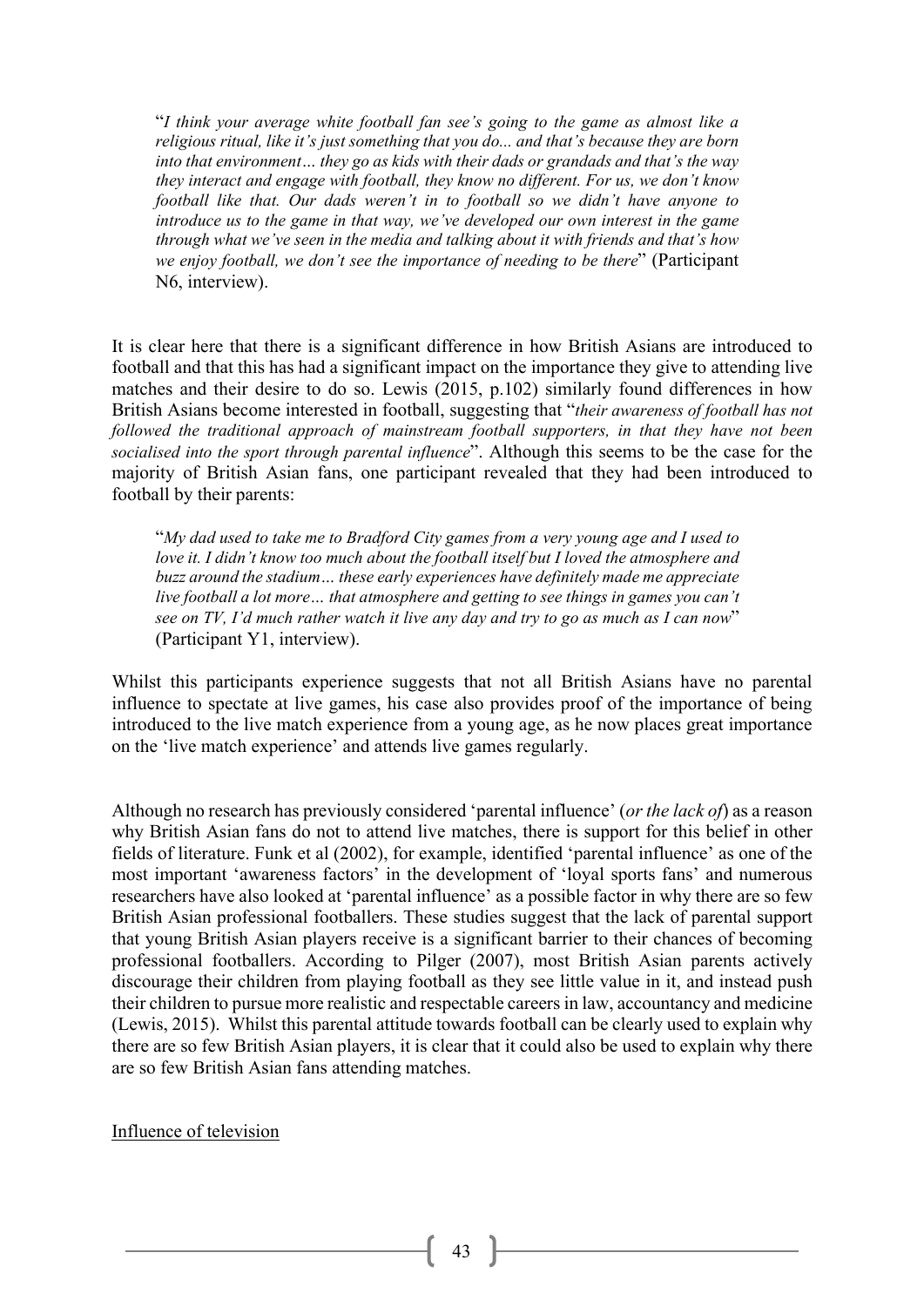Another major theme which was discussed that had not been looked at in past research was the influence of televised football on the attendance of British Asian fans. Whilst several studies have examined the impact of television coverage on spectator attendance, no research has looked specifically at its influence on British Asian fans. Based on the interviews with the fans in this study, it is clear that the increasing number of live televised football matches is one of, if not 'the' biggest factor in why so many British Asian fans choose not to attend live matches. All fifteen of the non-attending supporters that were interviewed admitted that the ease and lower cost of watching games on television was one of the main reasons why they did not attend live games. These accounts highlight some of the other reasons why television coverage is such a significant factor in their decision not to attend live games:

"*I don't get why you would go to games when they're all on the TV or online for you, basically for free… for me it's a bit like movies, people don't pay a tenner to go to the cinema anymore, they wait a week and see it online for free… football is an even easier decision, not only is TV miles cheaper than going but you see it live as it happens and probably have a better experience, you've got the comfort of your own home, you're warm, you've got the benefit of replays, it's a no brainer*" (Participant N2, interview).

"*I think a major barrier is the sheer amount of football on television now and not even just TV anymore, it's the online streaming now as well, so a lot of people think I don't need to go anywhere to watch a match, I can just watch it from the comfort of my arm chair and my own home, where I can drink and eat what I want and not have the wind piping down my neck*" (Participant N6, interview).

"*I grew up in the generation of Sky Sports and get nearly all my football from Sky and I think it's a really good experience. It's convenient, it's easy, it's cheaper, I get all the action I want, I can switch off when I want, I don't have to do any travelling and that's why I don't go to stadiums. If it was a once in a lifetime event… the WorldCup final and England were in it, I'd like to go for the experience but I wouldn't think my satisfaction of watching the game would be any better than it would be at home*" (Participant N13, interview).

It is clear therefore that the television experience brings many benefits to British Asian fans, and for those that have never experienced a live match, it seems many of them believe the television experience to be a superior one, as well as being cheaper, easier and more accessible. Whilst Metcalfe (2005) was not looking specifically at the influence of television, he did find that 83% of British Asians would prefer to watch football within the confines of their own home, rather than go to games, which is consistent with the findings above.

Although it is clear that the influence of television is a significant factor in why many British Asian fans choose not to attend live matches, it is worth noting that similar findings have been found in relation to supporters of all ethnicities. According to Borland and MacDonald (2003), televised football is a significant threat to the attendance of all supporters, including 'traditional mainstream supporters'. Buraimo et al (2006, p.3) suggest that televised matches have "*reduced the appeal of the professional football match as a spectacle*" and empirical evidence supports this. Almost all of the studies that have examined the impacts that televising games has on matchday attendances, highlight a drop in spectator attendance when games are televised (Baimbridge et al, 1996; Garcia & Rodriguez, 2002; Buraimo et al, 2006; Allan & Roy, 2008;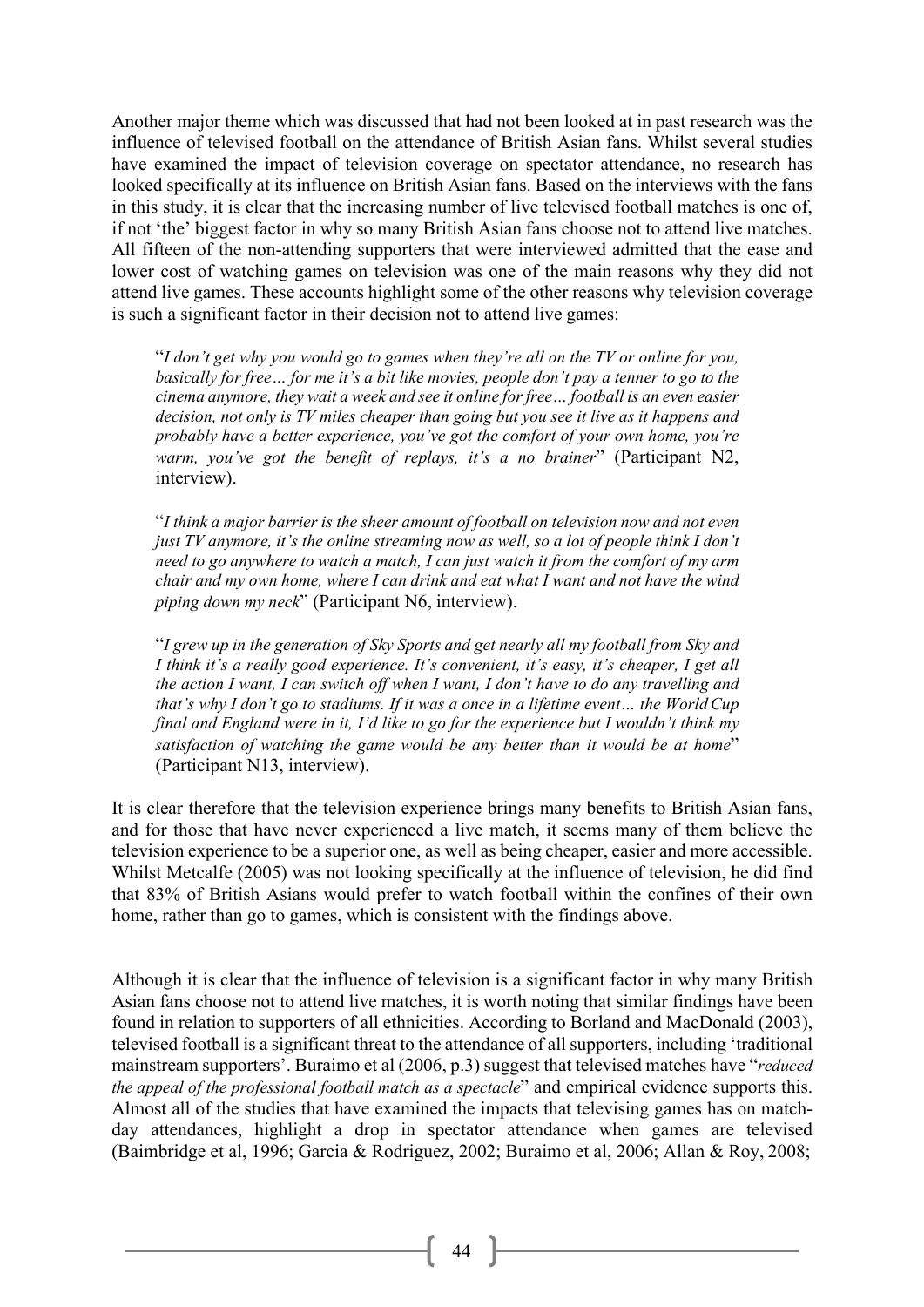Buraimo et al, 2010), with a reduction of up to 8% found in EPL games (Buraimo et al, 2010) and 30% in the EFL and Scottish Premier League (SPL) games (Allan & Roy, 2008).

It would appear, therefore, that televised football is a barrier to attendance for all supporters, not just British Asians. However, where the effect of televised football differs between British Asian fans and mainstream fans, is that many British Asian fans have never experienced football in any other way. This, according to some of the fans in this study, has created a bit of a 'disconnect' between football and the real world, making them less likely to consider physically going to a game. Participant N13, for example, suggests that because he has only ever experienced football on television, he sees football more as 'media entertainment', rather than something which is 'real life' and this is a key reason why attending live matches is not something he seriously considers:

"*The other day I was thinking, just down the road we've got two of the biggest football clubs in the world, Man City and Man United, and Man City are now playing some of the best football we've ever seen and they're only 30 miles away from me, yet I wouldn't ever consider going to watch them because they seem a million miles away from me. Even if I lived in Manchester, it wouldn't register in my head that we've got two world class teams here that I can go watch because I only ever see them on the TV, they're not part of the real world for me, they're just an entertainment world and I think that is the way that I see football, rather than something that I live and breathe, it's just a fake entertainment world for me and that's how I enjoy it*" (interview).

#### **Barriers to attendance for 'local clubs'**

*(Findings consistent with existing literature)*

#### Attraction to the top teams

According to the literature, the most significant barrier for 'local clubs' trying to attract more British Asian supporters, is the lure and attraction of the top EPL teams. Evidence suggests that in spite of where they are geographically based, British Asians are typically only interested in following the biggest and most successful clubs (Burdsey & Randhawa, 2012; Lewis, 2015; Kilvington, 2017). In Lewis' (2015, p.68) study of 30 British Asian football fans, for example, not one participant expressed an interest in following their 'local club', leading him to conclude that "*British Asians seem only to be attracted to the very best teams, those who have the best players, who play in the best leagues and arguably have the most brand appeal*." Similar findings were discovered in this study, as not one of the British Asian fans interviewed was a supporter of their local club; they all supported top EPL clubs like Liverpool and Manchester United, despite all being born and based in various parts of the country.

Lewis (2015) suggests that the main attraction of these 'top teams' is the prestige and social value attached to them. He claims that British Asian fans "*want to be associated with the teams that have the greatest perceived value amongst their social circles*" (2015, p.92) and this was apparent among the fans in this research. It was clear from their responses that their 'local clubs' had very little 'perceived value' within their social circles and, as a result, only the 'top teams' were an option for them in order to 'fit in'. Participant Y10 exemplifies this point perfectly: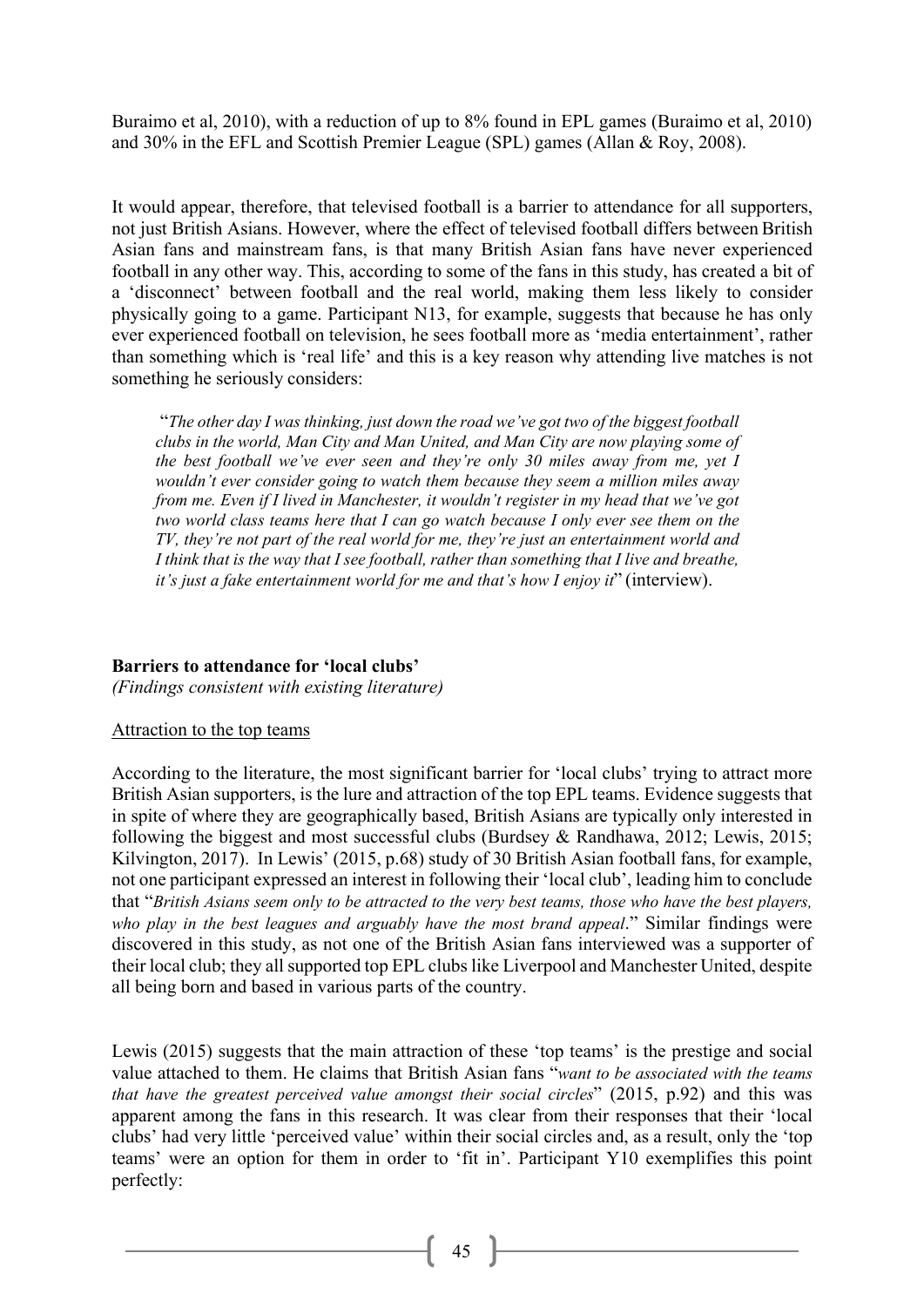"*I remember at school with my mates, all we wanted to talk about was the Premier League and the top teams…we all supported Arsenal, Man United, Liverpool, no one*  really talked about Peterborough or any local teams, so I guess I would have felt left *out if I wasn't supporting one of the big teams and I wouldn't have been able to join in the conversations with my mates about the top games and top players*" (interview).

According to several supporters in this study, their attraction to the teams with the most prestige and brand appeal is a product of their South Asian culture. Participant N8, for example, admitted that there is a big attraction to "*big quality brands*" in his culture and suggests that this is reflected in the teams that they choose to follow:

"*I think our preference for these teams has a lot to do with our culture in that we like quality and we like brands… I don't want to say we're materialistic but you know us Asian lads we like Audi's, BMW's, Mercedes, expensive clothes, big brands… you see our weddings too, there's so much glamour and grandness, and you can see that in football… Man United and Liverpool, these are huge brands recognised all over the world with huge glamour and prestige attached to them and we like to be linked with that and part of it cos it makes us look better and feel good*" (interview).

This suggestion is in line with research which suggests that British Asian consumers have a "*strong status-orientation which makes brands disproportionately important compared with the mainstream*" (Fletcher, 2003, p.3). Moreover, Lewis (2015, p.22) suggests that "*British Asians are loyal to brands that have a perceived status and prestige attached to them*" and this is clearly reflective within the context of football also.

Research has also speculated that one of the key reasons why British Asians are attracted to the 'top teams', is their desire to be associated with success (Lewis, 2015). Success was an important factor for all of the participants in this study, with many citing that their local teams were not particularly good or successful, as one of the main reasons why they supported the top teams instead. Several supporters admitted that British Asians could be considered as 'glory hunters' and yet again linked this mentality back to their culture. Participant Y4, who is a Manchester United fan from Essex, suggests that wanting to be successful is something which is ingrained in them from an early age and believes that it is natural that they would want the same from their football team:

"*In Indian and Pakistani culture we like success and we like ambition and I think that's why you find so many people from our culture supporting these big teams who are fighting for the top, top trophies… we ourselves always strive for success, whether that's in school or at work, and that's instilled in us by our parents from an early age, so I think it's just natural that we want that from our football teams too*" (interview).

The attraction of star players was also a pertinent factor in their attraction to the top teams, however, most fans disagreed with Lewis' suggestion that "*the teams South Asians support are secondary to the players the teams possess*" (2015, p.69).

It is clear, therefore, that the attraction of the top teams is a very serious barrier for local clubs trying to attract British Asians from the local community, and one they can do relatively little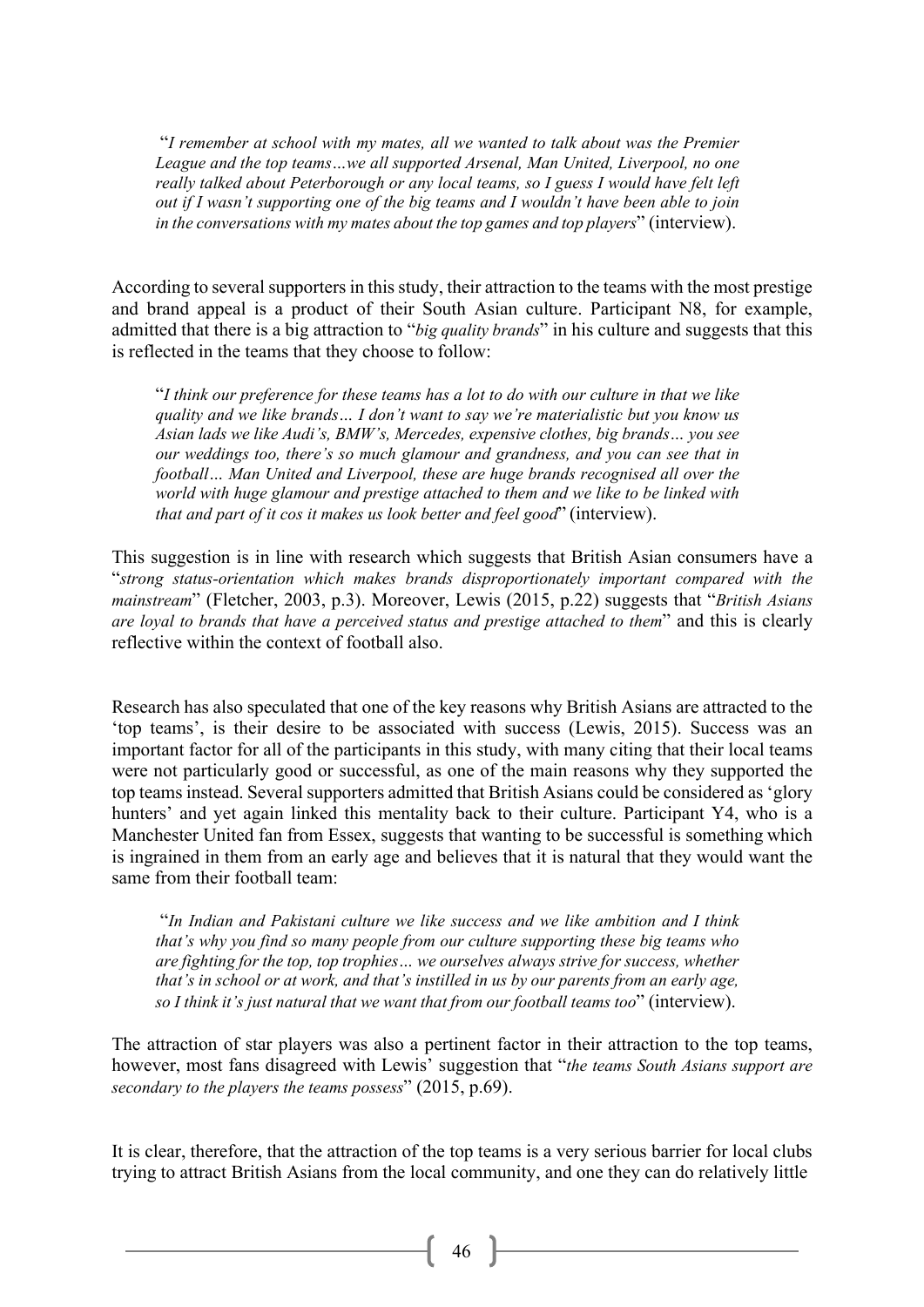about due to their inability to compete with these teams. The 'obsession' that British Asian fans have with the top teams, and all the success, prestige and top players that come with it, is typified by the stories of two of the supporters in this study, who both admitted to going to watch their local club (*Bradford City*) but only to see the opposition team:

"*The only game I've ever been to was a Bradford City game, it was actually the cup game against Arsenal and to be honest I was only really there to see Arsenal… when you've got a big team in town, you can't pass up the chance to see all those world class players...I think there was probably more Asians there than ever before actually*" (Participant N9, interview).

"*I wasn't really a fan but I did go watch Bradford fairly often when they were in the Premier League, especially when they were playing United and Liverpool and stuff, and you know I will be honest that was more because I wanted to see the opposition, I wanted to see top players the other teams had and watch good football*" (Participant Y1, interview).

#### Marketing barriers

Although no research has looked specifically at how football clubs market to British Asians, marketing literature suggests that British companies on the whole have generally struggled to market to ethnic minority groups (Nwankwo & Lindridge, 1998; Krug, 2008). Research suggests that UK companies (*including football clubs*) are significantly behind countries like the United States when it comes to ethnic marketing and are consequently missing out on valuable opportunities to grow their customer base. Krug (2008, p.1) states that:

"*Whereas marketers in the US are becoming increasingly aware of the power of the ethnic market and are growing more disposed to meet their needs… UK businesses have been comparatively slow to target ethnic minority markets, as only one fifth of British companies are reaching out to ethnic minority consumers with ethnicallybased strategies*."

According to Burton (2002), the only way that companies can take full advantage of the growing ethnic markets in the UK is through deploying "*ethnically-based marketing strategies*". The need to develop such strategies was earlier proposed as a barrier for 'local clubs' – who are unlikely to have the marketing and financial resources available to develop targeted marketing strategies on top of their mainstream marketing strategies – and this was confirmed in the interviews with both the industry experts and the fans themselves. Based on their experiences of working with clubs to attract more BAME fans, the industry experts highlighted that very few 'local clubs' were employing ethnically-based marketing strategies and this was consistent with the findings amongst the fans; none of whom could recall any targeted attempts by their local clubs to get them to attend.

Humayun Islam, who is the Chair of the West Riding County Football Association's Inclusion Advisory Group, suggests that not enough clubs are making targeted efforts to attract British Asians from the local community. In his interview he claimed that too many 'local clubs' were adopting a 'catch-all approach' to marketing and stated that "*When so many [British Asians] already feel like the game isn't for them, they aren't going to respond to generic campaigns…*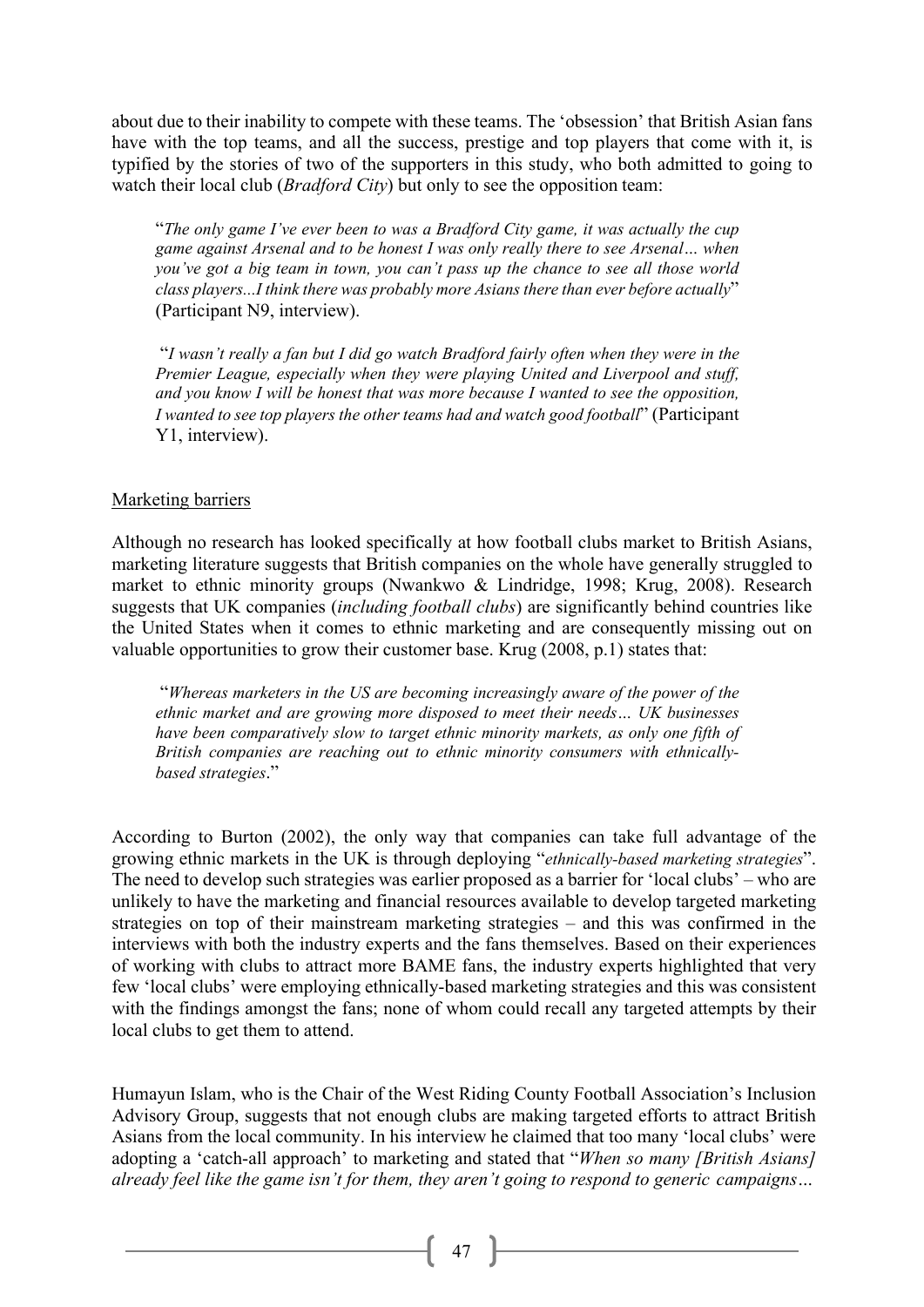*they're going to assume it's not meant for them and likely ignore it*". The same was felt by Participant Y3, who is a Manchester United fan that regularly attends games. He highlighted the differences between the way that Manchester United market to him and the way that his local club market to him:

"*I'm not saying that better marketing would make me more interested in Preston or Blackburn or more likely to go to games but I do think having some tailored campaigns is important… like where are the Asians in their adverts if they want us to feel like we're welcome there? In United's marketing it's very clear that different cultures are welcome but from what I've seen of my local clubs in the paper and on the radio, it just always seems to be targeted at their core fans, there's no kind of extra effort which makes you think 'ah they're actually talking to me, they want new fans'*" (interview).

It is clear, therefore, that the failure of local clubs to adopt targeted ethnic marketing strategies, is a significant barrier to their ability to attract more British Asian supporters.

Aside from resource constraints, one of the other chief reasons why so few British companies, and so few local football clubs, are targeting ethnic minority groups with tailored (*ethnicallybased*) strategies, is the lack of consumer research that exists on ethnic groups within the UK. Krug (2008) suggests that there is a significant lack of knowledge and understanding among British firms about the purchasing patterns and behaviours of different ethnic subcultures, and states that this has created a climate of 'uncertainty' and 'apprehension' around the idea of pursuing ethnically-based marketing strategies. According to Fletcher (2003, p.3), one of the biggest concerns that marketers have with such strategies is the potential to cause offence through being "*unintentionally racist, stereotypical, tokenistic and patronising*". Anwar Uddin (interview) suggests that this caution is also clear among a number of the football clubs that he has worked with and suggests that many are often nervous about targeting ethnic groups because they are scared of offending or singling out parts of the community. He argues that that the lack of confidence that clubs have to be able target these groups is a significant barrier to their ability to increase the number of ethnic supporters they attract.

There was a clear consensus among the participants that the failure of local clubs to adopt ethnic-based marketing strategies is a barrier to them attracting more British Asian fans. Although the fans themselves admitted that tailored marketing alone would be unlikely to increase their motivations to attend, they did suggest that such marketing would play a 'significant role' in making them feel welcome and wanted by the club. It is clear that many British Asians feel like generic marketing campaigns are not addressed to them which results in them paying little attention to them. It also evident that the significant lack of cultural knowledge and data available on these groups is also a barrier to clubs, because they do not feel confident enough to carry out such strategies.

**Barriers to attendance for 'local clubs'** *(Findings new to the literature)*

Lack of visibility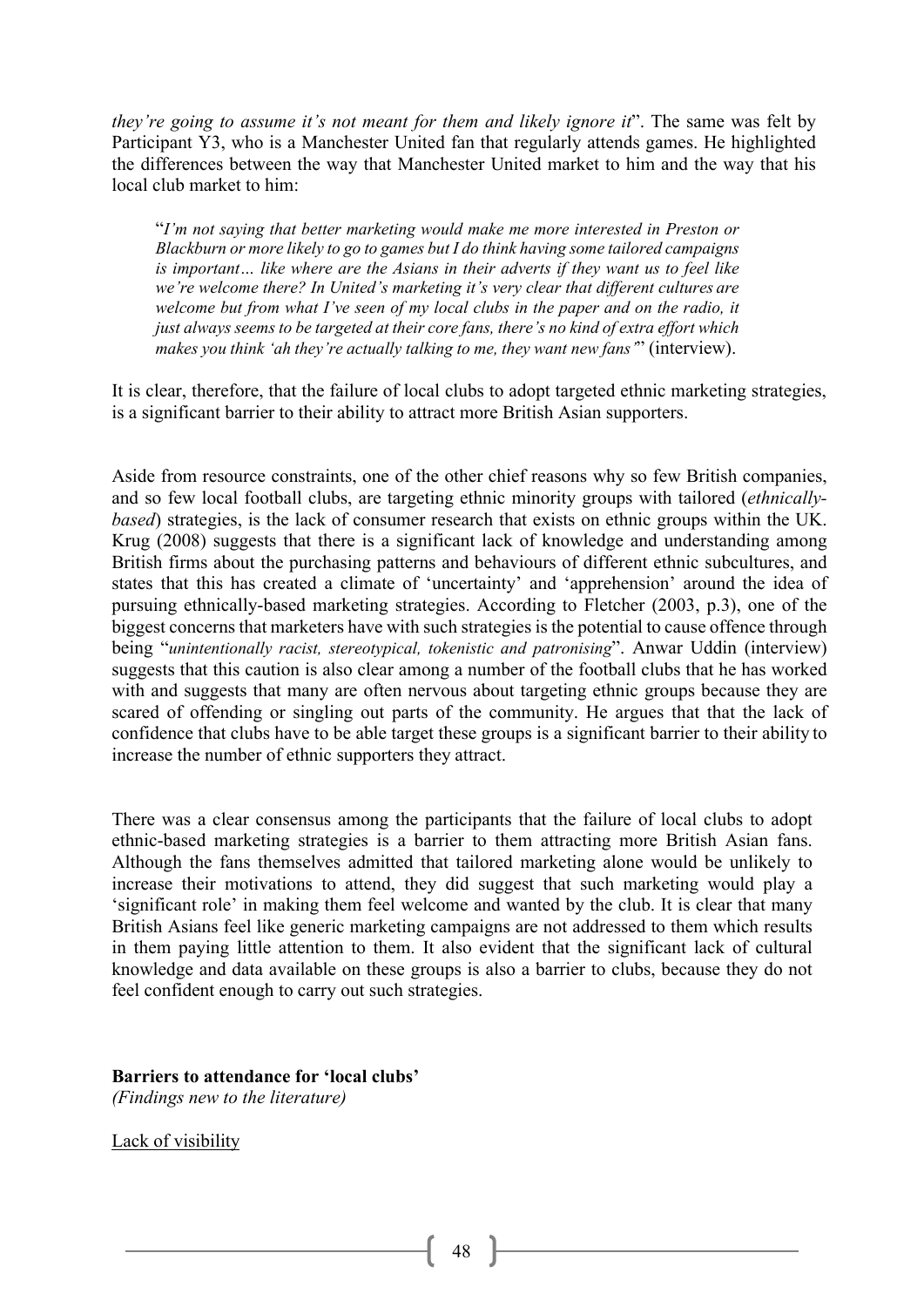One theme which was prominent throughout the discussions on the barriers that local clubs face, was the lack of visibility and presence that these clubs have within their local Asian communities. It was clear from the responses that there is a significant lack of awareness among British Asians about their local clubs, which is in turn a significant barrier to their support and subsequent attendance at matches. Participant N15, for example, suggests that because he was brought up in 'predominantly Asian' social circles, he was never introduced to his local clubs and, as such, never had an opportunity to grow an interest or attachment to them:

"*If I was trying to pinpoint why I wasn't a supporter of Huddersfield or Bradford, who were the closest teams growing up, it's probably because I wasn't really aware of them… cos they weren't in the Premier League they weren't talked about in the places I went to, I was at a predominantly Asian school and hung out with mainly Asian mates, so in terms of football it was all about the big teams cos they were the ones we saw on TV… even though geographically they were so close, I had no real way of knowing about them, I never saw or heard anything from them*" (interview).

Clearly, therefore, the lack of engagement that British Asians have with their local clubs, particularly whilst growing up, is a significant factor in why so few support their local club, and this was confirmed further by the industry experts. Riz Rehman, who works with local clubs to address this barrier, claims that the lack of awareness that British Asian kids have of their local teams is "*probably the biggest barrier these clubs have*" (interview). He suggests that if local clubs do not start to interact and engage with young British Asians and make themselves known to these groups, they will continually struggle to attract British Asian supporters:

"*The lack of visibility they [local clubs] have within the local Asian communities is probably the biggest barrier these clubs have. So many kids have no idea about their local clubs because they're just not introduced to them in the same way that white locals are… their family aren't going to introduce them, their friends are unlikely to and the media isn't… these kids mainly know about the big clubs that are talked about around them, the ones they see on TV every weekend… smaller clubs need to make themselves visible in these communities, they have to proactively make that engagement because unlike the big clubs, it won't just happen""* (interview).

Although this barrier has been largely overlooked in the literature, Lewis (2015) has found evidence to suggest that 'the lack of visibility' that local clubs have within British Asian communities is a significant factor in why so many British Asians support the 'top teams' – whose presence is far more visible due to their unrivalled media coverage. Lewis (2015) argues that the coverage of football in the British media is dominated by the top EPL teams, leaving local clubs reliant on local media to raise their profile. As research suggests that younger British Asians are more likely to consume mainstream media than local media (Krug, 2008), this explains why there is such little awareness of local clubs in these communities. Interestingly, one fan in this study suggested that the lack of media coverage that local teams receive would make it difficult to maintain an interest in them:

"*It would be really hard to support your local team I think cos you'd barely see or hear anything about them through the week. Yeah you'd see the game on Saturday but then that's it. If you support a Premier League team it never stops, every hour it's there in your face. You don't even have to be looking for it, their presence is just*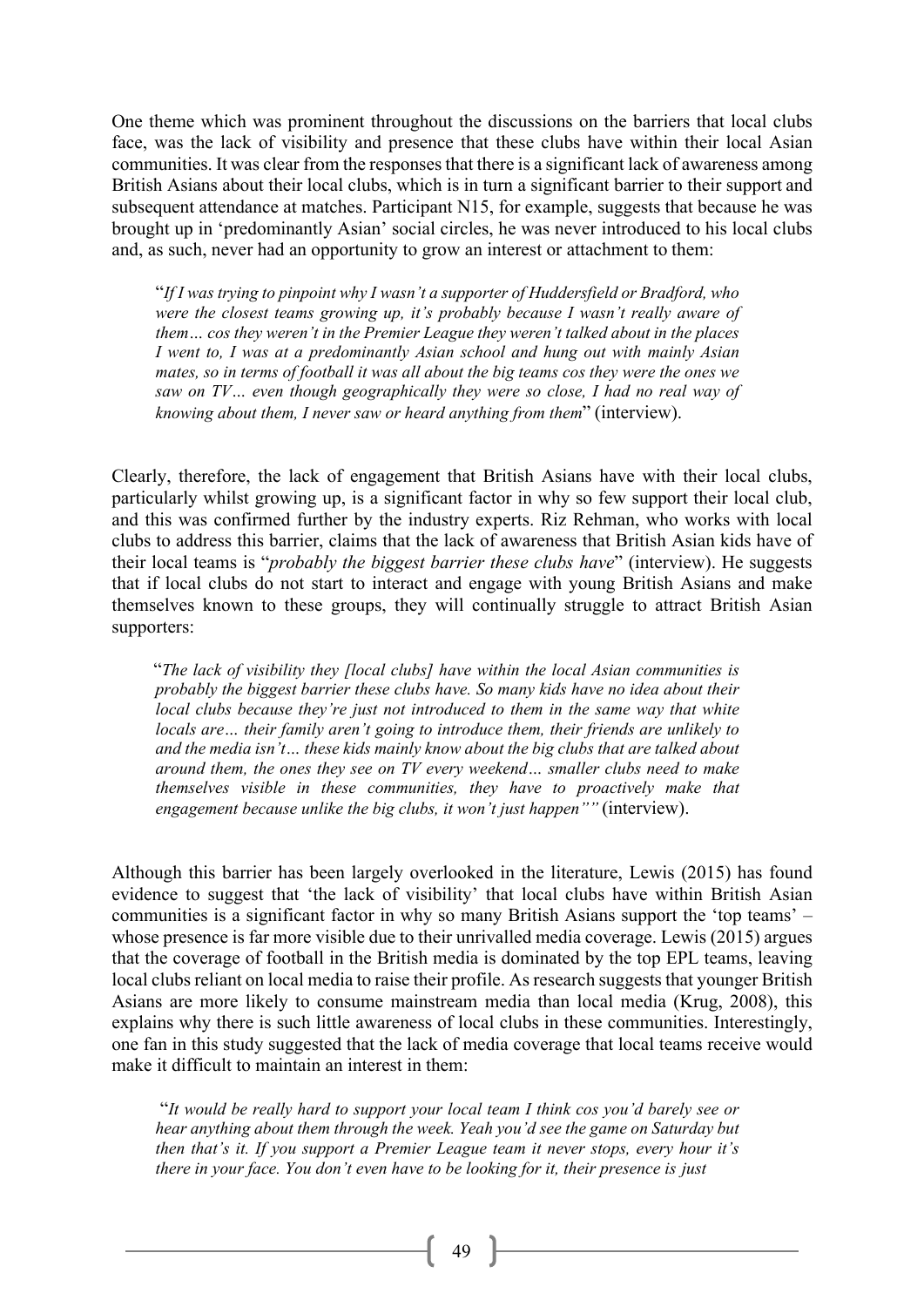*always there and that constantly keeps that interest there for me*" (Participant Y10, interview).

#### **Section 2**

#### **Potential service and marketing solutions**

This section of the discussion explores the ways that football clubs can address these barriers and attract more British Asian fans to attend matches. It will analyse a number of service and marketing solutions that were presented in the primary and secondary data and groups these under 'theoretical umbrellas' based on their business purpose. Seven 'umbrellas' will be explored in total and these are:

- 1. Providing a tailored and inclusive service
- 2. Community involvement in decisions
- 3. Familiarising the stadium environment
- 4. Creating role model figures within the club
- 5. Targeted marketing strategies
- 6. Enhancing visibility in British Asian communities (community engagement)
- 7. Asian supporters' groups

#### Providing a tailored and inclusive service

The solution that featured most prominently throughout the primary and secondary data was the need for football clubs to provide a more 'tailored and inclusive' match day service for British Asian supporters. Several authors have previously stressed the need for football clubs to create a service which better caters for the religio-cultural needs of British Asian consumers (Burdsey, 2007; Burdsey & Randhawa, 2012; Lewis, 2015) and this was reaffirmed by the participants in this study. All three industry experts indicated that football clubs would continually struggle to attract British Asian fans if they did not start to meet basic cultural neds. Riz Rehman (interview), for example, argues that initiatives such as the provision of multifaith prayer rooms, Halal and vegetarian menus, and alcohol-free refreshment zones, should be "*second nature in this day and age*" and suggests that football is "*rapidly falling behind*" other industries in terms of catering for ethnic needs. However, he notes that a number of the 'top clubs' are growing increasingly accustomed to meeting the needs of British Asian fans and suggests that it is reflected in the diversity of their crowds:

"*More and more top clubs are starting to cater for these needs and I think that is reflected in the number of ethnic minority fans going to top flight games now. Most Premier League clubs provide prayer rooms now and most have halal and vegetarian options, and these are just things we expect in today's society, look at airports etc… lower league teams need to follow suit or they're going to get left behind even further*" (interview).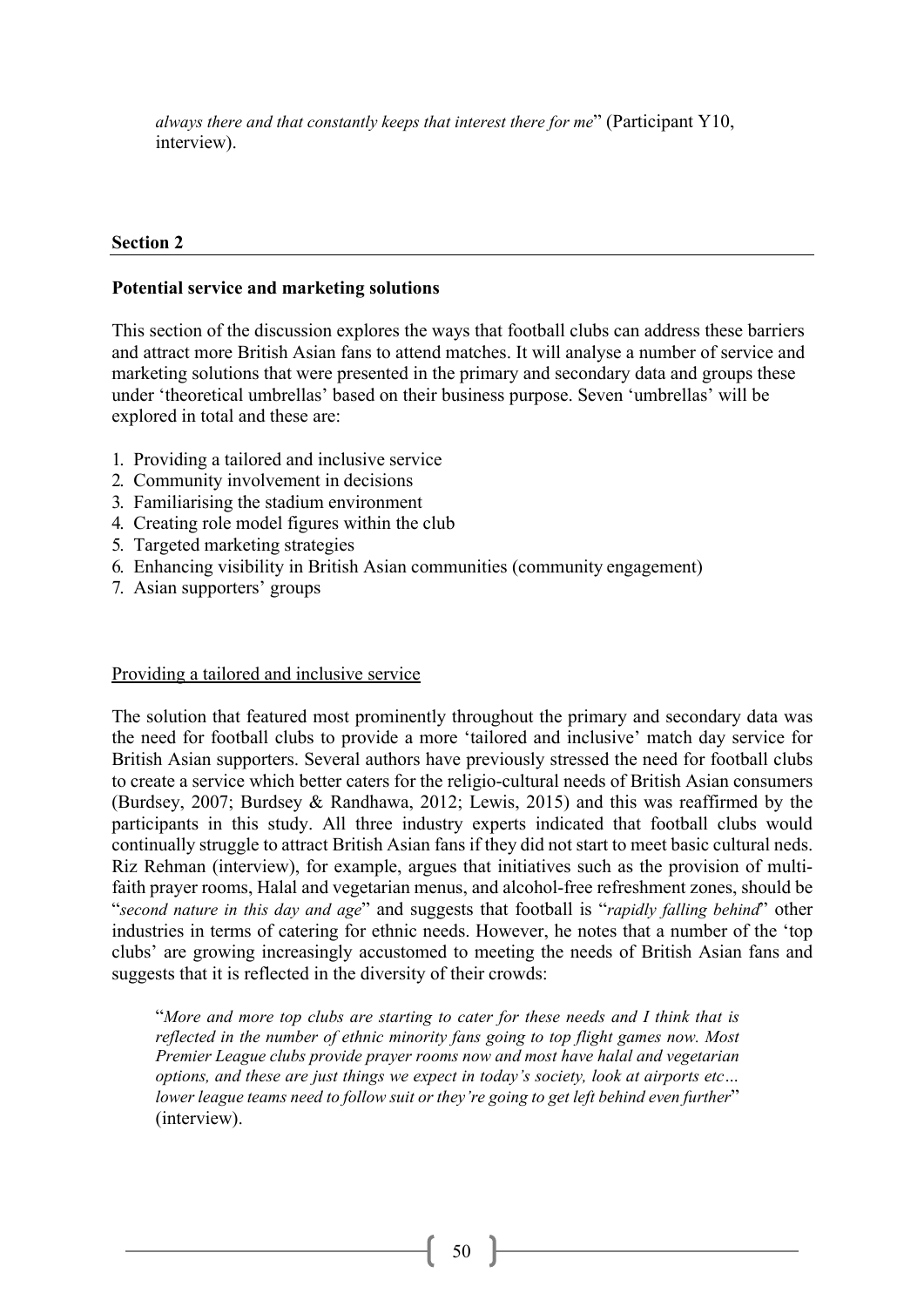A number of the supporters that were interviewed held a similar view and argued that clubs needed to start providing something for British Asian fans inside the stadium, in addition to just the game itself. Participant N6 (interview), for example, suggested that currently most British Asian fans do not get a service, "*they get a seat and that's it"* and argued that *"when you*  are paying good money to go to a game, you want to enjoy the full experience like other supporters are *able to, not just the football*". Participant Y12 (interview) similarly suggested that British Asian fans do not receive the same service as 'traditional fans', and indicated that clubs need to start providing an alternative service for Asian fans if they want them to return regularly:

"*Once they're inside the stadium, clubs have to deliver a better experience for them, they need to make them feel like there's something for them besides the football or they're just gonna stay at home. The food is an obvious one, they've got all the favourites for traditional fans, what's wrong with an option on for Asian fans, some chicken and rice or something… having a drink and a pie is all part of the experience for traditional fans and we don't have something like that at the moment… even something silly like having some bhangra music played before matches, maybe having some Asian entertainment at half time, just creating a bit of an ambience we can feel a part of.*"

Humayun Islam (interview) argues, however, that it is important that clubs take a "*collective approach*" to addressing the needs of British Asian fans and create a "*full service*" for them, rather than "*the odd initiative here and there*". He claims that there would be little value in providing a prayer room if there was then nothing on the menu that they could eat and this notion was supported by a number of the fans in this study. Participant Y12, for example, highlighted some of the contradictions that would exist if clubs did not take a holistic approach to meeting the needs of British Asian fans:

"*If you did have a prayer room but it was somewhere else in the stadium where there was still alcohol about it's a bit contradictory really, because you can't really pray without being clean. There is a process you have to go through and if you've got alcohol on you then it would be an even more rigorous process and not really possible, so I think packaging it all together is important in my opinion*" (interview).

Linked with this idea, a number of the non-attending supporters suggested that if clubs were to create certain sections within the stadium where all of these needs could be met, then they would be much more likely to attend. They proposed that this was one way of providing a service which could cater for their needs without impacting on the needs of traditional mainstream supporters. These extracts demonstrate the positive impact that these spaces could have on the motivations of British Asians to attend:

"*If I knew there were certain areas set up for more 'non-traditional fans' where I didn't have to worry about alcohol or violence, where I could get hot food and a drink, that would really reduce a lot of doubts for me… if I knew I was going to have a nice comfortable experience and not have to worry about things I'd definitely consider going*" (Participant N11, interview).

"*Whilst I don't think it would be a good idea to segregate fans, I think it would make a big difference for me if there were certain areas where it was like 'if you want to drink beer go to this side and if you don't want to go to this side'… anything clubs can*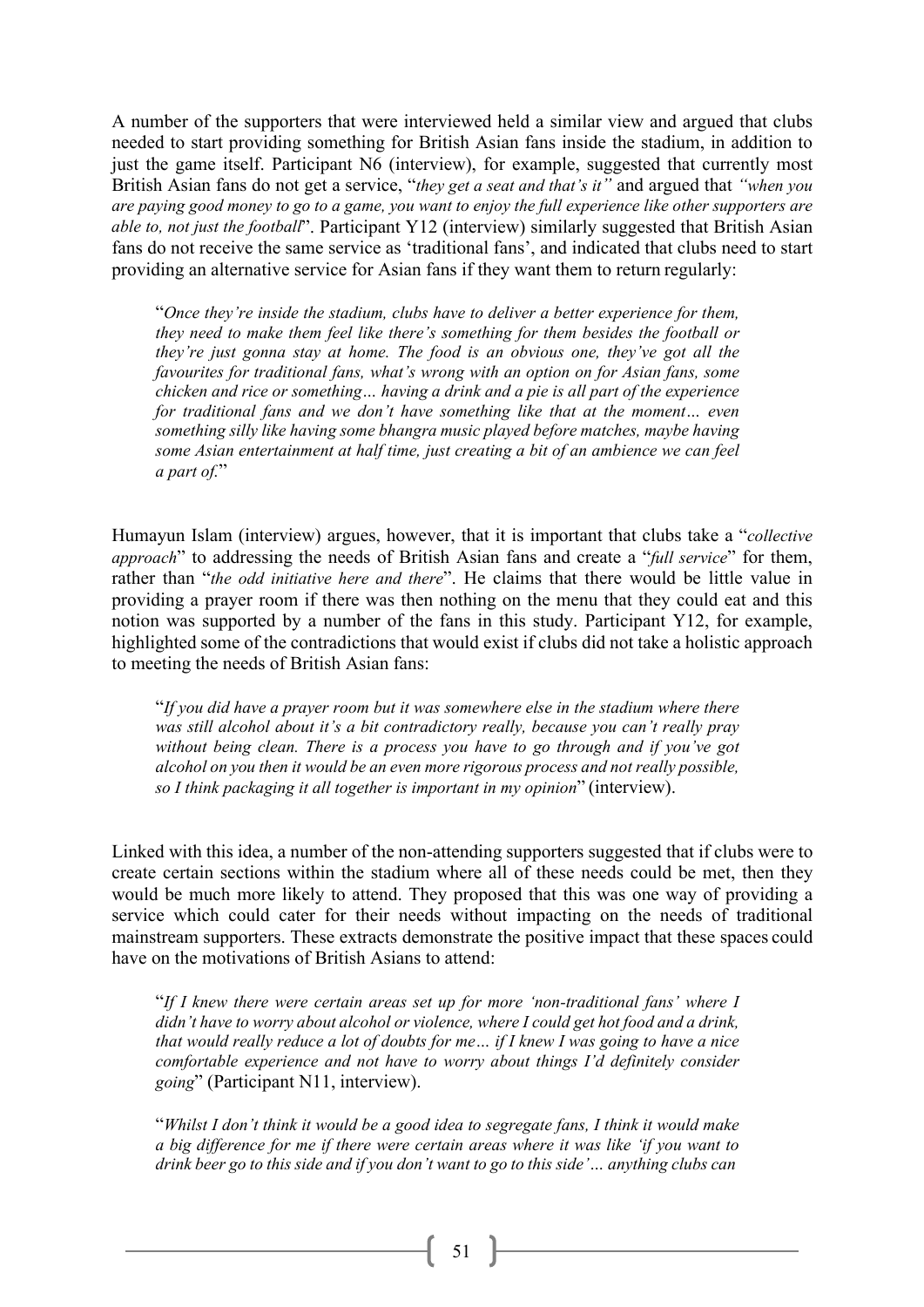*do to create like minisub-environmentsin the stadium which make Muslims like myself feel a bit more comfortable and a bit safer would really help*" (Participant N1, interview).

All of the fans indicated, however, that labelling these areas as 'the Asian section' would do more harm than good and would segregate and exclude British Asian fans further. They suggested that these sections would need to be developed and marketed in a subtle fashion. One fan proposed that clubs could do this through developing their family stands into spaces which cater for both family needs and ethnic minority needs:

"*I think the family stand is the perfect thing to advertise to Asian communities. If clubs make them bigger and turn them into areas that meet the needs of families and Asians that would be the best way to do it. I think Asians would subliminally start to see it as something for them… I think labelling it child friendly would certainly calm a lot fears about racism, violence, aggression etc… making sure no alcohol is allowed, making sure it has a prayer room, that it serves halal options, vegetarian food, perhaps giving it a different menu to the rest of the stadium. I have experienced something similar at Chelsea's ground before and I really think this is the answer*" (Participant Y14, interview).

Evidently then, creating a tailored service or space within the stadium that satisfies most, if not all, of these religio-cultural needs, is something which British Asian fans would be supportive of and something that clubs should seriously consider. What was interesting, however, was that most of the fans indicated that it would make them more likely to attend more because of the message it connotes rather than it making their experience any easier or more enjoyable. Several non-attending supporters suggested that if clubs were to create this kind of service for them, it would be a 'real signal' that they are welcome and wanted at the matches. This quote from Participant N5 (interview) summarises this viewpoint:

"*I don't think it would make getting to the game easier or make your time when you are there easier, I think it would be more of a signal to Muslims to say 'look were actually doing this because we're happy for you to come to our grounds, we're happy to have you here and you're welcome here, you're part of the local area and we can make these allowances to make the environment more friendlier for you', so it would be more of signal that we should be going to these games rather than we're going to make it easier for you to come, it's not really going to practically make it any easier*".

Evidently then, as well as reducing many of the religio-cultural barriers that exist, providing a tailored service for British Asian supporters would also significantly reduce their perceptions that they are not welcome and are excluded from the stadium environment. Indeed, Burdsey and Randhawa (2012, p.108) suggest that the most effective way to combat such perceptions is by creating a "*welcoming and inclusive environment*", which these initiatives would do. They propose that it is vital that clubs "*emphasise that diverse cultures are welcome and valued, both within the stadium and the fan collectivity in general*, *as it is only when British Asian fans feel valued that they will begin the process of developing attachment and belonging to a club*". Indeed, the figures revealed in the 2011 FA Premier League Fan Survey demonstrate the impact that creating a welcoming and inclusive environment could have, with 69% of Muslim British Asians and 53%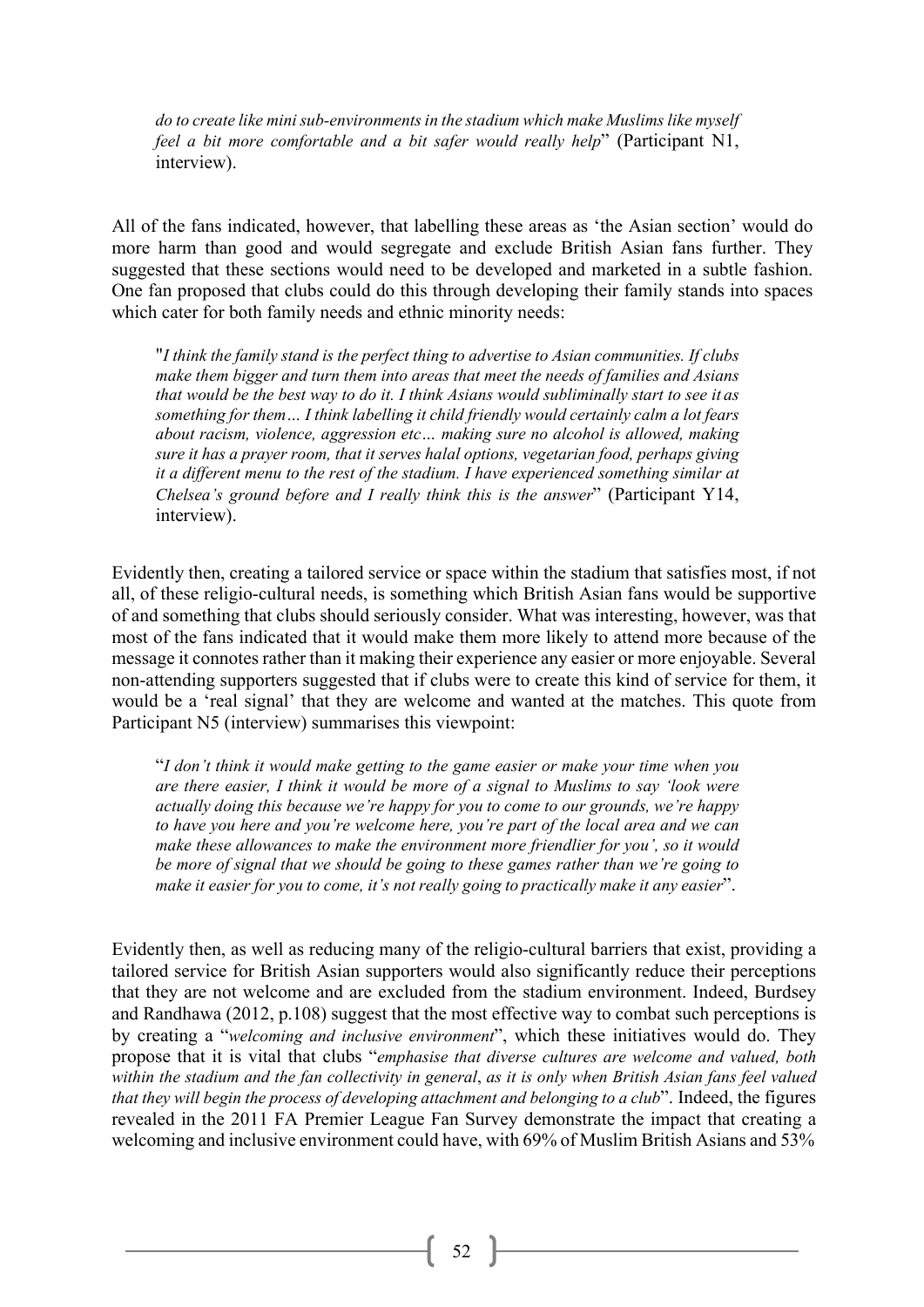of non-Muslim British Asians suggesting that they would be either "*much more likely*" or "*more likely*" to attend matches if there was a "*welcoming attitude to diverse cultures*".

#### Community involvement in decisions (co-developed initiatives)

In order to ensure that they are successfully delivering an inclusive and attractive offering for British Asian supporters, clubs need to reach out to British Asian communities and involve them in decision-making processes. Burdsey and Randhawa (2012) claim that the most effective way of developing successful initiatives to attract more British Asian fans to attend isthrough engaging with local British Asian communities and working with them to co-develop solutions. They suggest that too many initiatives that clubs introduce to try and attract more ethnic minority supporters are built on "*cultural stereotypes and assumptions*" (p.109) and are consequently often ineffective and potentially counter-productive. They stress, therefore, a need for clubs to develop "*more informed measures*" and to allow input from the communities that they are trying target.

This was echoed by Humayun Islam (interview), who likewise suggests that clubs need to operate in a much more collaborative way if they want to develop and deliver a "*truly inclusive offering that meets the needs of all its fans*." He proposes that one way that clubs can do this practically and effectively, and on a continuous basis, is through setting up a working group which has key representatives from all of the different minority communities in the local area. He highlights Bradford City's new 'Inclusion Advisory Group', on which he sits, as a prime example of this. The group was set up "*to support and advise Bradford City FC to ensure that they deliver an inclusive offer, and operate in a way that meets the needs of all their supporters and the community within which they serve*" and is made up of several "*Community Champions*" from different minority groups (community groups, religious groups and supporters groups), as well as representatives from the club and organisations such as the Football Supporters' Federation and the FA (Bradford City FC, 2018). The group meets regularly throughout the year and discusses everything from club policies to new service initiatives, and even potential marketing campaigns, all focused on helping the club to attract supporters from all communities to games and "*creating an environment where everyone is welcome and comfortable*" (Humayun Islam, interview). Humayun suggests that by tapping into the knowledge and networks of key groups in the community, clubs are able to target minority communities much more effectively and develop more successful initiatives based on what these communities actually want, not just assumptions.

Riz Rehman and Anwar Uddin are also advocates of these collaborative groups and stress that more clubs should be working with 'community groups' to create a stadium environment that is inclusive to everyone. Anwar (interview) suggests that community groups are always looking for ways to integrate and increase participation and that football clubs need to take advantage of this. He proposes that the knowledge and insights that these groups could offer to clubs would be "*invaluable*":

"*From my experience, they [community groups] are really keen to work with football clubs, if the clubs approach them… these groups work every day to engage their communities and get them involved in things so they'd have some great ideas. Not only*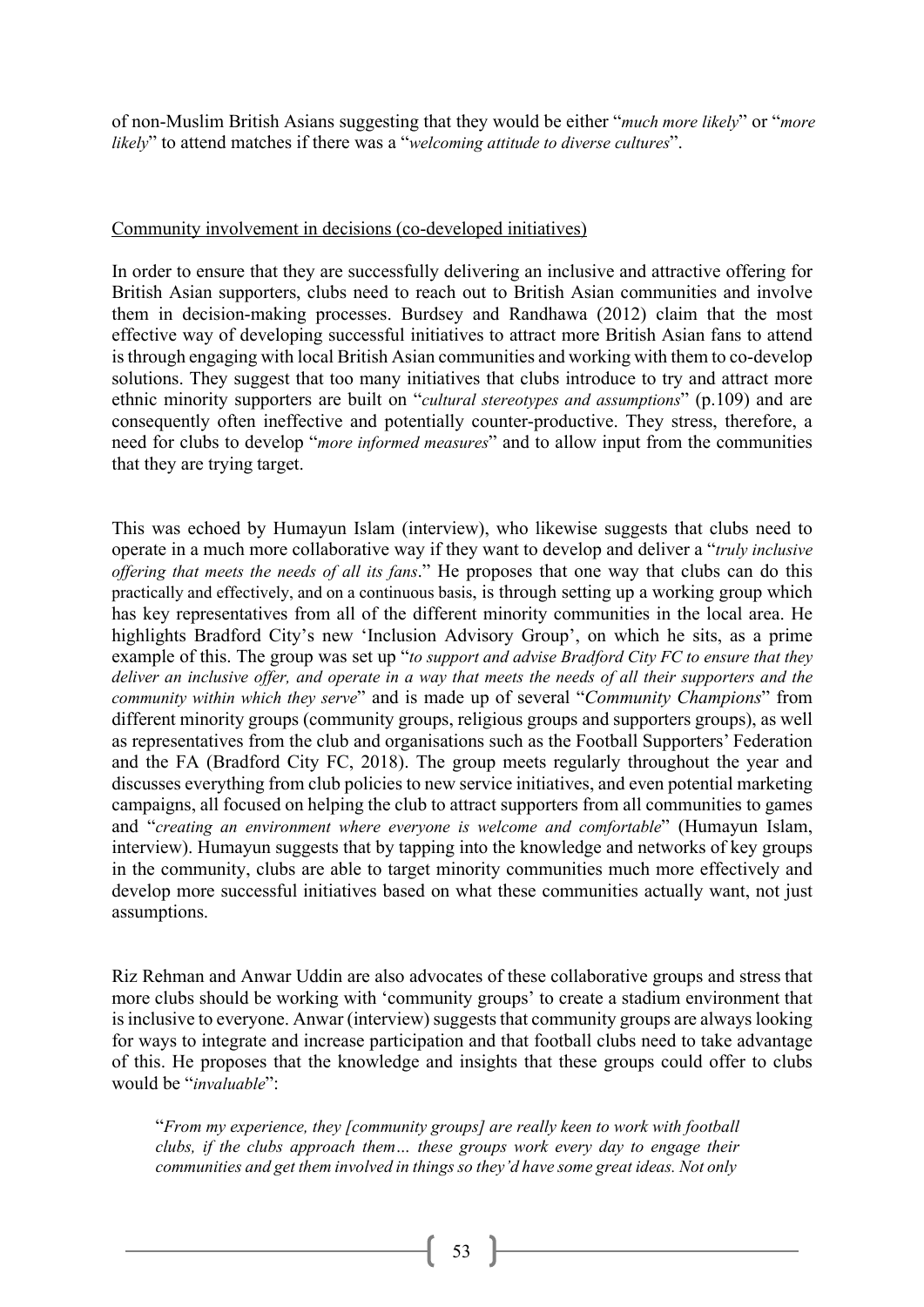*that, they have access to huge networks within their communities… getting them involved, with the influence and connections they have, would be really beneficial.*"

The British Asian fans themselves also feel that there is not enough engagement or involvement of Asian communities in the decisions made by football clubs. Particiant N2 (interview), for example, noted that he found it hard to believe that clubs were trying to attract more British Asian fans purely because of the lack of engagement they have had with himself and others in his community:

"*If clubs do want us there they've got a funny way of showing it. How can they be trying to attract us without asking what it is that puts us off and what sort of things we might like changing? I find it an odd approach and a missed opportunity to tell us that they want us to take part and that they're trying to make the experience better for us, that engagement alone might even be enough forsome people to decide to start going.*"

Whilst the fans would be supportive of having representatives at key decision-making groups, as discussed above, it was clear that they would prefer initiatives that gave them an opportunity to be directly involved and contribute ideas. Some fans proposed that clubs should host regular fan forums with their local British Asian communities, to give the community a chance to voice their concerns and ideas, and impact on future initiatives implemented by the club. Participant N15 (interview) suggested that direct engagement like this would not only result in the development of more appropriate and effective solutions, but it would also send out a clear message to British Asian communities that the club wants them to attend games and wants to improve the experience for them, "*making them feel more involved and part of the club*." In addition, Participant N1 (interview) suggests that if British Asian communities are not involved in these collaborative processes, then "*the majority of us won't even know about the thingsthat clubs are supposedly doing for us, and even if we did see something new they were doing, we wouldn't necessarily realise they were doing it for us*."

Clearly, then, involving the community in decisions and working with them in different ways to co-develop solutions, is an effective way of developing more effective and successful solutions, as demonstrated in the increased diversity of Bradford City's terraces since the establishment of their 'Inclusion Advisory Group'. It appears that this kind of engagement is also an effective way of sending a clear statement to these communities that the club wants them to attend and to be a part of the club, which is key in overturning their perceptions that they are not welcome or valued in professional football.

#### Familiarising the stadium environment

Another very popular proposal that emerged throughout the primary and secondary data was the idea of familiarising British Asian communities with the stadium environment. There is a strong perception among many British Asian fans that they are not welcome at matches and, as a result, stadiums have "*historically been spaces to avoid*" for them (Burdsey & Randhawa, 2012, p.109). By introducing British Asian communities to the stadium environment through means other than 'live football', it is believed that clubs can familiarise these "*alien*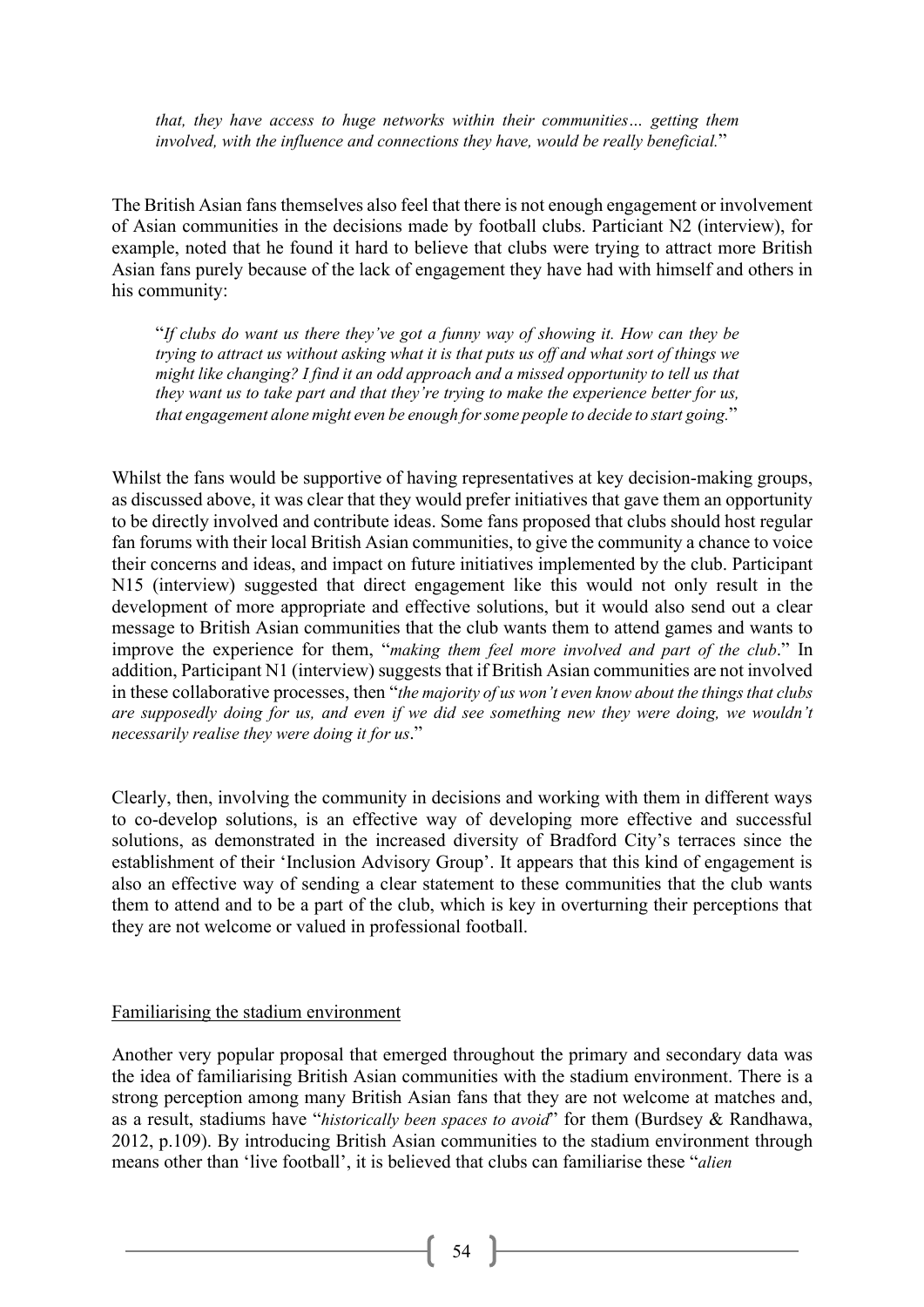*environments*" and significantly reduce these negative perceptions which are restricting their attendance.

Burdsey and Randhawa (2012, p.109) suggest that when trying to attract new supporters from British Asian communities, clubs should look to "e*ngage with them in a variety of ways in the first instance*" to try and break down these perceptions, before any attempts are made to encourage them to come to games. Similar views were held by Humayun Islam (interview) who proposed that "*it's all about getting them there for the first time and then making sure they have a good experience when they are there… that's how to truly break down those perceptions*". He suggests that whilst incentives such as free tickets can be a successful way of bringing British Asians to the stadium for the first time, many fans still decline the opportunity because of the negative perceptions they have associated with the live match experience. He posits, therefore, that clubs need to be more creative and explore the different ways that they can get British Asian communities to the stadium.

One way that Humayun proposes that clubs can do this is through hosting community events at the stadium, where British Asian communities and other ethnic groups are invited to the ground to get a feel for the environment and to learn more about the club and the different communities and cultures that are present. He highlights the annual 'Community Days' that he runs at Bradford City's football stadium in partnership with the club and the Football Supporters' Federation as the 'perfect introduction' to the stadium environment for supporters who have never been before (interview):

"*It's the perfect introduction to the professional football environment for these communities. A lot of them have heard bad things about football stadiums and have negative perceptions of what they'd be like but these events are great for quashing those doubts and showing them that they're just as welcome there as anyone else... it's just a really fun event, we encourage all communities in the local area to come along and learn a bit more about the club, get a chance to play on the pitch and really just explore the stadium away from the hustle and bustle of a match day*"

Riz Rehman (interview) similarly suggests that inviting local Asian communities to the stadium for such events and experiences like stadium tours and talks, are a very effective way of helping fans to "*overcome any fears and perceptions that they have attached with idea of being inside the stadium on a rowdy match day.*"

A number of fans also believe that such events would be an effective way of reducing some of the fears and concerns that British Asians have about going to the stadium. Initiatives such as hosting cultural events and festivals, and Asian-themed charity matches were just some of the ideas put forward. Holding these events during preseason was identified as an ideal time to trial these initiatives:

"*I think preseason is great time to trial something because you want to boost numbers anyway, so why not try something, where you might say we're having an Indian-style event, fanfare, we want to experience Indian culture, you know you might have a themed preseason charity game where you might have fans coming dressed as certain things to do with culture, it's trying to be creative I guess but once you get people*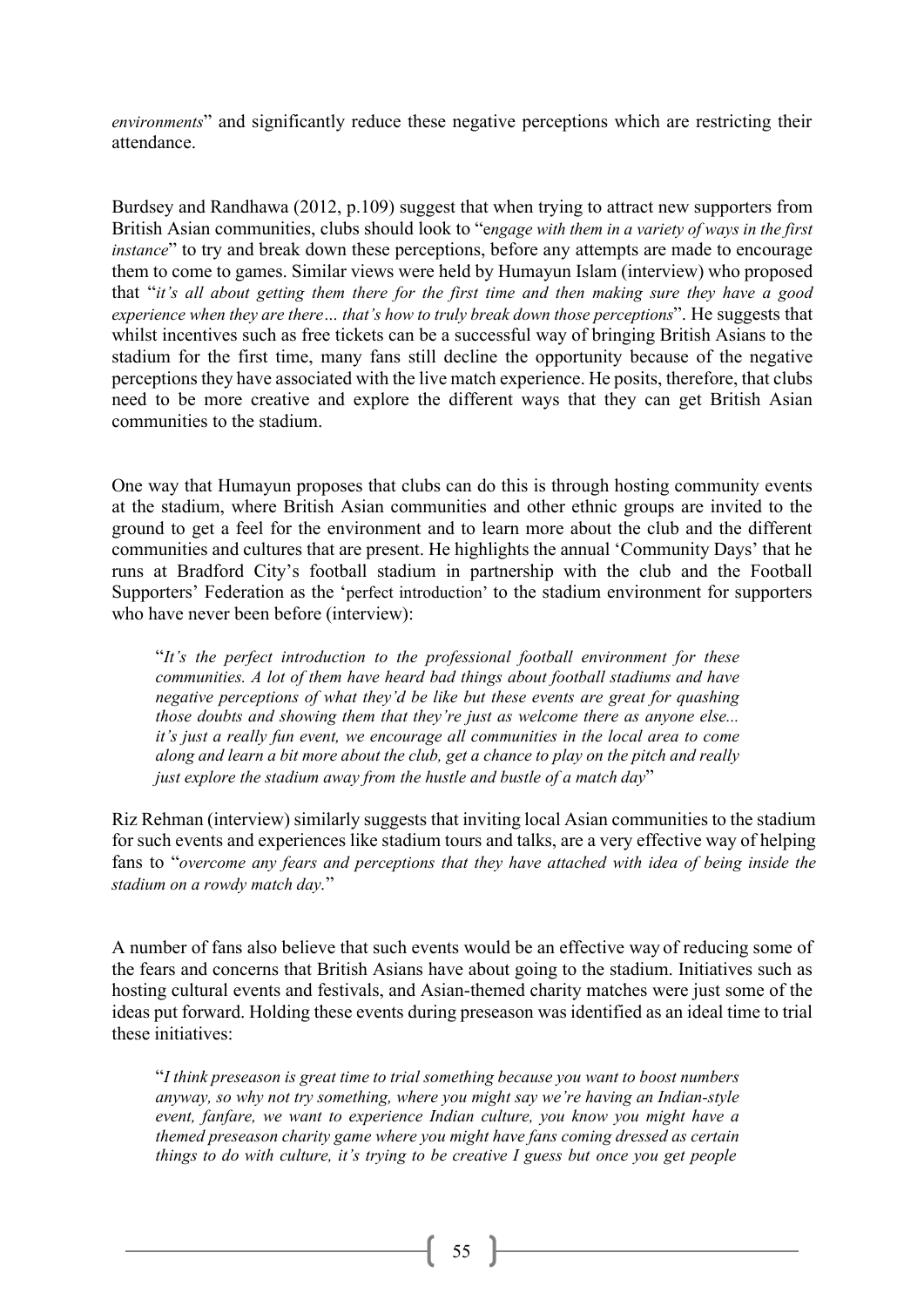*coming to the stadium more than once, they are more likely to see it as something that they could do more regularly, as a social past time*" Participant Y4 (interview).

"*Perhaps hosting Asian-style, non-footballing events could work. So maybe a festival at the stadium specifically targeting Asians, where you might have a couple of highprofile speakers from the Asian community or maybe some Asian celebrities or footballers, just something to try and get them there and at least experience the stadium because I think there is a barrier surrounding the stadium. It was big thing for me when I went for the first time and I think if they can get a feel for the environment before they even consider going to a game that would calm a lot of fears*" (Participant N15, interview)

Here, the participant also touches on the idea of using 'non-footballing' events to try and draw British Asians to the stadium and this too received support in both the primary and secondary data. Burdsey and Randhawa (2012, p.109), for example, suggest that "*the internal spaces within many modern stadia can be used for a range of activities – conferences, meetings, business forums and weddings (and other cultural ceremonies) – and these should be targeted towards British Asian communities*." They suggest that opening up the stadium to these communities can help to make it a more familiar and less daunting space, and help to foster new relationships and new channels of dialogue with British Asian communities. They claim that these alternative channels of dialogue will help to break down and overcome many of the perceptionsthat British Asians have about football clubs and their stadia, reducing a significant barrier to their attendance at matches. Riz Rehman (interview) similarly suggests that:

"*Clubs have a lot of stadium space and this could also be offered to local BAME organisationsto host meetings and functions etc…it's all about familiarising the space and breaking down those fears that they associate with that stadium environment.*"

Participant N1 (interview), suggests that clubs should look to host events at the stadium that young people would go to. He proposed that events like 'careers days' would be a great way of bringing young British Asians to the stadium for the first time and suggested that although it would be an 'non-football-related' event, it would be a "*huge step*" in overcoming some of the fears he has about football stadiums:

"*Someone my age would definitely go to things like careers events where you have lots of different company's there giving advice, and colleges and universities too. I think if something like that could be held at the stadium then that would really help break down a lot of barriers for me and others who feel a similar way to me about football stadiums because you're at least experiencing that environment and seeing for yourself what it's like and that would be a huge step for me.*"

Clearly, therefore, initiatives which aim to familiarise British Asians with the stadium environment, whether football related or not, are an effective way of breaking down residual perceptions that many British Asians have about the stadium being an inaccessible space. Linked with the previous solution of providing a 'tailored and inclusive service'; if this service is in place when they visit the stadium for the first time, it is going to break down those perceptions even further and make them feel like they are valued and wanted by the club. In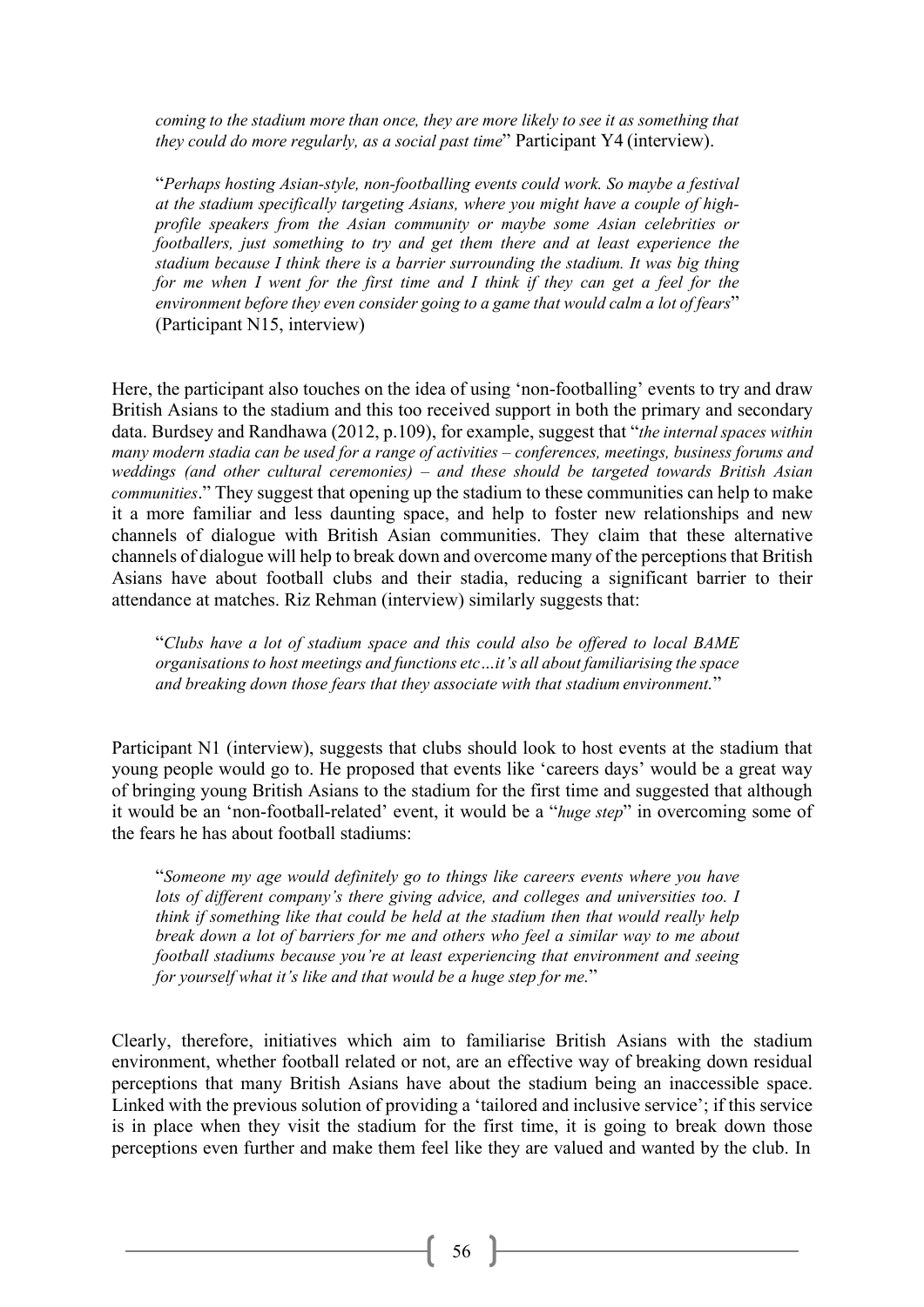addition to this, such events are also an effective way of raising awareness of the club in these communities, which in itself is an important barrier for local clubs too break down.

#### Creating role model figures within the club

It is clear from the data collected, that a major factor in why so few British Asian fans make the effort to attend live matches, is the significant lack of British Asian 'role models' within the game, particularly as players and coaches. To address this, Lewis (2015) suggests that football clubs must look to recreate these 'role models' within other areas of the club, to give the British Asian communities 'figures' that they can relate to and connect with. One of the most effective ways that clubs can achieve this, according to the industry experts, is through giving 'influential figures' in these community's ambassadorial roles within the club. Riz Rehman suggests that every club should consider having an Asian ambassador and suggests that clubs should be targeting 'key influencers' and 'community leaders' for these roles. He suggests that having these "*key, respected figures*" as ambassadors and advocates of the club, would not only help bring British Asian communities closer to their local clubs, but it would also help to break down the negative perceptions that many British Asians have about the 'live match experience':

"*These figures will have huge networks that they can open up for clubs and their influence in these communities will help grow awareness and interest in the club much quicker than any marketing campaigns… where ambassadors can be really effective, is in using their influence to change the perceptions these communities have about football. Making them believe that football is something for them and that the stadium is a safe and welcoming place."*

#### Humayun similarly suggests:

*"I think these figures can go a long way to building connections between Asian communities and their local clubs… having someone they respect and look up to involved in the club, gives them a reason to take an interest and gives them something they can finally relate to at the club*" (interview).

The fans in this study were also very supportive of the idea of clubs having Asian ambassadors to lead their community engagement, with a number of them suggesting that it would make them more inclined to support their local team if it was someone within the community that they respected and particularly admired. Participant N13 (interview), for example, suggested that it would simply just give him something that he can finally affiliate with at the club, which despite being born and raised in Bradford, is something he's never felt:

"*I think at the moment local clubs just don't really represent us at all and that's why we feel very little affiliation to them. Of course if Bradford were to get an Asian player that would change completely, I think you'd see loads of interest then but for now I do think at least having some popular, respected Asians involved in the club and being a bit of a public face for the club, that would give us something to relate to. It would show us that the club is starting to try and represent our communities as well as.*"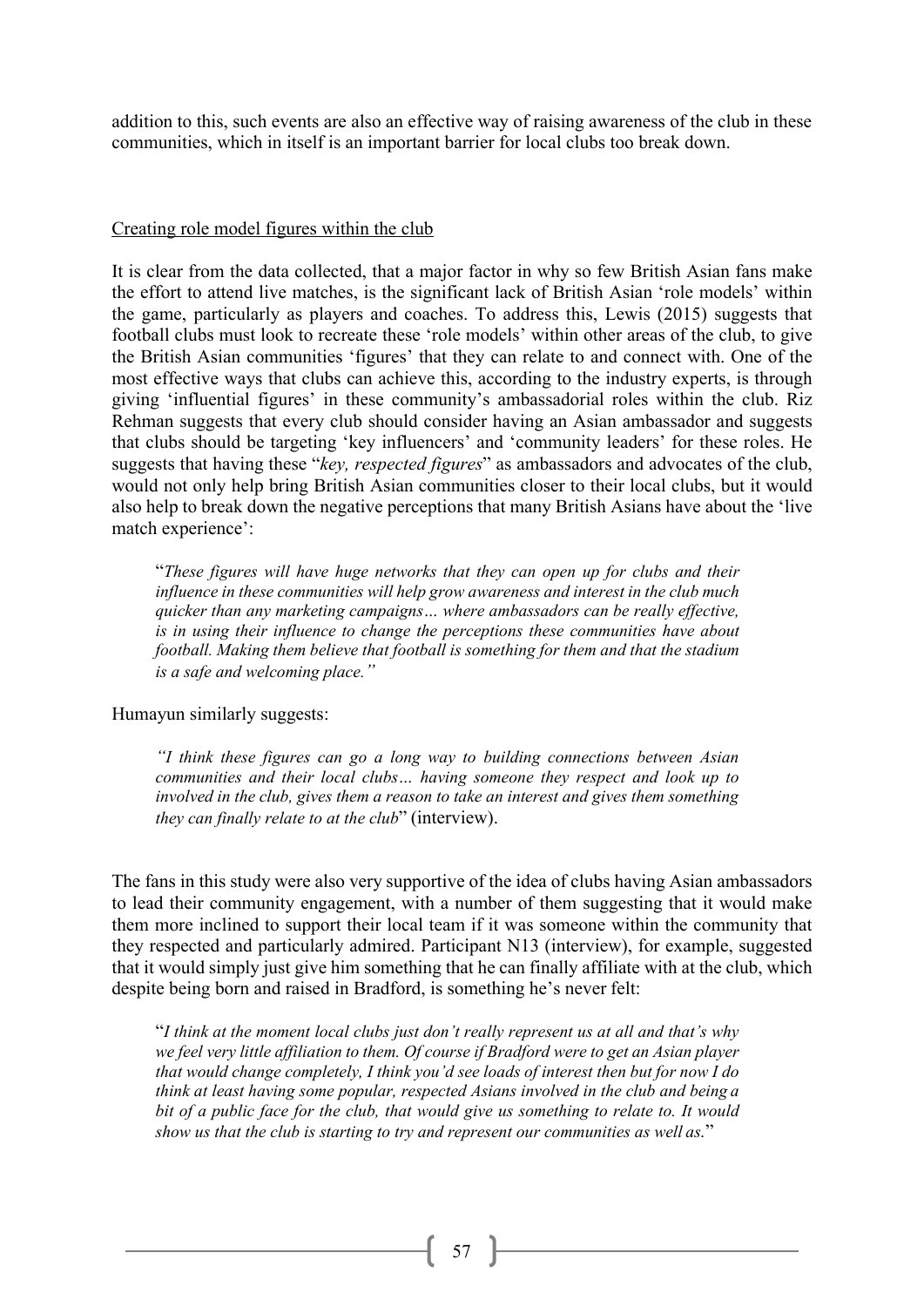As well as bringing them to closer to their local clubs, some of the non-attending fans also suggested that it could change their thoughts on attending matches. Participant N1 and Participant N2, who both avoid live games, suggested that having someone that they could look up to and trust involved with the club, telling them to attend and that it is a safe and fun experience, would make a significant difference to their thoughts on going to games:

"*Without sounding too fickle, I think it would change a lot for me, especially if this ambassador was somebody that I admire and trust, who I believe would have my best interests at heart. You hear from a lot of people that the game has changed, that we're safe to go now etc. etc. but you only ever hear that from white people who aren't in your shoes, if I was to hear this from an Asian, someone I could trust, someone who I knew went to games themselves and had no problems, I definitely would listen and yeah I think it might change my mind*" (Participant N2, interview).

"*I think having an Asian ambassador at the club that you could look to would really help actually, knowing that there's someone there who is already going, who enjoys the experience and has no problems or issues, and it gives you someone then to follow in their path. Someone that you can ask questions about what it's like, cos you only ever hear it from a white perspective*" (Participant N1, interview)

Evidently, if the right figures are place in these ambassadorial roles they can transfer a great deal of trust to the people in their communities (Doney & Cannon, 1997), which is vital in changing some of the longstanding perceptions that the British Asian community have about live football. In terms of what kinds of figures clubs should be targeting, the participants had various opinions but it was clear that these persons need to be well-known, respected figures within these communities, such as professional sportspersons, religious leaders, successful businesspersons, or even just leaders of large community groups.

# Targeted marketing strategies

The literature suggests that British companies typically struggle in marketing to British Asian consumers, and ethnic minorities in general, and based on the results of the interviews, this appears to be the case for football clubs too. Past studies suggest that the most effective way of reaching and attracting British Asian consumers, is through using 'tailored, ethnic-based marketing strategies' (Burton, 2002; Considine, 2003; Krug, 2008), however, it was clear from the fans responses that very few local clubs, in particular, are doing this. As highlighted in the first section of this chapter, the fans felt that the marketing campaigns delivered by local clubs were typically too generic and targeted more at the 'core fan base'. Not one fan had encountered what they would identify as 'tailored marketing' from their local club, which was targeted specifically at British Asian communities or ethnic minorities as a whole.

All three experts argued that this 'catch-all approach' to marketing that many local clubs are adopting has to stop if they want to truly diversify their match day crowds. They proposed that clubs should tailor their marketing in a number of ways when trying to target British Asian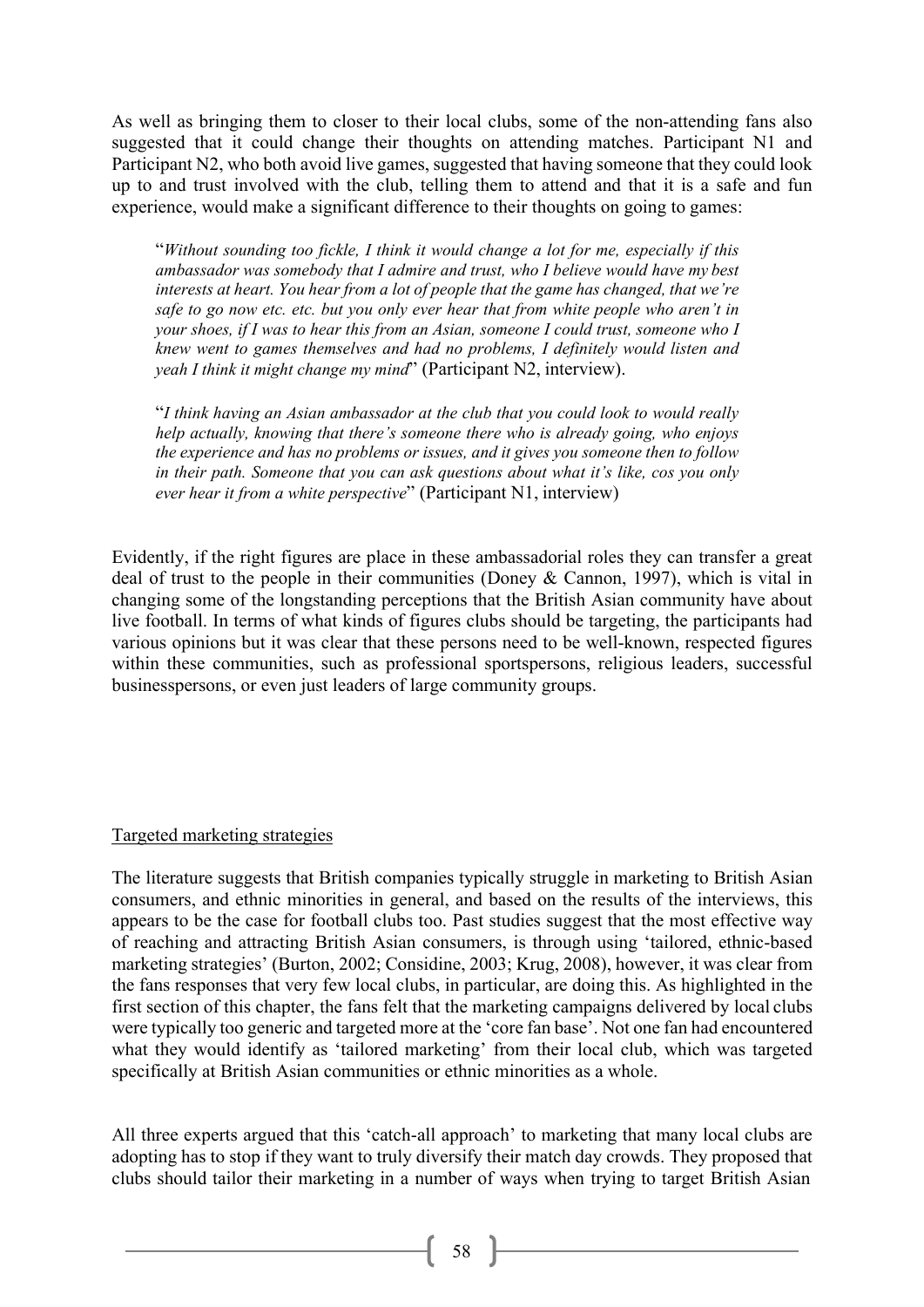communities and there is significant support for these suggestions in the literature and in the interviews with the British Asian fans themselves:

- Using more Asian characters in adverts
- Advertising the approval of others
- Using bilingual adverts
- and targeting ethnic media publications

#### *Increased Asian representation in adverts*

All three proposed that using British Asian characters, such as Asian ambassadors and Asian fans, in visual and audio advertisements is a more effective way of targeting Asian communities, as it is more likely to grab their attention and make them more likely to listen and consider the message. In addition to this, past research indicates that the use of British Asian models in advertisements positively influences the attitudes of British Asian consumers towards the company and their intention to buy the product or service (Nwankwo & Lindridge, 1998; Fletcher, 2003; Krug, 2008). The responses of the fans support this and suggest that the use of Asians in adverts could play a significant role in reducing perceptions that they are not welcome and do not belong at football matches:

"*Just seeing that there are Asians at the club, it would make me feel differently about my local club… I feel like it doesn't represent us at all at the minute so to see some Asians on posters or videos or something, that would show me that they're trying to change that and making effort to try and make us feel more involved*" (Participant N5, interview).

"*I think using some Asian faces in adverts would have quite a profound impact, you never see them in things to do with football, so to do that would be clear evidence that the club is trying to talk to us and make us feel like we are welcome there now, which is going to work on some people*" (Participant N11, interview).

#### *Advertising approval from others*

Research suggests that 'word of mouth' is the most effective form of marketing in British Asian culture (Synovate, 2010). Further to this, Krug (2008) suggests that British Asians have a very strong level of trust with spokespeople from their own community, and will consequently engage and respond better to the messages delivered by Asian characters. The experts suggest that it is vital, therefore, that clubs advertise the approval of others in the British Asian community as much as they can during targeted campaigns and this was supported by the fans as well. One initiative that was particularly popular amongst the nonattending fans was the idea of creating videos of British Asian fans talking about their experience of attending a live match. A number of fans suggested that documenting the experiences of other British Asian fans in this way would give them a great insight into what the experience would be like, which could significantly reduce their fears about going. Participant N1 (interview), for example, who previously stated that he was "*very far away*" from ever attending a live match because of his fears, suggested that this initiative would make a significant contribution to him starting to get over his fear of attending: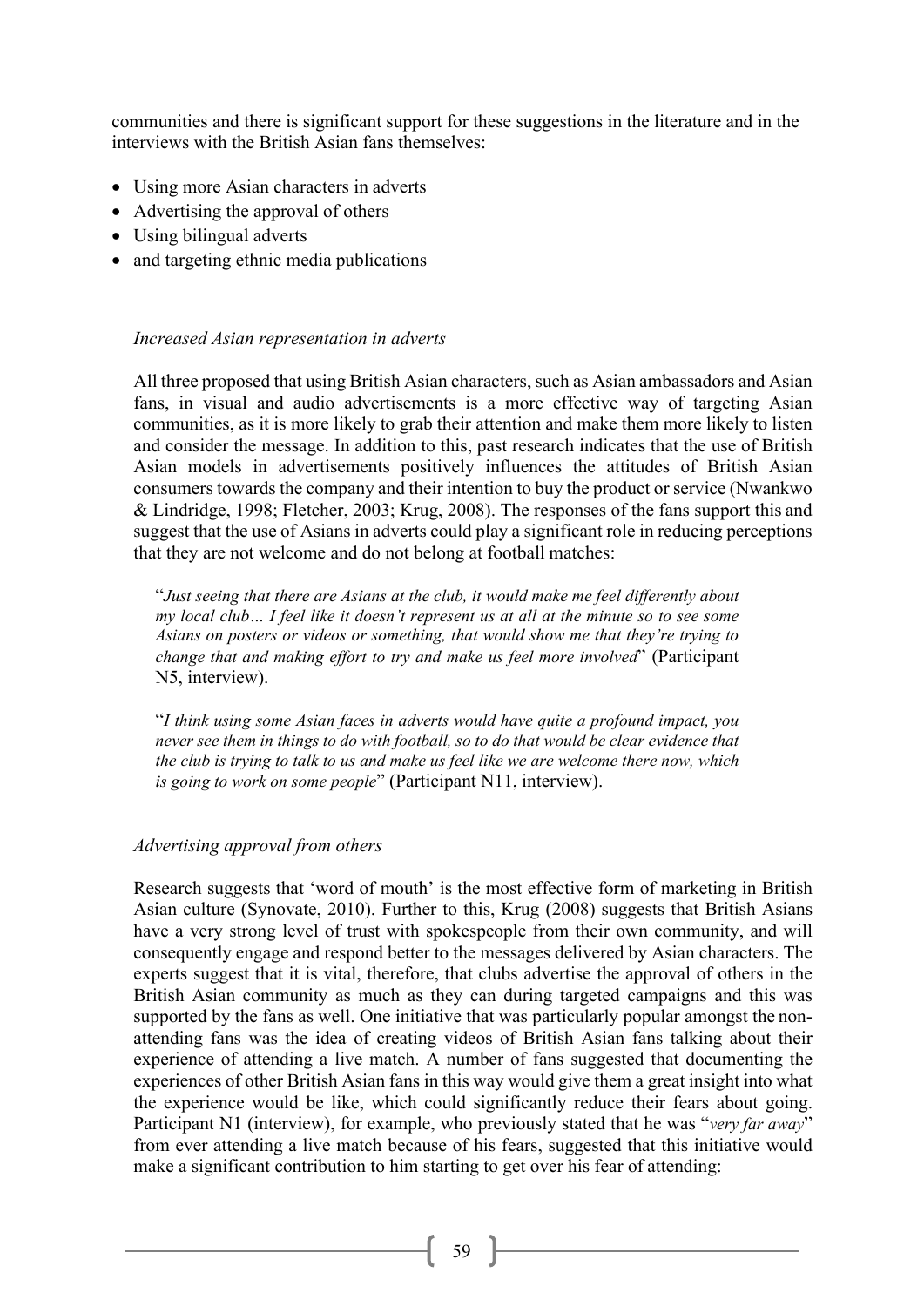"*I think one way that clubs could reduce my fears a bit and for other Asians too is by being more transparent about the experience really… giving us chances to see what you're going to be doing and how the day is going to pan out and everything… I think may be getting the Asian fans to video their experience and talk about it, cos I don't really have anyone around me that can kind of tell me what it's like really…I think then you kind of have peace of mind knowing exactly what you're in for and if it doesn't look too bad and I see a few examples, that will help enormously*".

## *Bilingual advertisements*

The experts also propose that clubs should be producing multilingual marketing collateral, particularly when the club is based in heavily populated Asian areas. Riz Rehman notes that a number of clubs have started to use multilingual advertisements and that these had been particularly well received by British Asians and other ethnic minorities:

"*Some clubs are now producing marketing materials that have different languages on, including the likes of Urdu and Arabic (which I introduced to the community trusts at Portsmouth and Reading), and these are being really well-received. As much as anything, it sends out a signal that you are trying to reach them and include them*" (interview).

The majority of the fans agree with Riz and suggest that whilst the use of multilingual language does not practically make the message any easier to read or make it anymore impactful, it would be further evidence that clubs are making an effort to reach them and cater for their needs. Participant N5 (interview) suggests that small gestures like this will gradually become recognised in the community, and will in turn start to spread the word about the club and their efforts to attract these communities.

# *Targeting ethnic media*

Their final suggestion is that clubs should be targeting 'ethnic media' with their advertisements. They suggest that publications such as the BBC Asian Network, Sunrise Radio and the Asian Express are consumed by a large number of British Asians in the West Yorkshire region and would be effective channels for local clubs to target with their targeted campaigns. It was apparent that the most significant benefit of utilising ethnic media, was that clubs can be more direct in its advertising and be less subtle in addressing the British Asian communities, as they are the main audience of these publications and there is no chance of alienating your core fan base.

A few fans suggested, however, that they consumed local media more than ethnic media but usually do not pay attention to the coverage of their local club. Participant N15 (interview) indicates here that here that he has not seen anything in the local paper from his local team that has appeared to be targeted at the British Asian community, in terms of stories or advertisements:

"*A lot of the local Asian community and especially my friends and family read the Examiner every day and is like our main source of news to see what is going on in*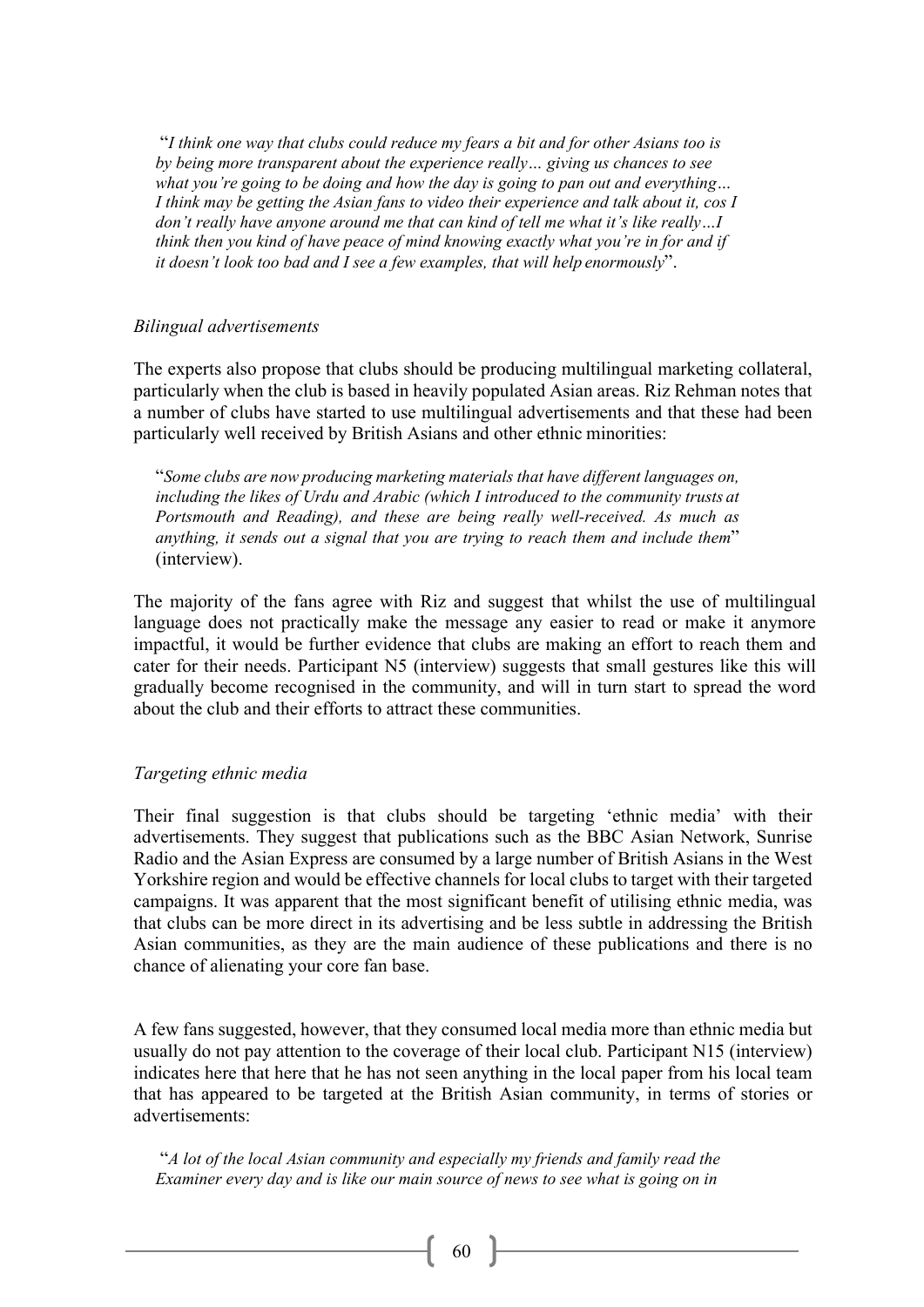*the area really, so the local paper would definitely be a good place to target the Asian community with PR and advertisements and stuff… I check how Huddersfield are getting on with results and stuff, but I never really see anything in there that would change my mind about going*."

This suggests that clubs should also consider occasionally targeting local media with some targeted campaigns for the Asian community, subtly tailoring stories and advertisements in the paper or radio with the above features noted above.

#### Enhancing visibility in British Asian communities (Community Engagement)

Aside from the superior attraction of the 'top teams', the most significant barrier to local clubs attracting British Asian fans is the lack of visibility that these clubs have within their local British Asian communities (Lewis, 2015). In order to overcome this barrier and start attracting more supporters from these communities, the overwhelming solution proposed in the literature and in the interviews, is the need for clubs to enhance their engagement with these groups and make themselves more visible. Burdsey and Randhawa (2012) suggest that the only way that local clubs can challenge the 'attraction of the top teams' is by generating greater awareness of the club amongst local British Asian communities, and this was echoed by the three industry experts. Anwar Uddin, for example, claims that generating awareness is fundamental to any efforts that clubs make to attract British Asian fans:

"*There's no point introducing prayer rooms and halal food if you're not going to addressthe core issue, which isthat large parts of these communities don't know about their local club… engaging with these communities and generating awareness has to be the priority*" (interview).

Most British football clubs have 'football in the community' departments, which aim to increase the club's engagement with the local community and to generate interest and awareness in the local area (Burdsey, 2007). Whilst these departments have worked in the most part, the majority have had very little success in achieving this among their local British Asian communities (Burdsey, 2007; Burdsey & Randhawa, 2012). Burdsey and Randhawa (2012, p.108) suggest, therefore, that clubs and their community departments have to discard their "*blanket approach*" to community engagement and start to "*make a more significant, apposite and targeted impact in their local British Asian communities*", and the same was expressed by the industry experts and the fans themselves.

Anwar Uddin (interview) suggests that if clubs are serious about attracting more supporters from their local Asian communities, then they have to start making a more "*concentrated and directed effort*" to target British Asian groups in the area. To do that, he suggests that clubs, led by their community departments, have to abandon their 'catch-all approach' to reaching and engaging these communities through 'mainstream channels' and look to explore new channels of engagement, developing relationships with 'exclusively Asian' groups and agencies:

"*Clubs have to physically get out into these communities and create a dialogue with them. They can't rely on the mainstream outreach they do in the community… they need to look at targeting schools in the 'Asian hubs' of the community, faith-based*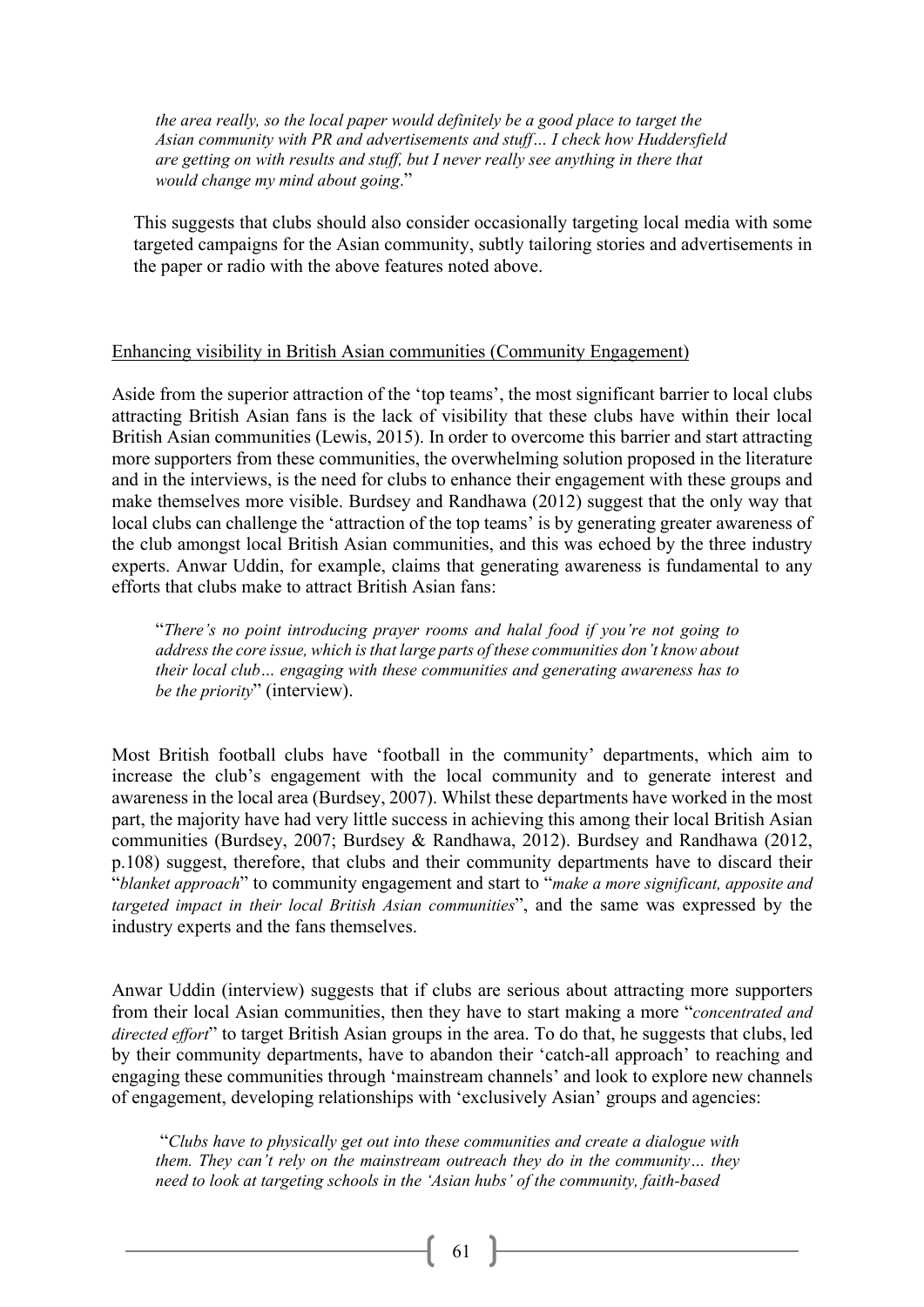*schools, community centres, religious centres, Mosques… places where they can directly engage with significant sections of these communities*."

In addition to making a more targeted effort to reach and engage these communities, Riz Rehman (interview) suggests that clubs also need to make an effort to "*personalise their introduction*" to the club. He notes that many clubs give out free tickets to schools and other community groups to try and entice them to attend matches, but suggests that it is only 'direct engagement' with these communities that will result in the development of genuine relationships and connections with them:

"*Lots of clubs give out free tickets to schools, Asian schools included, and yeah some kids may go once or twice because it's free but then that's it. To stand a chance of them becoming true supporters and regular match-goers, they need to personalise their introduction to the club; they need to go into Asian schools, Mosques, religious centres and teach them about the club, tell them you want them to be part of the club… and then it's trying to use role models, people with influence, to help deliver that message – using ambassadors, player visits, getting the players to go in and talk to the kids, doing signing sessions, that's how you'll really generate an interest and connection with them… then you can use the free tickets.*"

Clearly, therefore, it is believed by both academics and practitioners, that the most influential way of generating interest and awareness of 'local clubs' in these communities, is to take a direct and hands-on approach to engaging with them, and this belief was also shared by the supporters themselves. The majority of the fans interviewed felt that 'direct and targeted engagement' through schools, community centres and religious settings, was the only real way that 'local clubs' could generate interest and awareness amongst British Asian communities. They also strongly believed that targeting 'predominantly Asian' schools and generating interest among young British Asians was 'the key' to seeing more British Asians supporting their local clubs and potentially spectating at matches:

"*For me, if they want to get more Asian fans and potentially compete with our interest in the big Premier League teams, then they have to get out into the Asian schools and generate that interest from a young age, more so than white schools actually. Most 'local kids', they'll get introduced to their local team from dads, uncles, friends… Asians, we don't have that and cos they're not on TV, Asian kids don't know about them, so going into Asian schools is a must… letting them know they have a club on their doorstep, an amazing stadium that they can come see. It's just trying to make them feel like a part of the club and a part of that local culture and when they do, hopefully you'll start to see more of us supporting them*" (Participant N13, interview).

"*In the likes of Bradford and Huddersfield, there are a lot of schools which are predominantly Asian, I didn't go to one but at my school Bradford City used to come*  in all the time and give talks, and we'd get cheap tickets, like kids for a fiver and adults *for a tenner, and I think this needs to start happening in the Asian schools too. Going in and promoting the club and cheaper tickets, it gets the kids talking about the club with their mates, which is something that doesn't really happen amongst Asians cos normally it's all United or Liverpool… that kind of engagement whilst you're in school puts them on your radar because in school you're going to listen to people talking*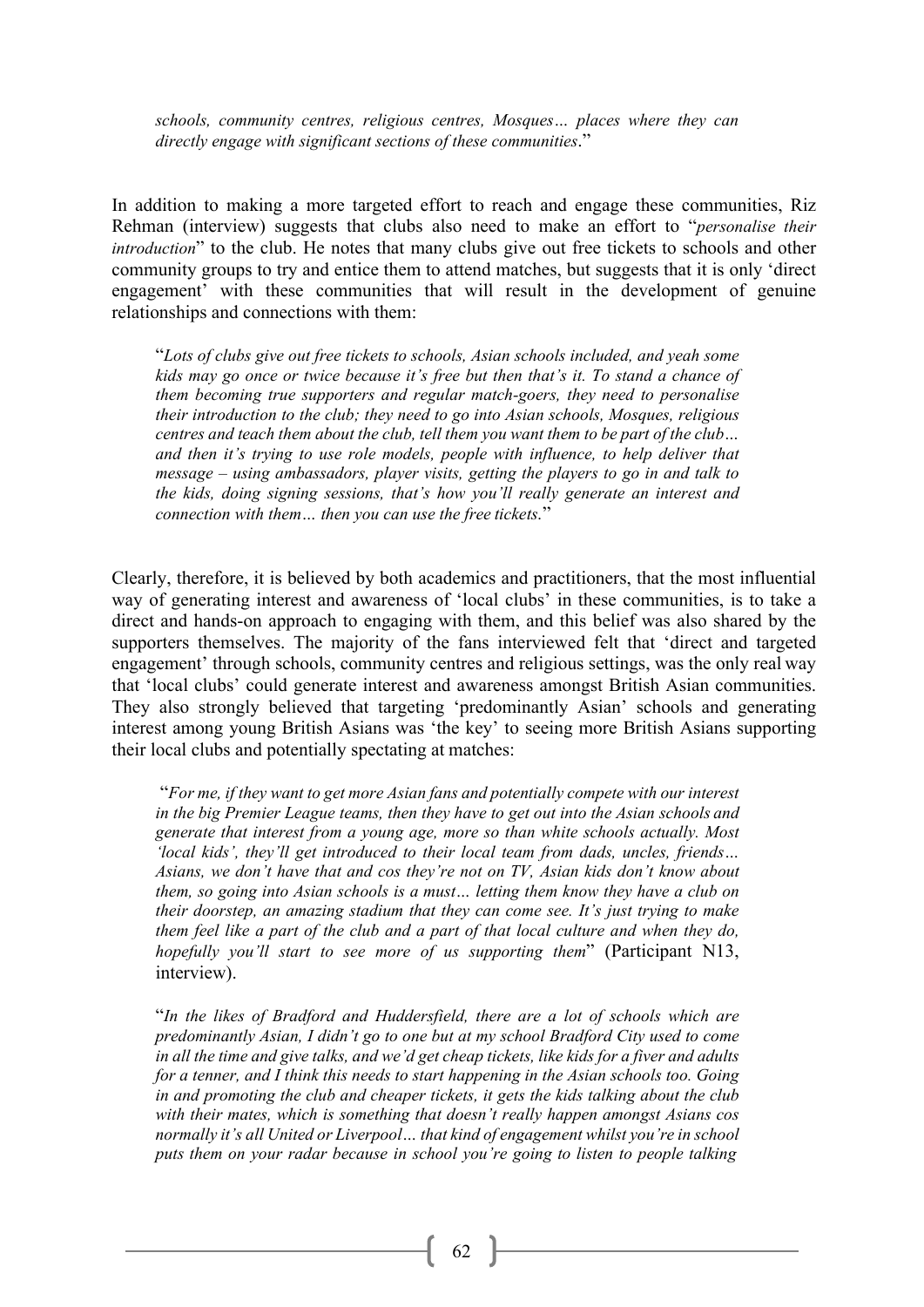*about football and take an automatic interest in what's said*" (Participant Y1, interview).

They were also very supportive of clubs reaching out to religious and community centres and suggested that there was no need for clubs to be cautious or apprehensive about approaching these agencies. Participant N6 (interview) explained that:

"*I think what you'll find is that 99% of mosques are very open to dialogue and engagement, and that goes for other religious and Asian community centres too, and in fact, I know that faith-based schools are actually actively looking for more sporting opportunities for their pupils, so I don't think there are any barriers for the clubs… Religious leaders have absolutely nothing against football or going to support a club, so I don't think there will be any challenges there, they'd be happy to help.*"

Further to this, Participant N6 offers advice about how clubs could approach this engagement if they are cautious about approaching these groups, and refers back to the importance of having influential leaders within these communities as partners or ambassadors, to be able to facilitate these introductions:

"*If the clubs are tentative about approaching these groups then, I'm sure they'll have a community engagement officer, so they should be looking at how they can lead that engagement at a ground level, and then using the youth centres and community centres as the 'go to', which will then lead on to the relationships with the mosque's and faithbased schools. So they need to find a mediator, whether that's their own community engagement office or the community groups themselves… looking for local community*  leaders is going to be the key thing because they will be able to open up a lot of doors *and be able to facilitate introductions and relationships with these groups.*"

In addition to targeting British Asian communities through 'formal engagement' with educational and religio-cultural institutions, it has also been proposed that clubs should consider more 'informal engagement' with these communities through grassroots football. Despite their absence in the professional game, it is apparent that there is a large number of British Asians that participate in amateur and grassroots football. According to the participants there are a large number of 'all Asian teams' playing Sunday league football all over the country, and an even bigger population that regularly engage in 'five-a-side football'. Riz Rehman (interview) suggests that targeting these groups could be particularly beneficial as it gives clubs direct access to a huge network of Asians who love football and are more likely to be interested in going to games than most other parts of the Asian community. This was also echoed by one of the supporters:

"*I know in Bradford in particular there are a lot of amateur, Sunday league type teams that are all Asian… then there's more like friendly type leagues away from the official leagues where all the teams are like 99% Asian and there's a massive five-a-aide Asian community… I definitely think the clubs have to reach out to these teams and these leagues, you've got a huge network of Asians who love football who probably would be interested in going to games but there's such little interaction between us and our local clubs…. they need to go down to their training, maybe even help out in a session, teach them about the club, tell them you need their support and then give them some free tickets for a couple of games maybe, get them into the club as teams so they're with their mates and they might love it*" (Participant N9, interview).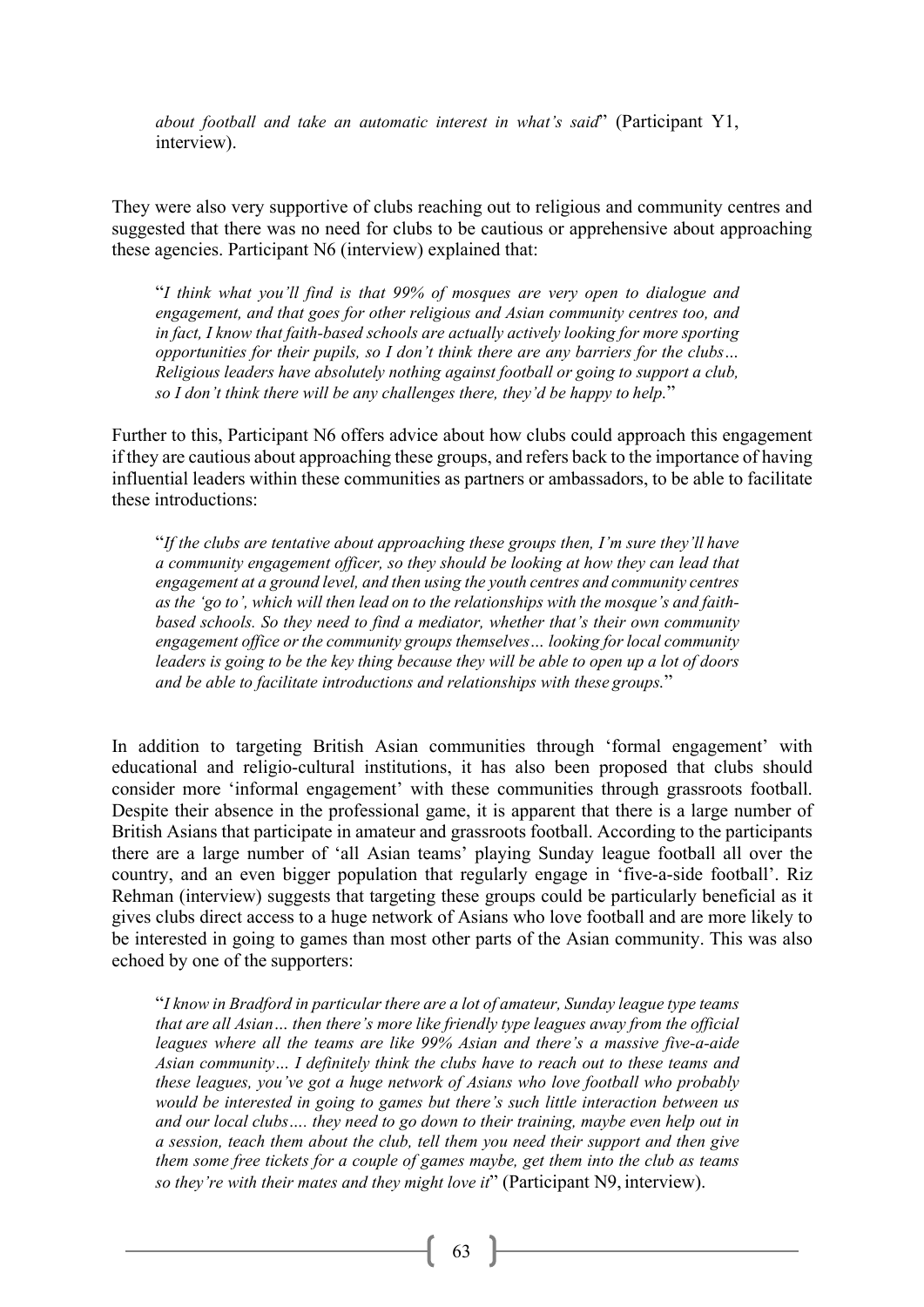#### British Asian supporters' groups

Finally, the initiative which received the most comprehensive support was Asian supporters' groups. In his 2017 study, Kilvington highlighted that there are now a number of Asian supporters' groups which exist at English football clubs and suggested that these have all had significant success in increasing the number of British Asian supporters spectating at these clubs. He suggests that the reason for their success is that they counter many of the significant barriers that British Asian fans face, most notably the fear of being racially abused or attacked, and the feelings of exclusion and not belonging. These views were mirrored by all three industry experts, not least Humayun Islam, who is the Founder and Chair of the Bangla Bantams – Bradford City's official Asian supporters' group.

The group has been the catalyst for the increase in Asian fans attending Bradford City matches in recent years and Humayun believes it has been influential in removing some of the fears that these communities had about attending live matches (interview):

"*It has been a huge success, far bigger than I ever imagined when I set it up in 2015. We've got over 600 members now from the Bangladeshi community in Bradford and have probably 60-70 attending home games every week and not just young lads either, but a mix of ages and girls and women too… coming to your first game with the group doesn't automatically take that fear away, when we take 20 Asian women with head scarfs to a home game at first they are nervous and don't know what to expect, but by the 60th minute they are singing and cheering… going with the group just gives them that extra confidence to try it, that safety in numbers, then when they experience it and realise there's nothing to worry about, they keep coming back.*"

Anwar Uddin (interview) also played a significant part in the development of the Bangla Bantams, in his role within the 'Fans for Diversity' campaign, and he stressed the importance that these fan groups can play in introducing the Asian community to their local clubs:

"*There is a huge Asian community just minutes away from the stadium in Bradford yet so many of them, particularly the young ones, don't even know the club exists. These fan groups are a fantastic way of addressing that and introducing them to their local club… you are bringing the community together and using the club to do that… many of them [British Asians] don't feel that much connection with their local teams but these groups are a way that these communities can start to identify with the club.*"

Although the fans in this study did not support teams that had Asian fan groups, all of them suggested that the introduction of these groups at their clubs would positively influence their intentions to attend matches. Their responses also provided significant support for the notion of these groups being an effective mechanism of reducing fears of racism and exclusion, and making them feel safer and more belonged:

"*If there was an Asian fan group at Man United then I would definitely consider going. If there was a group that could bring us together and form a bit more of a collective and introduce us to live football games in that way, that would help me massively…*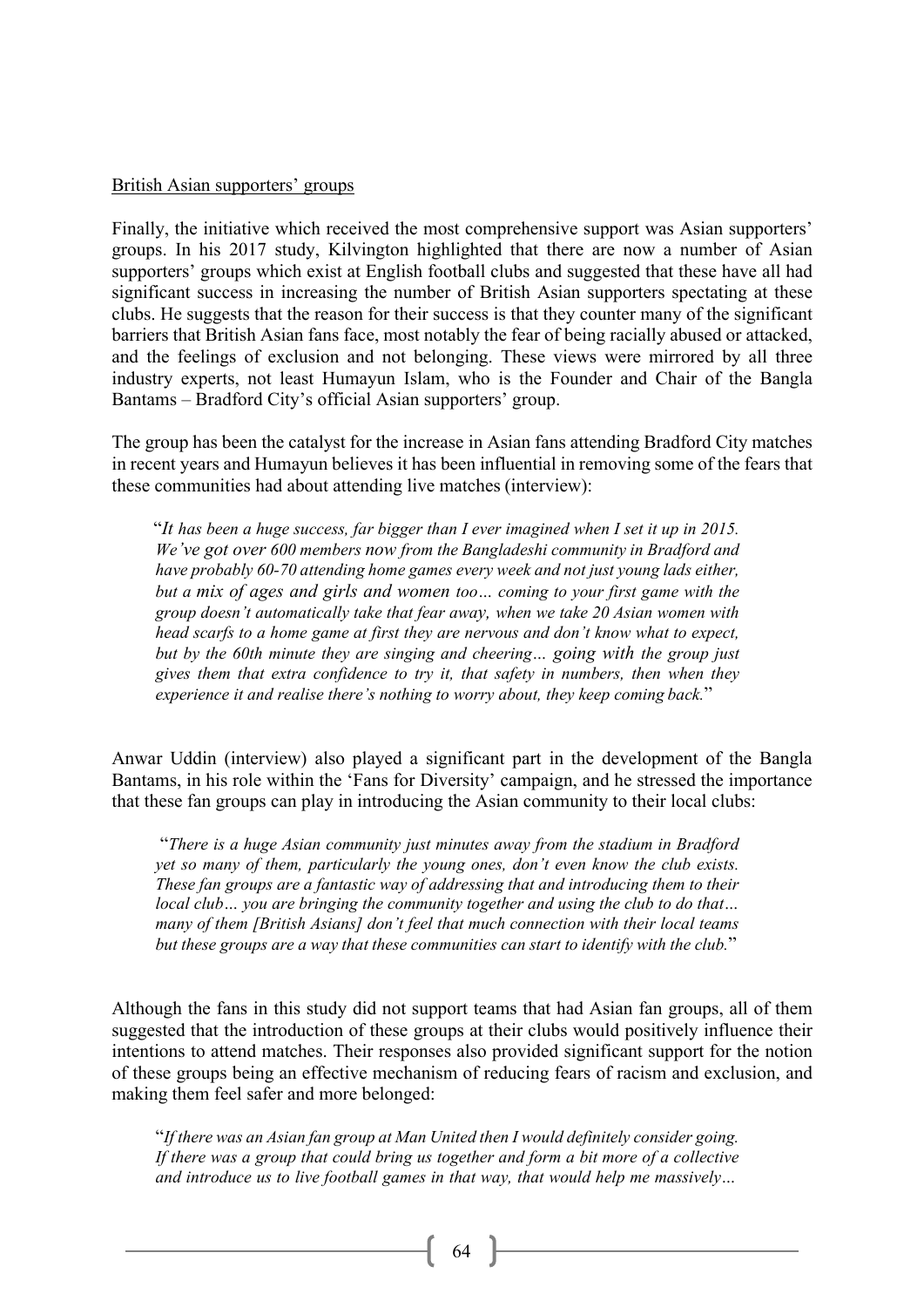*having people there during that introduction helping you get through it, telling you what is what, I'd feel much more confident and safer*" (Participant N1, interview).

"*As a community we are very collectivist and quite secular, sometimes too much actually, but for that reason I think these fan groups that bring us all together would be a great idea and one that would be well received by the Asian community… if you have a group there representing your culture and your identity and there's like 20, 30, 40 people there just like you all there supporting your club, going to games in a big group, then that's going to make you feel safe, it's going to make you feel more welcome and more belonged at the club and at the game*" (Participant N2, interview).

"*I think these groups would definitely make us feel more welcome because I think one of the biggest barriers we face is that we feel like outsiders and you don't want to feel like an outsider, it's not a nice feeling. I've had it growing up all the time whenever I've tried to mix in typically 'white' places, I have white friends as well and when I go drinking, sometimes I get funny looks like what a brown guys having a drink, so yeah you don't want to be signalled out and feel like an outsider at football too, so I think it's safety in numbers, it's belonging to a group and I think it's important to actually feel welcome at the game, joining in, singing songs*" (Participant N9, interview).

It is clear, therefore, that Asian fans groups do significantly reduce a lot of the fear and apprehension that British Asians have about attending live matches, and they give them the 'confidence in numbers' to experience live football for the first time. Whilst the success of these groups at other clubs suggest that all football clubs should look to develop Asian fans groups, it is also clear that this initiative would have to be subsequent to the other measures highlighted above, as a nucleus of Asian fans would have to already exist at the club in order to form a group.

# **Conclusions and recommendations 5.**

This section sets out to discover the reasons why so few British Asian football fans attend live football matches and to identify ways in which football clubs could address these barriers and attract more British Asians to attend. Based on the evidence presented in the literature review and on the data collected from the interviews, this chapter seeks to answer the three key research questions that were outlined at the start of the paper:

- 1. What are the key barriers to attendance for British Asian football fans?
- 2. What are the key barriers that football clubs face in trying to attract British Asian supporters?
- 3. What service and marketing solutions can football clubs adopt to reduce these barriers and attract more British Asian fans to attend?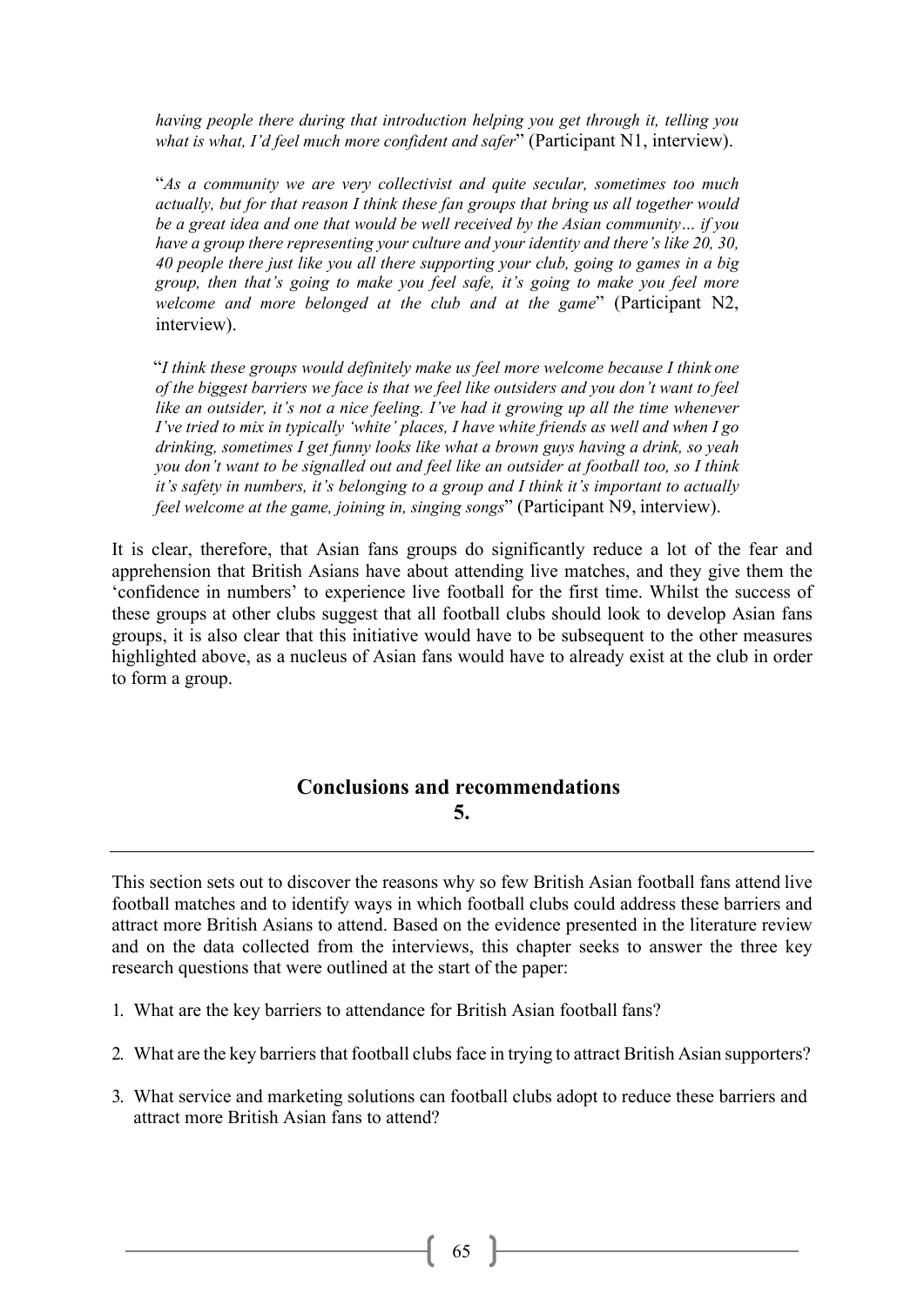#### **1. What are the key barriers to attendance for British Asian football fans?**

The results of both sets of data suggest that whilst there are a number of factors that deter British Asian fans from attending live matches, there are three key barriers which are consistent amongst most non-attending British Asian fans. These barriers have also been highlighted, as they are barriers over which the club has an element of control and can be addressed and resolved through several solutions that will be listed in the recommendations.

## Threat of racism

Though overt racism has considerably reduced at British football stadia, it has clearly left a lasting perception among many in the British Asian community that the stadium is not a safe or welcoming environment for them. It is clear that dispelling these perceptions among these communities is going to be vital to attracting more British Asians to attend live matches. The British Asian fans that do attend matches suggest that it is only when they experienced a live game for the first time that these perceptions truly changed. Clearly therefore, there also has to be some emphasis on strategies that aim to get people from these communities to the stadium for the first time and dispelling these perceptions, before efforts are made to turn them into regular match-goers.

## Religio-cultural barriers

It is clear that for a number of British Asian fans, particularly Muslims, there are issues in the typical match day service provided that clash with their religious and cultural needs. Common issues highlighted were being unable to pray (3 o'clock kick offs which often clash with prayer times), the presence of alcohol and the potential of it touching their skin, being around drunk supporters, and the lack of Halal and vegetarian food options. Whilst these issues were not seen as significant factors for not attending, in conjunction with other barriers such as the perceptions of racism, they were contributing factors. What was also clear was that the failure of clubs to meet these needs, contributed to the perceptions of some non-attending fans that the game is not for them and they are not valued or welcome at the stadium. Whilst these factors are not the main reasons fans do not attend, clubs should be looking to address these issues and beginning to fulfil these needs, to help create a more welcoming environment for British Asian fans that dispels their perceptions that they do not belong at matches and that they are not wanted.

#### Lack of role models and British Asian presence within the club

It appears that the lack of identifiable role models for British Asians throughout English football, particularly as players, has had a significant impact on their interest in attending games and is yet another factor that contributes to their perceptions that the game is not for them. Although being able to acquire British Asian players for the first team is something out of most clubs control, due to the talent pool that is currently available, they need to explore ways in which they can increase British Asian presence within other areas of their clubs, to help create the perception that it is a place where British Asians are welcome and valued.

#### Other factors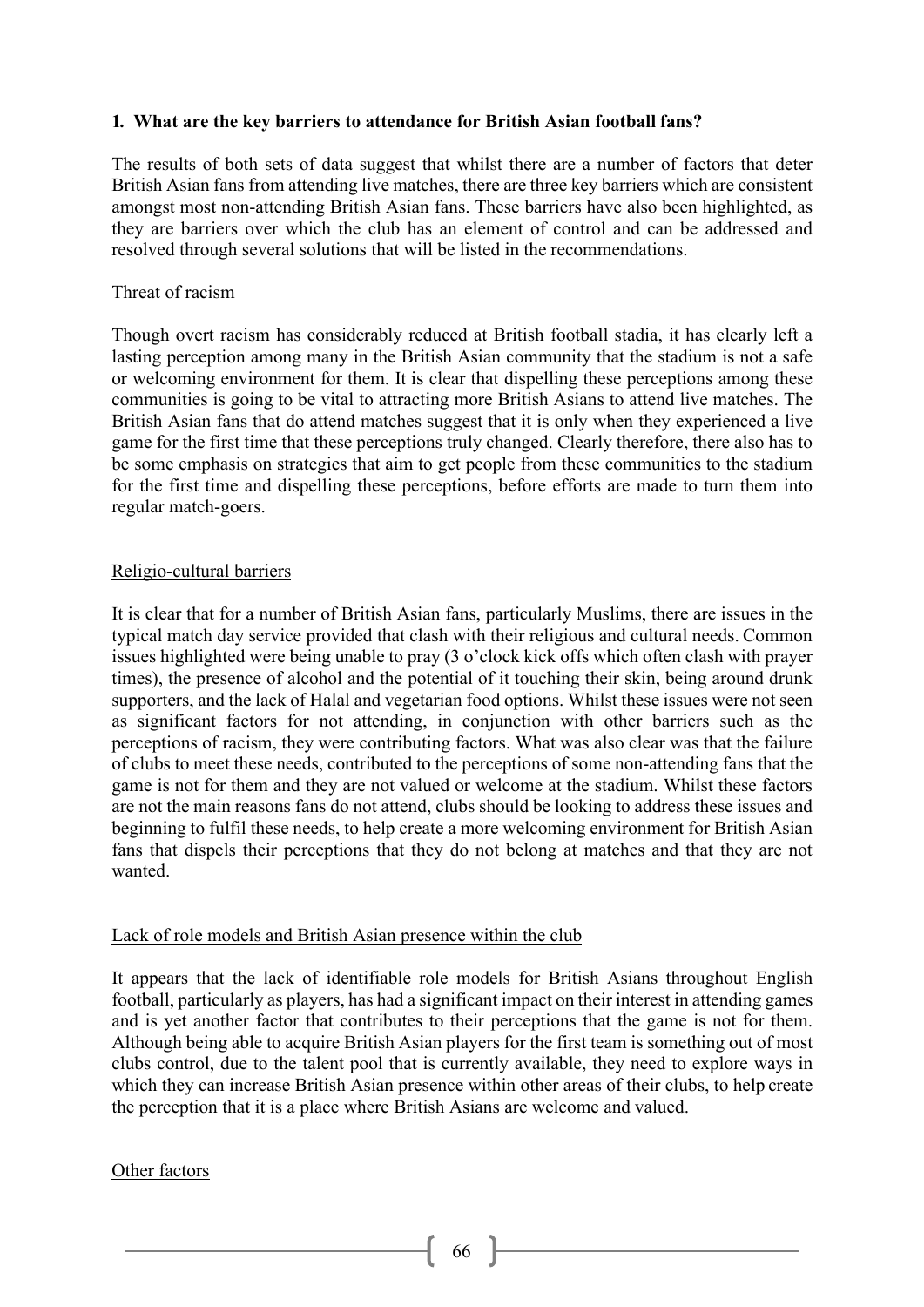As mentioned above, there are a number of other factors that deter British Asian fans from attending live matches; these barriers, however, are not as prominent and are not as relevant or controllable for most football clubs. The cost of tickets, for example, is an issue for some British Asian fans but none more so than it is for supporters of other ethnicities. Other barriers discovered in the study, such as the increasing amount of televised football and the lack of the lack of parental influence, are also very much out of most 'local clubs'control.

#### Summary

All in all, the findings suggest that clubs need to take a holistic approach to addressing these barriers, rather than approaching them in isolation, and that the underlying issue at the heart of these barriers is actually the negative perceptions that many British Asians have built about the live match experience. Based on what they have seen and heard from the past, there is an enduring perception amongst large sections of the British Asian population that, firstly, attending live football matches is not a safe activity and that they will be racially abused, and secondly, that they are not welcome and do not belong in the stadium environment.

## **2. What are the key barriers that football clubs face in trying to attract British Asian supporters?**

As anticipated during the scoping of this study, this research confirms that it is predominantly 'local clubs' who still struggle to attract British Asian fans to attend. The results suggest that there are three significant barriers to local football clubs attracting more British Asian fans.

#### Attraction to the top teams

The main barrier that local clubs face in trying to attract British Asian fans is the lure and attraction of the 'top teams' in the EPL. Consistent with previous research, all of the supporters in this study confirmed that they supported one of the big EPL teams like Manchester United or Liverpool, and that they had little interest in supporting their local clubs. Whilst it would be incredibly difficult for local clubs to ever compete with the top teams in terms of their success, prestige and brand appeal (*the main factors of attraction for British Asian fans*), they can try to challenge their superior presence and visibility within these communities. It was clear from the data that the only way that local clubs can challenge the attraction of the top teams is to generate greater awareness of and interest in the club in their local British Asian communities.

# Lack of visibility in British Asian communities

The lack of awareness that British Asian communities have of their local team is a significant barrier to local clubs being able to attract supporters from these communities. It was clear from the results that local clubs have a significant lack of visibility and presence within their local Asian communities, which is not only a significant barrier to these communities attending matches but is also a major contributor to the fact that British Asians seem to be only interested in supporting the top teams, who have an unrivalled media presence and visibility within these

 $\begin{bmatrix} 67 \end{bmatrix}$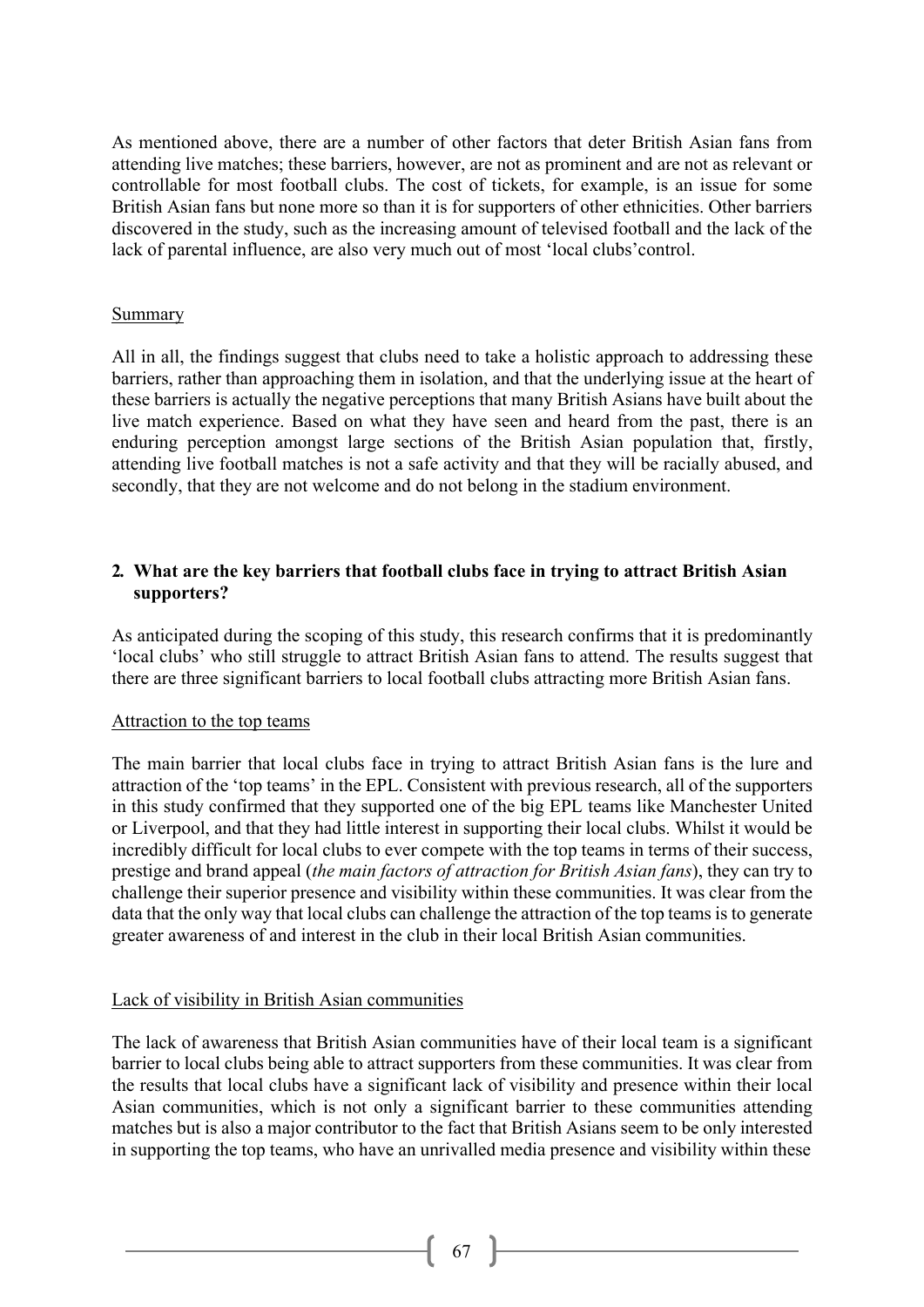communities. Local clubs, therefore, need to significantly enhance their engagement and interaction with these communities and generate awareness of the club.

## Failure to reach and engage British Asian communities through marketing

Another contributor to the lack of awareness that British Asian communities have of their local teams, appears to be their failure to reach and engage with these communities through their marketing and communications. It was clear that the failure of most local clubs to adopt targeted 'ethnic-based' marketing strategies was a significant barrier to their ability to attract British Asian supporters. A lack of financial and marketing resource, as well as lack of cultural knowledge and understanding, were found to be the major restrictions to local clubs adopting these strategies.

## Summary

On the whole, it seems clear that the fundamental barrier that local clubs face is the lack of awareness that British Asian communities have of them, particularly in comparison to the top EPL clubs. It is clear, therefore, that local clubs need to increase their presence and visibility in their local Asian communities, through marketing and other engagement, in order to address these barriers they face.

#### Summary of all the barriers

Looking at the key barriers from the fans perspective and the clubs perspective, it is clear that there are *two overarching barriers* that football clubs need to focus on addressing:

- 1. The perceptions held by many British Asians that, firstly, attending live football matches is not a safe activity and that they will be racially abused or attacked if they go, and secondly, that they are not welcome and do not belong at the stadium.
- 2. The significant lack of awareness that British Asian communities have of their local clubs.

The business recommendations listed below will focus on how clubs can address these underlying factors.

## **3. Whatservice and marketing solutions can football clubs adopt to reduce these barriers and attract more British Asian fans?**

Although there is a distinct lack of 'off-the-shelf' solutions presented in previous research into this issue, the literature does provide a number of theoretical considerations. These have been combined with the ideas proposed in the interviews to form a number of business solutions, which football clubs can adopt to reduce the barriers to attendance for British Asian fans and help attract more to attend their matches. These recommendations will aim to address the two main overarching barriers summarised above and will cover the following areas: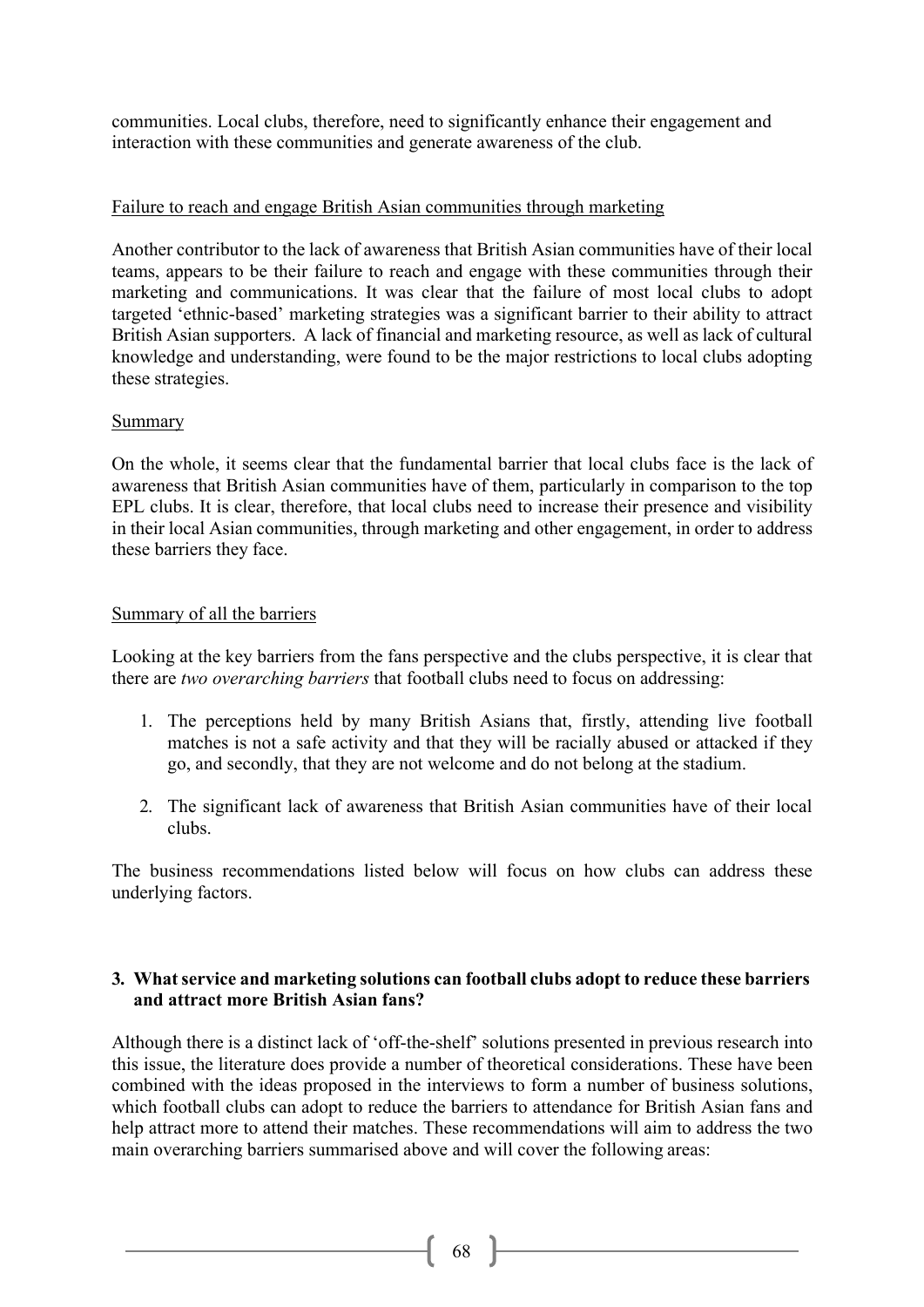- 1. Develop a nucleus of support
- 2. Create a tailored and exclusive service
- 3. Appoint an Asian community ambassador
- 4. Community engagement
- 5. Targeted marketing
- 6. Asian supporters' group

These will be discussed in further detail, along with recommendations for action, below. While individual recommendations used in isolation or out of sequence could have limited short-term success, it is recommended that the solutions are viewed as a comprehensive whole in order to attain maximum benefit. Therefore, these recommendations are presented in a logical sequence of steps, with each intervention enabling the following step and complementing the previous actions:

# **1. Develop a nucleus of support**

The first step that clubs should take is to develop a support network of key stakeholders in this industry and in the community, which will work with the club to collectively develop and deliver these initiatives and the wider campaign to attract more British Asian supporters from the local community. Below are recommendations as to how clubs should go about setting up this network and how it should function and operate in practice, with examples provided in italics:

- Develop partnerships with footballing authorities and diversity groups

If clubs have not done so already, they need to reach out to footballing authorities and diversity groups such as Kick it Out and the Football Supporters' Federation, and develop stronger links with their initiatives, such as the 'Fans for Diversity' campaign. These groups actively work with football clubs to help them attract more BAME supporters from the local community; providing advice on how to create a more welcoming and inclusive environment and how to target and engage these communities, as well as providing resources and funding to facilitate initiatives like community events at the stadium. It is essential, therefore, that clubs develop partnerships with these groups and that these groups play a fundamental role in this 'support network', due to the extensive knowledge, expertise and supporting resources that they can offer.

The Fans for Diversity campaign, for example, has been influential in diversifying the terraces of many football league clubs, including Bradford City. They have played a key role in the club's recent success in attracting more supporters from the city's *large Asian community, in particular in the development of initiatives such as their annual 'Community Day' event and the 'Bangla Bantams', which is now one of the largest Asian fan groups in the country, with over 600members.*

#### - Develop partnerships with British Asian community groups

Clubs also needs to establish and develop mutually beneficial relationships with Asian community groups and centres in the local area. These groups are constantly looking to promote and increase the involvement and participation of their communities, and represent a fantastic opportunity for football clubs. The relationships and networks that these groups could open up for clubs, along with the knowledge and insights that they can offer about the communities clubs are trying to attract, will be pivotal to the success of any campaign to attract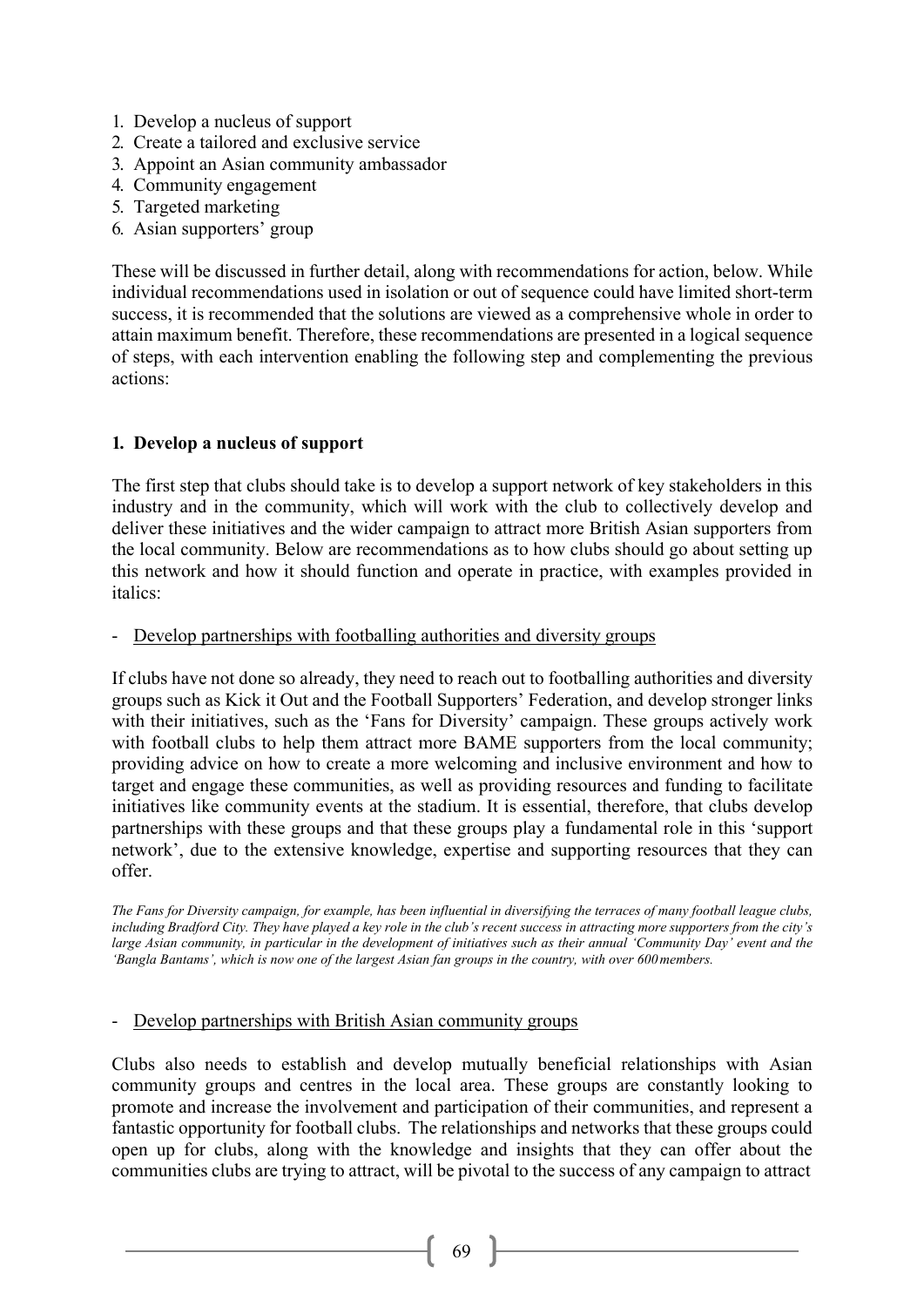more British Asian supporters. Clubs should, therefore, look to establish a number of partnerships with a diverse range of these groups and these groups should also play a key role in this support network.

*Bradford City's partnership with the BEAP Community Partnership (a Bangladeshi community group in Bradford) has been particularly successful in increasing the number of Bangladeshi supporters that attend their matches. The community group*  has acted as an intermediary between the club and the Fans for Diversity campaign in making many of the initiatives discussed *above happen.*

#### - Establish and set up an Inclusion Working Group

This support network should then operate as a working group between the club, the club's community foundation and representatives from the industry and community partnerships noted above. The role of this group would be to discuss and develop service and marketing initiatives that could attract more British Asian supporters, to discuss the best ways and channels to target and engage these communities, and also to proofread and approve targeted marketing and communication materials before they are published, to avoid causing offence.

*This group would be specifically aimed at attracting supporters from local Asian communities but if the club were to follow these steps and develop partnerships with groups and organisations from other minority communities – including not just different ethnicities and religions but also sexual orientation and disability groups – then the club should look at setting up a*  wider 'inclusion group'. Again, this is similar to Bradford City's 'Inclusion Advisory Group', which discusses initiatives which *can help to bring all communities together and create an inclusive environment which meets the needs of everyone in the 'wider community'.*

#### **2. Create a tailored and inclusive service**

The next step that clubs should take, with the support and advice of its 'support network', is to develop a 'tailored service' for British Asian fans, which better caters for their different religiocultural needs. Providing a service that meets these needs not only reduces the religio-cultural barriers which exist but it would also break down the perceptions among British Asians that they are not valued or welcome in the stadium environment. They would see this initiative as clear evidence that you want them to be part of the club and that you are actively making improvements to give them a better, more comfortable experience, and offering them something in addition to the football itself.

#### Develop the Family Stand into a space which caters for British Asian fans

One way of providing a service that could cater for the needs of British Asian fans without affecting the needs of traditional mainstream supporters, is to create a specific section within the stadium that provides this tailored service. Clubs should consider looking at their 'family stands' and transforming these into spaces which cater for both family needs and the religiocultural needs of British Asian communities (and other minority communities in the future). What this space and the service provided inside it would look like should be discussed and developed with your 'support network', with your community partners potentially running some engagement sessions / surveys within their communities to establish what initiatives would be most attractive and important to British Asian consumers. However, based on this research, these are my recommendations for how this space should be developed:

70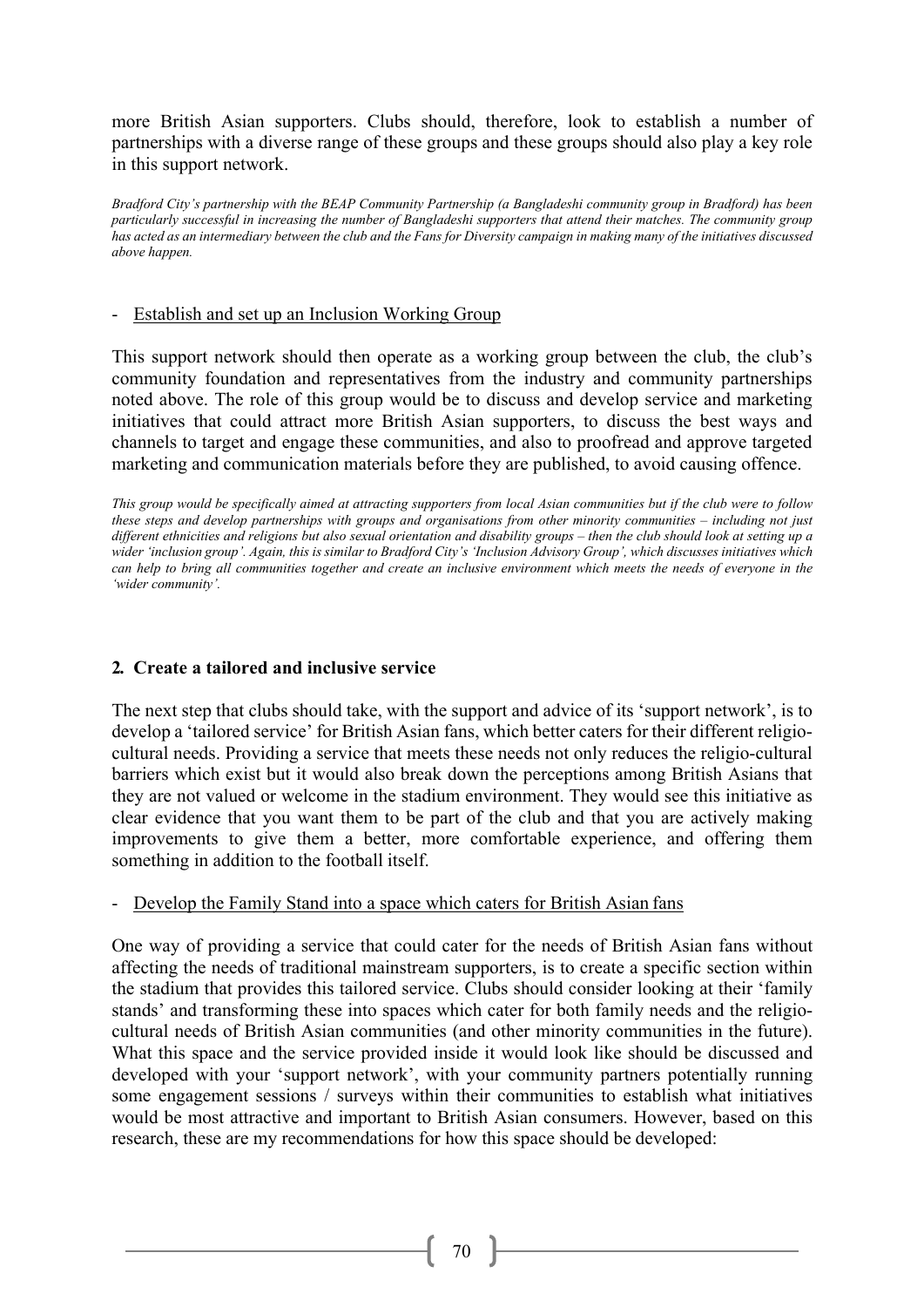- Firstly, the space would remain under the same name 'the Family Stand'; referring to this as the 'Asian section' or the 'Community section' would be viewed negatively by both the British Asian communities and potentially core supporters, as it could be seen as segregating them and giving them special treatment.
- Providing a multi-faith prayer room facility within this stand. If feasible, this should be an existing lounge space within the stand and not a room that is accessed through the concourse. This is to avoid Asian fans being fearful of using it in case other supporters make comments in the concourse. Therefore, this facility needs to be easily accessible from this stand but should be made private in terms of its location and visibility.
- Halal and vegetarian food options should be provided stadium-wide; however, this stand should have a more comprehensive menu to the rest of the stadium, with a range of food and drink options catering for kids and different cultures. Clubs should consider providing dishes of Asian cuisine in this stand, such as chicken and rice, which is more suited to their needs and avoids being too stereotypical. When serving Halal food, it is also important to note that many Muslims will not eat it if it has been cooked in the same area as non-Halal meat. If clubs are to implement this initiative, they will need to clearly display that the Halal food is cooked in a separate area of the servery.
- Provide a mix of distinct alcoholic and non-alcoholic refreshment serveries within the concourse. Providing an even split of alcoholic and non-alcoholic serveries would mean that Muslim supporters can comfortably purchase food and drink inside the stand, as many of them are uncomfortable being around alcohol and have a strict view on mixing with people consuming it. Marketing the fact that there are non-alcoholic zones inside this stand would also calm a lot of their apprehension about drunk fans and perceptions of it being a violent and aggressive environment. It is important that there is a mix so your core supporters are not impacted, as alcohol is an important part of the match day experience for many traditional supporters.
- If feasible, look at providing a new entrance into this stand rather than the traditional turnstiles, which can be off-putting for some Asian fans. If feasible the entrance would be a standard door leading into a room where you then go out into the stadium, similar to what you would expect from the executive areas at bigger stadiums
- Finally, the space should be marketed subtly but with enough subliminal messages to catch the attention of British Asian fans and make them realise that this is a space that has been developed with their needs at the forefront: "*Check out our new improved Family Stand, perfect for a family day out. Suitable for all families, its child-friendly, has a new allencompassing menu with great options for kids and new Halal and vegetarian choices too, it has a new multi-faith prayer room, and alcohol-free refreshment areas.*"

# **3. Appoint an official Asian community Ambassador**

Clubs should also consider appointing an Asian ambassador to be the face of their campaign to attract more Asian fans and to lead the club's engagement with these communities. Clubs need to engage with key influencers and leaders within these communitiesto acquire the right figures for this role. The person needs to be a well-known, respected figure within these communities,

71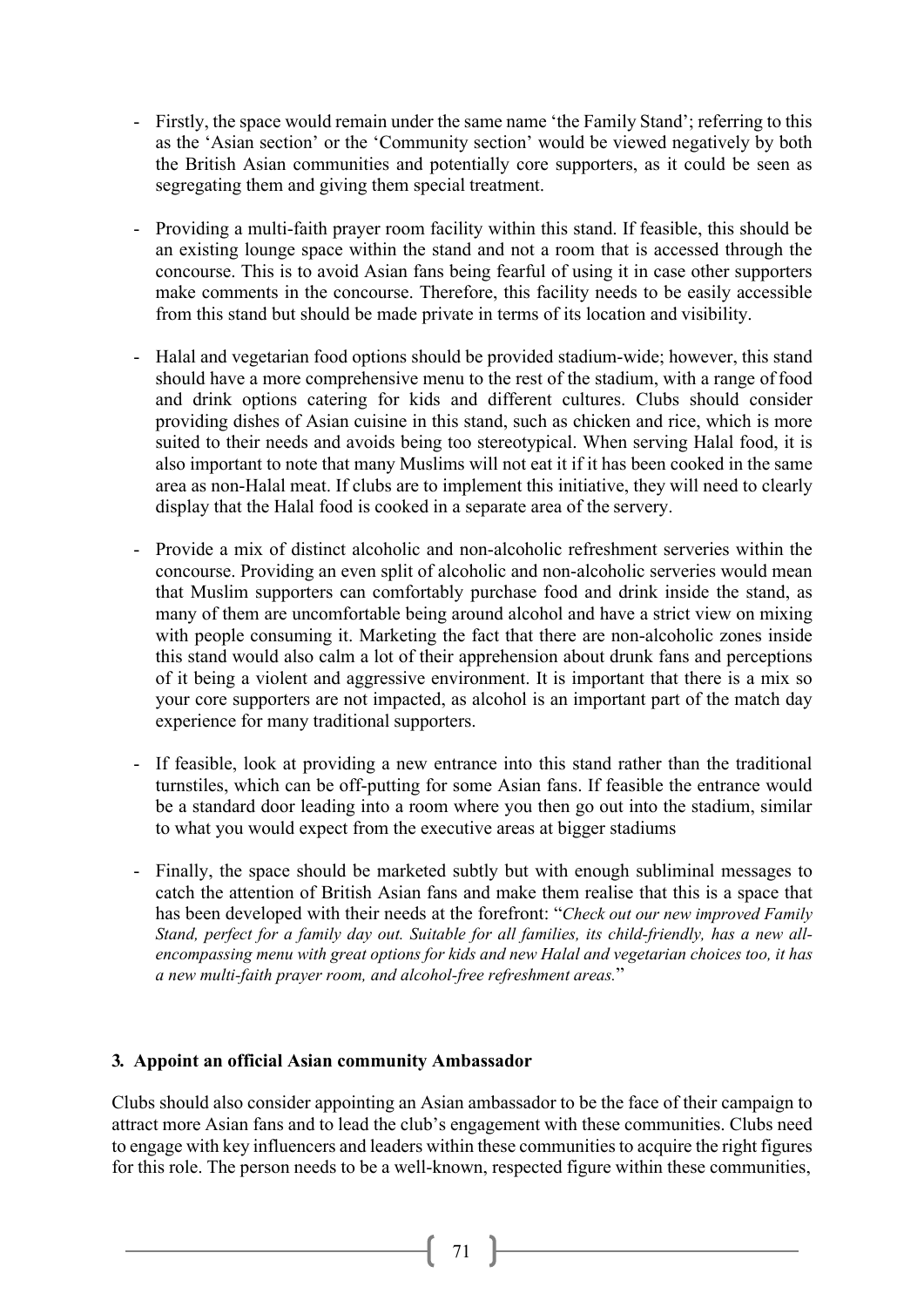such as a professional sportsperson, a religious leader, a successful businessperson, or even just a leader of a large community group. Having a 'role model figure' publically advocate the club and promote the live match experience, with the influence they possess, will be vital in generating interest and awareness of clubs in these communities, and be critical in reducing the fears and perceptions that many British Asians have about attending live matches.

## **4. Community engagement**

Once relationships with key groups in the local Asian communities have been established, and a service that meets the needs of these communities has been developed, clubs needs to start generating greater awareness within these communities.

In order to do this, clubs need to enhance their engagement with these communities, in two key areas in particular. The first is their 'outreach' in these communities (*they need to considerably increase their presence and visibility in these communities*), and the second is their 'impact' in these communities (*they need to actively make a positive impact in these communities to build connections with them and change their perceptions of the club and their welcome*).

### Community Outreach

Working with their community foundations and community partners, clubs need to enhance their outreach in the local Asian community and start targeting agencies where they can directly engage with large groups of this community. Community partners will not only be able to identify the agencies that clubs should be targeting but they will also be able to facilitate introductions for clubs. Based on this research, below are recommendations of the types of agencies that clubs needs to be targeting, followed by more detail about how clubs should approach this engagement with each:

- **Asian and faith-based schools**  At some schools within the 'Asian hubs' of communities, over 75% of the students are Asian, presenting a great opportunity to introduce large sections of the local Asian community to their local club whilst they are young, which is when most people pick the team that they will follow. A key reason why so many British Asians do not support their local clubs is the lack of awareness they had of them as kids because no one introduced them to it, and this still applies for the majority of British Asian kids today, particularly those in predominantly Asian schools who have little integration with the white community.
- **Religious and community centres/groups** Clubs also need to engage older generations of the Asian community, as it is they who will ultimately make the decisions of whether to attend matches or not and whether to take their kids. To do this, clubs should target local religious centres and places of worship like mosques and Gurdwaras, and also Asian community centres and community groups, as these are places where the audience and membership is going to be almost 100% Asian. This not only gives clubs access to engage with large segments of the local Asian community but it also sends out a clear message to these communities that clubs want to engage with them and get them involved.
- **Grassroots football**  Despite their absence in the professional game, there is a large number of British Asians that participate in amateur and grassroots football. There are a number of 'all Asian' teams playing Sunday league football across the nation, and an even bigger population that regularly engage in 'five-a-side football'. Clubs should look at developing links with these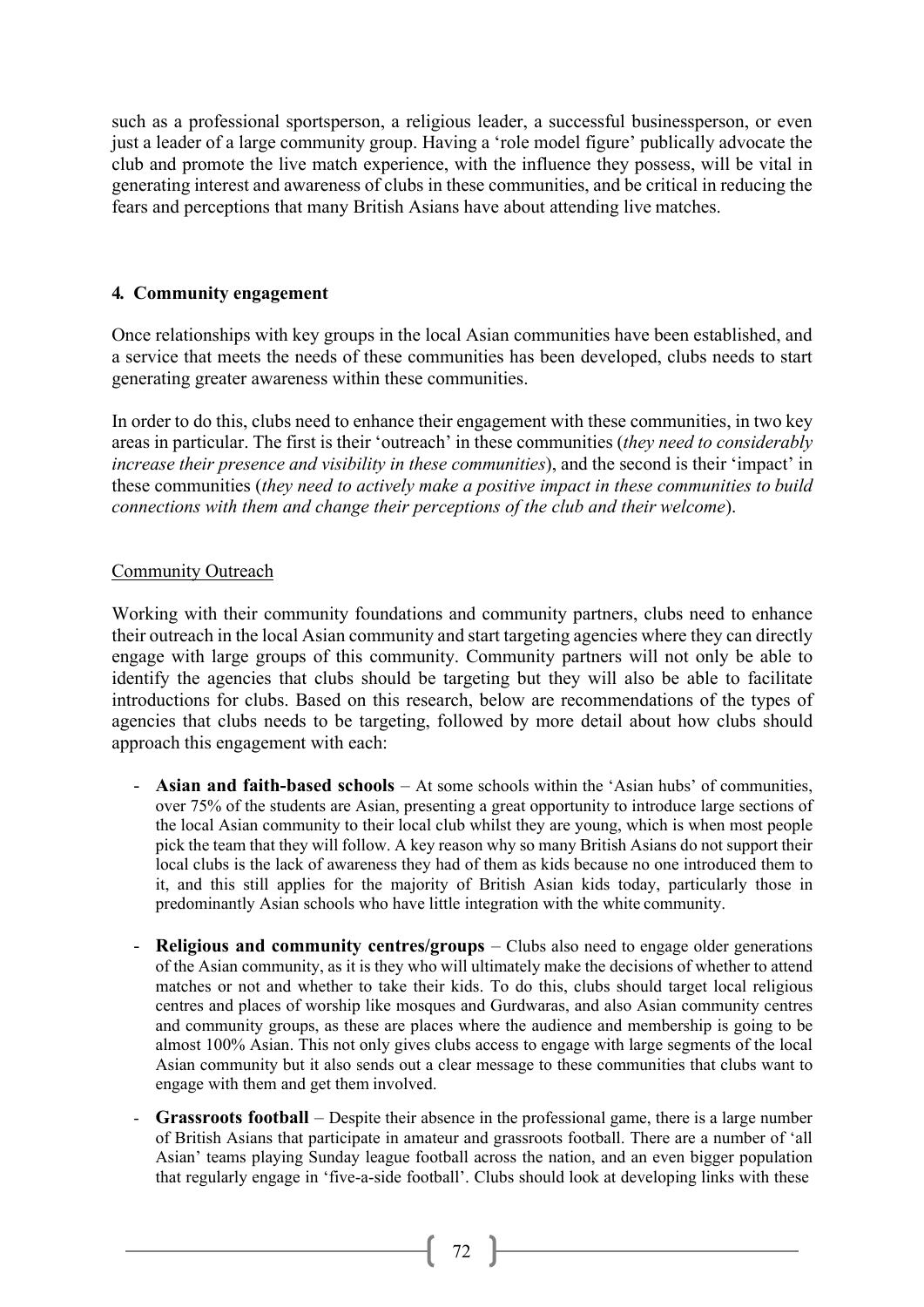groups and establishing a regular dialogue with them. Engaging with these groups will give clubs access to a huge network of Asians who love football and are more likely to be interested in going to games than other sections of the Asian community.

#### How to approach this engagement

### *Asian and faith based schools*

The findings of this research suggest that these schools are very open to engagement and new sporting opportunities in particular, so clubs need to take advantage of this and reach out to these schools, with support from community partners. Clubs should primarily focus on primary schools, as these children are unlikely to have developed any formal attachments to other teams; however, secondary schools should not be ignored as these pupils are of an age where parents would be more inclined to let them attend matches. This engagement needs to be face-to-face and needs to be continual, to ensure that clubs are not just raising awareness but generating interest as well. To do this more effectively, clubs should consider doing regular player visits in these schools, to create role models that the kids can look up to and be inspired by. Letting the players talk about how they need their support and how they could one day be playing for their local club, doing signing and photo sessions, and growing a connection between the kids, the players and the club. This engagement then needs to be supplemented by giving out free and/or discounted tickets to go to a game with their parents, to give them a taste of the live match experience and to establish if it were something they would want to do regularly.

#### *Religious and community centres/groups*

These agencies are also very open to engagement and opportunities to increase the participation and integration of their congregations, however, clubs should again use community partners to help establish these relationships. Again, this engagement needs to be sustained and not just a one off occurrence. Importantly, engagement with these groups should, where possible, be led by a British Asian figure, whether that a clubs Asian ambassador, a community partner or someone who works within the club's community foundation. This is because British Asians, particularly older generations, typically respond better to spokespeople of their own ethnicity and are much more likely to trust and engage with the messages being delivered. With these groups, the engagement needs to be focused on not just raising awareness of the club but also on changing their perceptions that watching live football is not safe and is not something for them. Clubs need to deliver a clear message that they want them to be part of the club, that they need their support, and that they are already making changes within the stadium to improve the service for them. Clubs then need to supplement this engagement by giving out free tickets to let these groups experience for themselves what you are telling them. What would be particularly effective, is if these groups were able to go together as a group trip led by their 'leader', as this would calm a lot of fears and apprehension they may have about going and it would also be seen as symbol that they can and should be going to live games as their leader approves of it.

*Grassroots football*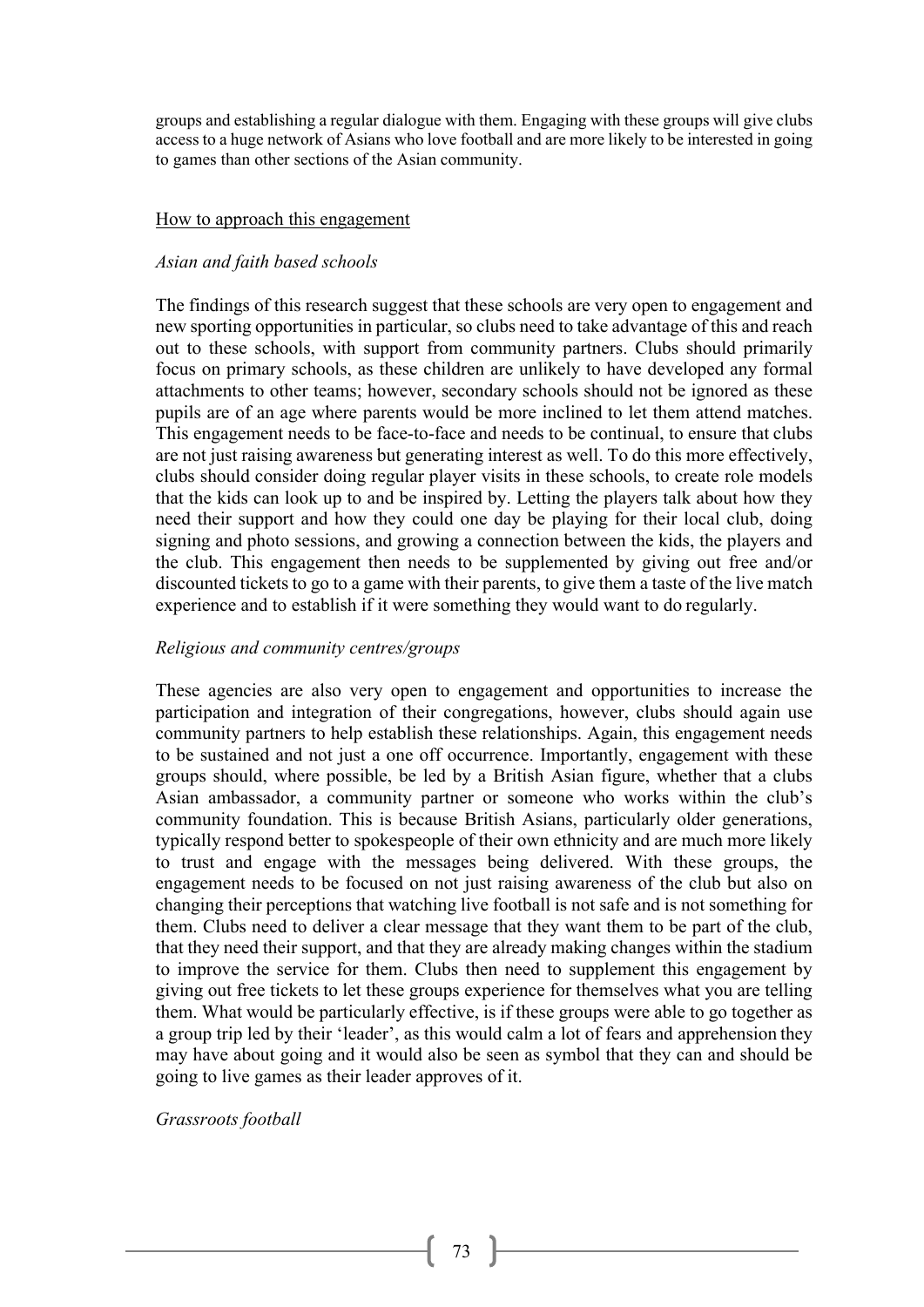Engagement with these groups needs to be more creative given the environment within which they are based. One idea could be to approach these teams and leagues and offer to help run a training session for them, and at the same time teach them about their local club and the fact you are wanting to attract more supporters from the Asian community. Again, Asian role models could be used to deliver these messages or even player visits to really generate excitement and get people talking about the club. Giving out free tickets for them to go to a game as a team would also be very effective and could result in matches becoming a regular social event for the team.

## Community Impact

Clubs also need to consider their impact within the local Asian community. This research suggests that in order for clubs to generate wider awareness amongst these communities and to start building a connection with them (*which is typically missing at most local clubs*), they need to do more than just 'engage' with the communities nd need to actively try and make a positive impact in them. Doing this will also help to significantly reduce any negative perceptions that they have about their welcome at the club. Below are some initiatives that clubs should seriously consider in order to increase thier positive impact in these communities:

### - Promote British Asian participation in grassroots football

Given the significant lack of British Asian players within the professional game, clubs should be seen within their local Asian communities to be actively trying to address this issue. Clubs should be actively encouraging young British Asians from the local community to get involved in football and should tie these efforts into thier engagement with local Asian schools. Clubs should consider ideas such as hiring coaches to go into these schools to run regular extra-curricular coaching sessions, or setting up and hosting a tournament at the stadium for a handful of the Asian schools that they actively engage with. Clubs should also consider initiatives like Chelsea FC's annual '*Search for an Asian Star'* talent competition. This community scheme aims to encourage Asian kids in the community to take part in grassroots football but also provides them with a rare opportunity to be identified by top scouts from across the country. These initiatives can all make a positive impact in local Asian communities and are trying to make a difference to their participation and future success in football. This kind of engagement would be greatly appreciated in these communities and would significantly their perceptions of and connections with their local club.

### - Community Day

Another way that clubs can make a positive impact within the local Asian community is to host a 'Community Day' event at the stadium for minority communities to come and visit the stadium and have a tour, get to play on the pitch, try food from different cultures and take part in lots of other fun activities. Bradford City's annual 'Community Day' event, which is run in collaboration with their BEAP community partnership and the 'Fans for Diversity' campaign, for example, has been a huge a success and well received by the Asian community in Bradford. Giving the Asian community a rare opportunity to fulfil their dreams of playing at a professional football stadium is something that has really connected Bradford's Bangladeshi community with the club.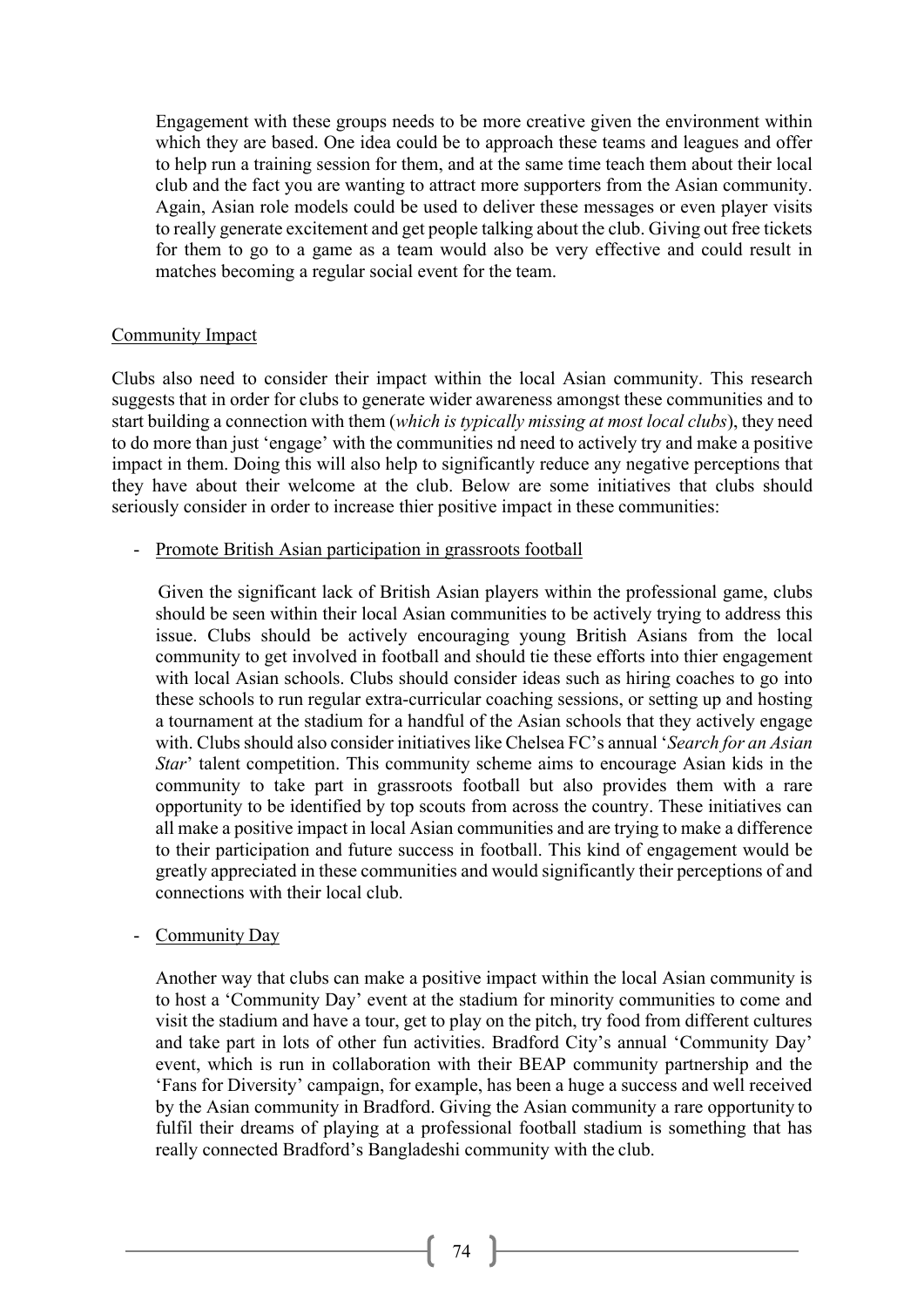# **5. Targeted marketing**

Once clubs have a service in place which caters for British Asian communities, and it has begun generating awareness 'on the ground' in these communities, clubs need supplement this through some 'targeted marketing'. This research suggests that generic mainstream campaigns typically do not engage British Asians because they feel like they are not addressed to them. Clubs, therefore, need to develop targeted campaigns that are tailored especially for British Asian communities, in order to reach and engage with more people within these communities and let them know that the club wants and needs their support. Below are a list of recommendations for how clubs should tailor these targeted campaigns, followed by more detail about how these features should be utilised:

- Increase Asian representation in advertisements
- Advertise the approval of others
- Using bilingual advertisements
- Targeting ethnic media publications

### Increasing Asian representation in advertisements

Using Asian characters is fundamental to the success any targeted advertisements because they capture the attention more of Asian consumers and positively influence their perceptions of the company and their intentions to buy the product or service. Asian characters, therefore, need to be the focus of any targeted campaigns that clubs develop. These characters should include people such as Asian ambassadors, community partners and any Asian fans that already attend games. These figures should feature across all marketing channels including print, digital, audio and video. Clubs should also consider increasing the number of Asian characters used in mainstream campaigns, so that the characters used are more reflective of the 'wider community' that you are trying to engage. The use of more Asian faces in both types of campaign will significantly change perceptions of clubs. Most Asian communities feel that their local club does not represent them and this addresses that, and it will also make them feel like they can be involved with the club and that they are welcome.

### Advertising approval from others

My research suggests that 'word of mouth' is the most effective form of marketing in British Asian culture. It is vital, therefore, that clubs advertise the approval of others in the Asian community as much as they can during these targeted campaigns. British Asians typically have a very strong level of trust with spokespeople from their own community, and will consequently engage and respond better to the messages delivered by their community peers. One marketing initiative that clubs should definitely consider is creating video content of Asian fans, as well as other Asian figures (*Asian ambassador and community leaders*), talking about their experience of attending matches, reassuring the Asian community that it is a safe and fun activity, that Asians are welcome and that it is something that they can be involved in too. This could be done through simple face-to-face interviews or, even more effectively through getting the fans to film their match day experience and giving the Asian community a real insight into what the experience is like for a British Asian fan.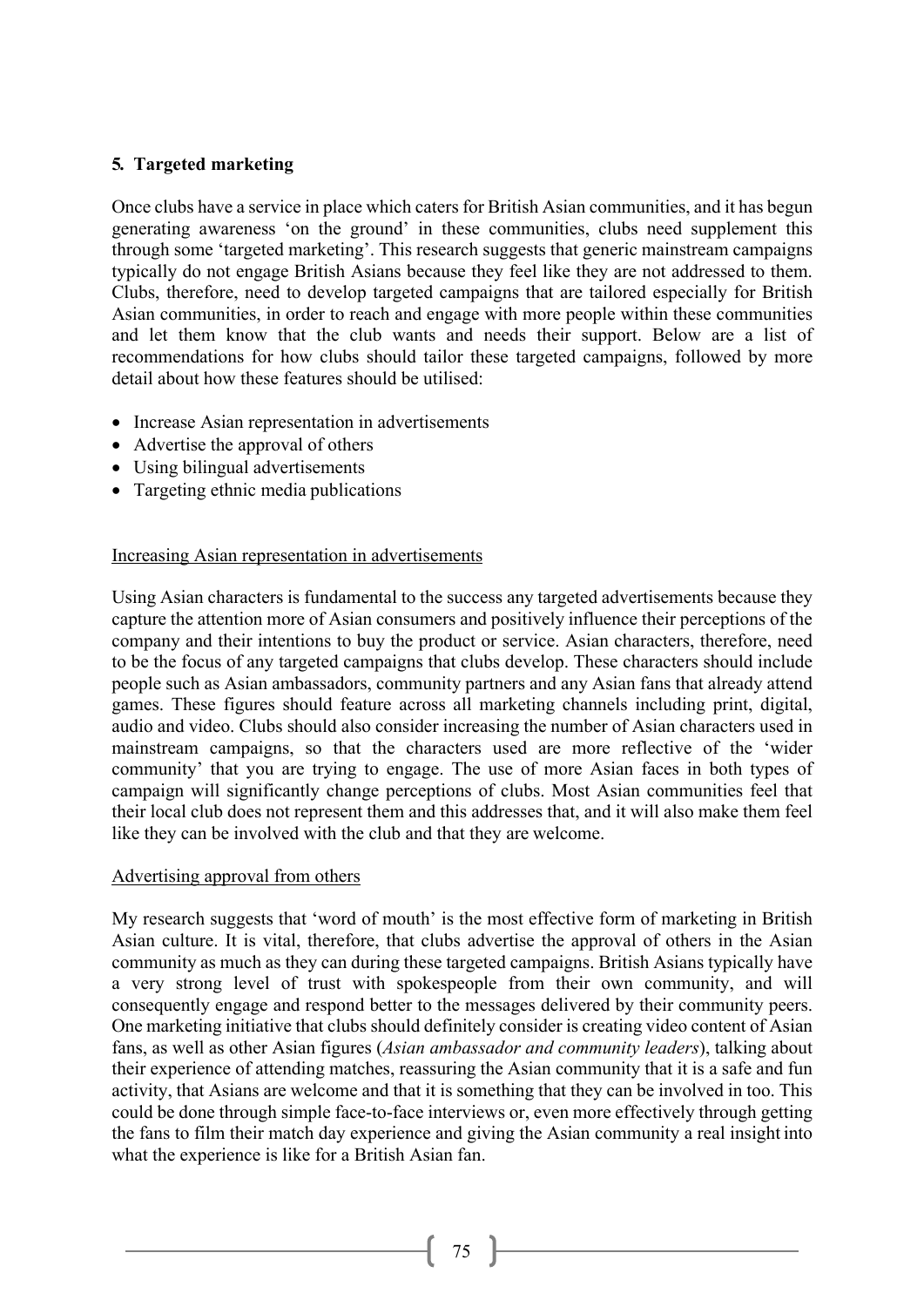## Bilingual advertisements

The club should also consider developing multilingual marketing collateral; providing Punjabi, Urdu and Bengali translation on advertisements for their local Asian communities. Whilst the findings suggest that this initiative would not practically make messages any easier for these communities to read or make it anymore impactful, it would be clear evidence for them that clubs are actively making an effort to address them and cater for their needs, which will positively influence their perception of their welcome at the club.

## Targeting ethnic media publications

The findings suggest that clubs should be targeting ethnic media with advertisements and PR to attract Asian communities to attend matches. Publications such as the BBC Asian Network, Sunrise Radio and the Asian Express are consumed by a large number of British Asians and would be effective channels for clubs to target with their targeted campaigns. The most significant benefit of targeting ethnic media is that clubs can be more direct in their advertising and be less subtle in addressing the Asian community, as they are the main audience of these publications. For example, when advertising the 'new family stand', clubs could place greater emphasis on the features that have been included to attract British Asian fans such as the 'nonalcoholic refreshment zones', the Halal food and the prayer room; whereas in mainstream campaigns, these features maybe mentioned briefly but would not be the focus of the advertisement, to avoid alienating other fans and communities. Clubs should also consider targeting local media with targeted campaigns for the Asian community. This research revealed that a number of British Asians consume local media more than they consume ethnic media.

# **6. Asian supporters' group**

Having implemented the previous steps over a sustained period of time (12 to 18 months), clubs should have developed at least a small nucleus of regularly attending Asian supporters. Once clubs have achieved this, the final step would be to then successfully develop that hub of fans into an Asian supporters' group. Looking at the success of other examples, such as 'the Punjabi Wolves' at Wolverhampton Wanders, 'the Punjabi Rams' at Derby County and 'the Bangla Bantams' at Bradford City, who are all bringing 100+ Asian fans to the stadium each week, it is clear that the development of one of these group would represent significant success for most local clubs. Clubs would have to consistently support this fan group with free tickets and travel during its inception but once it gradually builds momentum with support from the club's marketing and engagement activities, it will eventually run and grow by itself like the aforementioned examples. Clubs should again look for support from community and industry partners to help facilitate this.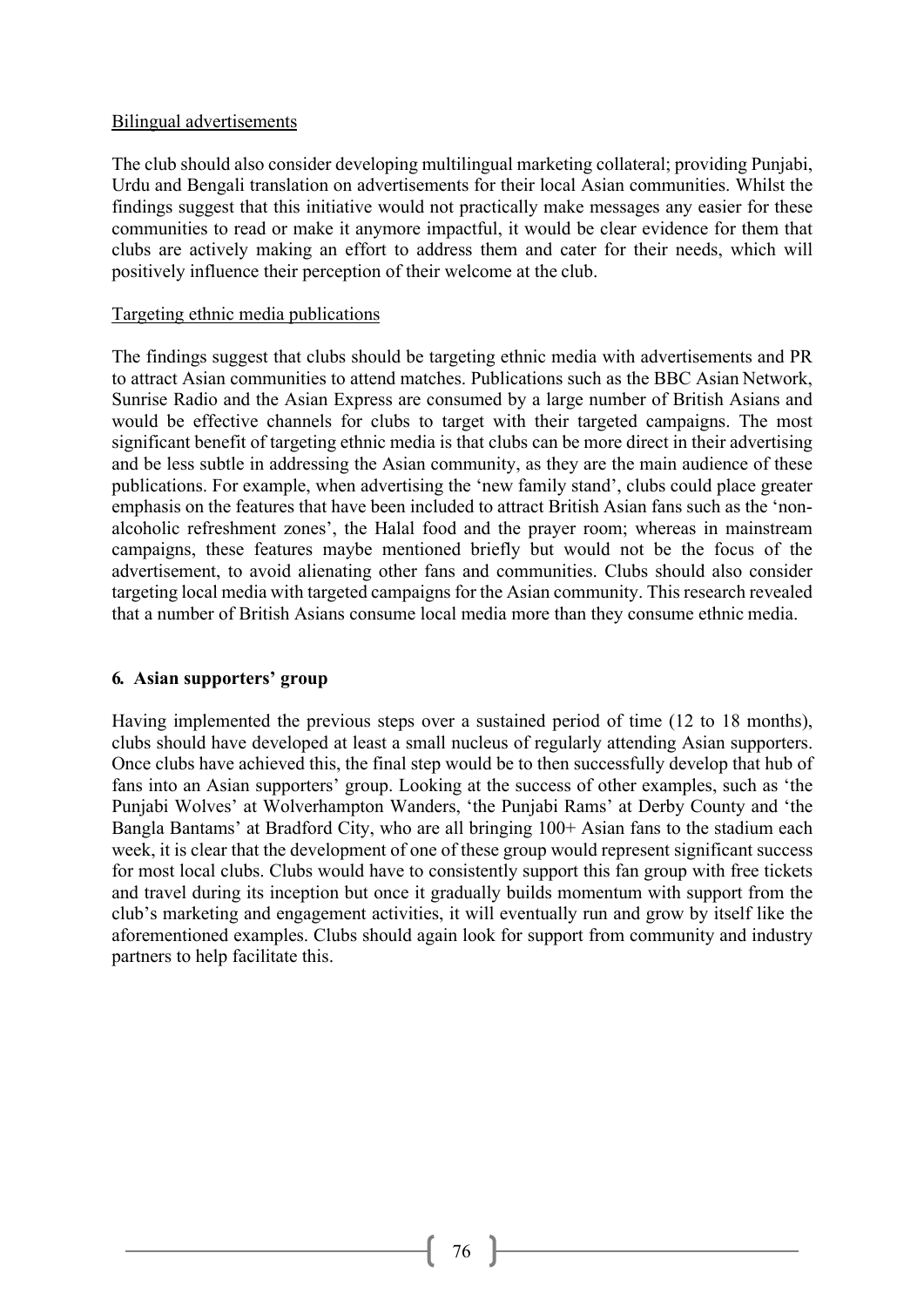## **Bibliography**

Participant N9. (2018) *Project interview*. Interviewed by Tom McGovern. [face to face], Bradford, 6 March 2018.

Participant Y10. (2018) *Project interview*. Interviewed by Tom McGovern. [face to face], Leeds, 11 March 2018.

Participant N2. (2018) *Project interview*. Interviewed by Tom McGovern. [face to face], Leeds, 1 March 2018.

Allan, G., Roy, G. (2008) Does Television Crowd Out Spectators? New Evidence From the Scottish Premier League. *Journal of Sports Economics*, 9(6), pp.592-605.

Alleyne-Lawler, O. (2016) Kick It Out – Tackling racism and discrimination within English football. *Black History Month*, [online] 5 May. Available at: [<http://www.blackhistorymonth.org.uk/article/section/real-stories/kick-tackling-racism](http://www.blackhistorymonth.org.uk/article/section/real-stories/kick-tackling-racism-discrimination-within-english-football/)[discrimination-within-english-football/>](http://www.blackhistorymonth.org.uk/article/section/real-stories/kick-tackling-racism-discrimination-within-english-football/) [Accessed on 22 January 2018].

Participant N13. (2018) *Project interview*. Interviewed by Tom McGovern. [face to face], Leeds, 1 March 2018.

Back, L., Crabbe, T., Solomos, J. (1998) Racism in football: Patterns of continuity and change. In A. Brown, ed. 1998. *Fanatics! Power, identity and fandom in football*. London: Routledge. pp.71–87.

Baimbridge, M., Cameron, S., Dawson, P. (1996) Satellite television and the demand for football: A whole new ball game. *Scottish Journal of Political Economy*, 43(3), pp.317-333.

Bains, J., Johal, S. (1998) *Corner Flags and Corner Shops: The Asian Football Experience*. London: Gollancz.

Bains, J., Patel, R. (1996) *Asians Can't Play Football*. Birmingham: Asian Social Development Agency.

Bano, R. (2013) Why Asian fans shun clubs like Oldham and Burnley. *BBC Asian Network*, [online] 23 March. Available at: [<http://www.bbc.co.uk/news/uk-england-manchester-](http://www.bbc.co.uk/news/uk-england-manchester-21893570)[21893570>](http://www.bbc.co.uk/news/uk-england-manchester-21893570) [Accessed on 30 November 2017].

Bhana, M. (2008) *The Asian Liverbird*. Liverpool: Trinity Mirror Sports Media.

Bland, A. (2016) Fifa says it's solved racism in football – but it's nowhere near. *The Guardian*, [online] 26 September. Available at: [<https://www.theguardian.com/commentisfree/2016/sep/26/fifa-anti-racism-football](https://www.theguardian.com/commentisfree/2016/sep/26/fifa-anti-racism-football-taskforce-solved-nowhere-near)[taskforce-solved-nowhere-near>](https://www.theguardian.com/commentisfree/2016/sep/26/fifa-anti-racism-football-taskforce-solved-nowhere-near) [Accessed on 30 January 2018].

Bolton, R., Myers, M. (2003) Price-Based Global Market Segmentation for Services. *Journal of Marketing*, 67(July 2003), pp.108–128.

77 }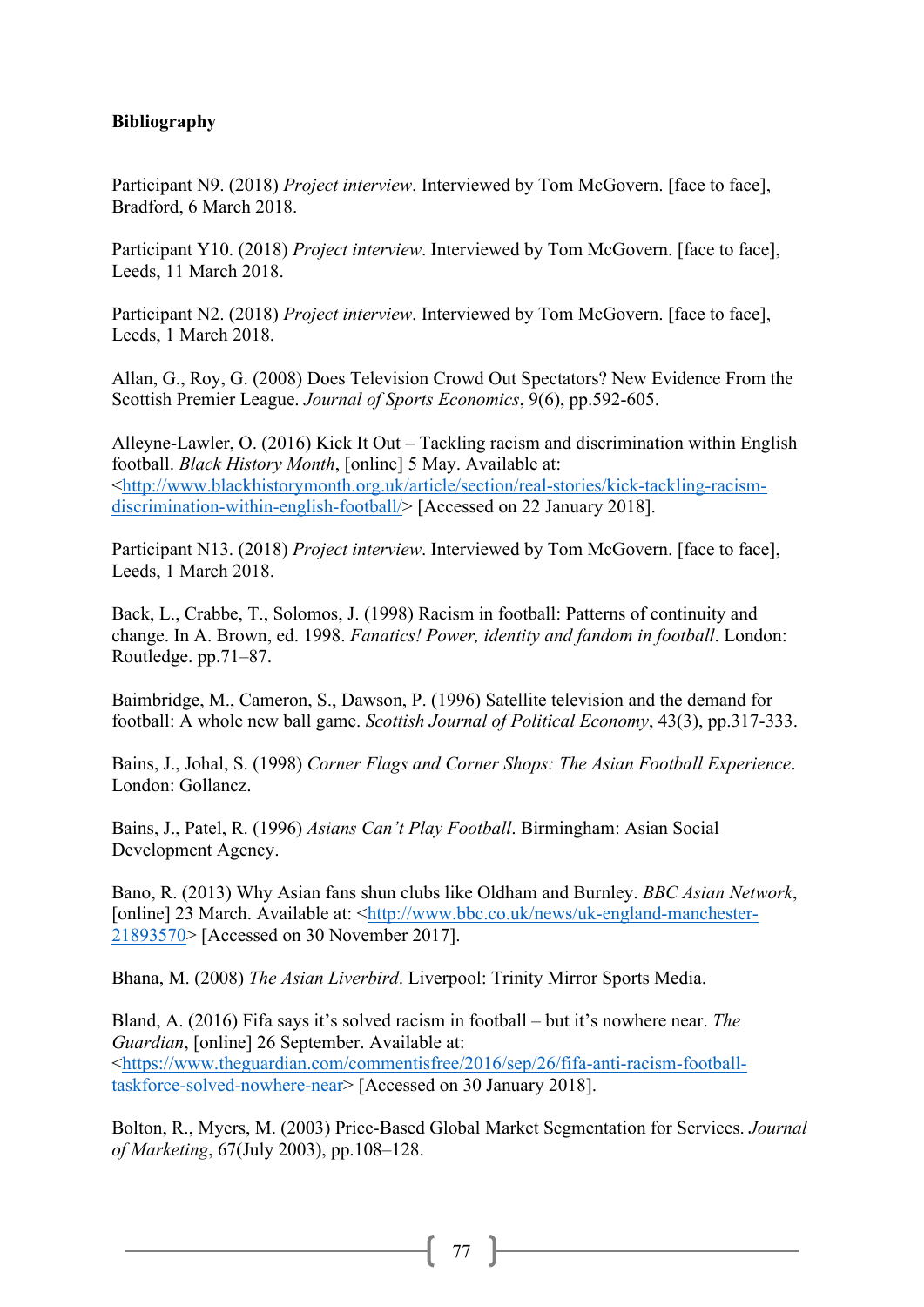Borland, J., MacDonald, R. (2003) Demand for sport. *Oxford Review of economic policy*, 19(4), pp.478-502.

Boyatzis, R. (1998) *Transforming Qualitative Information: Thematic Analysis and Code Development*. California: Sage.

Bradbury, S. (2010) From racial exclusions to new inclusion: Black and minority ethnic participation in football clubs in the East Midlands. *Sociology of Sport*, 46(1), pp.23-44. Buraimo, B., Forrest, D., Simmons, R. (2006) Robust estimates of the impact of broadcasting on match attendance in football. Lancaster University Management School Working Paper [online]. Available at: <<http://eprints.lancs.ac.uk/48824/4/BroadcastingFootball.pdf> > [Accessed on 20 February 2018].

Buraimo, B., Paramio-Salcines, J., Campos, C. (2010) The impact of Televised Football on Stadium Attendances in English and Spanish League Football. *Soccer and Society,* 11(4), pp.467-474.

Burdsey, D. (2007) *British Asians and football: Culture, identity and exclusion*. Abingdon: Routledge.

Burdsey, D. (2011) British Asians and the cultural politics of anti-racist campaigning in English football. In: M. Alleyne, ed. 2011. *Anti-racism and multiculturalism: Studies in international communication*. New Jersey: Transaction. pp.187-211.

Burdsey, D., Randhawa, K. (2012) How can professional football clubs create welcoming and inclusive stadia for British Asian fans? *Journal of Policy Research in Tourism, Leisure and Events*, 4(1), pp.105-111.

Burns, R. (2000) *Introduction to Research Methods*. London, Sage.

Burton, D. (2002) Incorporating ethnicity into marketing intelligence and planning. *Marketing Intelligence and Planning*, 20(7), pp.442-451.

Cashmore, E., Cleland, J. (2016) Football fans' views of racism in British football. *International Review for the Sociology of Sport*, 51(1), pp.27-43.

Claycamp, H., Massy, W. (1968) A Theory of Market Segmentation. *Journal of Marketing Research*, 5(Nov), pp.388-394.

Cleland, J., Cashmore, E. (2014) Fans, Racism and British Football in the Twenty-First Century: The Existence of a 'Colour-Blind' Ideology. *Journal of Ethnic and Migration Studies*, 40(4), pp. 638-654.

Commission for Racial Equality (1999) Ethnic minorities in Britain, CRE Fact Sheet. London: Commission for Racial Equality.

Considine, P. (2003) Understanding ethnic media. *Campaign*, 26 September. Cui, G. (1997) Marketing strategies in a multicultural ethnic environment. *Journal of Marketing Theory and Practice*, 5(1), pp.122-134.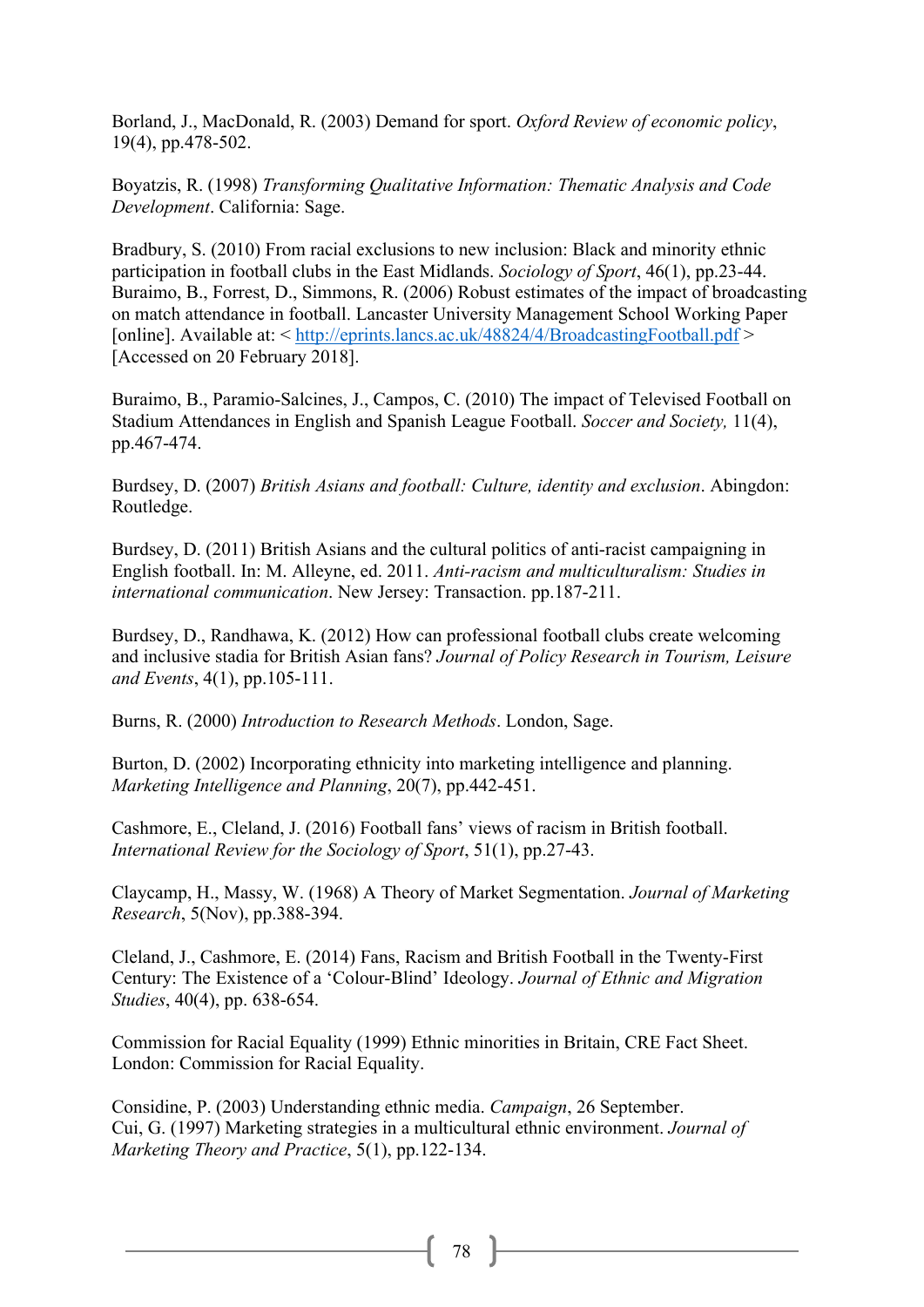Cui, G., Powell, K. (1993) Segmenting the Asian-American consumer market: An acculturation approach. In R. King, ed. 1993. *Minority marketing, research perspectives for the 1990s*. The Academy of Marketing Sciences. p.1.

Curtis, J. (2001) Think ethnic act ethnic. *Marketing*, 5 July.

Deloitte (2013) *Turn on, tune in, turnover: Annual Review of Football Finance – Highlights*. [pdf] London: Deloitte. Available at: [<https://www2.deloitte.com/content/dam/Deloitte/uk/Documents/sports-business](https://www2.deloitte.com/content/dam/Deloitte/uk/Documents/sports-business-group/deloitte-uk-sbg-arff-2013-highlights-download.pdf)[group/deloitte-uk-sbg-arff-2013-highlights-download.pdf>](https://www2.deloitte.com/content/dam/Deloitte/uk/Documents/sports-business-group/deloitte-uk-sbg-arff-2013-highlights-download.pdf) [Accessed 25 November 2017].

Deloitte (2013). *Turn on, tune in, turnover: Annual Review of Football Finance – Highlights*. [pdf] London: Deloitte. Available at: [<https://www2.deloitte.com/content/dam/Deloitte/uk/Documents/sports-business](https://www2.deloitte.com/content/dam/Deloitte/uk/Documents/sports-business-group/deloitte-uk-sbg-arff-2013-highlights-download.pdf)[group/deloitte-uk-sbg-arff-2013-highlights-download.pdf>](https://www2.deloitte.com/content/dam/Deloitte/uk/Documents/sports-business-group/deloitte-uk-sbg-arff-2013-highlights-download.pdf) [Accessed 25 November 2017].

DeMarrais, K., Lapan, S. (2004) *Foundations for Research: Methods of Inquiry in Education and the Social Sciences*. New Jersey: Lawrence Erlbaum Associates. Denscombe, M. (2002) *Ground Rules for Good Research*. Buckingham: Open University Press.

Din, T. (2015) Premier League clubs are making progress over prayer rooms for fans. *The Guardian*, [online] 10 September. Available at: [<https://www.theguardian.com/football/blog/2015/sep/10/premier-league-prayer-rooms](https://www.theguardian.com/football/blog/2015/sep/10/premier-league-prayer-rooms-fans)[fans>](https://www.theguardian.com/football/blog/2015/sep/10/premier-league-prayer-rooms-fans) [Accessed on 19 January 2018].

Doidge, C. (2013) Football racism: Fans see "culture of complacency". *BBC*, [online] 15 March. Available at: [<https://www.bbc.co.uk/sport/football/21799544>](https://www.bbc.co.uk/sport/football/21799544) [Accessed on 25] November 2017].

Doney, P., Cannon, J. (1997) An examination of the nature of trust in buyerseller relationships. *Journal of Marketing*, 61(2), pp.35-51.

Duke, G. (2009) English Premier League remains export gold. *CNN*, [online] 14 August. Available at:

[<http://edition.cnn.com/2009/SPORT/football/07/10/premier.league.finance.influence/index.](http://edition.cnn.com/2009/SPORT/football/07/10/premier.league.finance.influence/index.html) [html>](http://edition.cnn.com/2009/SPORT/football/07/10/premier.league.finance.influence/index.html) [Accessed on 12 December 2017].

Earl, R. (2013) *How effective have Anti-Racism Campaigns been in eliminating Racism from English Football? (1970-2013)*. Dissertation. Anglia Ruskin University. Available at: [<http://www.furd.org/resources/How%20effective%20have%20anti](http://www.furd.org/resources/How%20effective%20have%20anti-racism%20campaigns%20been%20in%20eliminating%20racism%20in%20English%20football%20.pdf)[racism%20campaigns%20been%20in%20eliminating%20racism%20in%20English%20footb](http://www.furd.org/resources/How%20effective%20have%20anti-racism%20campaigns%20been%20in%20eliminating%20racism%20in%20English%20football%20.pdf) [all%20.pdf>](http://www.furd.org/resources/How%20effective%20have%20anti-racism%20campaigns%20been%20in%20eliminating%20racism%20in%20English%20football%20.pdf) [Accessed on 25 November 2017].

EFL (2016) EFL clubs approve BAME managers and coaches proposals. *The English Football League*, [online] 10 June. [<https://www.efl.com/news/2016/june/efl-clubs-approve](https://www.efl.com/news/2016/june/efl-clubs-approve-bame-managers-and-coaches-proposals/)[bame-managers-and-coaches-proposals/>](https://www.efl.com/news/2016/june/efl-clubs-approve-bame-managers-and-coaches-proposals/) [Accessed on 18 January 2018].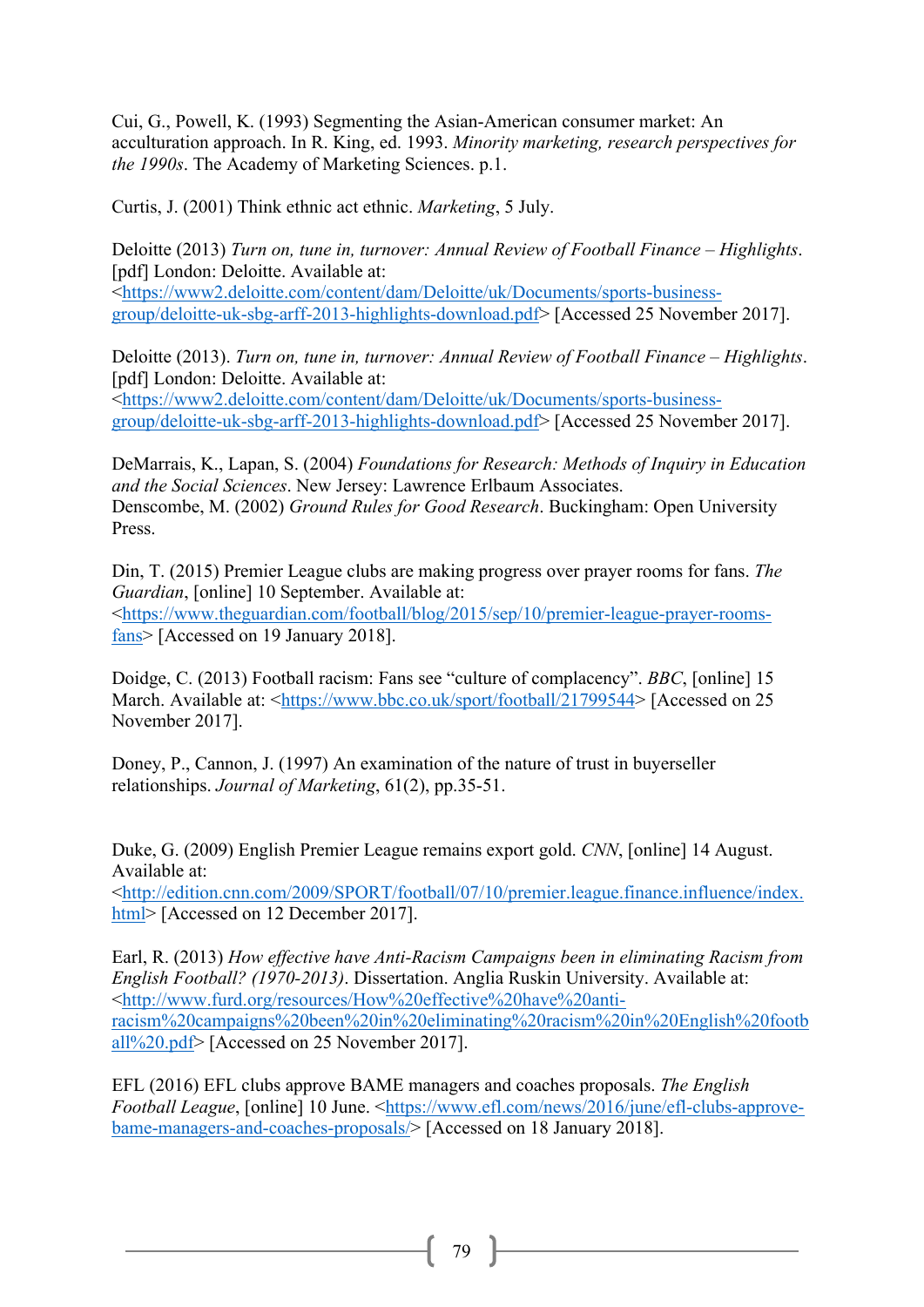Emslie, L., Bent, R., Seaman, C. (2007) Missed opportunities? Reaching the ethnic consumer market. *International Journal of Consumer Studies*, 31(2), pp.168-173.

Eyles, J. (1988*) Research in Human Geography*. Oxford: Blackwell.

FA Premier League (2011) Premier League fan survey 2009/10. *FA Premier League*, [online] 2011. Available at: [<http://fansurvey.premierleague.com/>](http://fansurvey.premierleague.com/) [Accessed on 18 January 2018].

Fahy, J., Jobber, D. (2012) Foundations of Marketing. London: McGraw Hill.

Fletcher, D. (2003) *Reaching the ethnic consumer: A challenge for marketers*. UK: MediaLab, Mediaedge.

Fowler, F. (2002) *Survey Research Methods*. 3rd ed. California: Sage.

Funk, D., Mahony, D., Ridinger, L. (2002) Characterizing consumer motivation as individual difference factors: Augmenting the Sport Interest Inventory (SII) to explain level of spectator support. *Sport Marketing Quarterly*, 11(1), pp. 33-43.

Garcia, J., Rodriguez, P. (2002) The determinants of football match attendance revisited: Empirical evidence from the Spanish Football League. *Journal of Sports Economics*, 3(1), pp.18-38.

Giulianotti, R. (1999) *Football: A Sociology of the Global Game*. Cambridge: Polity Press.

Hamlett, J., Bailey, A., Alexander, A., Shaw, G. (2008) Ethnicity and Consumption South Asian food shopping patterns in Britain. *Journal of Consumer Culture*, 8(1), pp.91-116.

Participant Y1. (2018) *Project interview*. Interviewed by Tom McGovern. [face to face], Leeds, 12 March 2018.

Hayer, S. (2009) Have Asians embraced the beautiful game? *BBC*, [online] 2 March. Available at: [<http://news.bbc.co.uk/sport1/hi/football/7912357.stm>](http://news.bbc.co.uk/sport1/hi/football/7912357.stm) [Accessed on 19 January 2018].

Holland, J., Gentry, J. (1999) Ethnic consumer reaction to targeted marketing: A theory of intercultural accommodation. *Journal of Advertising*, 28(1), pp.65-77.

Home Office (2014) Football-related arrests and football banning order statistics: Season 2013-14. *Home Office*, [online] 11 September. Available at: [<www.gov.uk/government/uploads/system/uploads/attachment\\_data/file/352864/footballrelat](http://www.gov.uk/government/uploads/system/uploads/attachment_data/file/352864/footballrelatedarrestsbanningorder/) [edarrestsbanningorder/>](http://www.gov.uk/government/uploads/system/uploads/attachment_data/file/352864/footballrelatedarrestsbanningorder/) [Accessed on 30 January 2018].

Hopcraft, A (1968) *The Football Man: People and Passions in Soccer*. Harmondsworth: Penguin.

Horne, J., Manzenreiter, W. eds., (2006) *Sports Mega-Events: Social Scientific Analyses of a Global Phenomenon*. Oxford: Blackwell.

IndianFootball.com (2004) Asians can play football. *IndianFootball.com,* [online] 28 March.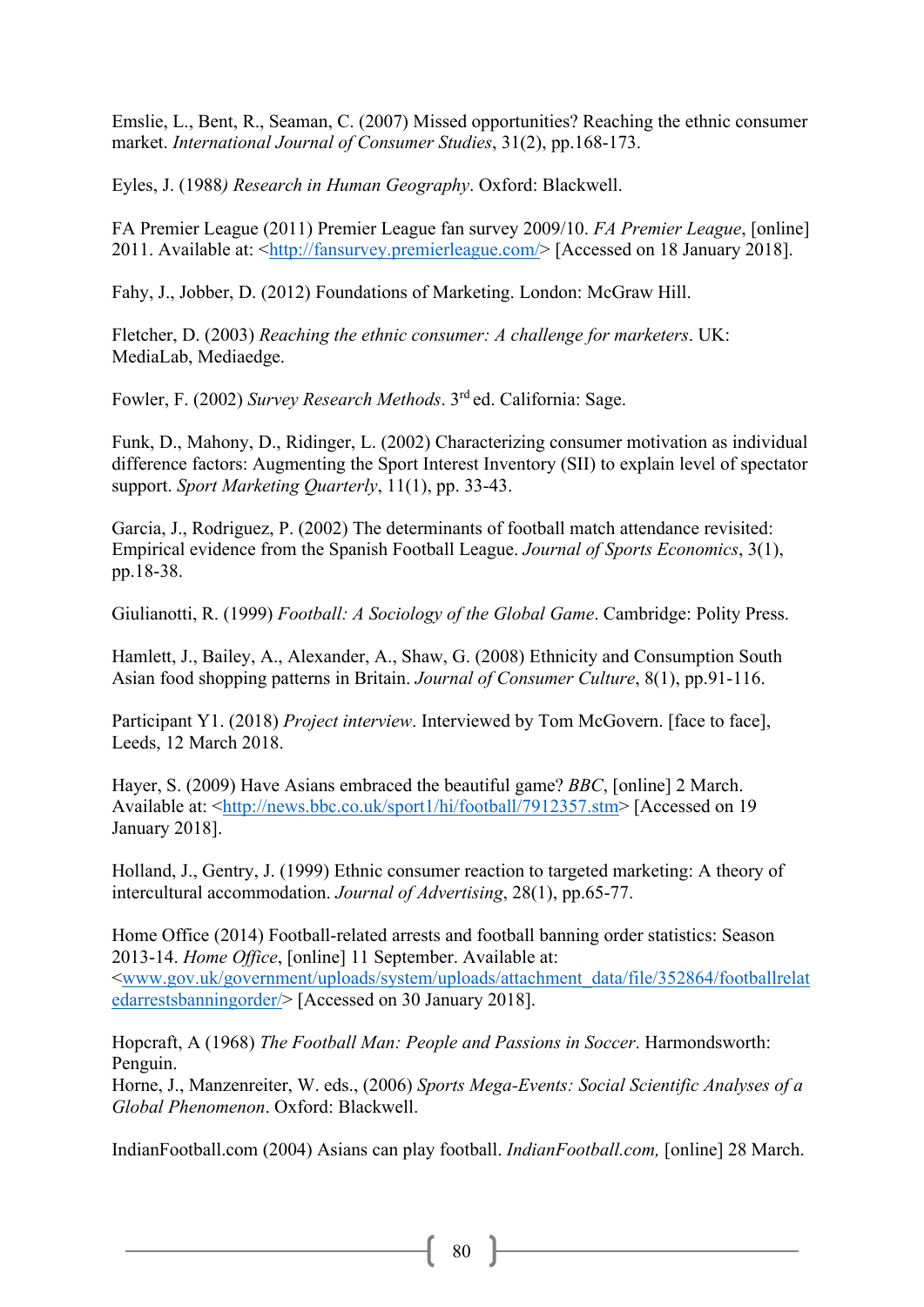Available at:<http://www.indianfootball.com/article/article002.html> [Accessed on 29 December 2017].

Islam, H. (2018) *Project interview*. Interviewed by Tom McGovern. [phone interview], Bradford, 12 February 2018.

Jamal, A. (2003) Marketing in a multicultural world: The interplay of marketing, ethnicity and consumption. *European Journal of Marketing*, 57(11/12), pp.599-1620.

Johal, S. (2002) Playing their own game: a South Asian football experience. In B. Carrington & I. McDonald, ed. 2002. *'Race', Sport and British Society*, London: Routledge. pp.153-169.

Kessel, A. (2010). The Lack of Black Football Managers is a Problem That Won't Go Away. *The Guardian,* [online] 31st October. Available at: [<http://www.guardian.co.uk/football/2010/oct/31/black-football-managers>](http://www.guardian.co.uk/football/2010/oct/31/black-football-managers) [Accessed on 30 November 2017].

Participant N6. (2018) *Project interview*. Interviewed by Tom McGovern. [face to face], Bradford, 4 March 2018.

Kilvington, D. (2012) The "Asian Frame", Football and the Sport Media. *Networking Knowledge*, 5(1), pp.201-218.

Kilvington, D. (2013) British Asians, Covert Racism and Exclusion in English Professional Football. *Culture Unbound*, 5, pp.587–606.

Kilvington, D. (2016) *British Asians, Exclusion and the Football Industry*. London: Routledge.

Kilvington, D. (2017) British Asians and football: Exploring the rise, popularity and significance of Punjabi and Bangla fan groups. In D. Hassan & C. Acton, ed. 2017. *Sport and contested identities: Contemporary issues and debates*. London: Routledge. pp.74-89.

Kilvington, D., Price, J. (2013) British Asians, overt racism and Islamaphobia in English football. *Sport and Society*, 3(2), pp.169-180.

Krug, A. (2008) *Ethnic Minority Consumer Behaviour: A Study of Brand Loyalty and Its Antecedents in the UK*. Ph. D. Cardiff University. Available at: [<https://orca.cf.ac.uk/55763/1/U584288.pdf>](https://orca.cf.ac.uk/55763/1/U584288.pdf) [Accessed on 10 December 2017].

Kwai-Choi, L., Fernandez, N., Martin B. (2002) Using self-referencing to explain the effectiveness of ethnic minority models in advertising. *International Journal of Advertising*, 2(3), pp.367-379.

Larson, B., Steinman, R. (2009) Driving NFL fan satisfaction and return intentions with concession service quality. *Services Marketing Quarterly*, 30(4), pp.418-428.

Lewis, A. (2015) *Identifying and evaluating factors that influence South British Asian's attitudinal loyalty towards professional football in Britain*. Masters thesis. Manchester Metropolitan. Available at: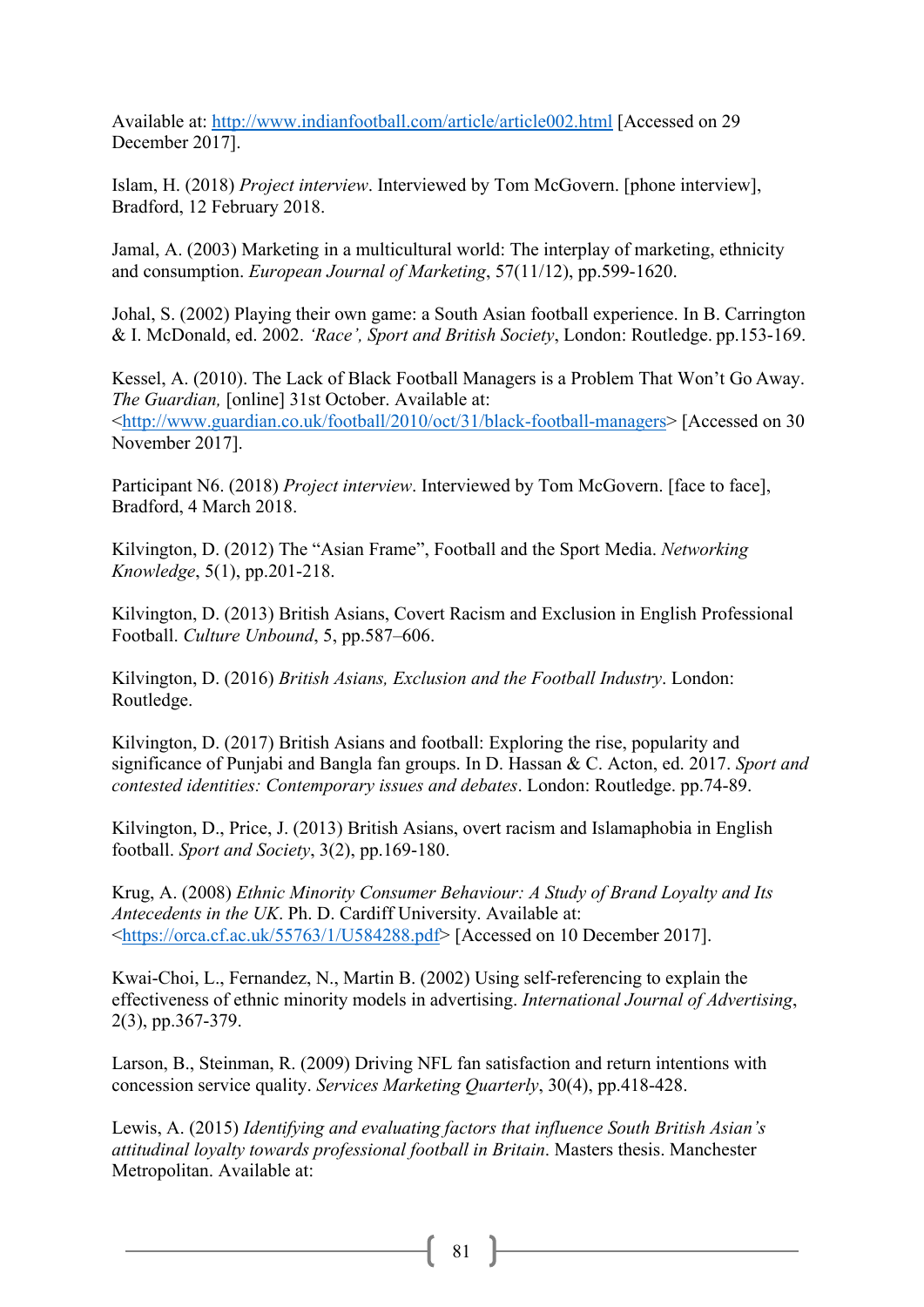<https://espace.mmu.ac.uk/617111/1/Masters%20containing%20Examiner%20feedback%20 accepted%20(4).pdf> [Accessed 23 October 2017].

Participant Y12. (2018) *Project interview*. Interviewed by Tom McGovern. [face to face], Bradford, 3 March 2018.

McGowan, T. (2014) John Barnes questions football's anti-racism strategy. *CNN*, [online] May 9. Available at: <http://edition.cnn.com/2014/05/07/sport/football/john-barnes-racismmdani-alves-banana-football/index.html> [Accessed on 23 January 2018].

McGuire, B., Monks, K., Halsall, R. (2001) Young Asian Males: Social Exclusion and Social Injustice in British Professional Football? *Culture, Sport and Society*, 4(3), pp.65-80.

McNabb, D. (2004) *Research Methods for Political Science*: Quantitative and Qualitative Methods. New York: M.E. Sharpe.

Merkel, U., Tokarski, W. (1996) *Racism and Xenophobia in European Football*. Aachen: Meyer and Meyer.

Merriam, S. (2009) *Qualitative Research: A Guide to Design and Implementation*. New Jersey: John Wiley and Sons.

Metcalfe, D. (2005) Is football simply black and white: an evolution of under-representation of South Asian males in British Professional Football. University of Teeside.

Middleton, N. (2009) *Bend it like Patel: A critical evaluation into the lack of British Asian participation in English Football*. Dissertation. University of Manchester. Available at: <http://www.furd.org/resources/BILP%20Convert%20(3).pdf> [Accessed on 25 November 2017].

Nwankwo, S., Lindridge, A. (1998) Marketing to ethnic minorities in Britain. *Journal of Marketing Practice: Applied Marketing Science*, 4(1), pp. 200-216.

Office for National Statistics. (2001) The 2001 Census for England and Wales. [pdf] London: Office for National Statistics. Available at:

<https://www.ons.gov.uk/census/2001censusandearlier/aboutcensus2001/censusfactsheets> [Accessed 14 December 2017].

Office for National Statistics. (2011) The 2011 Census for England and Wales. [pdf] London: Office for National Statistics. Available at:

<https://www.ons.gov.uk/census/2011census/2011censusdata> [Accessed 16 December 2017].

Palumbo, F., Teich, I. (2004) Market segmentation based on level of acculturation. Marketing, *Intelligence and Planning*, 22(4), pp.472-484.

Participant Y4. (2018) *Project interview*. Interviewed by Tom McGovern. [face to face], Bradford, 3 March 2018.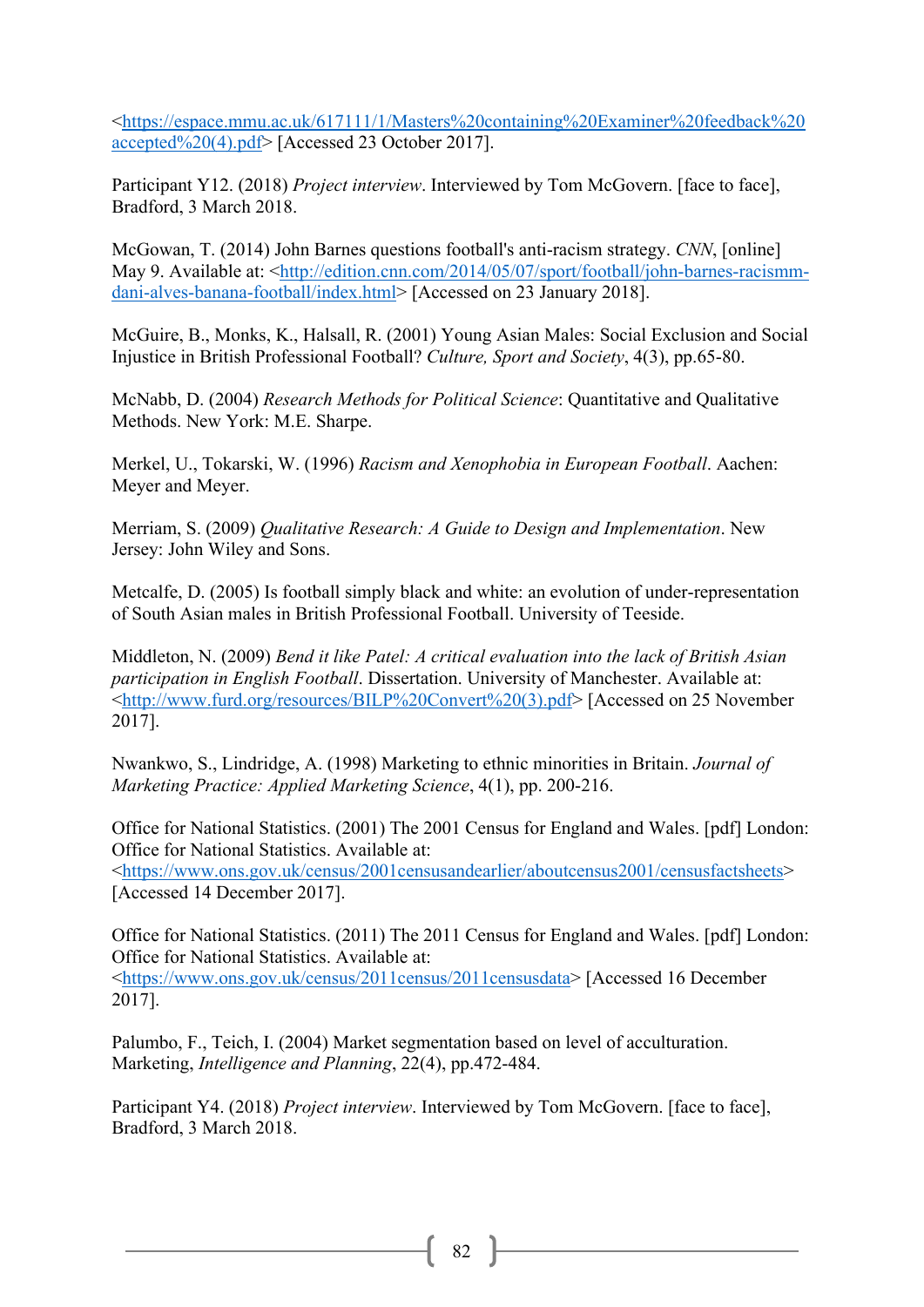Phillips, D., Davis, C., Ratcliffe, P. (2007) British Asian narratives of urban space. *Royal Geographical Society*, 32, pp.217-234.

Pilger, S. (2007) Asians in Football. *Four Four Two*, [print], December 2007. Middlesex: Haymarket. pp.92-100.

Randhawa, K. (2011) Marrying passion with professionalism: Examining the future of British Asian football. In D. Burdsey, ed. 2011. *Race, ethnicity and football: Persisting debates and emergent issues*. Abingdon: Routledge. pp. 237–250.

Rashid, G. (2018) *Project interview*. Interviewed by Tom McGovern. [face to face], Bradford, 2 March 2018.

Ratna, A. (2010) "Taking the power back!": The politics of British–Asian female football players. *Young: Nordic Journal of Youth Research*, 18(2), pp.117–132.

Ratna, A. (2014) "Who are ya?" The national identities and belongings of British Asian football fans. *Patterns of Prejudice*, 48(3), pp.286-308.

Rehman, R. (2018) *Project interview*. Interviewed by Tom McGovern. [phone interview], Huddersfield, 23 March 2018.

Ryan, G., Bernard, H. (2000) Data management and analysis methods. In N. Denzin & Y. Lincoln, ed. 2000. *Handbook of qualitative research*. London: Sage. pp.769-802.

Saeed, A., Kilvington, D. (2011) British-Asians and Racism Within Contemporary English Football. *Soccer and Society*, 12(5), pp.602-612.

Saunders, M., Lewis, P., Thornhill, A. (2016) *Research methods for business students*. Harlow: Pearson Education.

Sayer, A (2002) *Method in Social Science: A realist approach*. London: Routledge. Silverman, D. (2001) *Interpreting Qualitative Data: Methods for Analysing Talk, Text and Interaction*. California: Sage Publications.

Simpson, L., Purdan, K., Tajar, A., Fieldhouse, E., Gavalas, V., Tanmer, M., Pritchard, J., Dorling, D. (2006) Ethnic minority populations and the labour market: an analysis 1991 and 2001 Census. [Online] Available at: <http://www.dwp.gov.uk/asd/asd5/rrs-index.asp> [Accessed on 21 December 2017].

Stevenson, A., Sanchez, C. (2008) *The under-pensioned: Disabled people and people from ethnic minorities*. Manchester: Pensions Policy Institute.

Synovate (2010) Word of mouth most trusted medium in India. *WARC*, [online] 7 September. Available at: <www.warc.com./news/printnewsitem.asp?NID=25612> [Accessed on 28 January 2018].

Participant N1. (2018) *Project interview*. Interviewed by Tom McGovern. [face to face], Leeds, 12 March 2018.